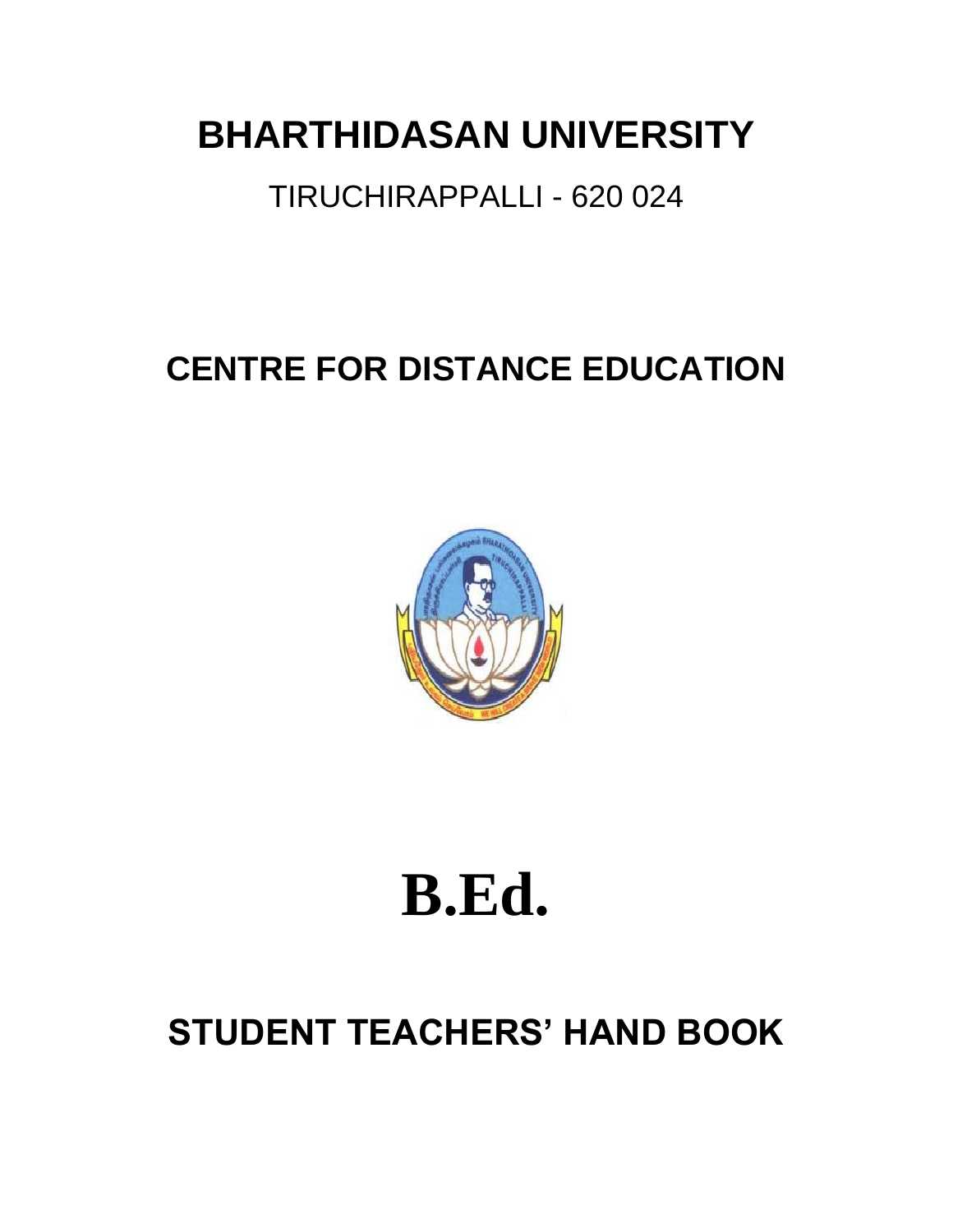## **CENTRE FOR DISTANCE EDUCATION**

## **DEPARMENT OF EDUCATION**

# **BHARATHIDASAN UNIVERSITY, TIRUCHIRAPPALLI - 620 024.**

## **BACHELOR OF EDUCATION (B.Ed.) THROUGH DISTANCE MODE**

## **REGULATIONS 2016 ONWARDS**

### **CONTENTS**

- 1. PREFACE
- 2. ELIGIBILITY
- 3. OBJECTIVES
- 4. DURATION
- 5. MEDIUM OF INSTRUCTION
- 6. DISTRIBUTION OF CREDITS (Programme Content)
- 6. (A) COURSE DESCRIPTION (Theory Components)
	- a. Core Courses (32 credits)
	- b. Pedagogy of a School Subject (4 credits)
	- c. Optional Courses (4 credits)
- 6. (B) ANNUAL DISTRIBUTION OF THE COURSES (Theory Components)
	- a. Paper Distribution for I Year
	- b. Paper Distribution for II Year
- 6. (C). PRACTICUM COMPONENTS (1000 Marks / 40 credits)
- 6. (D) Total Marks (Theory and Practical)
- 7. COUNSELING AND WORKSHOP ACTIVITIES (I Year and II Year)
- 8. INTERNSHIP TEACHING PRACTICE (ITP 90 Days)
- 9. EVALUATION
- (A) Scheme of Examinations
	- a. Non-semester (I Year)
	- b. Non-semester (II Year)
	- c. PRACTICUM COMPONENTS (1000 Marks / 40 credits)
- 9. (B) INTERNAL AND EXTERNAL ASSESSMENT MARKS
	- a. Mode of Internal Assessment for each theory paper
	- b. Mode of External assessment
- 9. (C) Question paper pattern (External Examination)
- 9. (D) Grading of Marks
- 10. RECORDS ACTIVITIES
	- 10.1 Teaching Practice related records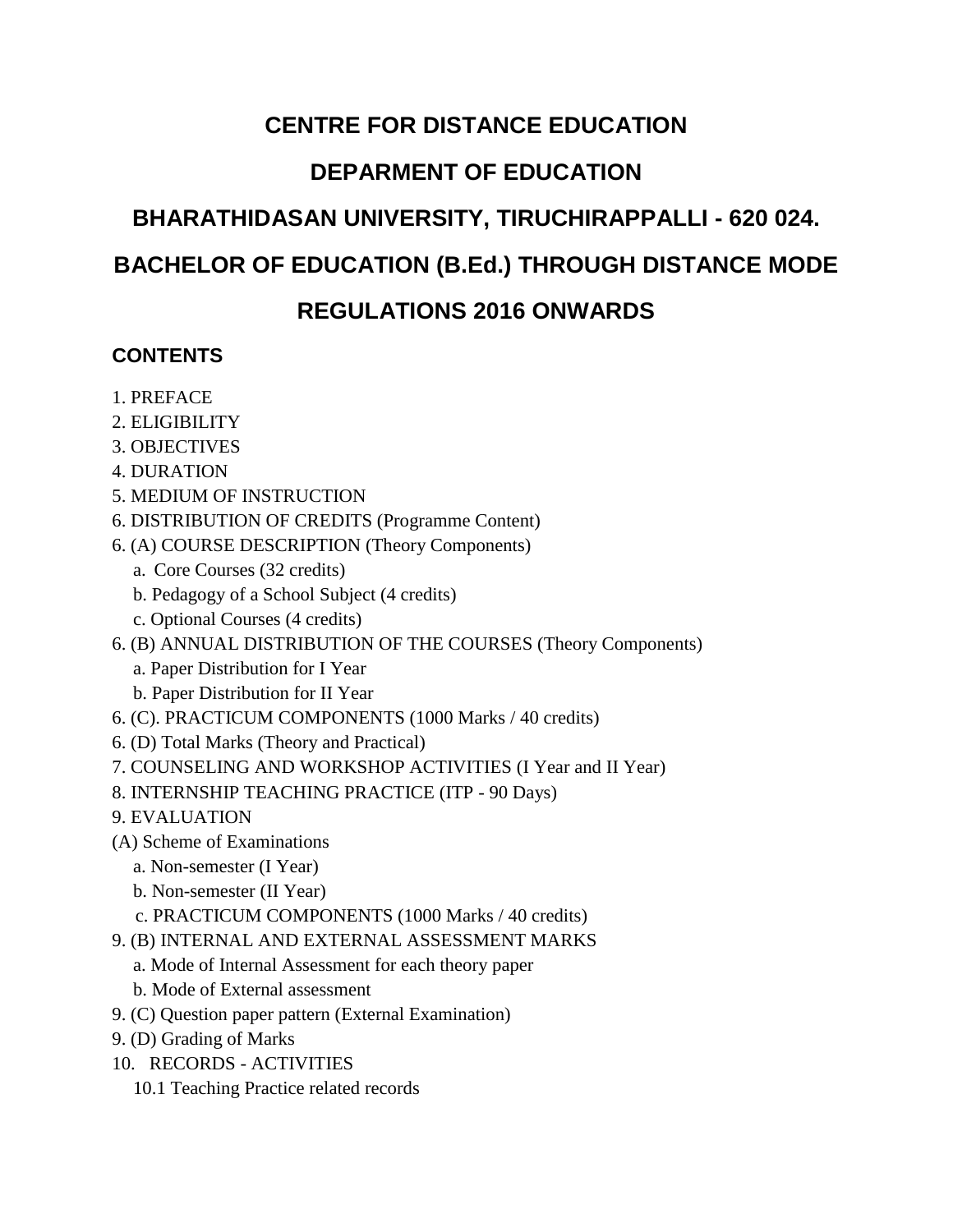10.2 School Based and Community Based Activities - Records and Reports

- 11. ELIGIBILITY FOR ADMISSION TO THE EXAMINATION
- 12. PRACTICAL EXAMINATION BY BOARD OF SUPERVISING EXAMINERS
- 13. SYLLABUS FOR I YEAR
- 14 SYLLABUS FOR II YEAR
- 15 EXAMINATIONS
- 16. CHANGE OF ADDRESS
- 17. IDENTITY CARD
- 18. GRIEVANCES
- 19. CERTIFICATES
	- 19.1 Consolidated Statement of Marks
	- 19.2 Provisional Certificate

19.3 Convocation/Degree Certificate

APPENDIX – I: SCHOOL-BASED PRACTICAL WORK

APPENDIX – II: WORKSHOP-BASED PRACTICAL ACTIVITIES

APPENDIX – III: PRACTICE TEACHING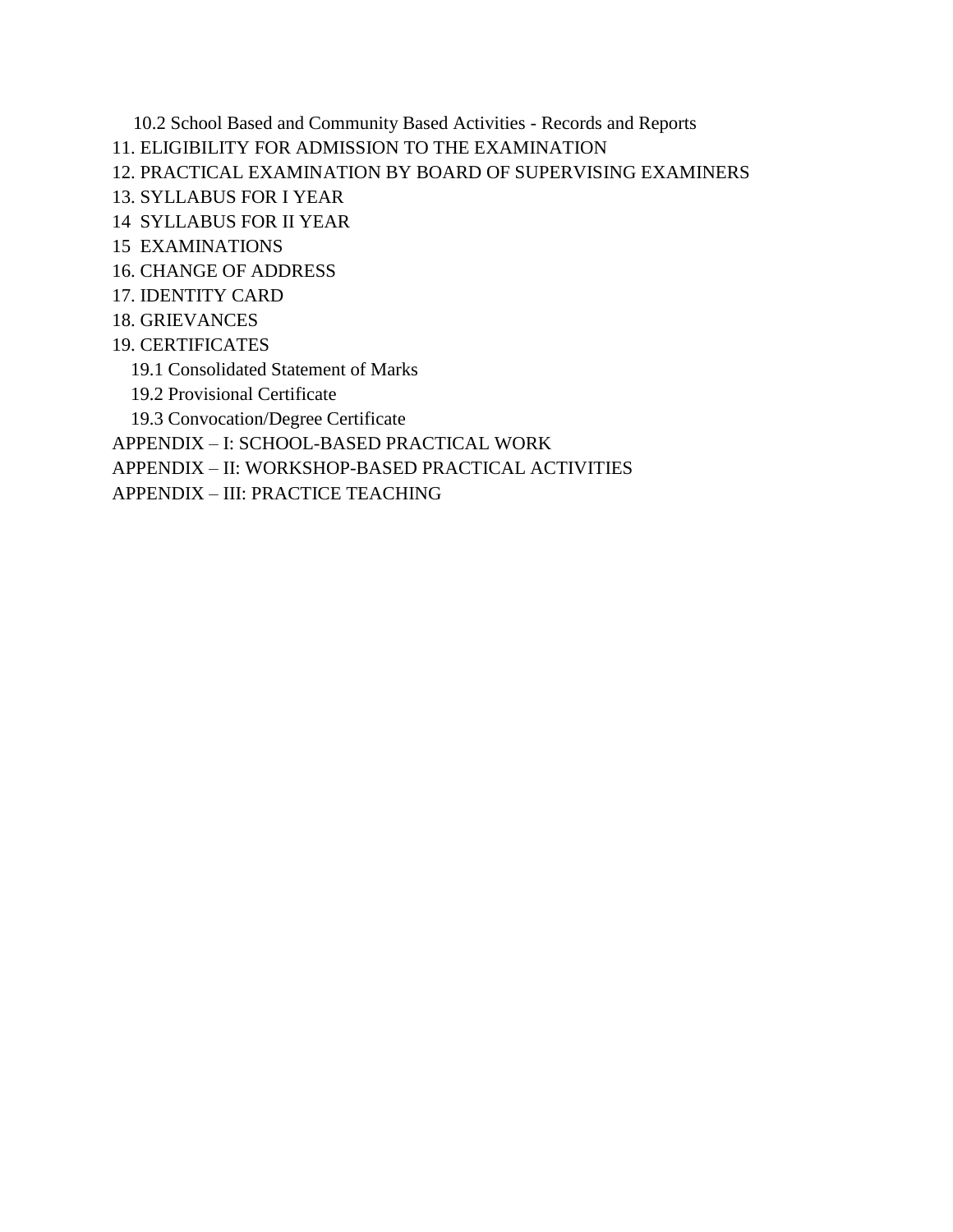#### **1. PREFACE**

The prosperity of a nation depends on its enlightened human resource, which depends on the quality of education. Quality of education depends upon the quality of teachers, which in turn depends on quality of teacher education. The two year B. Ed programme designed by the NCTE (2015) provides opportunities for the students to deepen their knowledge, understand education, specialize in selected areas and develop professional capacities. In order to revise the teacher education curriculum in tune with the vision of National Curriculum Frame work for Teacher Education (NCFTE 2013), the Department of Education has designed the B.Ed programme for producing committed teachers with professionalism, academic leadership and research acumen. It has been planned to offer this two year programme under CBCS from 2016 onwards.

#### **2. ELIGIBILITY**

The eligibility criteria for admission to the **Bachelor of Education (B.Ed.)** programme are as follows:

- a. Candidates who have completed NCTE recognized Teacher Education programme through face-to-face mode are eligible for admission.
- b. Trained in-service Teachers with D.T.Ed in any Government recognized school in Tamil Nadu are eligible for admission to this programme.
- c. Candidates should have successfully undergone the **10+2+3 or 11+1+3** pattern of examinations in the following disciplines from a recognized university: Tamil (B.A/B.Lit) / English / Mathematics / Physics / Applied Physics/ Chemistry / Applied Chemistry / Biochemistry / Botany / Zoology / Microbiology / Biotechnology / Environmental Science / History / Geography / Applied Geography / Computer Science/ Computer Applications / Information Technology.
- d. In case of Economics, Commerce and Home science, the candidates **who fulfill the above norms** should also have studied the same subjects both at the U.G and P.G levels.
- e. Rules of reservation for selection in admission as per the norms of Government of Tamil Nadu.

#### **3. OBJECTIVES**

The curriculum aims at enabling the students

- To empower them to be professionally competent, committed, performing and reflective teachers for different stages of school education and teacher education
- To develop an understanding of the philosophical, sociological and psychological bases and the issues of Indian Education, Management of Education and Information and Communication Technology etc.,

#### **4. DURATION**

The programme is for a period of **2 years**. In any case the course will have to be completed by the student within the **maximum period of 5 years** after enrolment.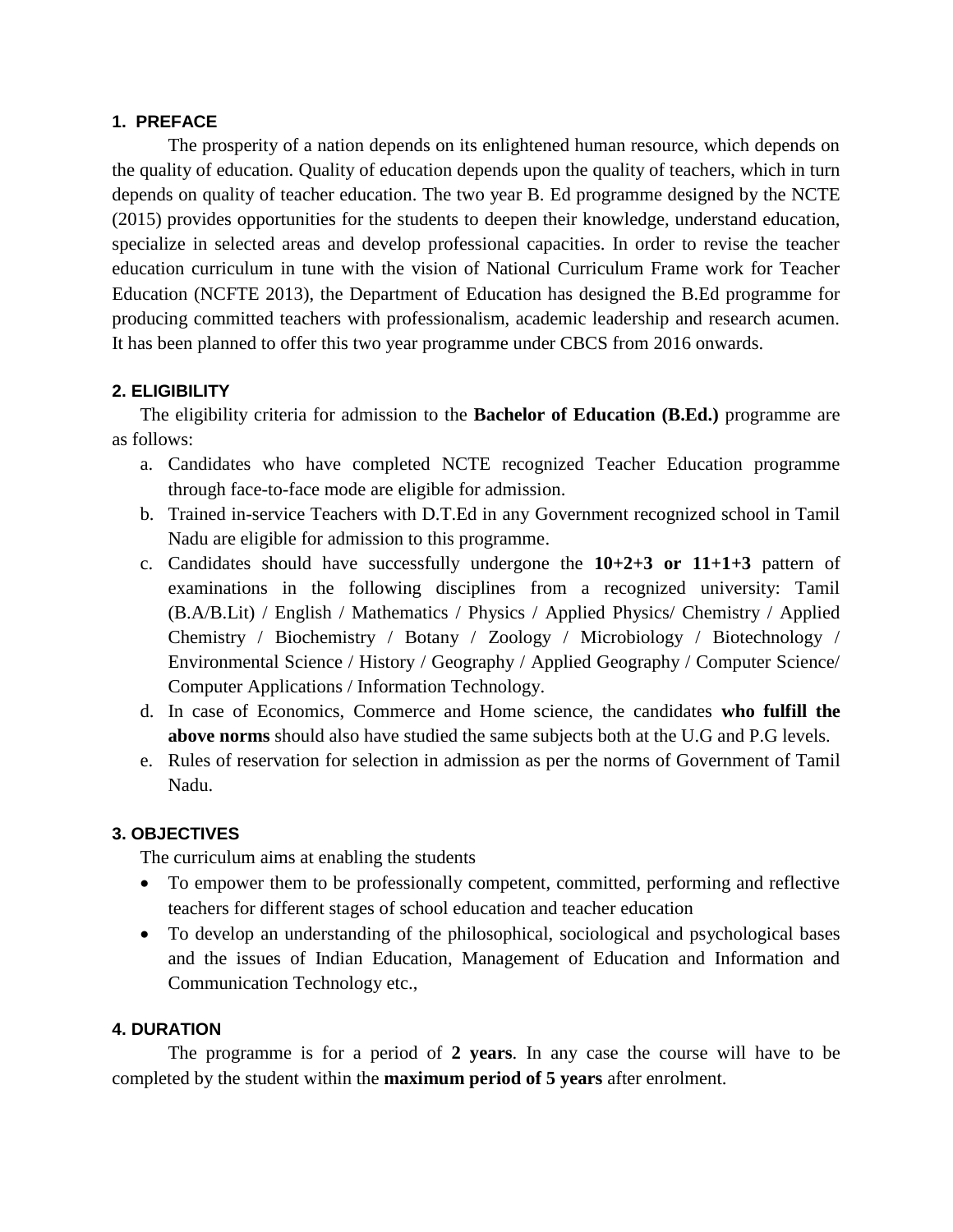#### **5. MEDIUM OF INSTRUCTION**

The medium of instruction will be **English**. However, students will be allowed to write the term-end examinations either in **English or Tamil.**

#### **6. DISTRIBUTION OF CREDITS (Programme Content)**

The university follows the '**Credit System**' for its B.Ed. programme. Each credit is of 30 hours of study comprising of all learning activities. Thus, 4 credit courses involves 120 study hours. This helps the students to understand the academic efforts she/he has to put in order to complete the course. Completion of B.Ed. programme requires successfully acquiring 80 credits.

The maximum credits one has to secure in two years of B.Ed. course through distance mode is **80** and there are **6 theory papers in the I year** and **4 theory papers in the II year** (**10 Papers X 4 credits = 40 Credits**). Students have to undergo practical activities both in the I  $\&$ II years. At the end of I year, the students have to complete the practice teaching of 448 class teaching hours continuously **(14 credits**). By assessing all the relevant records related to school and community activities (teaching / observation / lesson plan / unit plan / case study / album / charts / teaching aids / action research record / seminars / workshop / field trip /education trip / visit to museum / observatory / visiting of inclusive school and Yoga practice) through summative evaluation including the practical examinations, total number of **26 credits** will be awarded. The learning activities also include Assignments and Home Tests for each theory paper. The school based activities includes micro teaching and observation classes. The workshop based activities in the I &II years (6 days each) are compulsory to take up their termend examination.

#### **6. (A) COURSE DESCRIPTION (Theory Components)**

#### **a. Core Courses (32 credits)**

By considering the teaching objectives, the following eight core course of 4 credits each are identified. **(1 credit = 25 marks)**

| S.<br>N <sub>0</sub> | Title of the paper<br>Theory paper |                                                 | <b>Internal</b><br>marks | <b>External</b><br>marks | <b>Total</b><br>marks | <b>Credits</b> |
|----------------------|------------------------------------|-------------------------------------------------|--------------------------|--------------------------|-----------------------|----------------|
| 1                    | <b>Core courses</b>                | Childhood and growing up                        | 25                       | 75                       | 100                   | 4              |
| $\overline{2}$       |                                    | Contemporary India and Education                | 25                       | 75                       | 100                   |                |
| 3                    |                                    | Learning and Teaching                           | 25                       | 75                       | 100                   |                |
| 4                    |                                    | Language across the curriculum                  | 25                       | 75                       | 100                   |                |
| 5                    |                                    | Assessment for learning                         | 25                       | 75                       | 100                   |                |
| 6                    |                                    | Knowledge and Curriculum                        | 25                       | 75                       | 100                   |                |
| 7                    |                                    | Gender, school, society and Inclusive<br>school | 25                       | 75                       | 100                   |                |
| 8                    |                                    | Critical understanding of ICT                   | 25                       | 75                       | 100                   | 4              |
| <b>Total</b>         |                                    |                                                 |                          |                          | 800                   | 32             |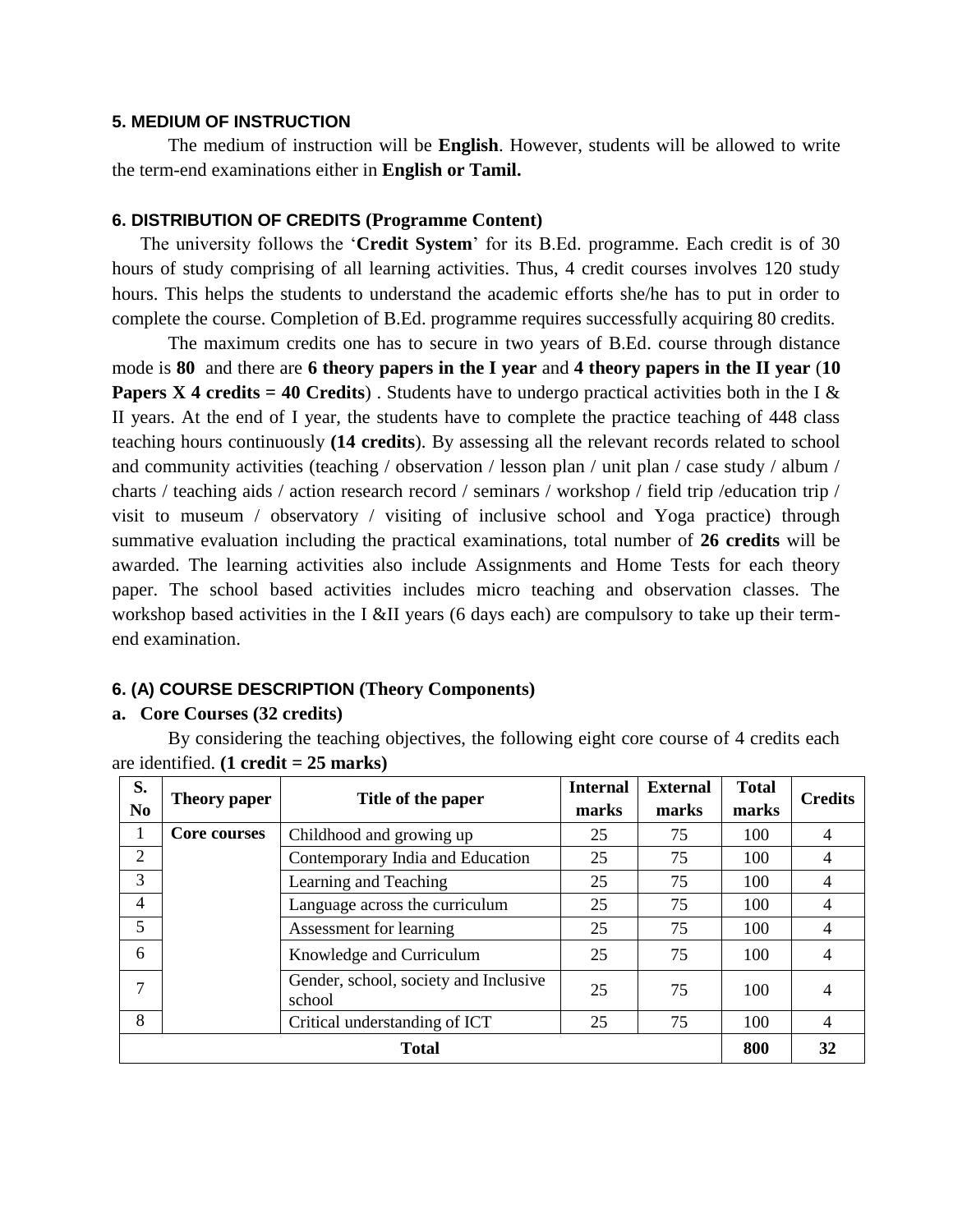#### **b. Pedagogy of a School Subject** (**4 credits**)

Out of the following list of school subjects, **any one** course (**each of 4 credits**) is to be chosen by the candidates according to their basic subject. **(1 credit = 25 marks)**

| S.<br>N <sub>0</sub> | <b>Theory paper</b>   | Title of the paper                  | <b>Internal</b><br>marks | <b>External</b><br>marks | <b>Total</b><br>marks | <b>Credits</b> |
|----------------------|-----------------------|-------------------------------------|--------------------------|--------------------------|-----------------------|----------------|
|                      | Pedagogy of a         | <b>Teaching of Tamil</b>            | 25                       | 75                       | 100                   |                |
|                      | <b>School Subject</b> | Teaching of English                 | 25                       | 75                       | 100                   |                |
| 3                    |                       | <b>Teaching of Mathematics</b>      | 25                       | 75                       | 100                   |                |
| 4                    |                       | Teaching of Science                 | 25                       | 75                       | 100                   |                |
|                      |                       | Teaching of Social Science          | 25                       | 75                       | 100                   |                |
| 6                    |                       | <b>Teaching of Commerce</b>         | 25                       | 75                       | 100                   |                |
| −                    |                       | <b>Teaching of Computer Science</b> | 25                       | 75                       | 100                   |                |

#### **c. Optional Courses** (**4 credits**)

Out of the following list, **one course has to be selected** by the candidates. **(1 credit = 25 marks)**

| S. No | Theory paper           | Title of the paper             | <b>Internal</b><br>marks | <b>Externa</b><br>marks | Total<br>marks | <b>Credits</b> |
|-------|------------------------|--------------------------------|--------------------------|-------------------------|----------------|----------------|
|       | <b>Optional course</b> | <b>Environmental Education</b> | 25                       |                         | 100            |                |
|       |                        | Health and physical Education  | 25                       |                         | 100            |                |
|       |                        | Peace Education                | 25                       |                         | 100            |                |

#### **6. (B) ANNUAL DISTRIBUTION OF THE COURSES (Theory Components)**

#### **a. Paper Distribution for I Year**

| S. No        | Theory paper                            | Title of the paper               | <b>Internal</b><br><b>Marks</b> | <b>External</b><br><b>Marks</b> | <b>Total</b><br><b>Marks</b> | <b>Credits</b> |
|--------------|-----------------------------------------|----------------------------------|---------------------------------|---------------------------------|------------------------------|----------------|
|              | Childhood and growing up<br>Core course |                                  | 25                              | 75                              | 100                          |                |
|              |                                         | Contemporary India and Education | 25                              | 75                              | 100                          |                |
| 3            |                                         | Learning and Teaching            | 25                              | 75                              | 100                          |                |
|              |                                         | Pedagogy of a school subject*    | 25                              | 75                              | 100                          |                |
|              |                                         | Language across the curriculum   | 25                              | 75                              | 100                          |                |
| 6            |                                         | <b>Assessment for Learning</b>   | 25                              | 75                              | 100                          |                |
| <b>Total</b> |                                         |                                  |                                 |                                 | 600                          |                |

 \*Based on the subject of specialization, the student teacher will choose any one from the following subjects

- (i) Teaching of Tamil
- (ii) Teaching of English
- (iii) Teaching of Mathematics
- (iv) Teaching of Science
- (v) Teaching of Social science
- (vi) Teaching of Commerce
- (vii) Teaching of Computer science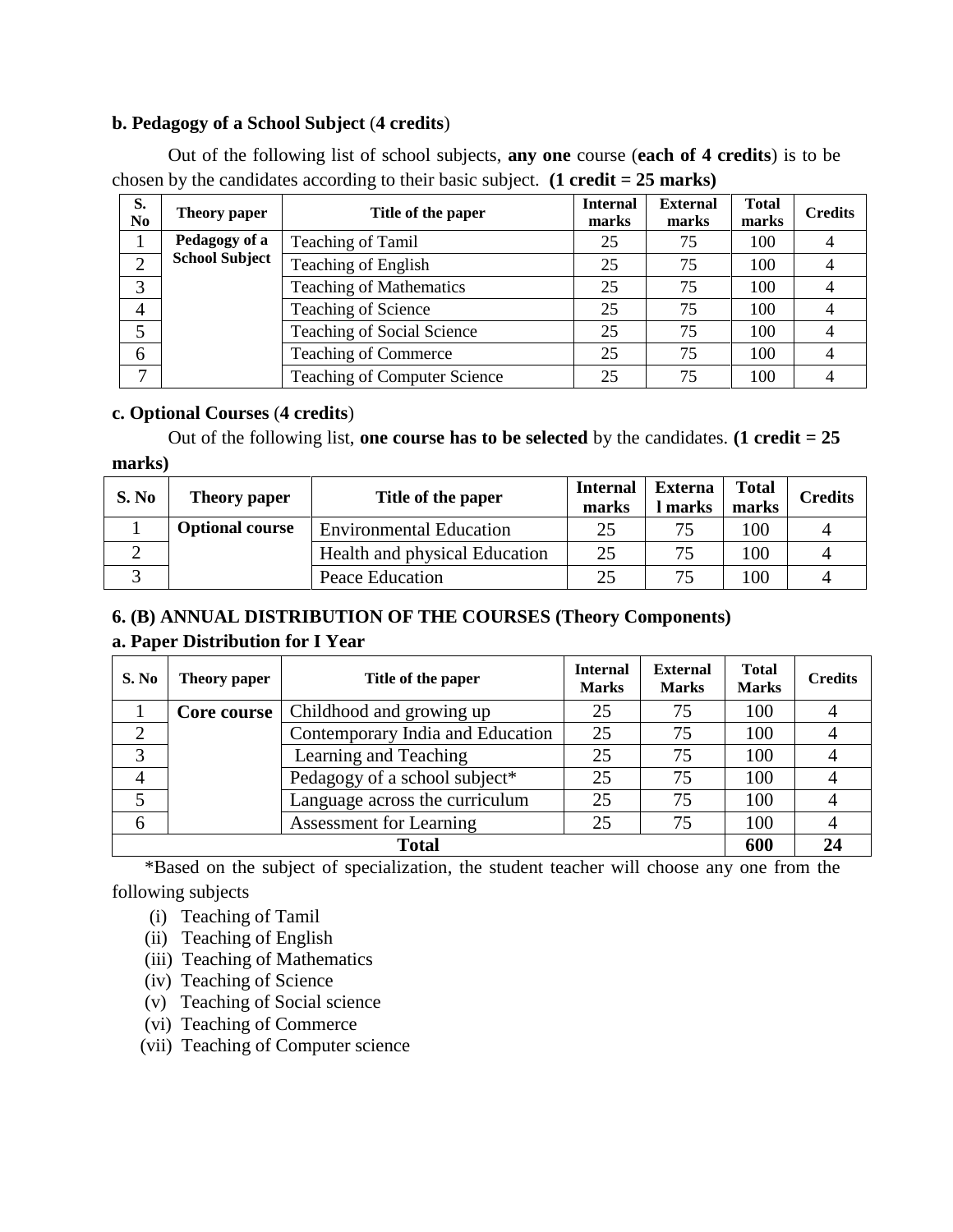#### **b. Paper Distribution for II Year**

| S. No        | Theory paper                               | <b>External</b><br><b>Internal</b><br>Title of the paper<br>marks<br>marks |    | <b>Total</b><br>marks | <b>Credits</b> |    |
|--------------|--------------------------------------------|----------------------------------------------------------------------------|----|-----------------------|----------------|----|
| 7            | <b>Internship Teaching Practice (ITP)*</b> |                                                                            |    |                       |                | 14 |
| 8            | Core course                                | Knowledge and Curriculum<br>75<br>25                                       |    | 100                   | 4              |    |
| 9            | Core course                                | Gender, school, society and inclusive<br>school                            | 25 | 75                    | 100            |    |
| 10           | Core course                                | Critical understanding of ICT                                              | 25 | 75                    | 100            |    |
| 11           | Optional<br>course                         | Optional course**                                                          | 25 | 75                    | 100            | 4  |
| <b>Total</b> |                                            |                                                                            |    |                       |                | 30 |

\*The student teacher will undergo teaching practice of 90 days in the first year.

\*\*The student teacher will choose **any one** of the following optional courses

- (i) Environmental Education
- (ii) Health and Physical Education
- (iii) Peace Education

#### **6. (C). PRACTICUM COMPONENTS (1000 Marks / 40 credits)**

 **(i) Evaluation of Teaching Competency and Skills**

#### **(ii) Evaluation of Teaching Competency and School Based Activities related Records and Reports**

The teaching competency and proficiency in preparing records and reports will be evaluated in two day practical examination conducted in the PCP Centre in the following aspects

| S. No.         | <b>Teaching competency / Records / Reports</b> | <b>Marks allotted</b> | <b>Credits</b> |
|----------------|------------------------------------------------|-----------------------|----------------|
|                | <b>Teaching Competency</b>                     | 100                   | 4              |
| $\overline{2}$ | Lesson plan                                    | 75                    | 3              |
| 3              | Micro Teaching                                 | 75                    | 3              |
| 4              | <b>Test and Measurement</b>                    | 50                    | $\overline{2}$ |
| 5              | Observation                                    | 50                    | $\overline{2}$ |
| 6              | <b>Teaching Aids</b>                           | 100                   | $\overline{4}$ |
|                | <b>Psychology Experiments</b>                  | 75                    | 3              |
| 8              | <b>Educational Technology</b>                  | 75                    | 3              |
| 9              | Case Study                                     | 50                    | $\overline{2}$ |
| 10             | <b>Action Research</b>                         | 50                    | $\overline{2}$ |
| 11             | <b>Physical Education</b>                      | 50                    | $\overline{2}$ |
| 12             | Yoga                                           | 50                    | $\overline{2}$ |
| 13             | Library                                        | 50                    | $\overline{2}$ |
| 14             | <b>SUPW</b>                                    | 25                    |                |
| 15             | Arts & Craft                                   | 25                    |                |
| 16             | <b>Field Visit</b>                             | 25                    |                |
| 17             | <b>School Based Activities</b>                 | 75                    | 3              |
|                | <b>Total</b>                                   | 1000                  | 40             |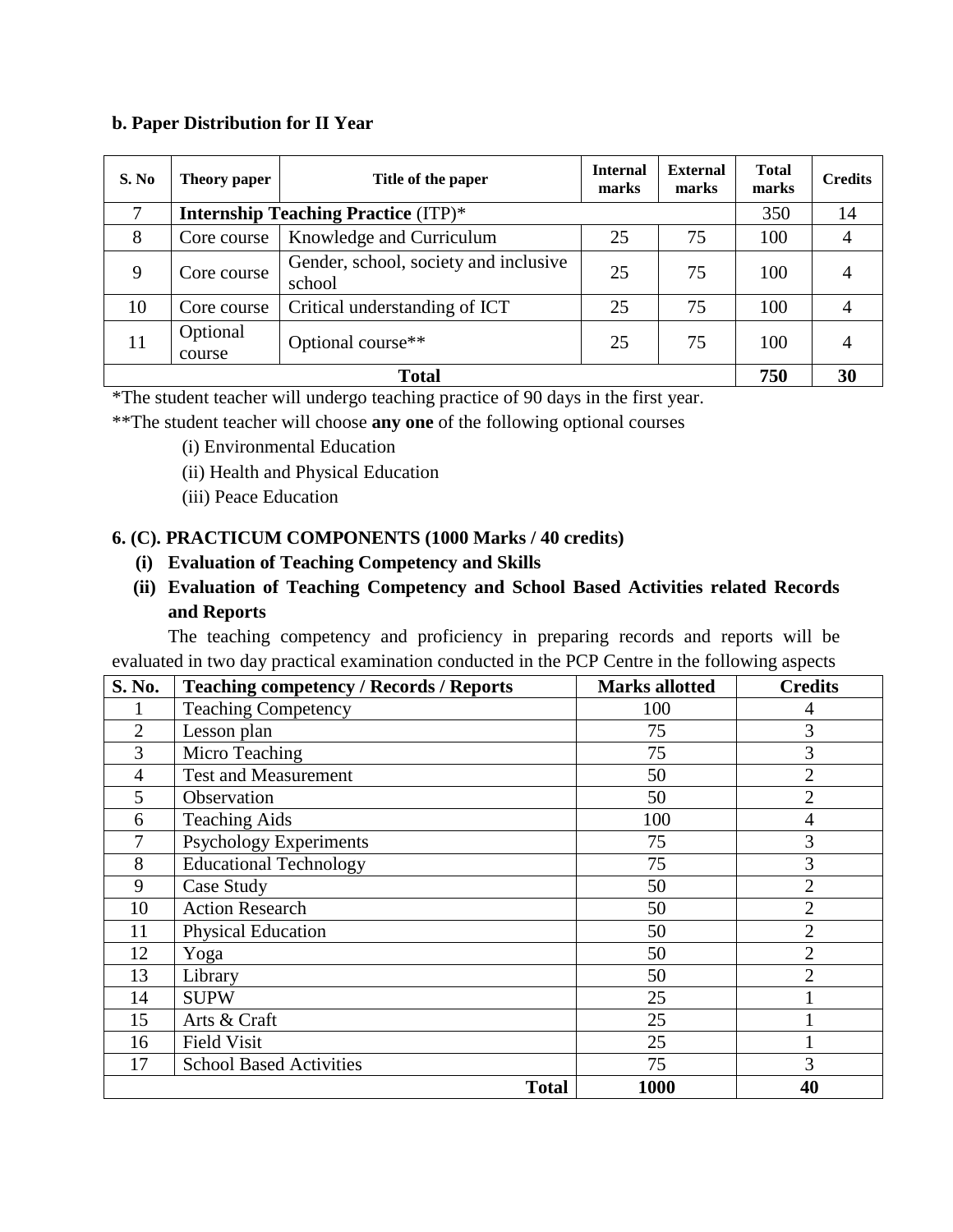**\* Students have to select any FIVE of the following School Based Activities (SBA) in such a way that they are securing 75 marks ( 3 credits)**

| <b>Sl. No.</b> | Name of the Record and Report of the SBA                    | <b>Marks allotted</b> |
|----------------|-------------------------------------------------------------|-----------------------|
|                | Maintenance of registers and records                        | 15                    |
| 2              | Addressing the school assembly                              | 15                    |
|                | Conducting socio metric test in the class room              | 15                    |
| 4              | Content analysis exercise                                   | 15                    |
|                | Administration of Intelligence test, personality test and   | 15                    |
|                | attitude test to one student and analysis of result         |                       |
| 6              | Preparation of the cumulative records                       | 15                    |
| 7              | Preparation of school time table                            | 15                    |
| 8              | Organizing career talk/PTA / debate/ panel discussion/ Quiz | 15                    |
|                | programme                                                   |                       |
| 9              | Organization of a campaign                                  | 15                    |

#### **6. (D) TOTAL MARKS (Theory and Practical)**

| <b>Components</b>  | <b>Total Marks</b> | <b>Credits</b> |
|--------------------|--------------------|----------------|
| Theory             | 1000               |                |
| Practical          | 1000               |                |
| <b>Grand Total</b> | <b>2000</b>        | 80             |

#### **7. COUNSELING AND WORKSHOP ACTIVITIES (I Year and II Year)**

| S.<br>N <sub>0</sub> | <b>Activity</b>                   | <b>Days</b>    | No. of<br><b>Hours</b> |
|----------------------|-----------------------------------|----------------|------------------------|
|                      | Counseling Classes $(10+10)$      | 20@8 hours/day | 160                    |
| 2                    | Attending Workshops $(6+6)$       | 12@8hours/day  | 96                     |
| 3                    | Internship Teaching Practice (90) | 90@6hours/day  | 540                    |
|                      | <b>Total</b>                      | 122            | 796                    |

**Total No. of Working Hours = 796 Hours**

No. of Working Days = 122 Days (Excluding Examinations)

#### **8. INTERNSHIP TEACHING PRACTICE (ITP - 90 Days)**

 Every student should compulsorily undergo 3 months of practice teaching in the school where he/she works, under the supervision of Senior Teacher. This school internship covers 448 class teaching hours which will be evaluated for **350 marks (14 Credits).**

**Allotment of marks:** Total marks allotted - 350

- (i) Teaching competency 100
- (ii) Lesson plan record 75
- (iii) Teaching aids 100
- (iv)School Based Activities 75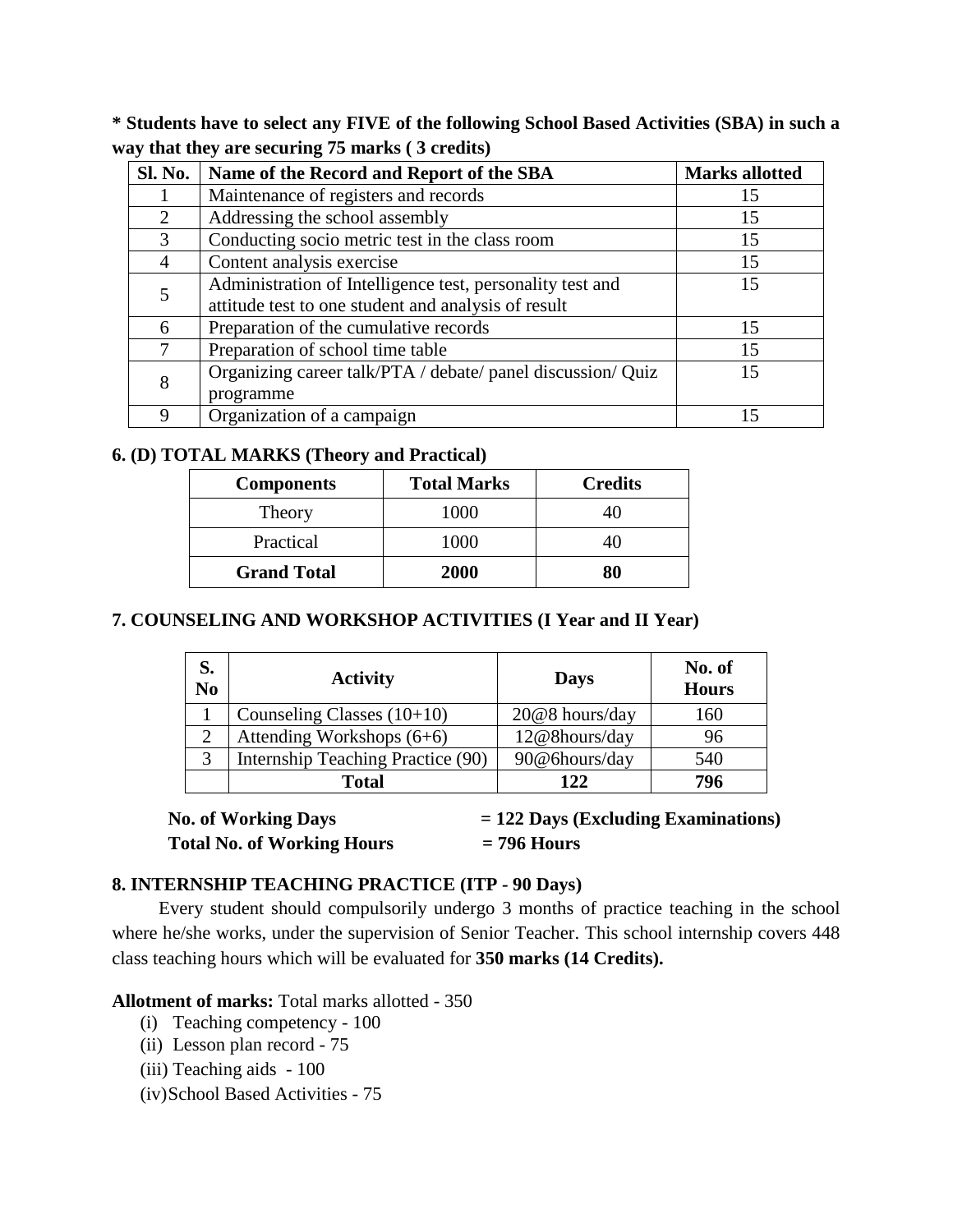#### **9. EVALUATION**

#### **(A) Scheme of Examinations**

#### **a. Non-semester (I Year)**

| S.<br>N <sub>0</sub>  | <b>Subject Code</b> | <b>Subject</b>                      | <b>Duration</b> | <b>Internal</b><br>marks | <b>External</b><br>marks | <b>Total</b><br>marks | <b>Credits</b> |
|-----------------------|---------------------|-------------------------------------|-----------------|--------------------------|--------------------------|-----------------------|----------------|
| 1                     | <b>15 CED1</b>      | Childhood and<br>growing up         | 3 hrs           | 25                       | 75                       | 100                   | $\overline{4}$ |
| $\overline{2}$        | 15CED2              | Contemporary India<br>and Education | 3hrs            | 25                       | 75                       | 100                   | 4              |
| 3                     | <b>15 CED3</b>      | Learning and<br>Teaching            | 3hrs            | 25                       | 75                       | 100                   | 4              |
| $\overline{4}$        | 15 CEDO:1-7         | Pedagogy of a school<br>subject*    | 3hrs            | 25                       | 75                       | 100                   | 4              |
| 5                     | <b>15 CED4</b>      | Language across the<br>Curriculum   | 3hrs            | 25                       | 75                       | 100                   |                |
| 6                     | <b>15 CED5</b>      | Assessment for<br>Learning          | 3hrs            | 25                       | 75                       | 100                   | 4              |
| <b>Total (I Year)</b> |                     |                                     |                 |                          |                          | 600                   | 24             |

#### **b. Non-semester (II–Year)**

| S.<br>N <sub>0</sub>                | <b>Subject</b><br>Code | <b>Subject</b>                                           | <b>Duration</b> | <b>Internal</b><br>marks | <b>External</b><br>marks | <b>Total</b><br>marks | <b>Credits</b> |
|-------------------------------------|------------------------|----------------------------------------------------------|-----------------|--------------------------|--------------------------|-----------------------|----------------|
| 7                                   | <b>15 CED6</b>         | Knowledge and<br>Curriculum                              | 3 hrs           | 25                       | 75                       | 100                   | $\overline{4}$ |
| 8                                   | 15CED7                 | Gender, School, Society<br>and Inclusive School          | 3hrs            | 25                       | 75                       | 100                   | $\overline{A}$ |
| 9                                   | 15CED8                 | Critical understanding of<br><b>ICT</b>                  | 3hrs            | 25                       | 75                       | 100                   | $\overline{4}$ |
| 10                                  | 15 CEDE                | Optional course*                                         | 3hrs            | 25                       | 75                       | 100                   | $\overline{4}$ |
| 11                                  | <b>15 ITP</b>          | Internship Teaching Practice (I Year)                    |                 |                          |                          | 350                   | 14             |
|                                     | <b>15 SRR</b>          | School based Records and Reports (Both I Year & II Year) |                 |                          |                          |                       |                |
| <b>Total (II Year)</b>              |                        |                                                          |                 |                          |                          | 1400                  | 56             |
| Grand Total (Both I Year & II Year) |                        |                                                          |                 |                          |                          |                       | 80             |

#### **c. PRACTICUM COMPONENTS (1000 Marks / 40 credits)**

#### **(i) Evaluation of Teaching Competency and Skills**

#### **(ii) Evaluation of Internship Teaching Practice and School Based Activities related Records and Reports**

The teaching competency and proficiency in preparing records and reports will be evaluated in two day practical examination conducted in the PCP Centre in the following aspects

| S.  | <b>Teaching competency / Records / Reports</b> | <b>Marks</b> | Credits |
|-----|------------------------------------------------|--------------|---------|
| No. |                                                | allotted     |         |
|     | <b>Teaching Competency</b>                     | 100          |         |
|     | Lesson plan                                    |              |         |
|     | Micro Teaching                                 |              |         |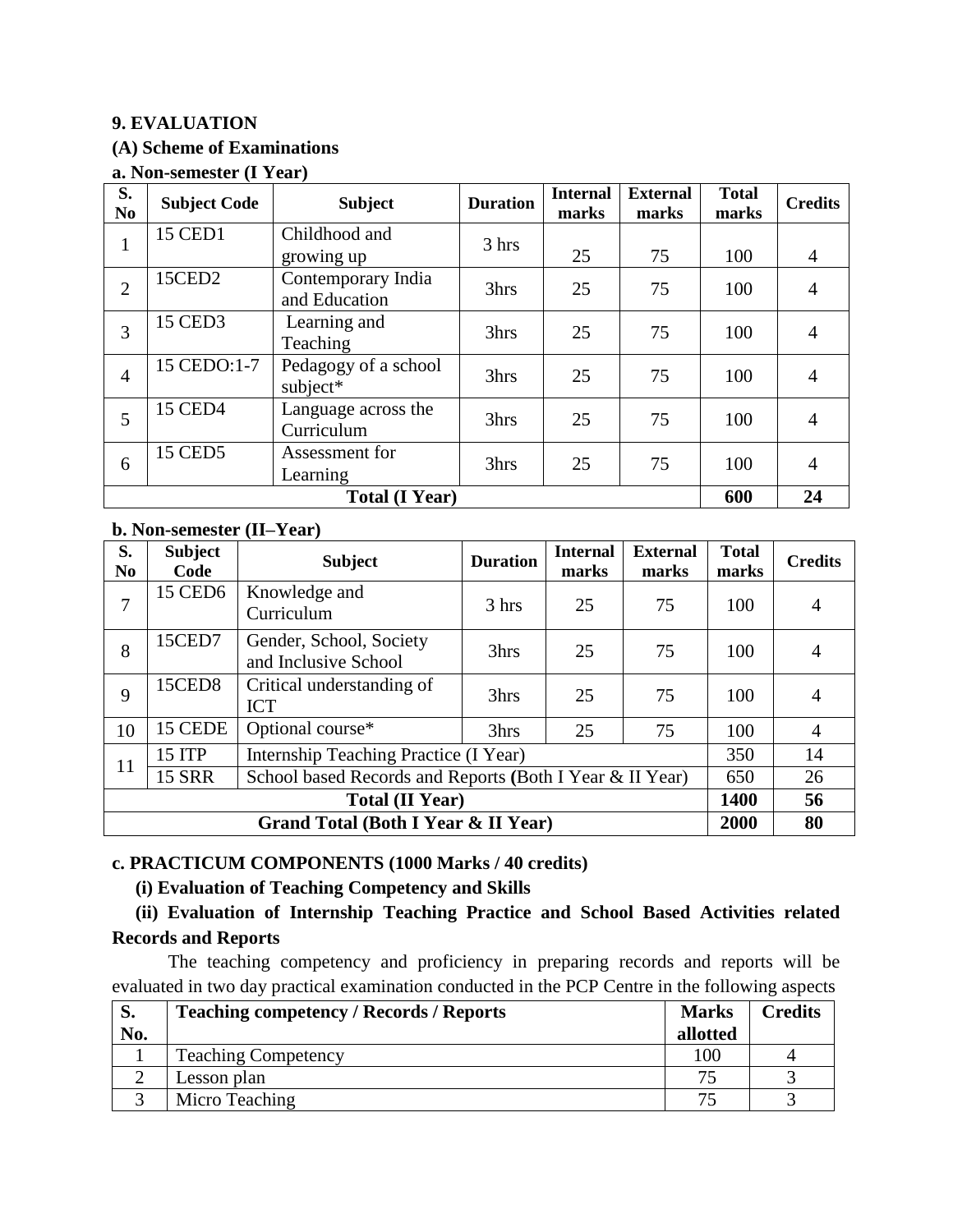| 4  | <b>Test and Measurement</b>    |      | $\overline{2}$ |
|----|--------------------------------|------|----------------|
| 5  | Observation                    |      | 2              |
| 6  | <b>Teaching Aids</b>           |      | 4              |
| 7  | <b>Psychology Experiments</b>  |      | 3              |
| 8  | <b>Educational Technology</b>  |      | 3              |
| 9  | Case Study                     |      | $\overline{2}$ |
| 10 | <b>Action Research</b>         | 50   | $\overline{2}$ |
| 11 | <b>Physical Education</b>      | 50   | $\overline{2}$ |
| 12 | Yoga                           | 50   | $\overline{2}$ |
| 13 | Library                        |      | $\overline{2}$ |
| 14 | <b>SUPW</b>                    | 25   |                |
| 15 | Arts & Craft                   | 25   |                |
| 16 | <b>Field Visit</b>             | 25   |                |
| 17 | <b>School Based Activities</b> | 75   | 3              |
|    | <b>Total</b>                   | 1000 | 40             |

#### **9. (B) INTERNAL AND EXTERNAL ASSESSMENT MARKS**

#### **a. Mode of Internal Assessment for each theory paper**

| <b>Test</b>  | -10 marks   |
|--------------|-------------|
| Assignment   | $-10$ marks |
| Attendance   | - 5 marks   |
| <b>Total</b> | -25 marks   |

#### **b. Mode of External assessment**

The external theory examination for each paper will be conducted for 75 marks

|  |  |  |  |  |  | 9. (C) Question paper pattern (External Examination) |
|--|--|--|--|--|--|------------------------------------------------------|
|--|--|--|--|--|--|------------------------------------------------------|

| <b>Section</b> | <b>Type of question</b>      | No. of questions             | <b>Marks</b> | <b>Total</b> |
|----------------|------------------------------|------------------------------|--------------|--------------|
| A              | Short Answer (50 words each) | 10 (Compulsory)              |              | 20           |
| B.             | Short Essay (300 words each) | 5 out of 7                   |              | 25           |
| C              | Essay Type (1000 words each) | 3 Questions (Either or Type) | 10           | 30           |
| <b>Total</b>   |                              |                              |              |              |

#### **9. (D) Grading of Marks**

Every candidate should appear for all the papers in the theory, practical Examination and school internship. A candidate shall be awarded with the B.Ed., degree if only he/she passed the theory and practical examination and the compulsory Internship Teaching Practice of 90 days. A candidate who fails in one or more papers in the theory or practical examination shall be permitted to reappear again only for those papers in which he/she fails. A candidate who fails in the practical examination and fails to complete the school internship shall be permitted to appear again for the same and they are allowed to complete the degree within the maximum period of 5 years from the date of enrolment. There are no minimum marks for the internal assessment (core paper, pedagogy of a school subject and the optional, field experience and practicum) and the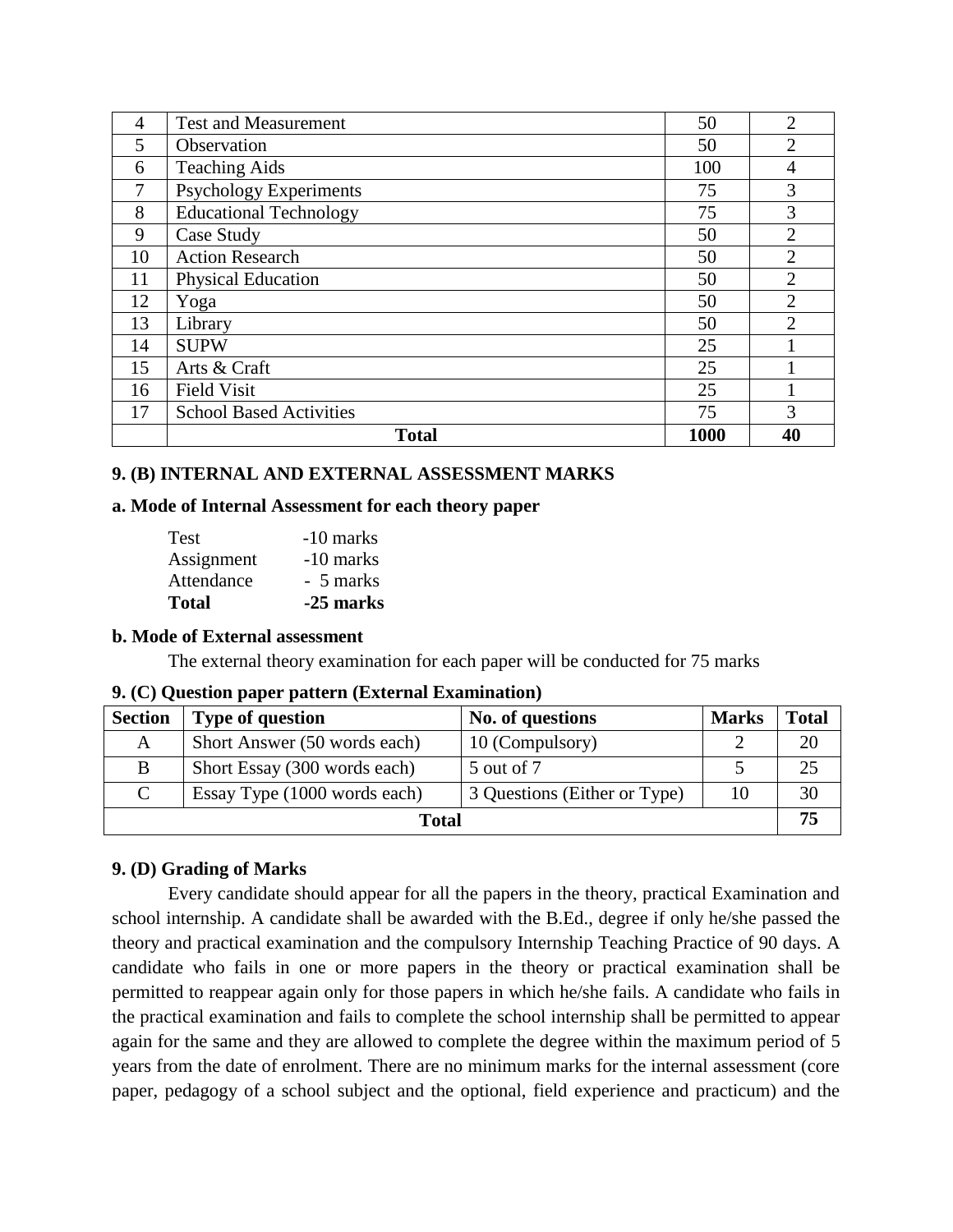marks obtained will be carried over to the subsequent appearances. A candidate shall be declared to have passed the theory examination by securing 40% in each of the theory paper and 30 marks each in the external examination is the minimum requirement for external assessment, failing which the candidate shall be declared as failure.

#### **a. Classification of successful candidates**

- Successful candidates who pass the theory examination with 40% in each paper can be declared to have passed in the theory examination.
- Successful candidates who pass the practical examination with a minimum of 50%can be declared to have passed in the practical examination.
- Those candidates who do not pass the theory with 40% each and practical examination with 50% can be declared to be failures.
- Failures will be given chances for reappearances of examination (Theory &Practical) to the period of 5 years maximum from the date of enrolment of the B.Ed programme.

The system of Evaluation both for theory and practical courses are as follows:

**Theory:** For theory courses, evaluation comprises two aspects.

a. Continuous evaluation in the form of compulsory Assignments and Home tests. This carries a weightage of 25% of each course.

b. The year end examination has a weightage of 75% of the total for each course.

In each case, the student will have to obtain at least D grade in both continuous and terminal evaluation. If a student misses any terminal examination of a course for any reason, he/she may reappear in the subsequent term end examination, after attending the compulsory work shop. This facility will be available to the individual for the completion of the successful grade up to 5 years from the date of registration. The grade system is used for continuous and terminal examination components. The letter grades are as follows:

| <b>Letter Grade</b> | <b>Qualitative level</b> | <b>Grade Point</b> | Percentage |
|---------------------|--------------------------|--------------------|------------|
|                     | Excellent                |                    | 80% &above |
|                     | Very Good                |                    | 60%-79.9%  |
|                     | Good                     |                    | 50%-59.9%  |
|                     | Satisfactory             |                    | 40%-49.9%  |
|                     | Unsatisfactory           |                    | Below 40%  |

A student will be declared as passed in the theory and practical components if he/she secures D grade in theory and practical courses separately.

#### **10. RECORDS - ACTIVITIES**

#### **10.1 Teaching Practice related records**

**i) Lesson Plan Record :** 30 Lesson plans in the methodology subject

**ii) Micro-Teaching Record :** Practice 6 micro teaching skills in the methodology subject

**iii) Test and Measurement Record :** Construction and administration of one achievement

test and interpretation of test scores in the methodology subject

**iv) Observation Record :** 15 Observations in the methodology subject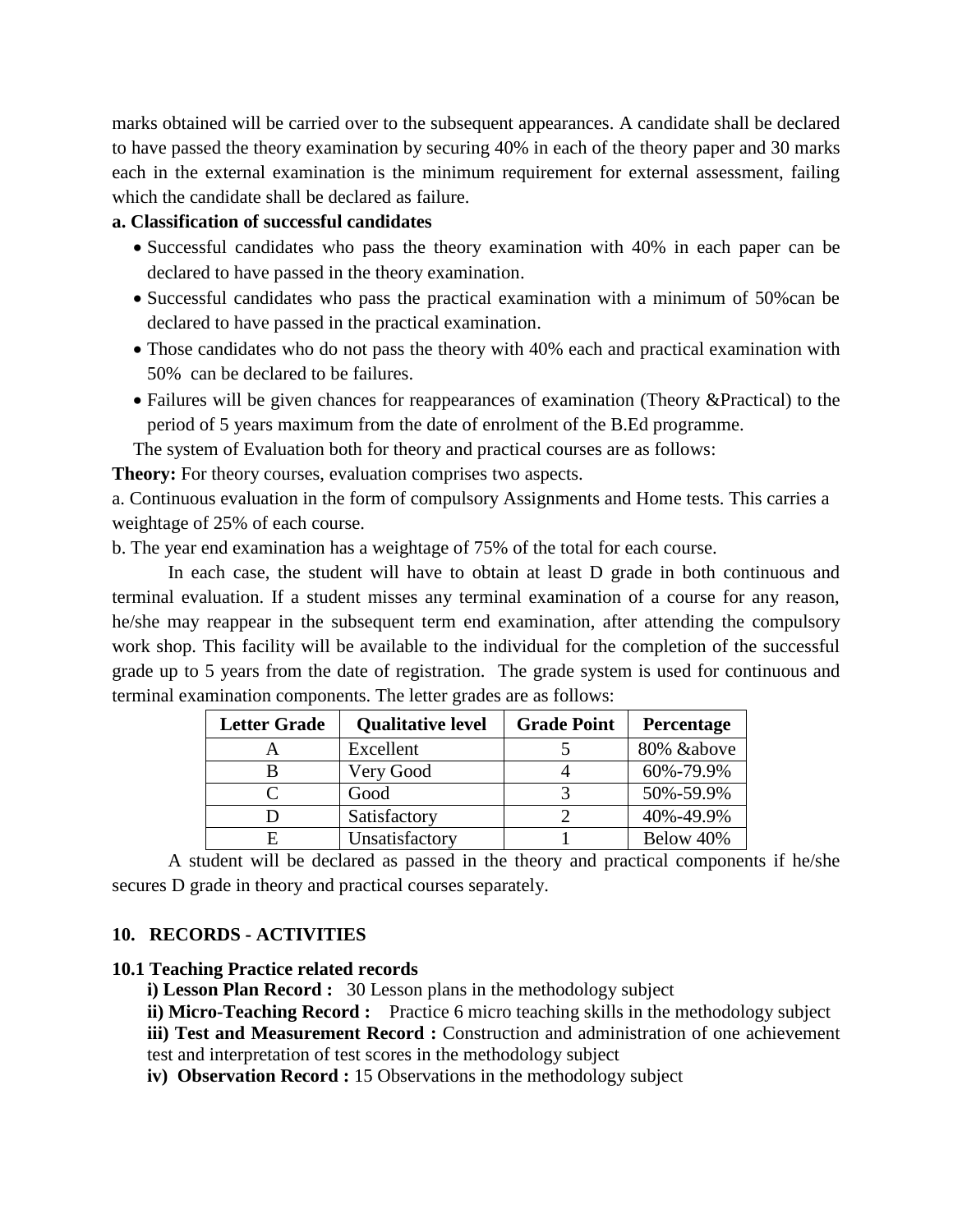#### **Preparation and use of Teaching Aids and Materials etc.,**

 $Charles$   $-20$ Static Models  $-5$ Working Models - 5 Transparencies - 5 Power Point Presentations - 5 Lesson Plans Albums - Picture Album - 1, Articles Album - 1 Cutouts, Flannel Board with flash cards etc.,

#### **10.2 School Based and Community Based Activities - Records and Reports**

#### **PART I**

**i) Experiments in Educational Psychology:** Any five experiments falling within the ambit of topics listed below.

#### **List of prescribed areas for experiments in the Educational Psychology**

- 1. Intelligence 8. Interest
- 2. Learning 9. Personality Trait
- 3. Transfer of Training 10. Attention
- 
- 5. Adjustment 12. Motor Skills
- 6. Concept Formation 13. Creativity
- 7. Level of Aspiration

#### **ii) Educational Technology Record**

Preparation of Radio, Television Lessons

 Each student teacher shall be given training in operating atleast three types of Audio-Visual apparatus such as Radio, Television, Tape recorder, VCR, Slide Projector, Overhead Projector, LCD Projector, Preparation of transparencies, Power Point Presentations etc.,

 As per the NCTE norms, each college should have Educational Technology Laboratory. So, the materials available in the present Audio-Visual Laboratory should be used suitably to establish the Educational Technology Laboratory.

#### **iii) Case Study Record**

 The case study will be based on an individual student or on a comparative study pf two pupils who markedly differ in their profiles e.g., gifted Vs backward, well-adjusted Vs Mal-adjusted.

#### **iv) Action Research Project Report**

Students can choose any problem related to teaching-learning situation and prepare a report.

#### **Part II**

#### **i)Maintenance of registers and records**

Nature of the activity: Maintenance of various registers such as records of the students' performance such as progress report, attendance registers, admission register, laboratory stock

- 
- 
- 4. Aptitude 11. Perception
	-
	-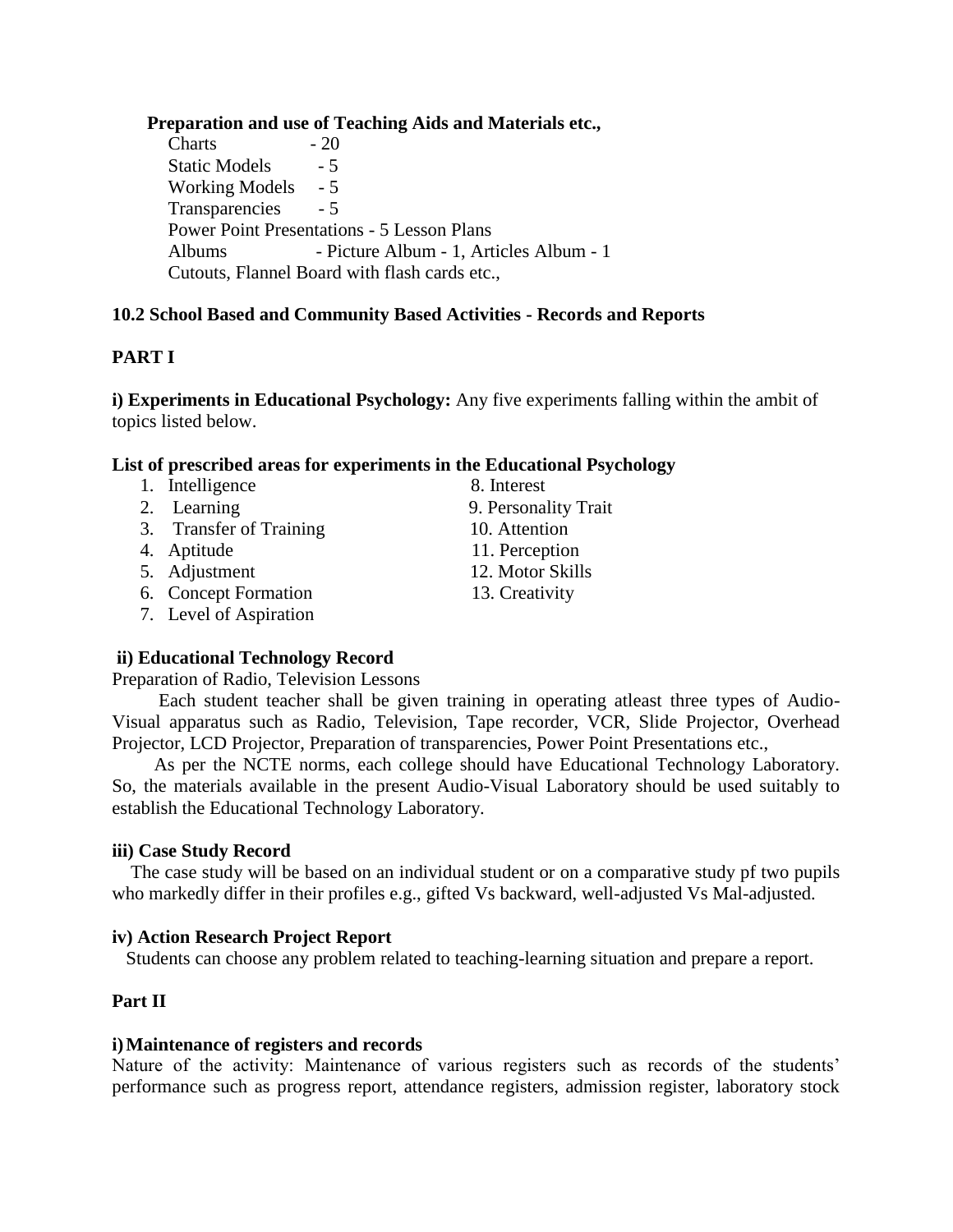books etc., to provide the students with an opportunity to know the systematic procedure of handling and maintaining records in the school.

#### **ii) Addressing the school assembly**

Nature of the activity: Addressing the students in the morning school assembly to acquire the needed competency and skill of addressing the school assembly on the contemporary topics and to develop confidence and effective communication skills.

#### **iii) Conducting a sociometric test in the classroom**

Nature of activity: Conducting sociometric tests for understanding group dynamics in the classroom to identify group processes working in the classroom and to initiate measures to improve group processes.

#### **iv) Content analysis exercise**

Nature of activity: Analysis of the content of a particular unit in your teaching subject to provide the students with an input for planning of instruction.

#### **v) Administration of intelligence test, personality test and aptitude test to one student and analysis of the results**

Nature of activity: Administration of standardized psychological tests and understanding the implications of results to provide the students an opportunity to observe and analyse student behaviour.

#### **vi) Preparation of cumulative records**

Nature of activity: Preparation of cumulative records of a student in a span of 2 years to provide you with an experience of continuous and comprehensive evaluation and to give you an idea of deciding about educational and vocational destiny of the students.

#### **vii) Preparation of school time-table**

Nature of activity: Preparation and implementation of time table to your school to know the systematic procedure of preparing and implementing time table.

#### **vii)Organising Career Talk/PTA Meeting/Debate/Panel Discussion/Quiz Programme**

Nature of activity: Organisation of at least one of the above activities in your school or in the community to help the students to acquire skills necessary for systematically organizing and managing co-curricular activities.

#### **viii) Organisation of campaign**

Nature of activity: Planning and execution of a campaign on one of the socially useful themes such as nutrition, literacy, sanitation, blood donation, immunization, environment, population education, gender issues etc., to acquire the requisite competency in planning, execution and evaluation socially useful campaigns.

#### **11. ELIGIBILITY FOR ADMISSION TO THE EXAMINATION**

A candidate shall be admitted to the B.Ed., Degree examination only if he/she forwards along with his/her application of examination satisfactory evidence of having qualified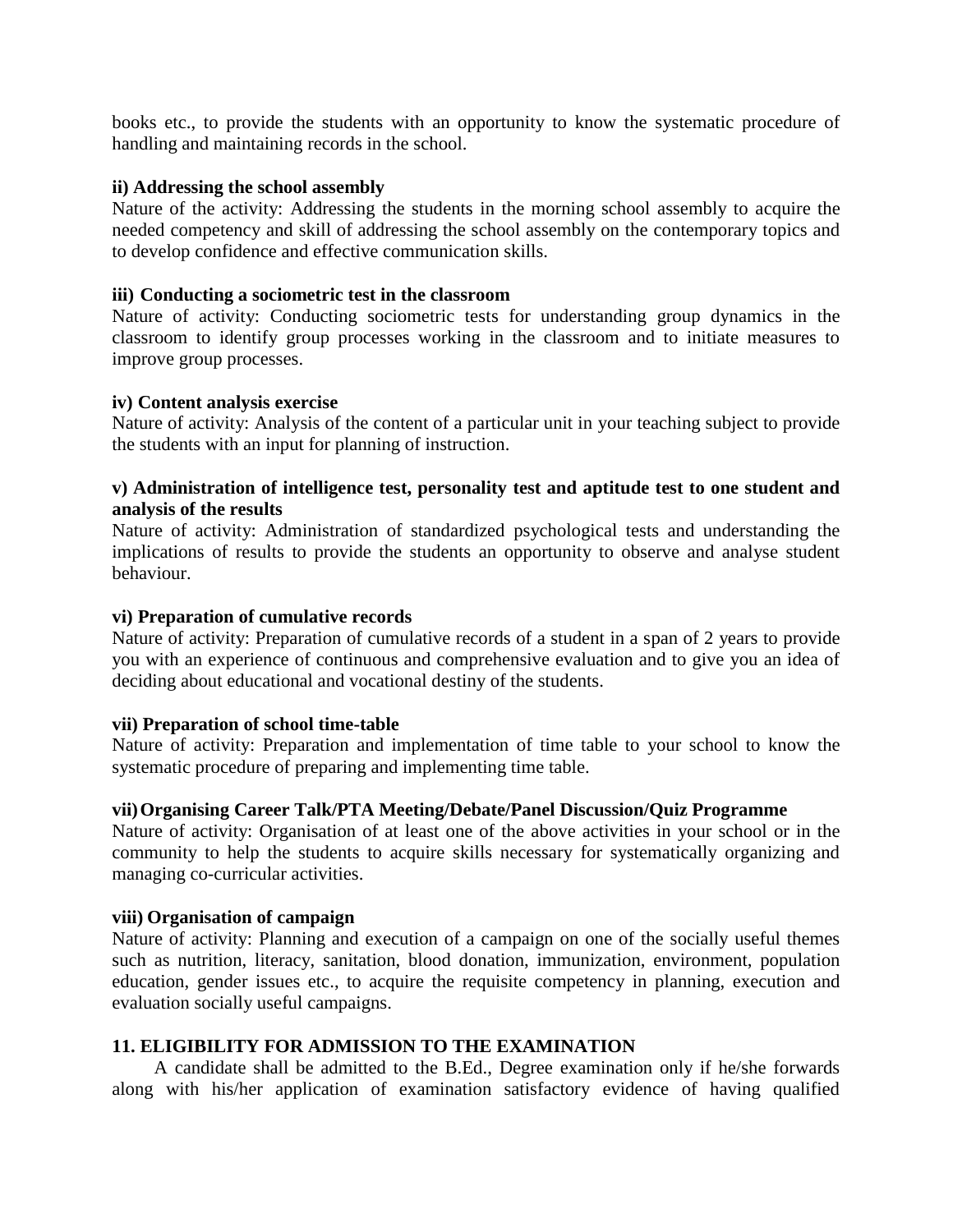himself/herself for a degree in this University or that of some other University accepted by the Syndicate as equivalent thereto and also should produce a certificate that he/she has undergone the course of study in a satisfactory manner having put in not less than 75 percent of attendance along with the workshop (I year/ II year) attendance certificate of six days.

#### **12. PRACTICAL EXAMINATION BY BOARD OF SUPERVISING EXAMINERS**

The Board will examine the teaching competence of every candidate and his/ her practical work. The Board shall report to the University the marks awarded to each student in the practical examination viz., Evaluation of Teaching Competence / Practical Records / Work Book and Evaluation of School and Community Based Field Records. The final Reports/ Records / Work Books shall be made available to the Board of supervising Examiners appointed by the University whose decision on the marks to be awarded shall be the final. The members of the Board of Examiners may be appointed from the University Department of Education and Colleges of Education. Sufficient number of skilled staff, clerical staff, technical staff, nontechnical staff and students from schools may be appointed / arranged by the examination centre as per the rules and regulations of the University practical examinations.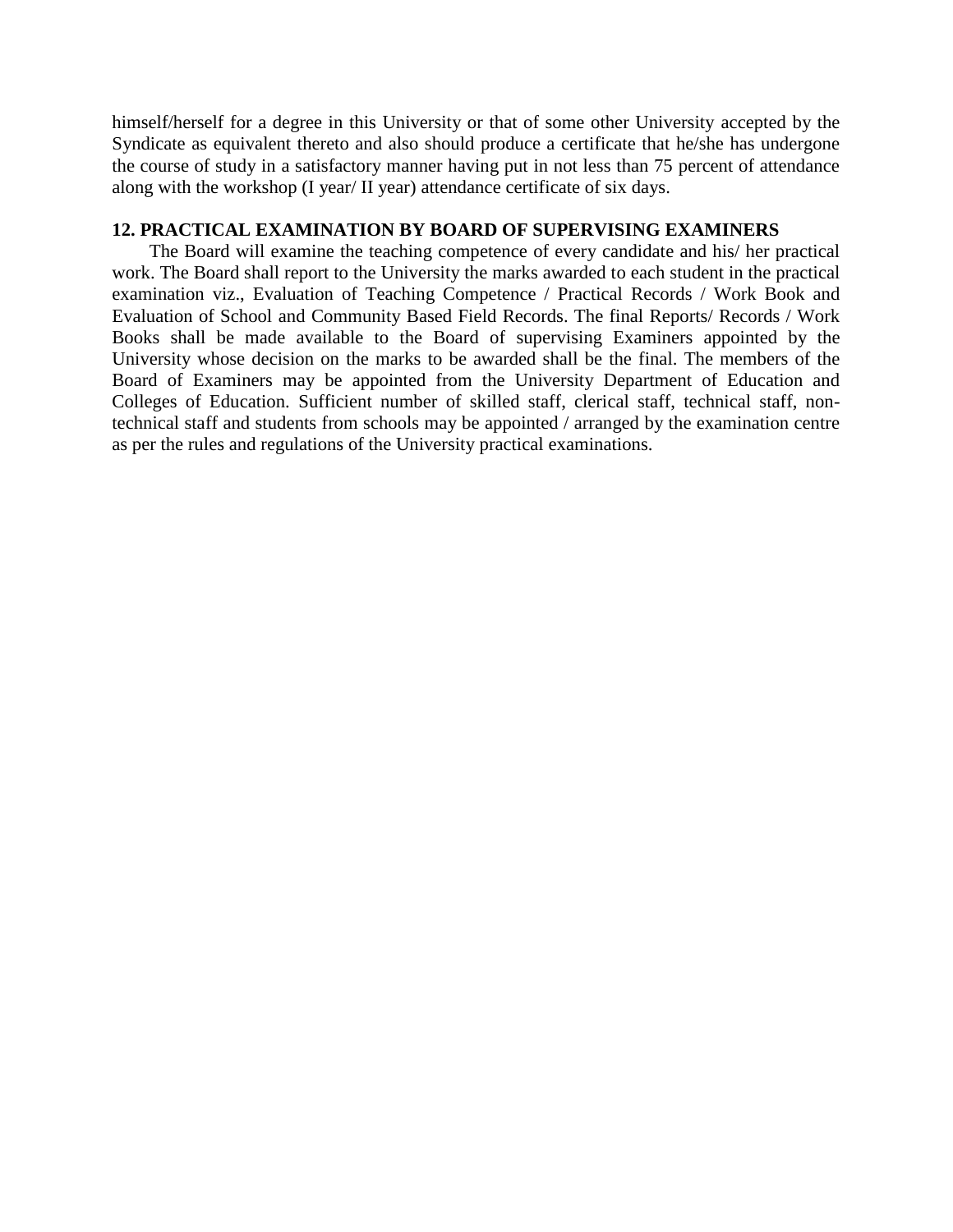#### **13. SYLLABUS FOR I YEAR**

#### **CORE COURSE**

#### **Core-I: CHILDHOOD AND GROWING UP**

Internal Assessment: 25 Total Marks: 100

External Assessment: 75 Examination Duration: 3 hrs.

#### **Objectives:**

After the completion of this course the student teacher will be able

- 1. To appreciate the role of educational psychology in teaching and learning.
- 2. To understand the salient features and problems of growth and development during childhood to adolescence.
- 3. To understand the process of learning and factors influencing learning and to organize teaching for effective learning
- 4. To understand the dynamics of personality development in order to facilitate student trainees' and their students' personal growth.
- 5. To acquaint the teacher trainees with educational needs of special groups of pupils.
- 6. To understand the concept of personality, Intelligence and creativity and motivation for the better teaching and learning process.
- 7. To develop the ability to apply the knowledge provided by Educational Psychology to classroom problems of various kinds.

#### **Course Content :**

#### **UNIT-I Educational psychology-Growth and Development**

Nature of Educational psychology-purpose and principles in teaching and learning-Meaning of Growth and Development- Differences between growth and development, importance of growth and development Theoretical viewpoints to understand the human development process and concept of individual differences. (a) Biological (b) Psycho-analytical (c) Cognitive implications –Cognitive development-Attention-Factors relating to attention-span of attention-inattention and distraction-concept formation-types

#### **UNIT-II Understanding Adolescent Learner**

Understanding Adolescent Learner: Growth and Development: Physical, cognitive, social, emotional and moral development pattern .Adolescent period: Nature and peer factor influencing development; Behavioural pattern in terms of motivation, attitude and development of self-concept; Method of studying learner's behaviour at the adolescent stage: Observation, interview, experimentation and case-study

#### **UNIT-III Learning**

Learning by Trial and Error (Thorndike) - Learning by Stimulus--Response conditioning (Pavlov & Skinner-Classical conditioning -Operant conditioning) -Educational implications Gestalt theory- Theories of Development**:** Cognitive theory of Development (Piaget's) - Psychosocial theory of development (Erikson). Theory of Moral Development (Kohlberg's). -Theory of psycho- sexual development (Freud). Theory of Emotional Development (Goldstein). Factors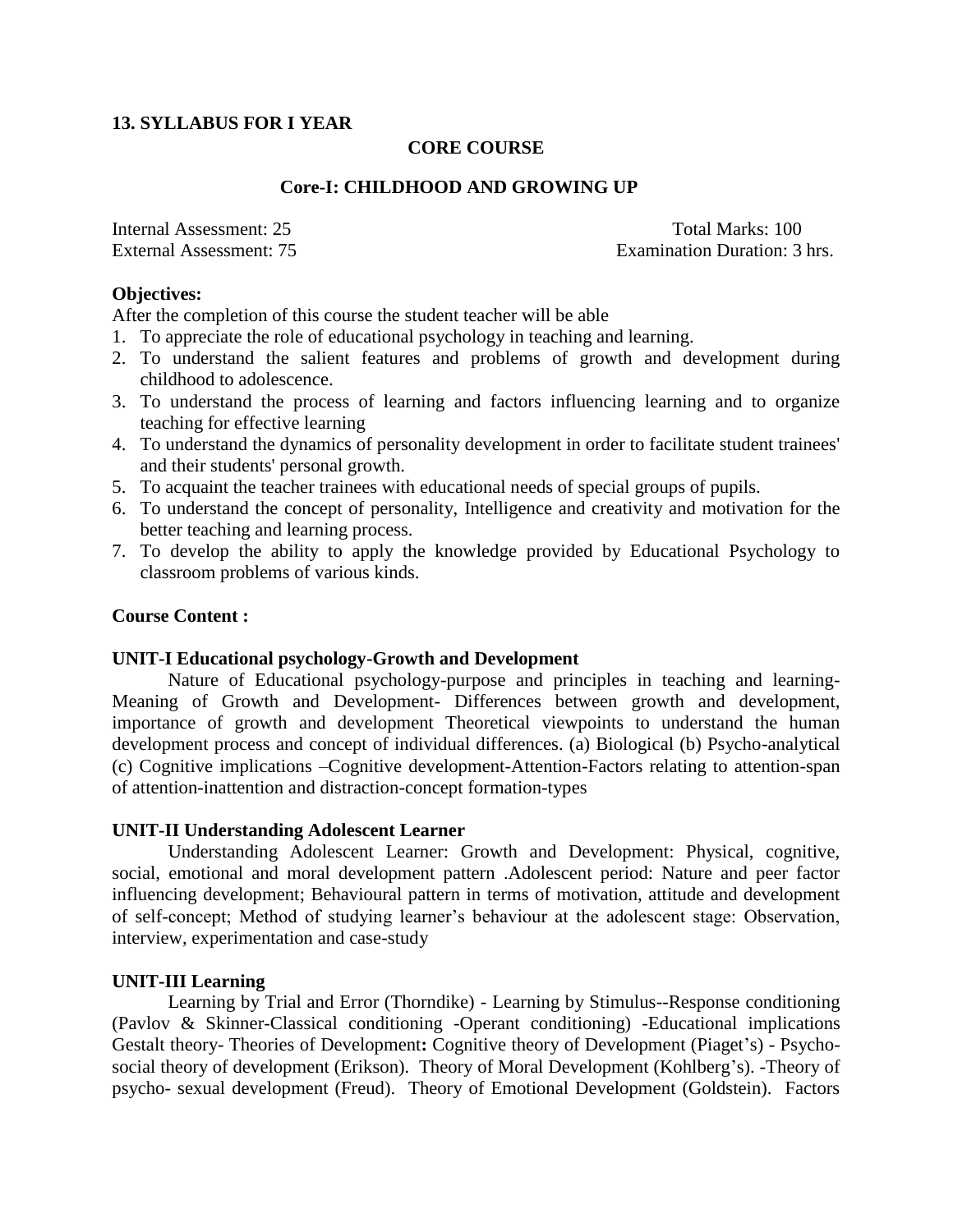affecting learning and learning problems -Ways to enhance learning skills and minimizing learning Problems-Transfer of learning -Remembering and forgetting-curve of forgettingindividual differences in learning

#### **UNIT-IV Motivation**

Motivation: Kinds of motives-Theories of motivation: Hull's drive reduction, Maslow's need hierarchy, McClelland's achievement motivation-Fear of failure and hope of success; Motivation in the class room context: praise and blame rewards and punishments-levels of aspirations

#### **UNIT-V Intelligence**

Nature of intelligence- Theories of Intelligence: single, two factor and multi factor theories, Guilford's structure of the intellect-Individual differences and distribution of intelligence-Intelligence tests and their uses

#### **UNIT-VI Creativity**

Concept of creativity: Identification of creative pupils-relationship and difference between intelligence and creativity; convergent, divergent and lateral thinking; Steps in the process of creativity-fostering creativity

#### **UNIT-VII Personality**

Personality: Meaning and definition of personality, Major determinants of personality-Theories of personality-Sigmund Freud-psycho analysis-Assessment of personality-projective techniques-TAT, Integrated personality

#### **Practicum:**

- Observe the various age group children (Earl' childhood, Later childhood, Adolescent) in various situations like in the classroom, playground, at home, with parents, friends, siblings and list down the characteristics of them in physical, social, emotional and intellectual domain.
- List down different maladjusted behaviours of adolescents which you could identify from the classroom and out-side classroom. Take interview of a few and try to understand the factors that may be responsible for their behaviour.
- Visit a school (Practice Teaching) and find out the different measures/activities taken by school or teachers for healthy mental health of the children by interviewing school teachers.
- Observe some successful individuals and list down the behavioural characteristics which impress you.
- Take interview of five low achievers and five high achievers and find out their ways of learning.
- Student teacher should practice –intelligence, personality ,attention and creativity tests and make a psychology record

**Mode of Transaction:** Lecture, Discussion, Case Study, Problem solving, Show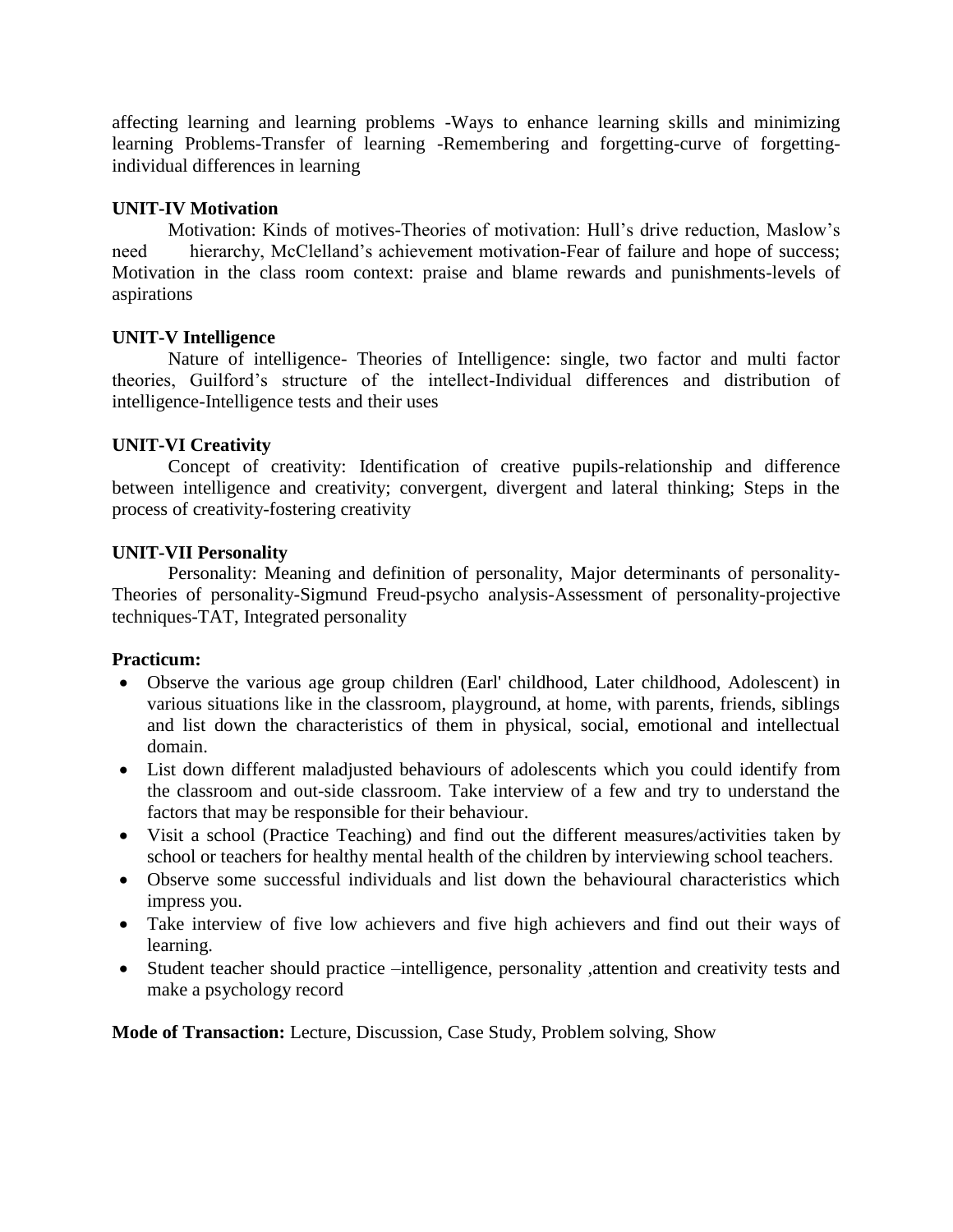#### **REFERENCES**

- Bhatia, H. R. (1973). Elements of Educational Psychology, 5th edition, Orient Longman.
- Bigge, M. L. (1982). Learning Theories for Teachers, (4th edition). New York, Harper and Row Publishers. P.P. 89-90.
- Bolles, R. C. (1975): Learning Theory. New York, llolt, Rinehart and Winston,'P.P. 18-19. Chauhan. S.S. (1978): Advanced Educational Psychology. Vikas Publishing house Pvt. Ltd., New Delhi.
- Dandapani. S. (2001). A textbook of Advanced Educational Psychology. New Delhi: Anmol Publications.
- Dann, R. (1983). Can students identif. their own Learning Styles? Educational Leadership.40, P.P. 60-62.
- Dash, M. (1988). Educational Psychology. Delhi: Deep and Deep Publication.
- Duric, L. (1975). Performance of Pupils in the Process of Instruction. Bratislava, SPN, P.P.54- 90.
- Duric, L. (1990). Educational Sciences: Essentials of Educational Psychoogy. International Bureau of Education, UNESCO. New Delhi, Sterling Publishers, P. 81.
- Fontana, D. (1995). Psychology for Teachers (3rd edition). The British Psychological Society, London: McMillan in association with BPS Books.
- Kundu C.L. and Tutoo D.N. (1993) : Educational Psychology, Sterling Publishers Pvt. Ltd..Kogan page Inc Skinner, E. C. (1984). Educational Psychology-4th Edition. New Delhi: Prentice Hall of India Pvt. Ltd.
- Lindgren, H. C. (1967). Educational Psychology in Classroom (3rd edition). New York: John Wiley and sons.
- Mangal, S. K. (1984). Psychological Foundations of Education. Ludhiana: Prakash Publishers
- Mohan J. and Vasudeva P. N. (1993). Learning Theories and Teaching. In Mohan Jitendra (ed.) Educational Psychology. New Delhi, Wiley Eastern Limited, P. 146.
- D. J. and Ronak. R. P. (2011). Management of behavioral problems of children with mental retardation.
- Spinthall, N., and Spinthall, R. C. (1990). Educational Psychology 5th Edition. McGraw Hill Publishing Company.
- Tessmer, M., and Jonassen, D. (1988). Learning Strategies: A New Instructional Technology. in Harris Duncun - (1988) Education for the New Technologies, World Year Book of Education. London: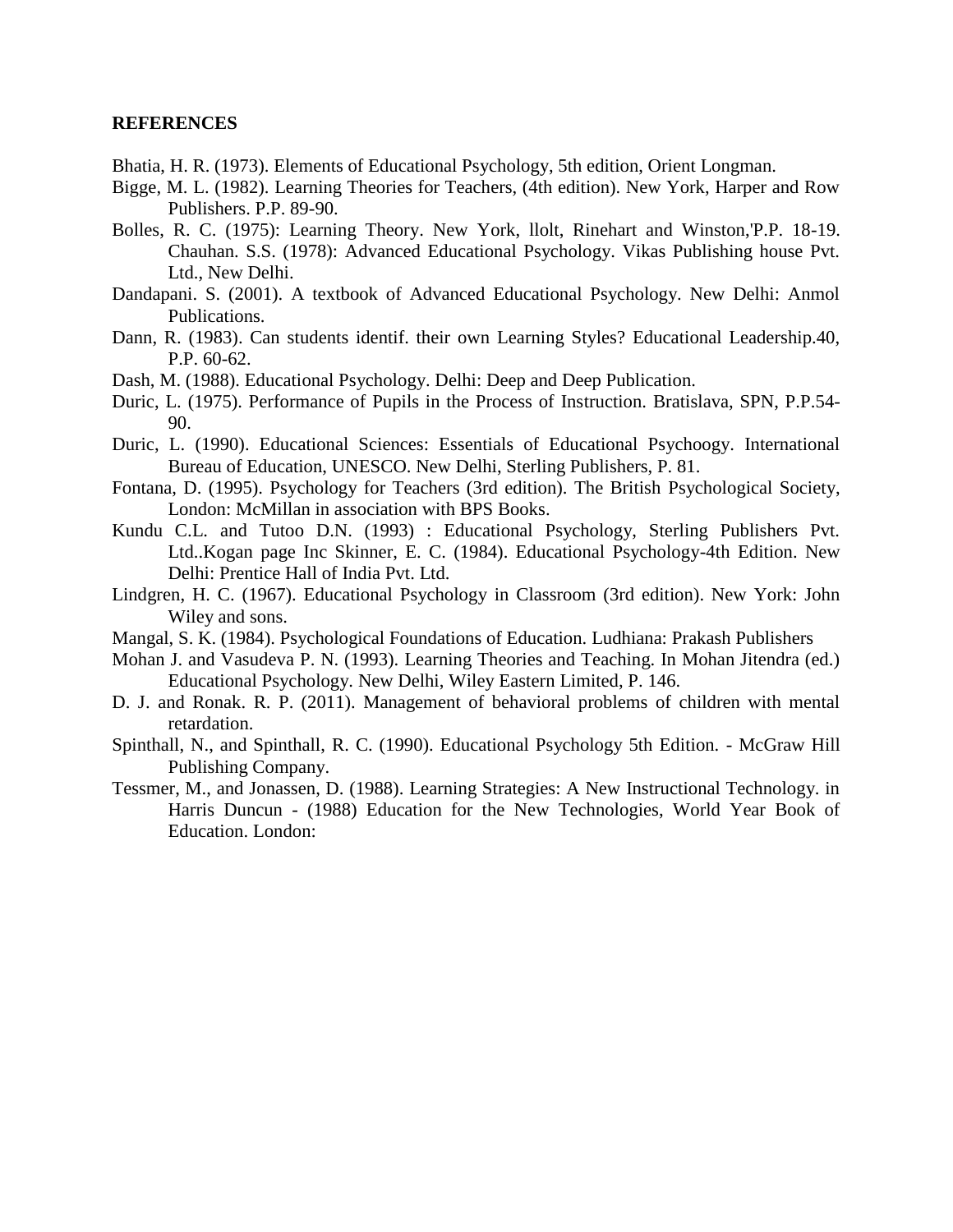#### **Core - II: CONTEMPORARY INDIA AND EDUCATION**

Internal Assessment: 25 Total Marks: 100 External Assessment: 75 Examination Duration: 3 hrs.

#### **Objectives:**

After the completion of this course the student teacher will be able

- 1. To understand the concept and aims of Education.
- 2. To develop understanding about the social realities of Indian society and its impact on education
- 3. To learn the concepts of social Change and social transformation in relation to education
- 4. To understand the educational contributions of the Indian cum western thinkers
- 5. To know the different values enshrined in the constitution of India and its impact on education
- 6. To identify the contemporary issues in education and its educational implications
- 7. To understand the historical developments in policy framework related to education

#### **Course Content:**

#### **UNIT-I Concept and Aims Education**

Meaning and definitions of Education-Formal, non-formal and informal education Various levels of Education-Objectives-pre-primary, primary, secondary and higher secondary education and various statuary boards of education -Aims of Education in Contemporary Indian society Determinants of Aims of Education.

#### **UNIT-II Social Realities of Indian Society and Education**

Rich Cultural Heritage - Diversity in Indian Society; Inequality and Marginalization-Schisms in terms of Caste, Religion, Language, Region and their demands on Education-Forms and Bases of Social Stratification -Impact of Social Stratification on Education and Vice versa ;Culture and Education **-** Meaning and definitions of culture - Characteristics of culture-Dimensions of culture, cultural lag, cultural pluralism - Role of Education in preservation, transmission and promotion of culture.

#### **UNIT-III Education, Social Change and Social Transformation**

The concepts of social change –Technology Factors of social change -Role of education in the process of social change - Agencies of Socialization -Factors influencing the Learner - Socio-Cultural factors: Family, School environment, Community, Peer group -Political: policies, provisions -Socio-Economic: Poverty, Gender, Religion, Caste and Class -Psycho-Social: Parents. Teachers. Classroom Climate, School, Ethnicity

#### **UNIT-IV Indian And western Thinkers and their Contribution to Education**

Gandhiji's Basic Education-Concept of Education-Gandhiji's conception of knowledgemethod of instruction and evaluation-Tagore-Tagore's conception of knowledge-values-Freedom and discipline-method of instruction and evaluation-John Dewey-Dewey's concept of knowledge-values-method of instruction and evaluation-Rousseau - Rousseau's concept of knowledge-method of instruction and evaluation-J. Krishnamoorthy- concept of knowledge and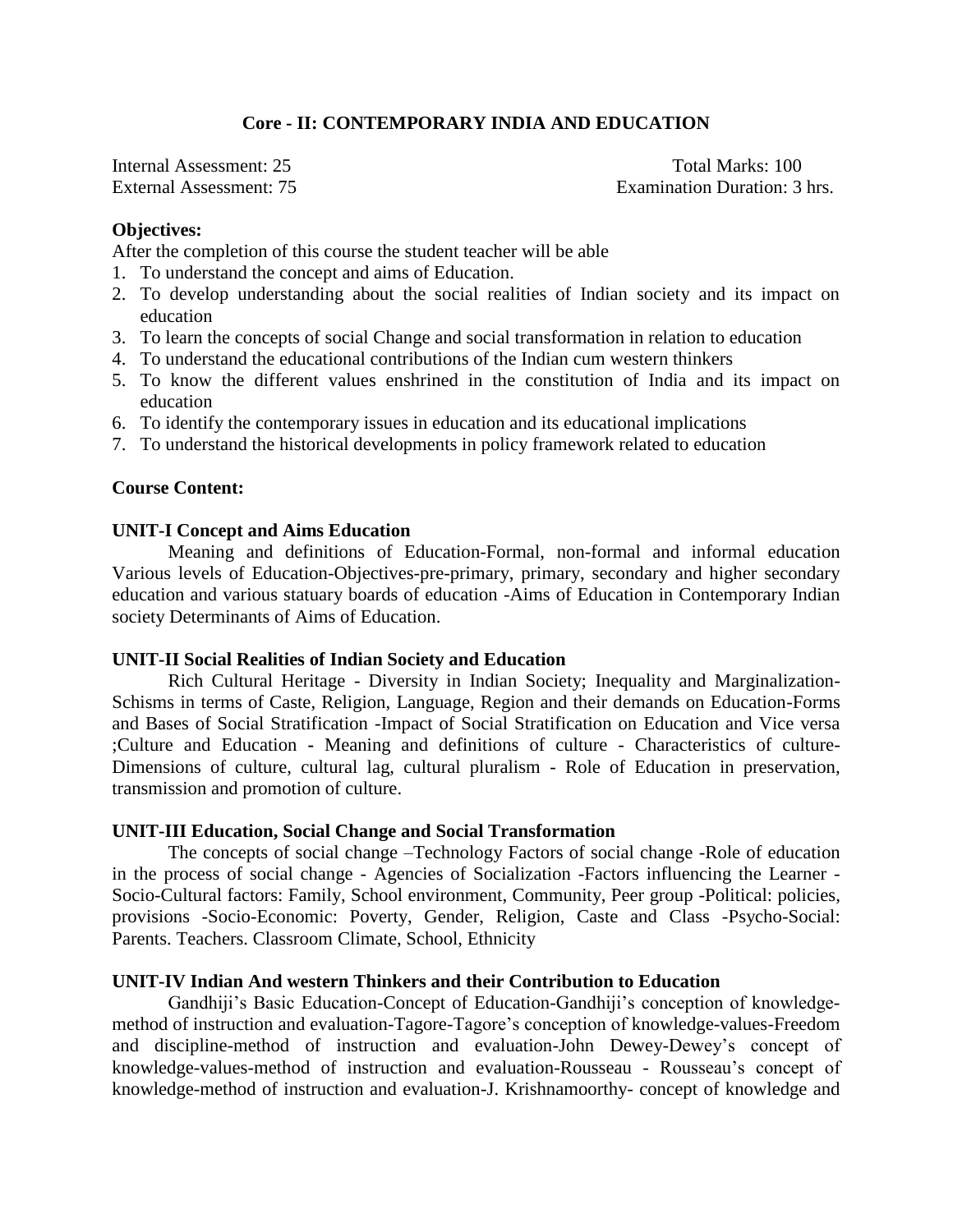freedom in learning-Sri Aurobindo-Sri Arobindo's concept of knowledge-method of instruction and evaluation.

#### **UNIT-V Issues in Indian Society and Education**

Equalization of Educational Opportunities — SC/ ST, OBC, Women, Handicapped and religious minorities-Population, poverty-illiteracy-measures adopted for eradicating illiteracy Child labour-causes for child labour-government measures of child labour-Transit schools Unemployment and under employment-Privatization in Education.

#### **UNIT-VI Policy Framework for Public Education in India**

Education in Pre-Independent India — significant recommendations of commissions and committees -Education in Post-Independent India — Significant recommendations of Commissions and Committees-National Policy on Education — 1986, 1992 -Universalization of Elementary Education — Sarva Shiksha Abhiyan, RTE ACT 2009, RMSA, MHRD and Elementary education, Major functions of UGC, NUPEA, NCTE, NCERT, SCERT and TANSCHE in relation to the development of education.

#### **UNIT-VII Innovative Trends**

Introduction- objectives-community schools; Distance Education-need- objectives and features f distance education; Open –learning-common barriers to learning-open school systemopen university and the major functions of DEB/DEC, Schools for the challenged-Adopting instruction-school education Globalization/Liberalization-Factors behind-Globalization and Education

**Mode of transaction:** Lectures, discussions, assignments, films on educational thinkers

#### **PRACTICUM**

- Study the impact of Right to Education Act on schools
- Critical Analysis of Different Committees and Commissions on Education
- Study of Educational Process in Private Schools
- Planning and Implementation of Activities
- Eco-Club,
- Instructional material to inculcate values,
- Field visit to vocational institutes to make reports,
- Awareness development about population explosion in rural / slum areas,
- Creating awareness among SC/ST students about various schemes and scholarships available to them.

#### **REFERENCES**

Bhatirt, B. (1-983).The philosophical and Sociological Foundation Of Education, New Delhi, Doaba House.

Bhattacharya, S.(2006). Sociological Foundation of Education: Atlantic Publishers. New Delhi

Dhankar. N. (2010). Education In Emerging Indian Society. New Delhi: APH Publishing Corporation.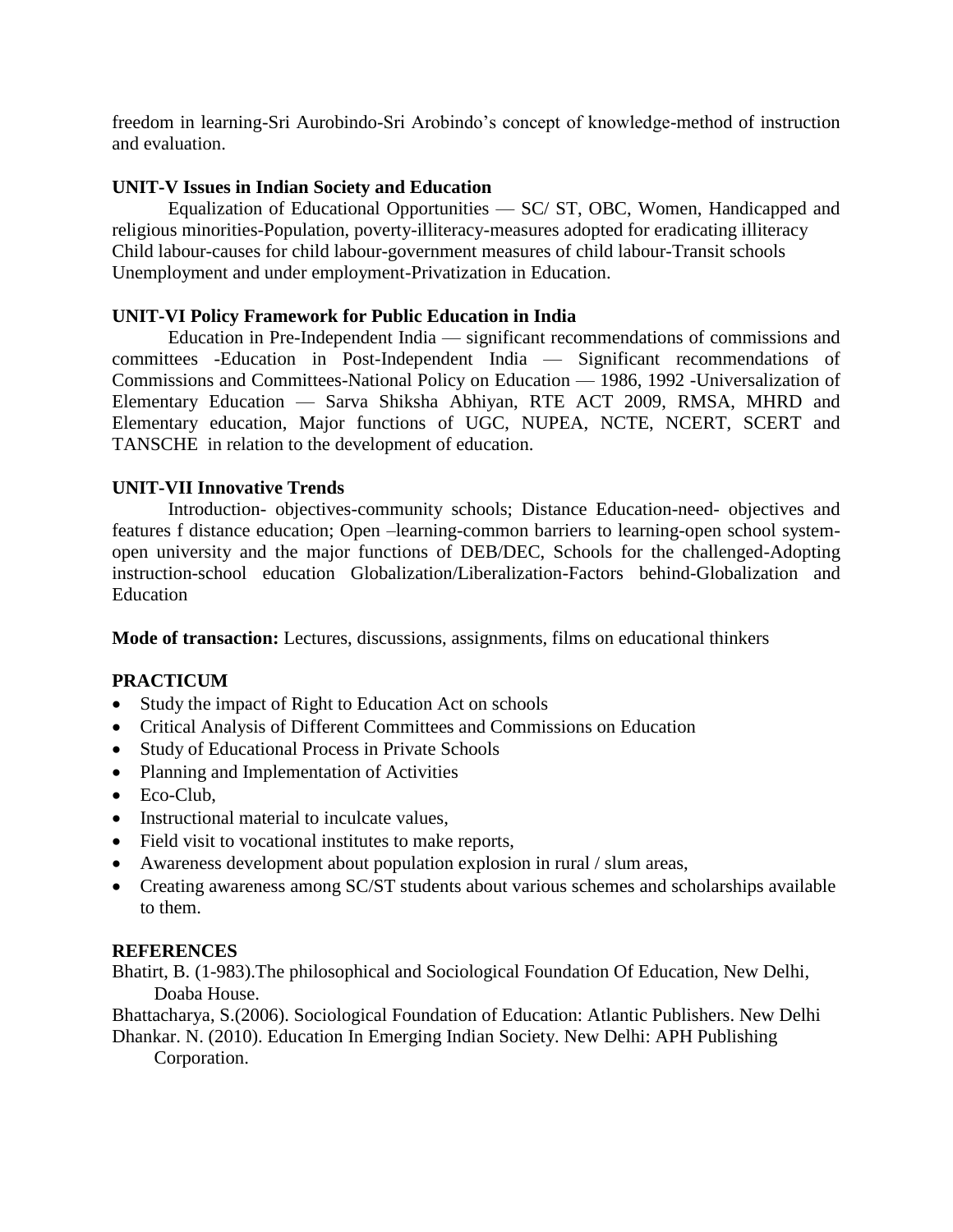- Dhiman. O. P. (1973). Principles and Techniques of Education. Ludhiana: Sharda Brothers. 5. Fagerting, l., and Saha, L. J.U. (1989). Education and National Development (2nd Ed.). England: Pergarnon Press.
- Kakkat, S. B. (1995). Changing Perspectives in Education. New Delhi: Vikas, Publishing House Pvt. Ltd.
- Mehra D. D. (2009). Education in Emerging Indian Education, Indian Education. Ludhiyana: Tondan Publications, Books Market.
- Mehta, D. D. (2009). Education in Emerging Indian Education, Indian Education. Ludhiyana:Tondan Publications, Books Market.
- Murthy, S. K. (2009). Philosophical and Sociological Foundation of Education. Ludhiyana: Tondan Publication. Books Market.
- Narulla, S. & Naik, J. P. (1964). Student History of Education in India. Mc Millian & Co., of India Pvt. Ltd. National Policy and Education. (1986). MHRD. New Delhi: Govt. of India.
- Pathak, K. R. (2007). Education in the Emerging India. New Delhi: Atlantic Publishers.
- Pathak, R. P. (2009). Philosophical and Sociological Foundations of Education. New Delhi: Kanishka Publishers.
- Rao, D. B. (1996). G lobals Perception on Peace Education, Vol. I, II & III. New Delhi: Discovery Publishing House.
- Rassekh, S., and Vaideanu, G. (1987). The contents of education. UNESCO, Paris: Richard Clay Ltd., Bungay, Suffolk, England.
- Schultz, T. W. (1972). Investment in Education. London: The University of Chicago Press Ltd.
- Siddiqui, M. H. (2009). Philosophical and Sociological foundation of Education. New Delhi: APH Publishing Corporation, APM Publication Corporation.
- Singh Y. K. (2007). Philosophical. Foundation of Education. New Delhi: APH Publication Corporation.
- Thakur, A. S., and Berwal, S. (2007). Education in Emerging Indian Society. New Delhi: National Publishing House.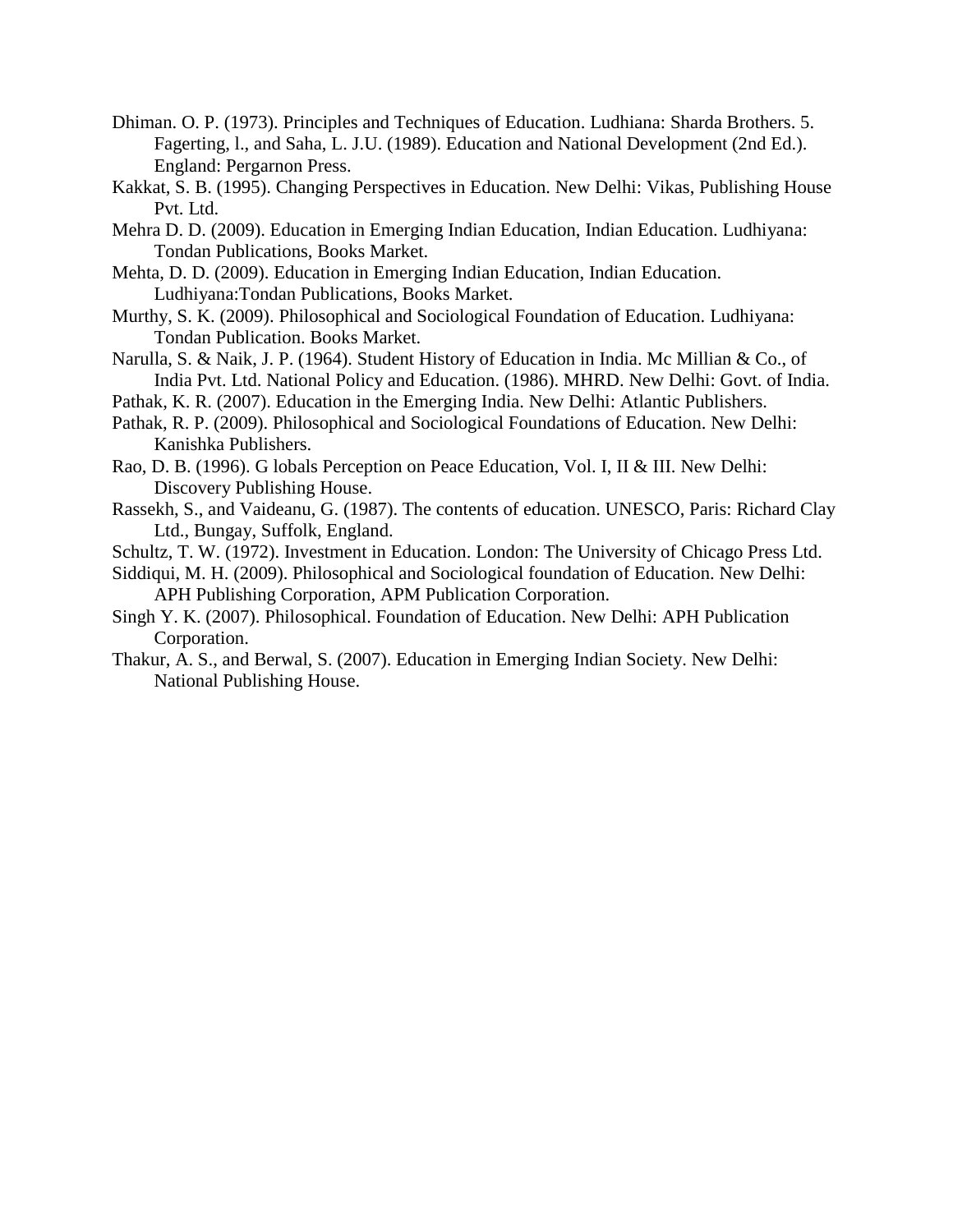#### **CORE III: LEARNING AND TEACHING**

Internal Assessment: 25 Total Marks: 100

External Assessment: 75 Examination Duration: 3 hrs.

#### **Objectives:**

After the completion of this course, the student-teacher will be able to

- 1. Be aware of the process of learning and information processing
- 2. Understand the variables in the teaching-learning process
- 3. Acquire knowledge about the taxonomy of educational objectives and delineate the instructional objectives
- 4. Gain an understanding of different theoretical perspectives on learning
- 5. Reflect on their own implicit understanding of the nature and kinds of learning
- 6. Understand the various approaches of teaching
- 7. Understand the instructional process and apply the basic teaching model
- 8. Understand the principles of various teaching models
- 9. Explore the possibilities of designing learning environment and experiences at school
- 10. Apply the various skills and competencies in class room teaching and management
- 11. Understand the relationship between teaching and learning
- 12. Appreciate the role of a teacher as leader, organizer, manager and teacher

#### **Course Content:**

#### **UNIT I: Process of Learning**

Process of Learning **-** Concept of learning, types of learning and factors influencing learning - Learning process: Attention, sensation, perception and concept formation - Memory and forgetting: concept, types of memory, applicability to learning and strategies for better management of memory - Role of motivation in learning; methods of improving motivation

#### **UNIT II: Learners and Principles of Teaching-Learning**

Characteristics and needs of the learners - Dimensions of differences in learners - Physical, Cognitive, Affective, Psychomotor and Socio Cultural - Matching the Teaching Styles with the Learning Styles - Challenging the Learners and Evolving Teachers - Delineation of instructional objectives - Cognitive, Affective and Psychomotor - Skills of Teaching and Learning - Meaning, Principles and Significance of Learning - Factors affecting learning - Relationship between Teaching and Learning - Transfer of Learning - Teaching for Transfer of Learning

#### **UNIT III: Theories of Learning**

Behaviorist Perspectives of Learning **-** Trial and error - Thorndike, Laws of learning, concept and principles and classroom implications - Classical Conditioning - Pavlov, concept and principles and classroom implications - Operant Conditioning - Skinner, concept and principles and classroom implications - Cognitive perspectives of learning (Insight learning - Kohler, Discovery learning - Bruner, Developmental theory of learning - Piaget, Social Learning - Bandura, Social constructivism - Vygotsky) - Humanist perspectives of learning (Learner centered approach - Rogers)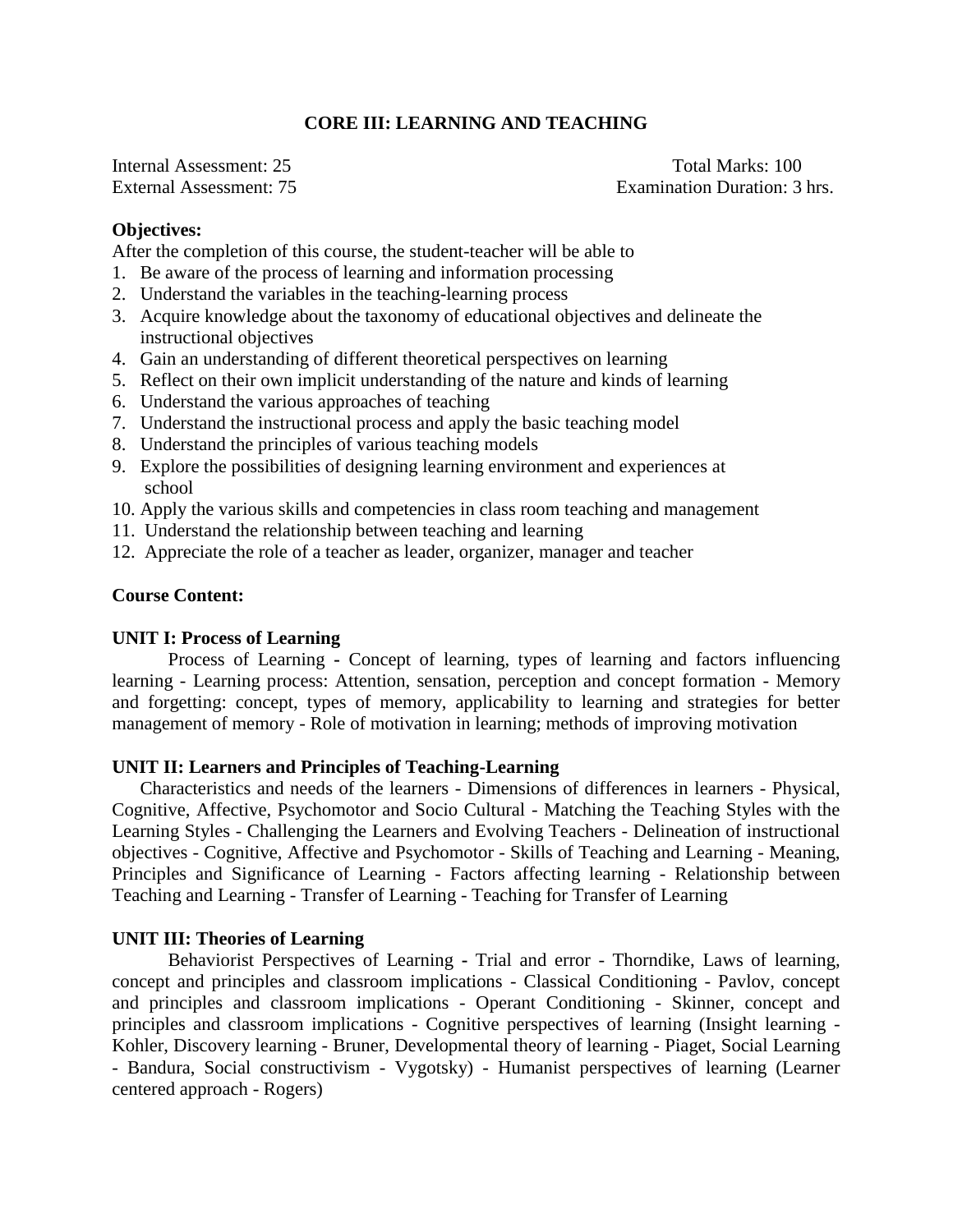#### **UNIT IV: Process of Teaching**

Concept of teaching, teaching as a profession and teacher as a professional, teaching as an art and science - Distinction between Instruction, training and teaching - Phases of teaching: planning, execution and reflection - Role of teacher in teaching learning process: teacher as a model, facilitator, negotiator, co-learner, reflective practitioner and classroom researcher - Functions of a teacher in classroom, school and community

#### **UNIT V: Learning Environment and Learning Engagement**

Meaning of learning environment and learning engagement - Creating positive and productive environment for learning - creation of emotionally - Safe learning environment to increase learning - Development of emotional intelligence - Role of culture in the educative process, creating culturally responsive learning - environment, create cultural congruity between home and school - Assisted performance, supervised discussion and reciprocal teaching as strategies to enhance motivation and learning

#### **UNIT VI: Approaches and Models of Teaching**

Nature of Teaching - Phases and Levels of Teaching - Various Approaches to Teaching - Behaviourist, Cognitivist, Constructivist, Connectionist, Anticipatory, Cooperative, Personalized and Wholistic - Models of Teaching - Information Processing - Personal Development and Social Development - Energetic methods of Teaching - Lecture method, Lecture cum Demonstration - Laboratory method - Assignment method - Discussion method, Heuristic method - Project method

#### **UNIT VII: Teaching as a Profession and Classroom Management**

Teaching as Art, Science and Commerce - Teaching as Job - Occupation and Profession - Humane and Professional Teachers - Skills and Competence of a Teacher - Status of Teaching as a Profession - Teacher as a Mentor – Communication: Meaning and Principles - Basic model of Communication - Sender, Message, Medium, Receiver and Reach - Factors facilitating communication - Mapping and Management - Healthy Classroom Management - Classroom Ambience

#### **PRACTICUM**

- Prepare a list of study habits prevailing among students of a particular class through
- interaction of students
- A report on learning situations, learners attention, motivational status among the
- students of a particular class through observation
- Conduct a group discussion on strategies of memorization Repeated reading, writing,
- peer group discussion, explaining to others, etc. and prepare a report
- Understanding the nature of interaction between teachers and students by Flanders's
- Interaction model and prepare a report
- Writing instructional objectives in behavioural terms

#### **REFERENCES**

Beggie, H.L. and Hunt M. P: Psychological Foundations of Education Benjamin S.Bloom et al. (1964) Taxonomy of educational objectives, Longman Group Bruce Joyce (1985) Models of teaching  $(2<sup>nd</sup> Ed.)$  Prentice Hall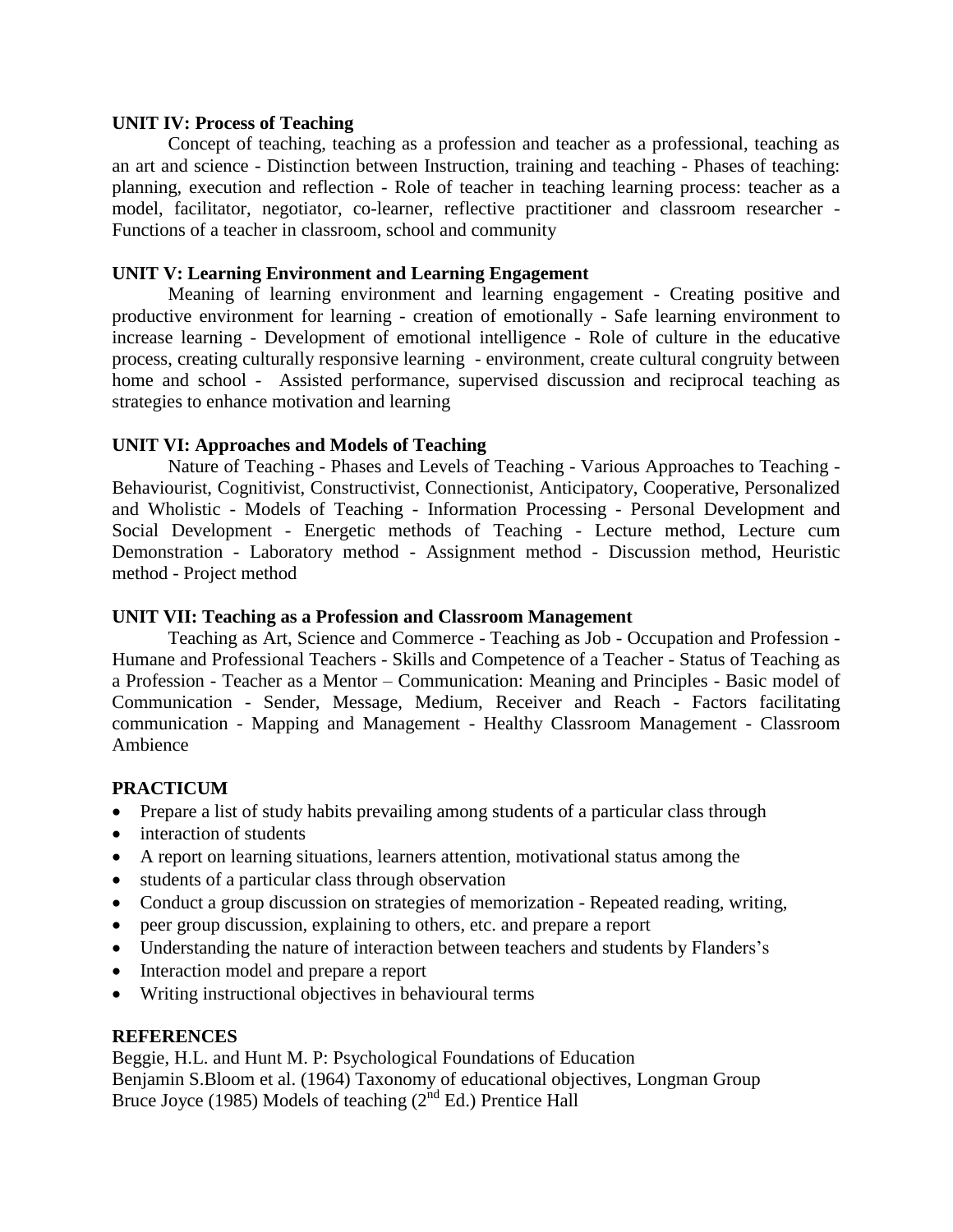- Chauhan, S.S. (1978) Advanced Educational Psychology, Vikas Publication House Pvt. Ltd., New Delhi.
- Ebel, R.L. and Freshie, D.A. (2009). Essentials of Educational Measurement, New Delhi: PHI Learning Pvt. Ltd.,
- Erickson, Eric, H. (1972). *Play and Development*. New York: W. W. Norton
- Gardner, H. (1980). *Frames of mind: The theory of multiple intelligence.* London: Paladin Books
- Garret, H.E. (2008). Statistics in Psychology and Education. Delhi: Surjeet Publications
- Gauvian, M. and M. Cole (eds). Readings on the development of children. New York: W. H. Freeman
- Gauvian, M. and M. Cole (eds). Readings on the development of children. New York: W. H. Freeman
- Hilgard, E.R. and Bower, G.H. *Theories of Learning*. Prentice Hall India, New Delhi
- Hurlock, E.B. (1999). *Developmental Psychology*. New Delhi: Tata McGraw-Hill Publishing Company Ltd, New Delhi
- Karthikeyan, C (2004) A Text Book of Instructional Technology, RBSA
- Mangal, S.K. (1984) Psychological foundations of Education, Ludhiana: Prakash Publishers.
- Piaget, J. (1926). *Psychology of Intelligence.* New York: Basic Books
- Sharma, K.N. (1990). *Systems, Theories and Modern Trends in Psychology*. Agra: HPB.
- Skinner, E.C. (1984 Educational Psychology-4<sup>th</sup> Edition, New Delhi: Prentice Hall of India Pvt. Ltd.,
- Sprinthall, Norman A. and Richard C. Sprinthall (1990). *Educational Psychology - A Developmental Approach*, Fifth Edition. New York: McGraw-Hill International Edition, Psychology Services.
- Thorndike, R.M. (2010). Measurement and Evaluation in Psychology and Education. New Delhi: PHI Learning Pvt. Ltd.,
- Vygotsky, L. S. (1978). Mind in Society: The development of higher psychological processes. Cambridge, Massachusetts: Harvard University Press
- Yakaiah, P. & Bhatia, K.K. (2005). Introduction to Educational Psychology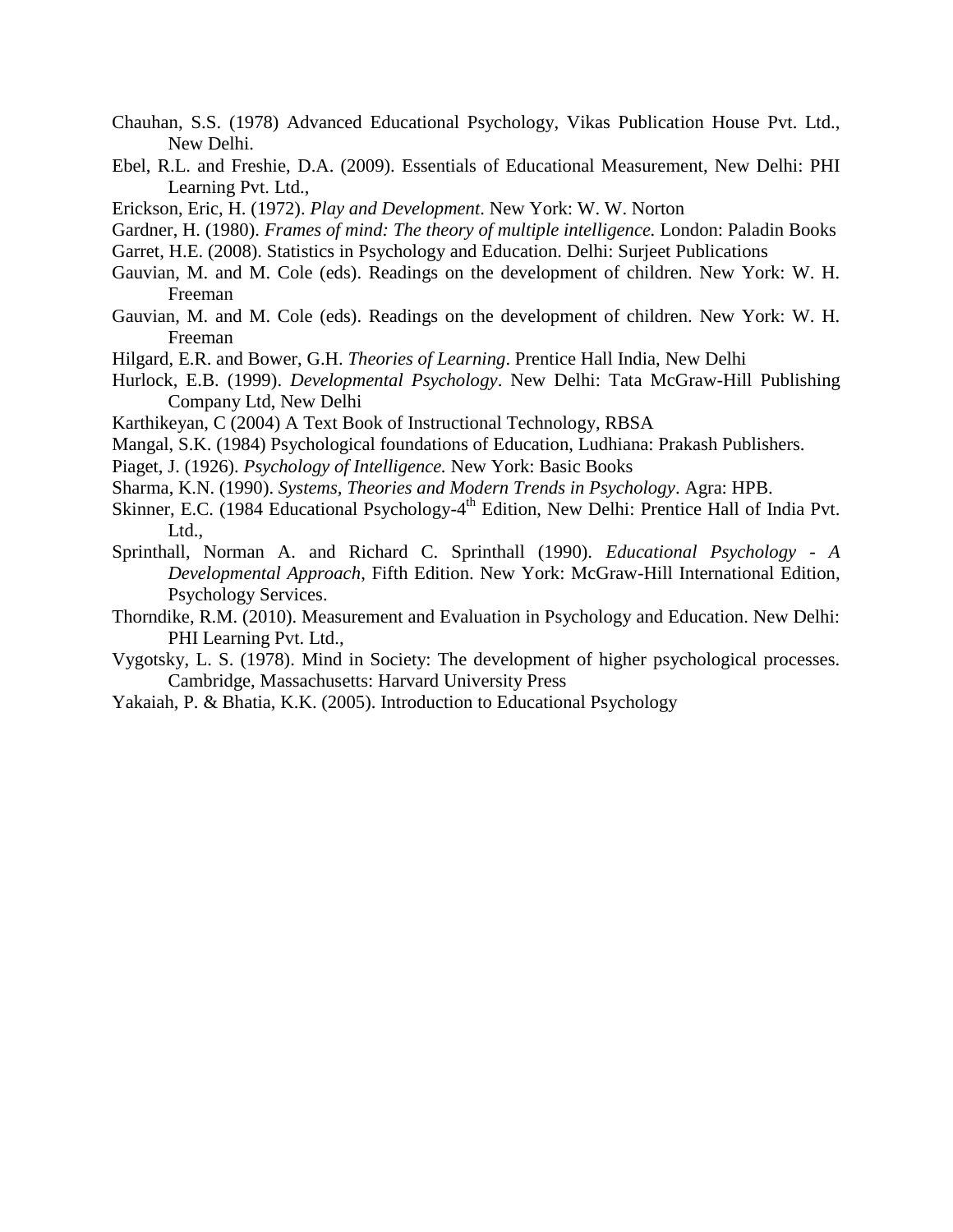#### **PEDAGOGY OF A SCHOOL SUBJECT**

#### **Teaching of Tamil**

புறமதிப்பெண்கள்:  $75$  $3n$ 

mfkjpg;ngz;fs;: 25 nkhj ;j kjpg;ngz;fs;: 100

#### நோக்கங்கள்

இளங்கலை ஆசிரியர்கல்வி பெறும் மாணவர்கள் கீழ்க்கண்ட நோக்கங்களை அடைகிறார்கள்.

- 1. தாய்மொழிக்கல்வியின் சிறப்புகளை அறிதல்.
- 2. தாய்மொழிக் கல்வியின் முக்கியத்துவத்தை உணரச்செய்தல்.
- 3. தமிழ்க் கற்பிக்கும் முறைகளை அறிதல்.
- 4. கர்பித்தல் பிரிவுகளையும் அமைப்புகளையும் அறிதல்.
- 5. கட்டுரைப்பாடம் கற்பிக்கும் முறைகளை ஆசிரியமாணவர்கள் அறிதல்.
- 6. தோ்வும் மதிப்பீடும் பற்றி அறிந்துகொள்ளுதல்.
- 7. மொழியாசிரியரின் பண்புகள் மற்றும் தகுதிகளை அறியச்செய்தல்.
- 8. கற்பித்தலில் புதுமைப்போக்குகள் பற்றி அறிந்துகொள்ளுதல்.

#### அலகு: 1 கல்வி அமைப்பில் தாய்மொழிக் கல்வியின் முக்கியத்துவம்:

மொழியின் தோற்றமும் வளர்ச்சியும் - தாய்மொழிக்கல்வின் முக்கியத்துவம் - சிறப்புநோக்கங்கள் -கலைத்திட்டத்தில் மொழியின் இடம் - மொழியின்பண்புகள், பயன்கள் - வாழ்க்கை அமைப்பில் மொழியின் பயன்பாடு - அடிப்படைத்திறன்கள் - இலக்கியநயம் - படைப்பாற்றல் - சமூகப்பண்பாடுகளை வளர்த்தல் -மரபுகளை அறிதல் - அழகுணர்ஆற்றலை வளர்த்தல் - வாழ்க்கைத்திறன்களைப் பெறுதல்.

#### அலகு: 2 கல்வி நோக்கங்களும் பாடத்திட்டமும்:

கல்வியின் இலக்குகள் - கல்வி நோக்கங்களின் வகைகள் - ஒற்றுமையுணாவு கல்வித்திட்டத்தில் சமூகமரபுகள் - மொழிப்பாடத்திறன்கள் - பாடத்திட்டத்தின் முக்கியத்துவம் - பயன்கள் - பாடத்திட்டம் அமைத்தல் - அலகுத்திட்டம் தயாரித்தல் - புளுமின் கற்பித்தல் கோட்பாடுகள் -வெராபாடின் படிநிலைகள்.

#### அலகு: 3 தமிழ் கற்பிக்கும் முறைகள்:

நுண்ணிலைக்கற்பித்தல்**:** பொருள் - வரையறை - சிறப்புகள் - படிநிலைகள் - பல்கைத்தூண்டல் திறன்கள் - வலுவூட்டிகளைப் பயன்படுத்துதல் - வினாக்கேட்டல் - விளக்குதல் - கற்றல் குறிக்கோள்கள் -வகுப்பிற்குரிய தலைப்புகள் - செய்யுள் - உரைநடை - இலக்கணம் கற்பித்தல் - துணைக்கருவிகள் தயாரித்தலும் பயன்களும் - கரும்பலகையின் பயன்கள் - செயல்திட்டமுறை - விளையாட்டுமுறை கற்பித்தல் - நடிப்புமுறை கற்பித்தல் - மேற்பார்வை படிப்பு - பாடநூலின் அமைப்பு.

#### அலகு: 4 மொழிப்பாட கற்பித்தல் பிரிவுகளின் அமைப்பு:

- 1. செய்யுள் கற்பித்தலின் நோக்கங்கள் சரியான உச்சரிப்பு மனப்பாடம் செய்யும்முறையும் பயன்களும் - வாய்மொழிப் பயிற்சி - சொற்களஞ்சியப் பெருக்கம் - ஒலிப்புமுறைப் பயிற்சி -கற்பனையாற்றலை வளர்த்தல்.
- 2. *உரைநடைகற்பித்தல் முறைகள்* கலந்துரையாடல் சொற்பொழிவுகள் சொற்போா் உரைநடைகற்பித்தலின் நோக்கங்களும் முறைகளும். - பிறபாடங்களுடன் இணைத்துக் கற்பித்தல்.
- 3. *இலக்கணம் கற்பித்தலின் நோக்கங்கள்* முறைகள் தேவைகள் விதிவருமுறை **-**விதிவிளக்குமுறை - விளையாட்டுமுறை.
- 4. *துணைப்பாடம் கற்பிக்கும் முறைகள் -* பிறபாடங்களுடன் இணைத்துக் கற்பித்தல் பயன்கள்.
- 5. *கட்டுரைப்பாடம் கற்பித்தலின் முறைகள்* வகைகள் நோக்கங்கள் நயம் பாராட்டுதல் சுருக்கி வரைதல் - சிறப்பியல்புகள் - படைப்பாற்றலை வளர்த்தல்.

#### அலகு: 5 கற்பித்தலில் புதுமைப்போக்குகளும் மதிப்பீடும்: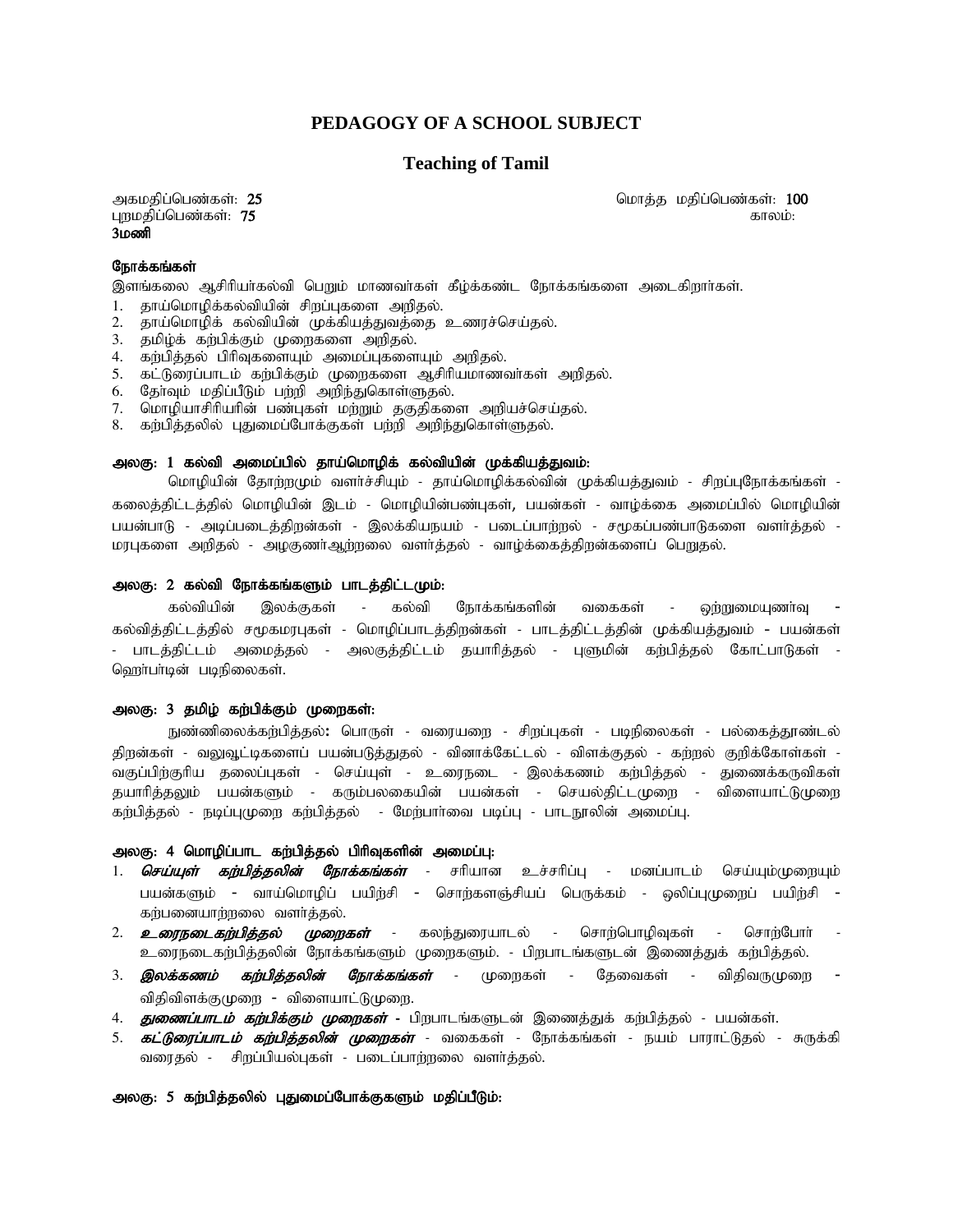- I. தகவல்தொழில்நுட்பமும் மொழிக்கற்பித்தலும்: மொழிக்கல்வியில் வானொலி தொலைக்காட்சி -கணினி - இணையம் - மின்கர்றுல் - விண்ணரங்கம்.
- II. தேர்வின் வகைகள் நிறைகள் குறைகள் வினாத்தாள் அமைப்பு வினாத்தாள் தயாரித்தல் -நல்லத்தோவின் சிறப்புகள் - தோவுசீர்திருத்தங்கள் - தரப்படுத்தப்பட்டத் தோவுகள் - மதிப்பீட்டின் பண்புகள் - அளவீடு - புறவயத்தோவு.

#### அலகு: 6 திறன்களைக் கற்பித்தல்:

அடிப்படைத்திறன்கள் - கேட்டல் திறன்களை வளர்த்தல் - தெளிவான பேச்சின் இயல்புகள் -பேச்சாற்றலை வளர்த்தல் - படித்தலின்வகைகள் - நோக்கங்கள் - வாய்விட்டுப் படித்தல் - வாய்க்குட் படித்தல் - அம்ந்தப்படிப்பு - அகன்றுபடிப்பு - எமுதக் கற்பித்தல் - கையெமுத்தின் தன்மைகள் - எமுதும் திறனில் பயிற்சி - நல்ல கையெழுத்தின் நல்லியல்புகள் - வாய்மொழிப் பயிற்சி - பாடல்கள் - கதைகள் - படங்கள் மூலம் கற்பித்தல் - கற்றல் கற்பித்தலுக்கான உபகரணங்களைத் தயாரித்தல்.

#### அலகு:  $7 \,$  மொழியாசிரியா்:

மொழிப்பற்று - மொழியாசிரியாின் சிறப்புகள் - சமூகப் பொறுப்பு - இலக்கிய இலக்கணப் புலமை - பேச்சாற்றல் - படைப்பாற்றல் - நகைச்சுவைஉணர்வு - உளநூல்அறிவு - முன்னிலைப்படுதல் -வழிகாட்டுதல் - கலையாா்வம் - சிறந்த குடிமகன்களை உருவாக்குதல்.

#### செய்முறைப் பயிற்சி:

- 1. கதை, கட்டுரை, புதுக்கவிதை போன்ற படைப்பாற்றலை வெளிப்படுத்தும் விதமான கல்லூரி இதழ் ஒன்றை மாணவா்களால் தயாரிக்க.
- 2. தேசிய ஒருமைப்பாட்டினையும் தலைமைப் பண்பினையும் வளர்க்கும் நாடகத்தினை உருவாக்குக.
- 3. ஏளியவடிவலான இயங்கும் வடிவ கற்றல்-கற்பித்தல் துணைக்கருவிகளை தயாரிக்க குழு விவாதம் நடத்தி திறன்களைப் பெறுக.

#### பார்வை நூல்கள்

அறவாணன்,க.பா.(1998).கவிதையின் உயிர்,உள்ளம்,உடல். சென்னை: பாரிநிலையம். இரத்தின சபாபதிஇபி. (2008)இ கல்வியியல் தேர்வுஇ சென்னை: சாந்தா பதிப்பகம். கணபதிஇவி.ருஇரத்தினசபாபதிஇபி.(2008). நுண்ணிலைக்கற்பித்தல்இ சென்னை: சாந்தா பதிப்பகம். கோவிந்தராசன்,மு.(1990).நற்றமிழ் பயிற்றலின் நோக்கமும் முறையும். சென்னை: சரஸ்வதி பதிப்பகம். சக்திவேல்இசு.(1964). தமிழ்மொழி வரலாறு. சென்னை: மீனாட்சி புத்தகாலயம். செந்தூர்பாண்டியன்,செ.(1983).திட்டமிட்டதைக் கற்றல்-ஓர்அறிமுகம். புதுக்கோட்டை: மீனாட்சி பதிப்பகம். சுப்புரெட்டியார், ந.(1964). தமிழ் பயிற்றுமுறை. திருநெல்வேலி: கழகவெளியீடு. தில்லைநாயகம்,வெ.(1978). இந்திய நூலக இயக்கம். திருநெல்வேலி: கழகவெளியீடு. பரமசிவானந்தம்இஅ.மு.(1959). தமிழ் உரைநடை. சென்னை: தமிழ்க்கலைப் பதிப்பகம் பாஸ்கரன்இப.இரு பத்மபிரியா.(2007).கலைத்திட்ட வளர்ச்சிஇ சென்னை: சாந்தா பதிப்பகம். பொன்னப்பன்,பா.(1992).தமிழ்ப் பாடம் சொல்லும்முறை. சென்னை: தமிழ்நாட்டு பாடநூல் கழகம். வேணுகோபால்,இ.பா.(1991).பைந்தமிழ் கற்பிக்கும் முறைகள். வேலூர்: சகுந்தலா வெளியீட்டகம். விஐயலட்சுமிஇ(2008).கற்பித்தலில் சிக்கல்கள் - தீர்வுகள்இ சென்னை: சாந்தா பதிப்பகம். டீடைடழறள. (1976). *வுாந வுநஉாலெஙரநள ழக டுயபெரயபந வநயஉாலை.* டுழனெழ**ெ டுழ**பெஅய**ெ** சுலடிரசஇெறு.டே (1966). *வூரந வுநயஉாலிை ழக நுபெடளைா.* டீழஅடியல: ஆஉஆடைடயடெ ீரடிடஉையவழைளெ.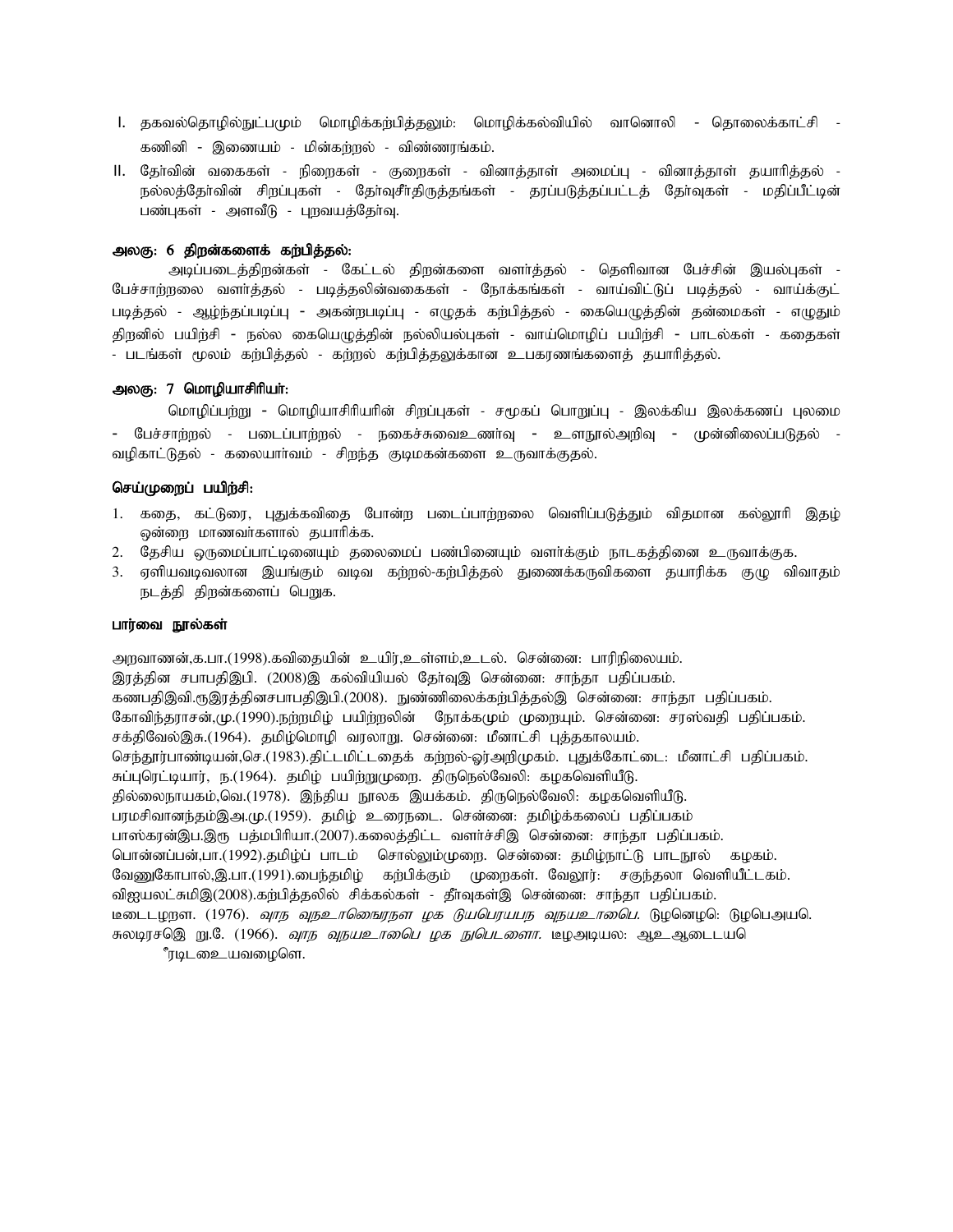#### **TEACHING OF ENGLISH**

Internal Assessment: 25 Total Marks: 100 External Assessment: 75 Examination Duration: 3 hrs.

#### **Objectives:**

After the completion of this course the student teacher will be able to

- 1. View the role of English in India in the right perspective and understand the rationale for learning English as a second language.
- 2. Get familiarized with the nature of the language skills to be developed and evaluated.
- 3. Know the language skills to be imparted to the learners.
- 4. Know the different approaches, methods and techniques of ELT.
- 5. Apply different strategies for facilitating the learning of English as a Second Language.
- 6. Understand the current trends in the teaching of English.

#### **Course Content**

#### **Unit - I**

Role of English in the Present-day India – English as a National Link Language – English as a International Link Language - English as a Library Language – Rationale for learning English –Positions of English in the School Curriculum - Aims of teaching English at the Primary level, Secondary level and Higher Secondary level - Objectives of teaching English as a second language –Teaching the communication skills – Listening, Speaking, Reading &Writing.

#### **Unit – II**

Contribution of Linguistics and Psychology to the teaching of English – [Language](http://www.indiastudychannel.com/resources/35530-ADIKAVI-NANNAYA-UNIVERSITY-M-A-English-IV.aspx##) Learning Theories - Learning a Language – Second Language Pedagogy – Language as Rule-governed behaviour – Language as a Skill – Teaching the communication skills – Listening, Speaking, Reading & Writing – Interrelationship of language skills – Teaching English as a skill rather than a knowledge subject – Learning the mother tongue and Learning a Second language – Interference and Transfer from the mother tongue – Implications for teaching methods.

#### **Unit – III**

Methods, Approaches and Techniques of ELT – Methods : Grammar Translation Method – Bilingual method – Direct Method – Dr. West's new method – Audio Lingual Method - Merits and Demerits – Approaches : Structural Approach – Situational-Oral Approach –Communicative Approach – Communicative Language Teaching (CLT) – Eclectic Approach - Recent Trends in the Teaching of English.

#### **Unit – IV**

Teaching the Four Skills of Communication – Linguistic Competence and Communicative Competence - Developing Listening Skills – Developing Spoken English-Phonetics of English: Stress, Rhythm and Intonation- Difficulties of Indian students – Remedial Measures – Vocabulary Enrichment – Enhancing Vocabulary-Lexical and Grammatical competencies –Use of dictionary & thesaurus - Enhancing Reading Skills – Types of Reading – Study and Reference Skills - Teaching Writing – Teaching of Prose and Poetry – Composition –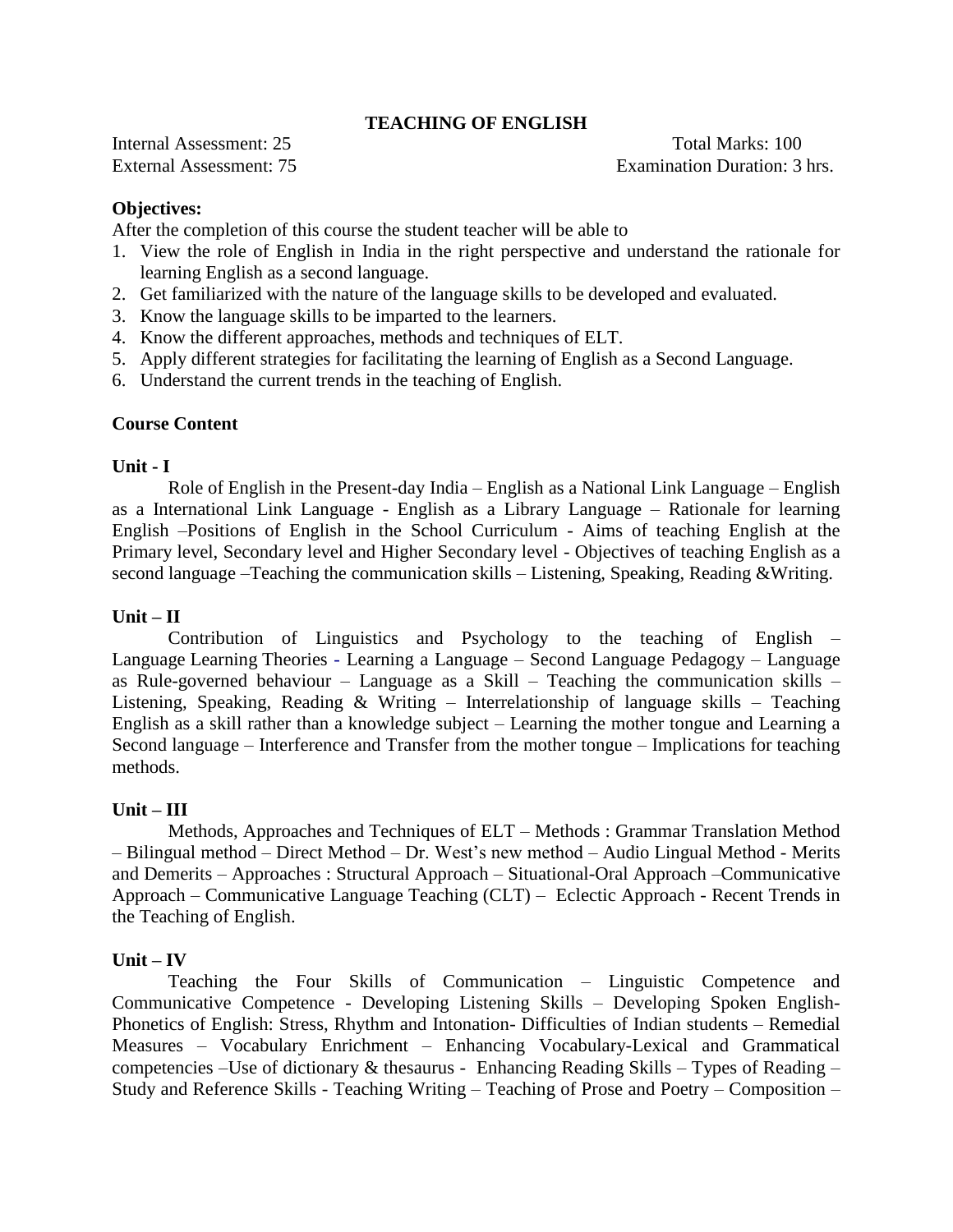Classroom practices – Testing and Evaluation of Language Skills – Types of Tests - Types of Achievement Tests – Construction of a good test - Objectivity – Reliability – Validity - Item analysis – Item difficulty – Discriminative index.

#### **Unit – V**

Micro Teaching – Meaning, Definitions - Characteristics of micro teaching- Features of Indian Model of micro teaching – Micro teaching cycle - Steps in micro teaching cycle - Practice of relevant skills: Reinforcement- Stimulus Variation- Explaining- Probing Questioning – Demonstration- Skill of Using Blackboard- need for link lesson in micro teaching

#### **Unit – VI**

Instructional Aids – Audio-visual aids - Teacher made aids – Flash cards, Pictures, Charts, Models, Blackboard sketches - Electronic aids – Overhead projector, Tape recorder, Lingua phone records, Radio, Television - Programmed Learning – Language Laboratory – Technology Enable Language Learning – Computer Assisted Language Learning (CALL) - Multimedia for ELT – Web-based Language Learning.

#### **Unit—VII**

Principles of Curriculum construction- Limitations in the existing school English language curriculum – Qualities of a good English language text book – Teaching prose, poetry, extensive readers, preparation of lesson plan.

#### **Practicum**

- Awareness of different phonemic scripts.
- Oral practices in sounds that cause difficulty.
- Oral practice in word stress and sentence stress
- An album of Phonetic scripts, and articulation of vowels and consonants.
- Preparation of aids to make the high school pupils and higher secondary students to
- understand certain grammatical concepts.
- An oral test assessing the teacher trainees, knowledge and mastery of the various areas in
- Grammar.
- Exercise in word formation.
- Practice in the use a dictionary.
- Note making and summary writing exercises
- Reviews to be written for five books and two English exercises.
- Practice in writing different types of composition exercises.
- Preparing language learning materials through computer.

#### **References**

Dhand, H. (2009). *Techniques of Teaching*. New Delhi: APH Publishing Corporation Siddiqui, M.H. (2009*). Techniques of Classroom Teaching*. New Delhi: APH Publishing Corporation.

Aggarwal. J. C. (2008). *Principles, Methods & Techniques of Teaching.* UP: Vikas Publishing House Pvt Ltd.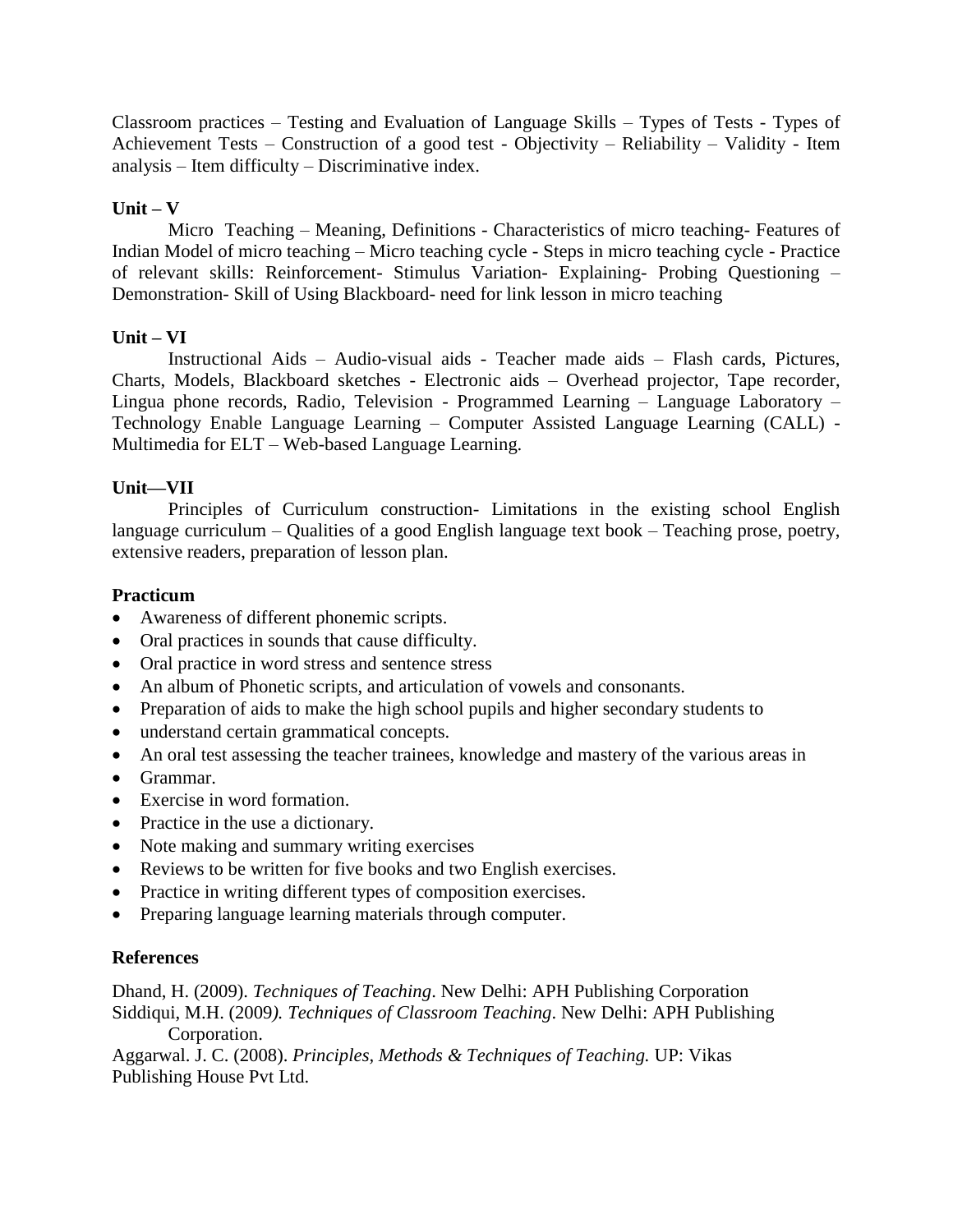- Chauhan, S. S. (2008). *Innovations in Teaching Learning Process*. UP: Vikas Publishing House Pvt. Ltd.
- Venkateswaran, S. (2008). *Principles of Teaching English*. UP: Vikas Publishing House Pvt. Ltd.

Sharma, R. N. (2008). *Principles and Techniques of Education*. Delhi: Surjeet Publications.

- Sharma, R. N. (2008). *Contemporary Teaching of English*. Delhi: Surjeet Publications.
- Baruah, T. C. (1993). *The English Teacher's Handbook.* New Delhi: Sterling Publishers.
- Bennett, W. A. (1969). *Aspects of Language and Language Teaching.* London: Cambridge University Press.
- Christopher, S. W. (1998). *Computer and Language Learning. Singapore:* SEAMEO Regional Language Centre.
- Francis Soundararaj, F. (1995). *Teaching Spoken English and Communication Skills*. Chennai
- Krishnaswamy, N. (1995). *Teaching English Grammar*. Chennai: T.R. Publication.
- Wright, A. (1977). Visual material for the language teacher. London: Longman.
- Lee, W. R. (1976). *Language teaching games and contexts.* London: Oxford University Press.
- Krishnaswamy and Lalitha Krishnaswamy. (2003) *Teaching English – Approaches, Methods and Techniques*. Bangalore: Macmillan India Ltd.
- Hornby, A. S. (1968). *The Teaching of Structural Words and Sentence Patterns.* London: Oxford University Press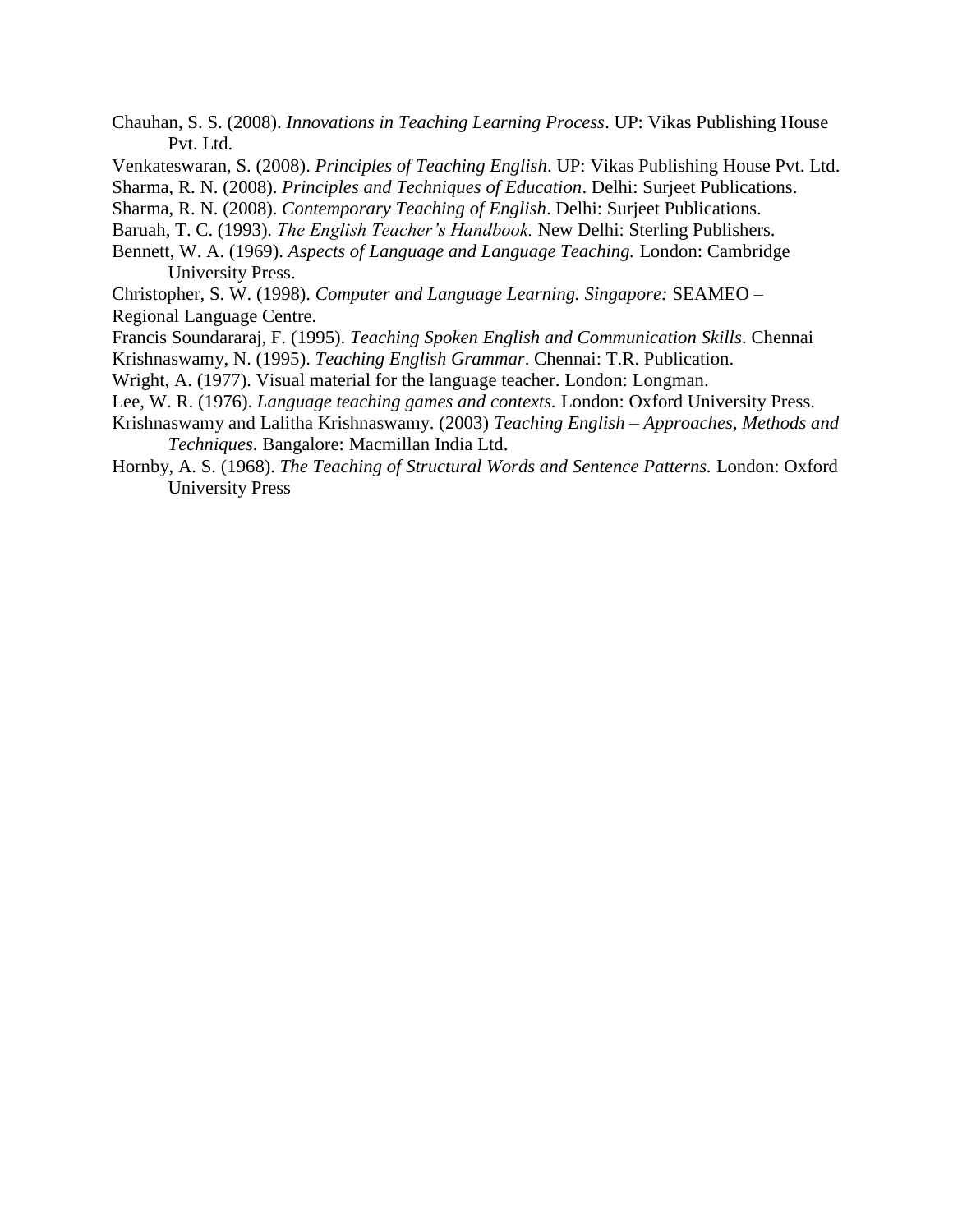#### **TEACHING OF MATHEMATICS**

Internal Assessment: 25 Total Marks: 100 External Assessment: 75 Examination Duration: 3 hrs.

#### **Objectives:**

After the completion of this course, the student-teacher will be able to

- 1. Acquire knowledge of the nature of Mathematics and the aims & the objectives of teaching Mathematics.
- 2. Understand the principles of curriculum construction in Mathematics with emphasis on content and organization.
- 3. Apply the principles of evaluation and related concepts.
- 4. Apply effective methods and techniques for teaching Mathematics.
- 5. Understand the state syllabus for standards VI to XII.
- 6. Develop  $\Box$  effective instructional skills and suitable teaching methods for each unit.
- 7. Develop ability to prepare and use effectively the audio visual aids.
- 8. Develop ability to construct and administer a diagnostic test and interpret its results for
- 9. Develop ability to prepare a blue-print for unit test and apply the principles of educational statistics to interpret the test results.
- 10. Develop  $\Box$  a positive and favorable attitude towards Mathematics teaching.
- 11. Develop  $\Box$  a sense of self satisfaction and pride in being a Mathematics teacher.
- 12. Develop  $\Box$  a sense of dedication and devotion to Mathematics teaching.
- 13. Develop a scientific attitude.

#### **Course Content**

#### **UNIT I Aims, Objectives and Values of Teaching Mathematics**

What is Mathematics? - History of Mathematics - Characteristic of Mathematics - Nature of Mathematics: Objectivity, Logical Structure, Symbolism, abstractness, Brevity - Correlation of Mathematics with other school subjects: Languages, Physics, Chemistry, Biology, and Geography - Values of Mathematics: Practical values, Disciplinary values, Cultural values and Social values - Need and importance of objective- based teaching of Mathematics - Specification of objectives.

#### **UNIT II Planning and Implementation of Instruction**

Micro teaching: Meaning, Definitions, Origin, Need, Procedure, Cycle of operations, Steps of microteaching cycle, Characteristics and uses - Practice of relevant skills namely; reinforcement, Stimulus Variation, Explaining, Probing Questioning, Demonstration, Skill of Using Black Board - need for link lesson in micro teaching - Macro Teaching: Unit plan, Lesson plan, components of a lesson plan, need for writing a lesson plan, characteristics of a good lesson plan- Demonstration lesson.

#### **UNIT III Strategies of Teaching Mathematics**

Mathematics Teaching - Concept and meaning of Approaches, Methods and Techniques - Approaches - Constructivist, Discovery, Inductive and Deductive Methods - Analytic, Synthetic,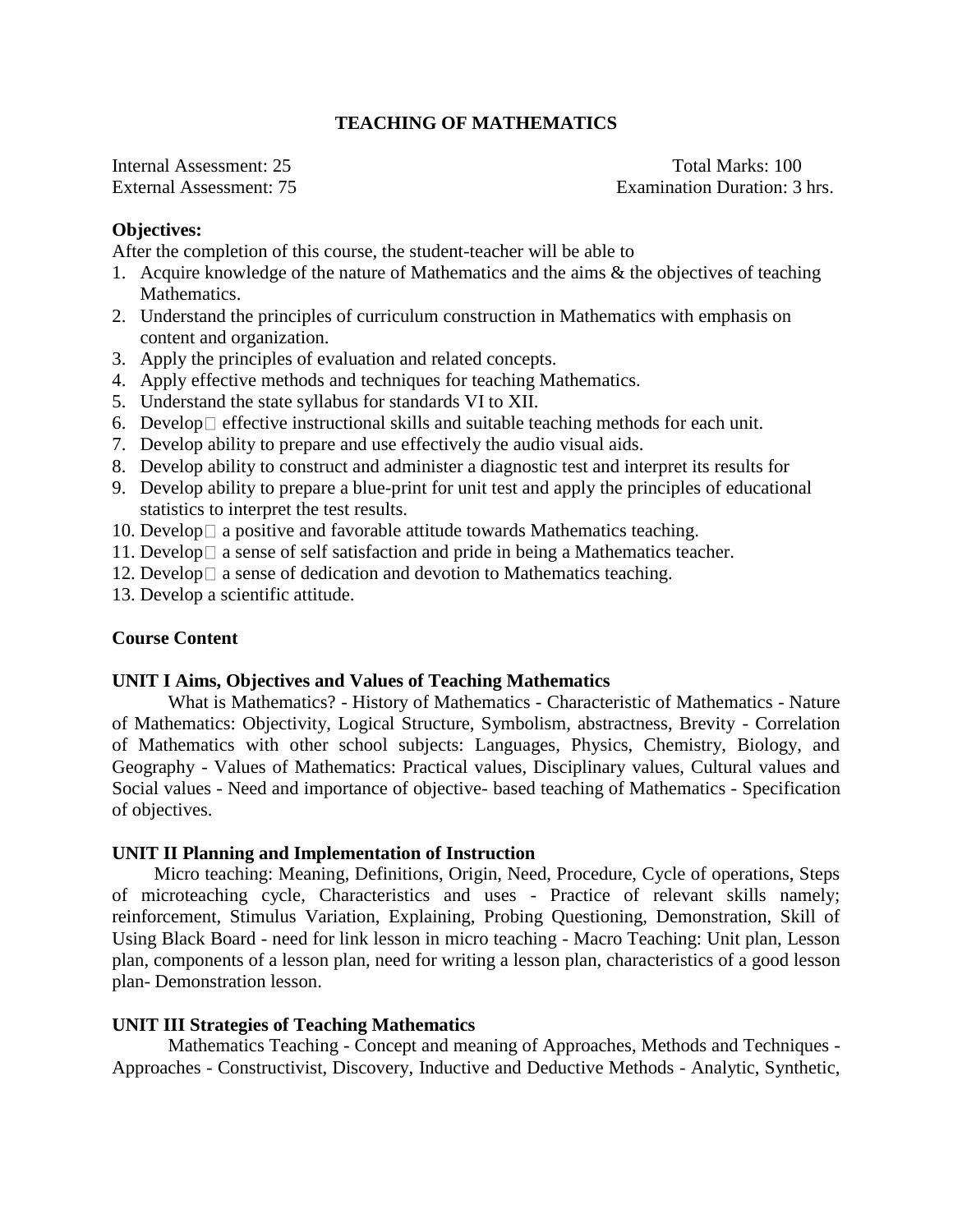Problem solving, Laboratory, Project method. Modern techniques of Mathematics teaching: Brainstorming, Quiz, Seminar, Discussion, Scenario building

#### **UNIT IV Curriculum Designing in Mathematics**

Content - Selection - Principles - Up datedness - Interdisciplinary treatment - Content Organization - Topical - Logical - Psychological - Spiral and Concentric plan - Homogeneous grouping - Dalton plan - Supervised study - Curricular models - SMSG - SCERT - Assessment of various school curricula - Integrated treatment of subject matter.

#### **UNIT V Models of Teaching Mathematics**

Models of teaching Mathematics and Class Room Interaction - Formation and applications of mathematical concepts - Concept attainment model, advanced organiser model, Jurisprudential Inquiry model. Classroom interaction analysis (Flanders Interaction Analysis Category System) and its implications in learning Mathematics.

#### **UNIT VI Techno-based Teaching and Evaluation in Mathematics**

Audio-Visual aids: Definition, psychology of using audio-visual aids, Principles of using audio-visual aids, Essential qualities of audio-visual aids, Staging of using audio-visual aids in teaching-Dale's Cone of experience - Classification of teaching aids - Hardware and software approaches - Preparation and use of software - Importance and limitations of audio-visual aids - Radio, Tape recorder, Television, Power Point Projection, LCD Projection, Educational Broadcasts: Radio and TV - Information and Communication Technology in Mathematics Teaching - CAI, ICAI, Intelligent Tutoring System, E-learning ,Web based learning- Evaluation-Achievement test in Mathematics - Subjective and objective tests - Blueprint, CAE, On-line tests.

#### **UNIT VII Mathematics Teacher and Strengthening Mathematics Education**

Mathematics Teacher - Qualities of good mathematics Teacher - Academic and Professional Qualifications - Need of In-service Education - Membership of Professional Organizations. Mathematics club, Mathematics Fairs, Field trips, Mathematics Olympiad, Library - Mathematical Institutions/Organizations - Functions and Objectives, Celebration of Mathematics related events.

**Mode of Transaction :** Lecture, Lecture cum Discussion, Project Work, Demonstration of AV Aids, Action Research, , Field Visit, Group Work and its Presentation by students etc.,

#### **PRACTICUM**

- Preparation of programme of work for (a) a year (b) a term (c) a weak and (d) a lesson.
- Drawing up detailed notes of lessons for at least a dozen typical lessons.
- Preparation of brief teaching notes for any given lesson.
- Preparation of teaching aids.
- Learning to write and draw on the black board.
- Preparation and administration of diagnostic scoring, tabulation and interpretation of marks.
- Organization of outdoor activity in mathematics for the pupils.
- Formatting a mathematics club and utilizing it for standards of efficiency among the trainees.
- Practice of any 5 micro teaching skills.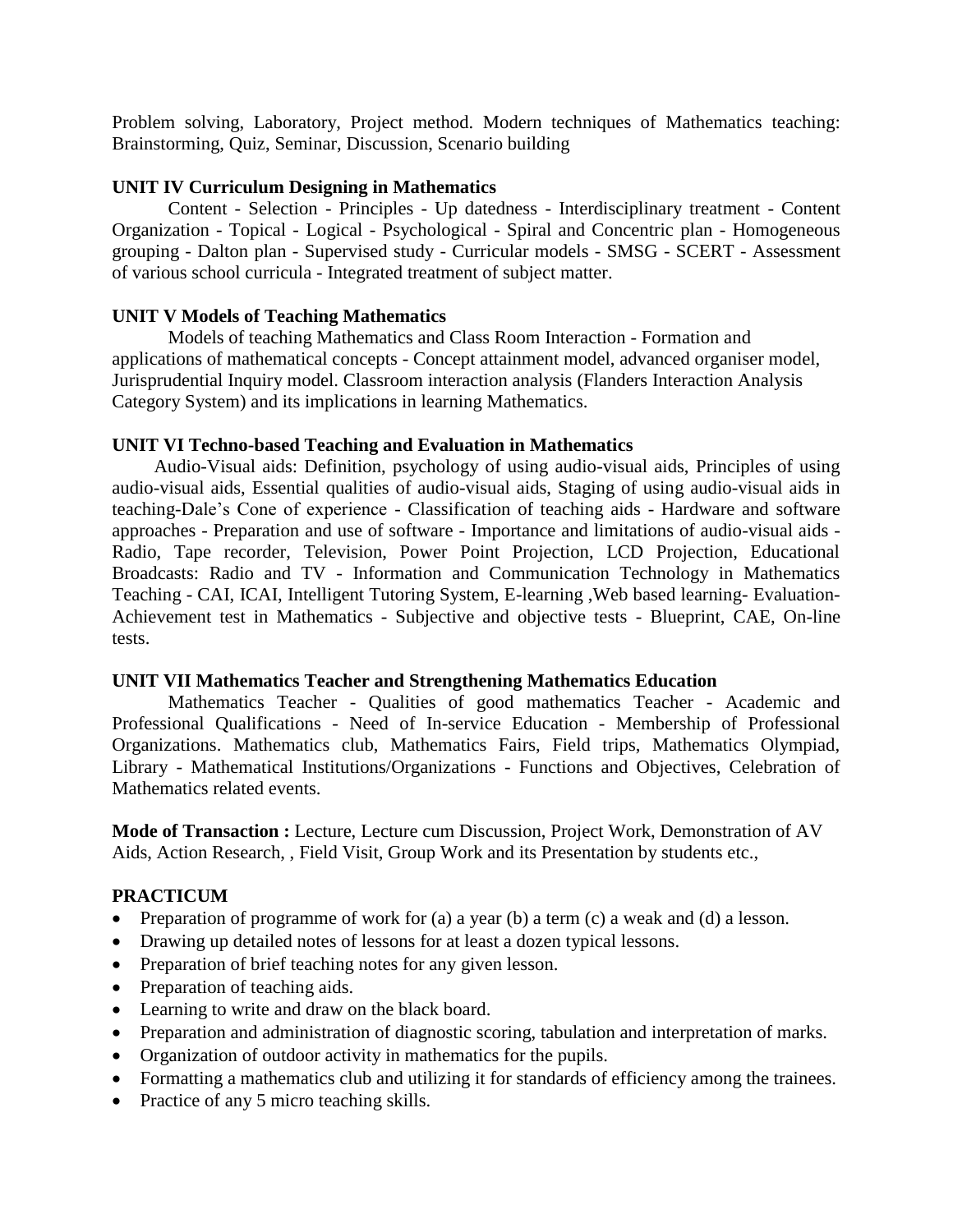- Tests and measurement Mean, Median, Mode, Standard deviation, Percentiles, and
- Correlation between achievements in two optional and graphical representations.

#### **REFERENCES**

Aggarwal, S. M., (1994). Teaching Modern of Mathematics. Delhi: Dhanpat Rai & Sons.

Backhouse, J. K. (1967). Statistics. London: Longman.

- Benson, Steve et.al. (2005). Facilitators Guide to Ways to Think about Mathematics. London: Sage Book Depot.
- Bruner, J. S., (1961). The Process of Education. Cambridge: Harvard University Press.
- Clausen-may, Tandi. (2005). Teaching Maths to Pupils with different Learning Styles. New Delhi: Company Inc.
- Gronlund, N. E. and Linn, R. L. (1990). Measurement and Evaluation in Teaching. New York: The
- Gupta, H. N. and Shankaran, V. (Ed.), (1984). Content-Cum-Methodology of Teaching Mathematics.
- Hogben, Lancelot. (1960). Mathematics for The Million. New York: W.W. Norton & Company Inc.,
- Johan R. E. et. Al, (1961). Modern Algebra; First Course. USA: Addison-Wesley Publishing
- Macmillan Company. New Delhi: NCERT.
- Piaget, Jean, (1952). The Child's Conception of Number. London: Routtedge & Kegan Paul Ltd., Publications.
- Richard, Goodman. (1967). Teach Yourself Statistics. London: The English Language Book Society. Sage Publications.
- Sarna, C. S. Gupta R. G. & Garg, P. K. (1995). Mathematics for secondary Schools. New Delhi: Arya
- Sheffield, Laida Jengen. (2005). Studying the Challenge in Mathematics. London: Sage Publication.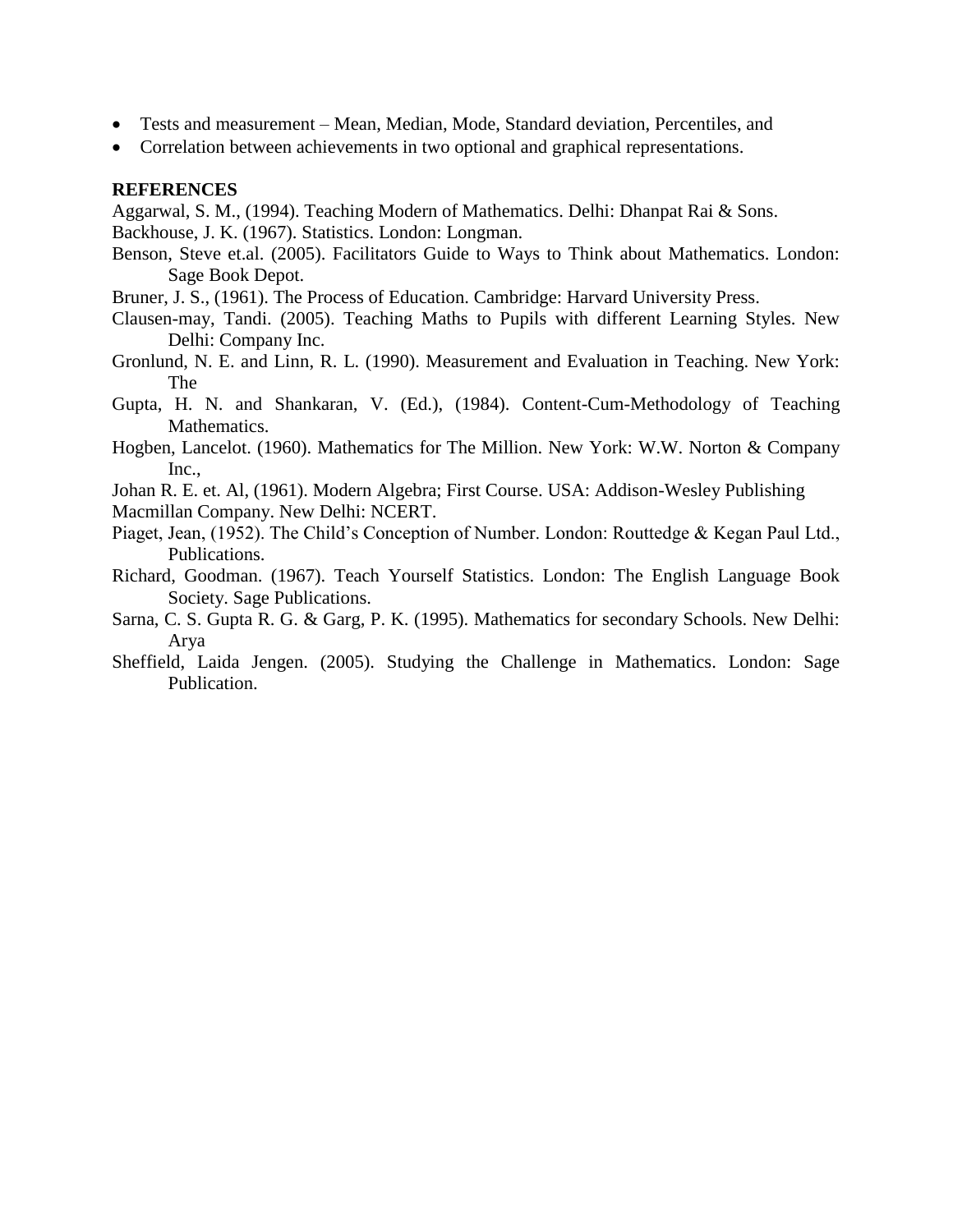#### **TEACHING OF SCIENCE**

Internal Assessment: 25 Total Marks: 100 External Assessment: 75 Examination Duration: 3 hrs.

#### **Objectives:**

After the completion of this course, the student-teacher will be able to

- 1. Understand the nature of science and the aims and objectives of teaching of science.
- 2. Understand the microteaching skills
- 3. Acquire skills relating to planning the lessons and presenting them effectively.
- 4. Develop theoretical and practical understanding of the various methods and techniques of teaching science.
- 5. Understand the importance of educational technology for teaching science.
- 6. Prepare audio-visual materials on the basis of the science lesson plans.
- 7. Understand the evaluation techniques and construct achievement test to assess the learning outcomes and progress of pupils.
- 8. Acquire favourable scientific attitude towards science teaching and values.

#### **Course Content:**

#### **UNIT-I Nature, Aims and Objectives of Teaching Science**

Definition of Science - Nature of Science - Scope of Science - Characteristics of Science - Inter Disciplinary Approach - Aims and Objectives of Teaching Science; Taxonomy of Educational Objectives - Classification of Educational Objectives - Bloom's Taxonomy - Categories in Cognitive Domain, Affective Domain and Psycho-motor Domain - Writing objectives in behavioural terms - Objectives of Science Education at Various Levels - Aims of Teaching Science at different levels : Primary, Secondary and Higher Secondary Levels

#### **UNIT-II Unit Planning and Lesson Planning**

Instructional Objectives - General Instructional Objectives (G.I.Os) - Criteria for writing General Instructional Objectives (G.I.Os) - Specific Instructional Objectives (S.I.Os) or Specifications – Functions of S.I.Os - Criteria for writing Specific Instructional Objectives (S.I.Os) or Specifications - Unit plan: Steps involved in developing a unit plan - Unit plan writing - The format of a unit plan - Lesson Plan : Criteria of a good lesson plan - Herbartian steps or steps involved in a lesson plan - Lesson plan writing - The format of a lesson plan – model Lesson Plan

#### **UNIT-III Micro Teaching**

Micro Teaching - meanings, definitions - Characteristics of micro teaching - features of Indian model of micro teaching - Micro teaching cycle - Steps in micro teaching cycle - Practice of relevant skills - Reinforcement - Stimulus Variation - Explaining - Probing Questioning - Demonstration - Skill of Using Black Board - need for link lesson in micro teaching

#### **UNIT-IV Methods of Teaching**

General methods of teaching science: Teacher centered methods: Lecture method, Lecture cum demonstration method, Pupil centered methods: Laboratory method, Assignment method,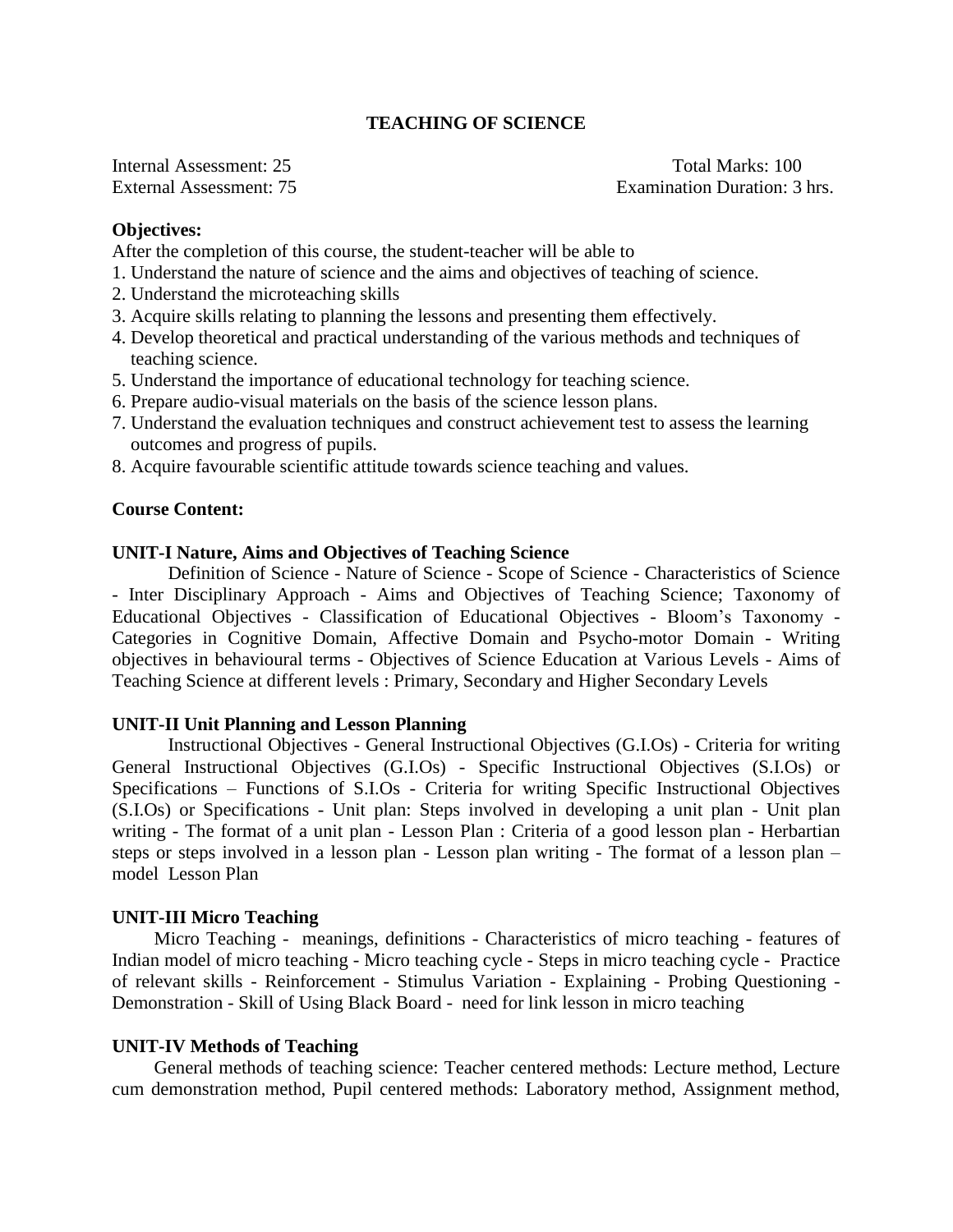Discussion method, Heuristic method, Project method, Problem solving method, Scientific method - Panel Discussion, Seminar, Symposium, Workshop, Team teaching, Personalized System of Instruction, Computer Assisted Instruction, Modular approach, Active learning method, Activity based learning - Merits and Limitations

#### **UNIT-V Science Curriculum**

Science Curriculum - Modern concept of curriculum - Defects in the present curriculum construction - Principles of Curriculum construction - Factors that affect curriculum organization - Principles to be observed in the selection and organization of science content - Organization of content - Criteria for organization - Development of syllabus in relation to major concepts in science - Types of content organization - Approaches to curriculum organization - A critical study of Tamil Nadu Secondary Science Curriculum

#### **UNIT-VI Science Teacher and Science Laboratory**

Science Teacher - Academic and Professional Qualifications - Need of In-service Education - Membership of Professional Organizations - Publications in Science Education Journals - Some Suggestions to Science Teachers - Science Laboratory: Location and types of science laboratories, Planning a science laboratory - Purchase of apparatus and equipments: Procedure for the purchase, Stock resisters, Improvised apparatus - Organization of practical works: Guidelines for teachers on organizing practical works, Laboratory records of students, Laboratory manual, Instruction cards - Laboratory techniques: Wet preservation, Herbarium, Leaf skeleton, Preservation of insects, Terrarium, Aquarium, Green house - Safety precautions: General safety rules for the lab, Some common laboratory mishaps and their remedies

#### **UNIT-VII Technology and Science Teaching**

Audio-Visual aids: Definition, psychology of using audio-visual aids, Principles of using audio-visual aids, Essential qualities of audio-visual aids, Staging of using audio-visual aids in teaching - Cone of experience - Classification of teaching aids - Hardware and software approaches - Preparation and use of software - Importance and limitations of audio-visual aids - Radio, Tape recorder, Television, Power Point Projection, LCD Projection, Educational Broadcasts: Radio and TV - Information and Communication Technology in Science Teaching – Definition – Dimensions - Educational Implications - Use of ICT from academic point of view - Utilization of e-resources in science class room - Role of internet in science teaching - Evaluation- Achievement test in Science - Subjective and objective tests - Blueprint.

**Mode of Transaction:** Lecture, Discussion, Demonstration, Field Trip, Presentation by students etc.,

#### **PRACTICUM**

- Preparation of lesson/unit plan by following different methods of teaching
- Preparation of materials and programmes to inculcate scientific attitude
- Script writing for Radio/TV/Video on science topics
- Demonstration of Science Experiments.
- Analysis of text book
- Survey of Science Laboratory in a school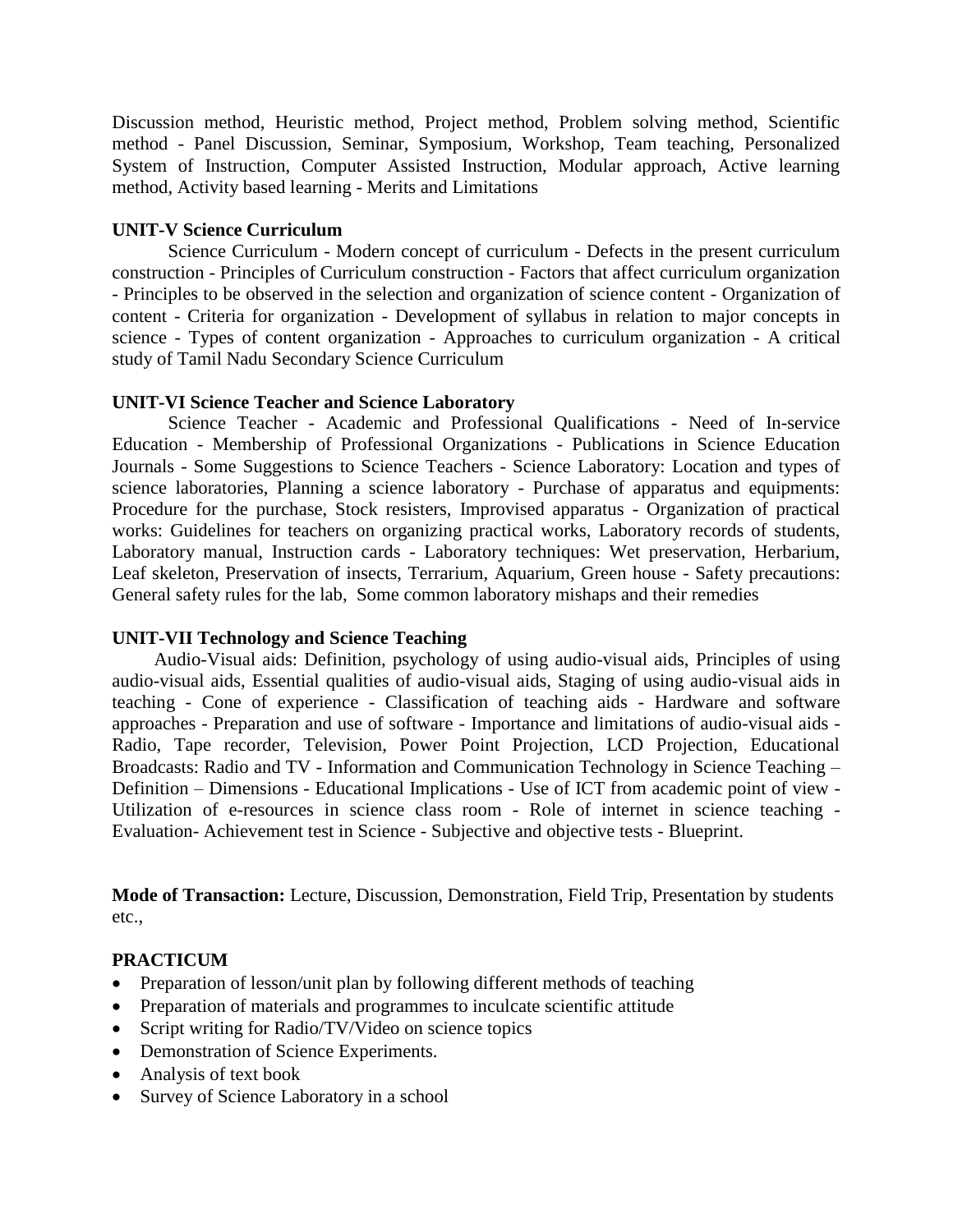- Evolving suitable technique(s) to evaluate laboratory work
- Visit to Community Science Centre, Nature Park and Science City

#### **REFERENCES**

Agarwal. D.D. (2008). Modern Method of Teaching Biology, Karan Paper Backs. New Delhi. Ahmadabad: ShityaMudranalaya.

Dhananjay Joshi, (2012), Methodology of Teaching Science, New Delhi: Dorling Kindersley (India) Pvt. Ltd., Licenses of Pearson in South Asia - Optional - I (Page 138)

Mangal, S. K. (2001). Foundations of Educational Technology. Ludhiana: Tandon Publications.

Nair, C.P.S. (1971). Teaching of Science in our Schools, Sulthan Chand & Co. (Pvt.) Limited.

Nayak, (2003).Teaching of Physics. New Delhi: APH Publications.

Pandey, (2003). Major Issues in Science Teaching. New Delhi: Sumit Publications.

Radha Mohan. (2010). Teaching of Physical Science. New Delhi: Neelkamal Publishers.

Ramakrishna, A. (2012), Methodology of Teaching life Sciences, New Delhi : Dorling

Kindersley (India) Pvt. Ltd., Licenses of Pearson in South Asia - Optional - I (Page 147) Sharma, P.C. (2006). Modern Science Teaching .New Delhi: Dhanpat Rai Publications.

SonikaRajan (2012), Methodology of Teaching Science, New Delhi : Dorling Kindersley (India)

Pvt. Ltd., Licenses of Pearson Education in South Asia - Opetional 1 (Page 204)

Vanaja, M. (2010). Educational Technology. New Delhi: Neelkamal Publishers.

Williams, B. (1999). Internet for Teachers, John Wiley & Sons, U.S.A.

Yadav,M.S.(2003).Teaching of Science. New Delhi: Anmol Publications.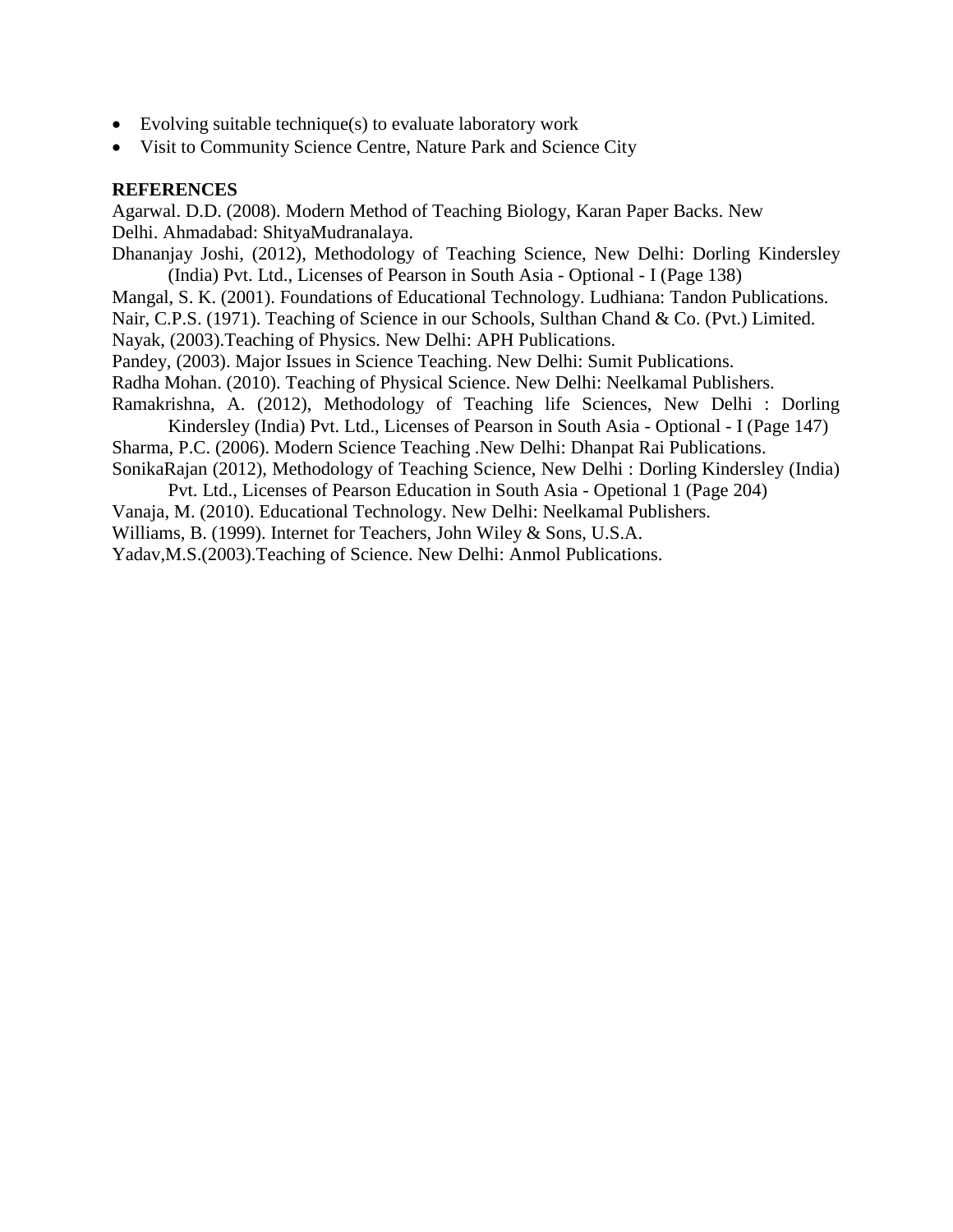#### **TEACHING OF SOCIAL SCIENCE**

Internal Assessment: 25 Total Marks: 100 External Assessment: 75 Examination Duration: 3 hrs.

#### **Objectives:**

After the completion of this course the student teacher will be able

- 1. acquiring the knowledge of Social science and its association with other subjects
- 2. understand the aims and objectives of teaching Social science at secondary and senior secondary level.
- 3. prepare a lesion plan for effective instruction in social science
- 4. develop skills on the selection of method, media and materials
- 5. develop the professional development of teachers in terms of teaching competency
- 6. develop the skill to construct the Social science curriculum and its effective transaction with community recourses.

#### **Course Content:**

#### **UNIT-I: Social science and its relation with associated subjects**

Social science – definition – meaning -Nature and scope of social science - correlation with other subjects like history, geography, civics and economics - Aims and objectives of teaching social science – syllabus of social science text book in secondary and senior secondary level-National and International understanding through teaching social science - Values of teaching social science.

#### **UNIT-II: Acquiring of teaching skills and professional development**

Micro-teaching, origin, history and development – micro teaching cycle - Important skills – questioning - explaining – stimulus variation – re-inforcement – black board operation demonstration - observation-practicing - Integration of teaching skills - Professional development, pre-service and in-service – qualities of social science teacher - Social responsibility of social science teacher - problems faced by the social science teacher.

#### **Unit-III: Curriculum**

Curriculum – definition - Meaning – importance of designing good social science curriculum – development of social science as a school subjects – approaches of social science curriculum – correlation, integration, concentric, unit, spiral, and chronological approaches.

#### **Unit-IV: Planning**

Planning - need and importance instructional planning - year plan - unit plan - lesson plan - Lesson Plan approaches – Morrison approach – Unit approach – Evaluation approach – RCEM approach -- Bloom's taxonomy of class room objectives - and different domains in teaching - A model lessons plan.

#### **UNIT-V: Instructional methods and technological applications**

Methods of teaching - Story telling method, Supervised study method, Text book method, Source method, Lecture method, Demonstration method, Dramatization method, Team teaching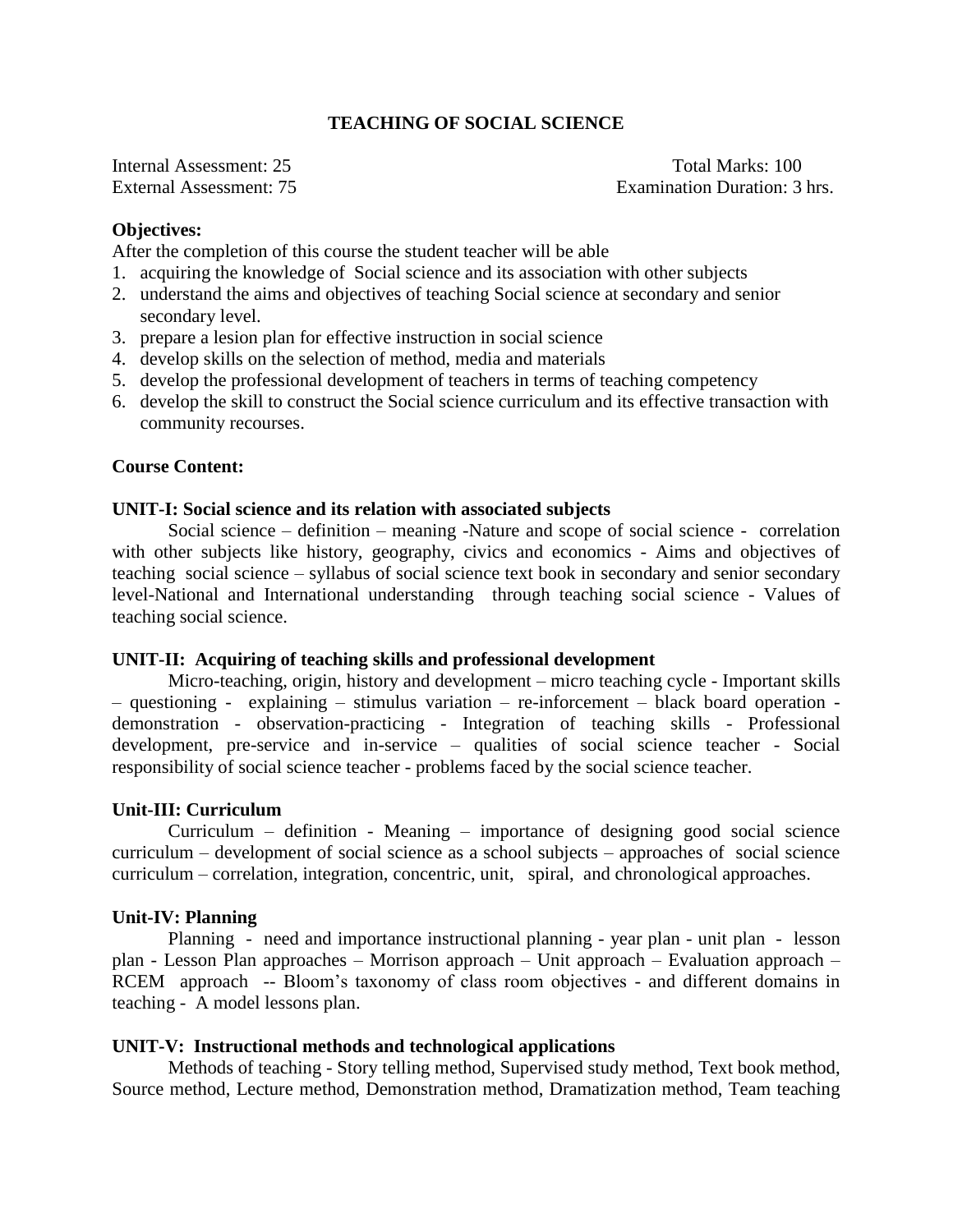method, Problem solving method, Project method, Discussion method and its various forms - Educational Technology and its application in class room instruction – Edgar Dale's cone of Experience –Audio Visual Aids- classification - Programmed instruction and its kindsmultimedia approach – CAI - Power point Presentation - Interactive White Board in class room instruction - application of Social media for up to date information on social science.

#### **Unit-VI: Resource and Equipment**

Social science Library – Social science laboratory – museum for social science – study circles - community resources – social science clubs – celebration of national festivals, International days, national leaders birth days, conduct of mock parliament – organising field trips – excursion.

#### **Unit-VII: Contemporary India**

Current issues and challenges of India – national integration – secularism – social justice – economic justice – empowerment of women – preservation of natural resources – sharing of natural resources like water and coal - equality in opportunity – education and health for all – national and international peace.

#### **PRACTICUM**

**Visit to** 

- Cultural and social places
- Historical sites
- Community centers
- Planetarium
- Museum

#### **Organization programmes:**

- Review of school social science text book
- Field trip
- Discussion
- Educational tour
- Guest speaker
- Exhibition

#### **Celebrations**

- National festivals
- National International days
- Birth day of eminent personalities
- Club activities.

#### **REFERENCES**

Agarwal, J.C.(1992) Teaching of Social study, Vikas publishing House, New Delhi.

Binning, A.C.(1986) Teaching of Social Studies in Secondary Schools, McGraw Hill and Co., New York.

- Bining, A.C. & Bining, D.H. (1952). Teaching of social studies secondary school. Tata Mc Crow Hill Publishing Ltd. Bombay.
- Bhattacharya, S. Darji, D.R. (1966) Teaching of Social Studies in Indian Schools, Acharya Book Depot, Baroda.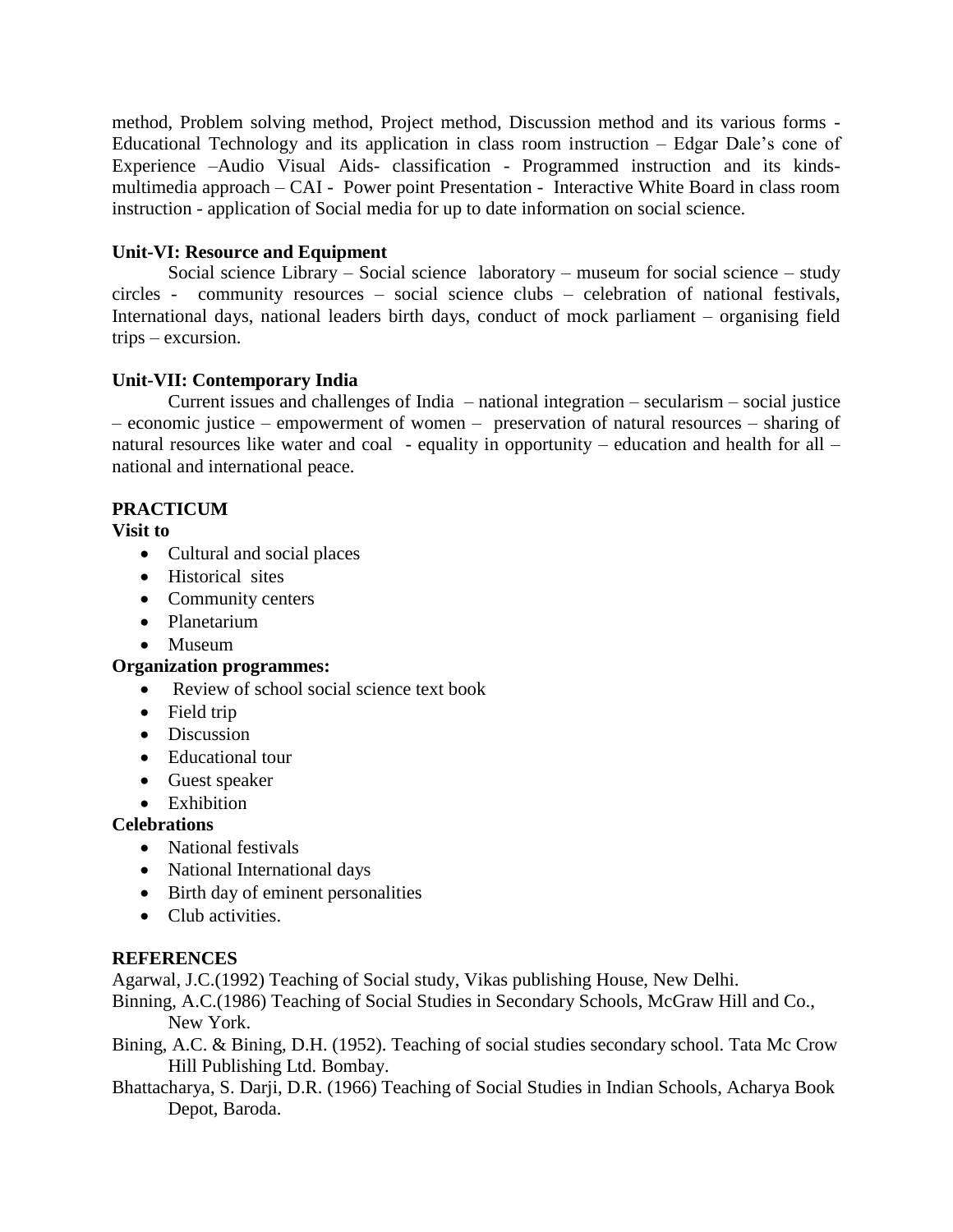Dash, B,M. Content cum methods of teaching social studies. Kalyani publications. New Delhi. Greene, H.A. Jozgenesen. A.N. Gerberi, J.R. (1959) Measurement and Evaluation in the

Secondary School, Mongmans, Green and Co., New York.

Mathias, Paul. (1973) The Teacher's Handbooks for social studies, Blandford Press, London.

Mehlinger, Howard, D. (1981) UNESCO, Handbook for the Teaching of social studies, Gareem Helm, London, UNESCO.

Mehta, D.D. (2004). Teaching of social studies. Tondon publication. Ludhiana.

Kohli, A.S. (1966) Teaching of Social studies, Anmol Publications Pvt. Ltd., New Delhi.

Kochar, S.K. (1998). Teaching of social studies. Strling publishers. New Dlhi.

Rajesh Basru, M. (2009). Challenges to demogracy in India. Oxford university press. New delhi Sidhu,H.S. Teaching of social studies. Tondon publishers. Ludhiana.

The Association of Teachers of Social Studies. (1967) Handbook for Social Studies Teaching, Holt, Rinchart and Winston, INC, New York.

UNESCO. (1981). HAND Book of taching social studies . UNESCO. Paris.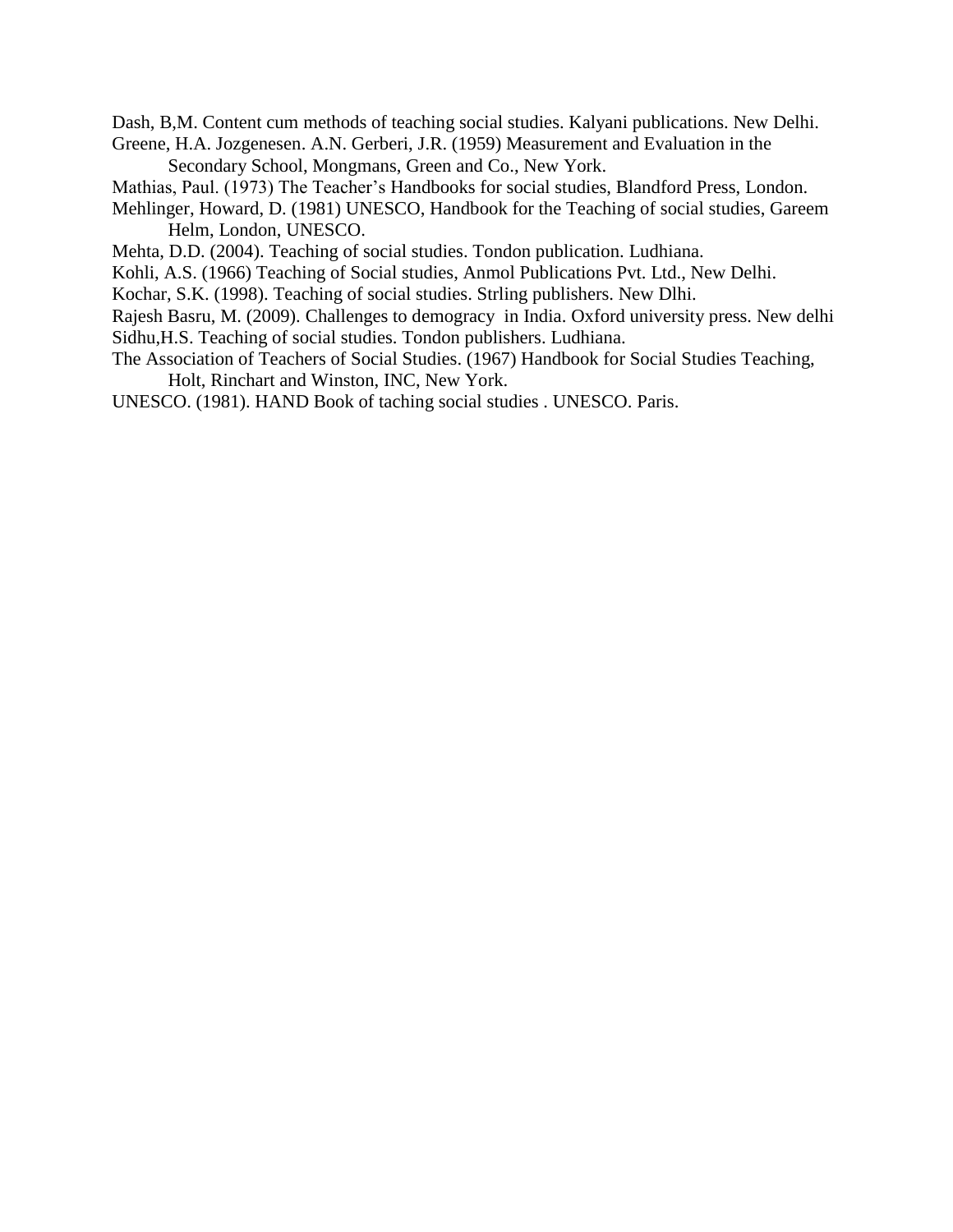### **TEACHING OF COMMERCE**

Internal Assessment: 25 Total Marks: 100

External Assessment: 75 Examination Duration: 3 hrs.

### **Objectives:**

After the completion of this course the student teacher will be able

- 1. To re acquiring the knowledge of commerce and accountancy and its association with other subjects
- 2. To understand the aims and objectives of teaching commerce and accountancy at higher secondary level
- 3. To enable to prepare a lesson plan for effective instruction
- 4. To develop skills on the selection of method and materials
- 5. To develop the professional development of teachers in terms of teaching competency
- 6. To develop the skill to construct the commerce curriculum and nits effective transaction with community recourses.

### **Course Content:**

#### **UNIT-I. Commerce and its associated subjects**

Commerce - Meaning - Concept – recent development in commerce – commerce education – meaning – definition – importance – fulfilling the present day needs – nature and scope commerce and accountancy – correlation of commerce and accountancy with economics, mathematics geography, business management- values of teaching commerce and accountancyrecent development in commerce.

#### **Unit II. Planning**

Planning : need and importance -Instructional planning - year plan - unit plan and lesson plan. Lesson Plan :origin and development -- Bloom's taxonomy and different domains in teaching - preparatory process, model lesson plan and lesson plan preparation.

#### **UNIT-III. Acquiring of teaching skills and professional development**

Micro-teaching, origin, history and development – micro teaching cycle - Important skills - explaining - demonstration - observation - practicing - Integration of teaching skills - Professional development, pre-service and in-service – qualities of commerce teacher - Social responsibility of commerce teacher- problems faced by the commerce teacher.

#### **UNIT- IV. Curriculum of commerce**

Curriculum - meaning - importance - Principles in construction - curriculum organization – XI and XII standard commerce and accountancy syllabus – Syllabus of commerce and accountancy in state and CBSC board - academic and vocational curriculum.

### **UNIT – V. Instructional methods**

Lecture method – demonstration method - demonstration method - , team teaching method, problem solving method – inductive and deductive method - project method, discussion method and its various forms – surveys and market studies – socialised recitation method.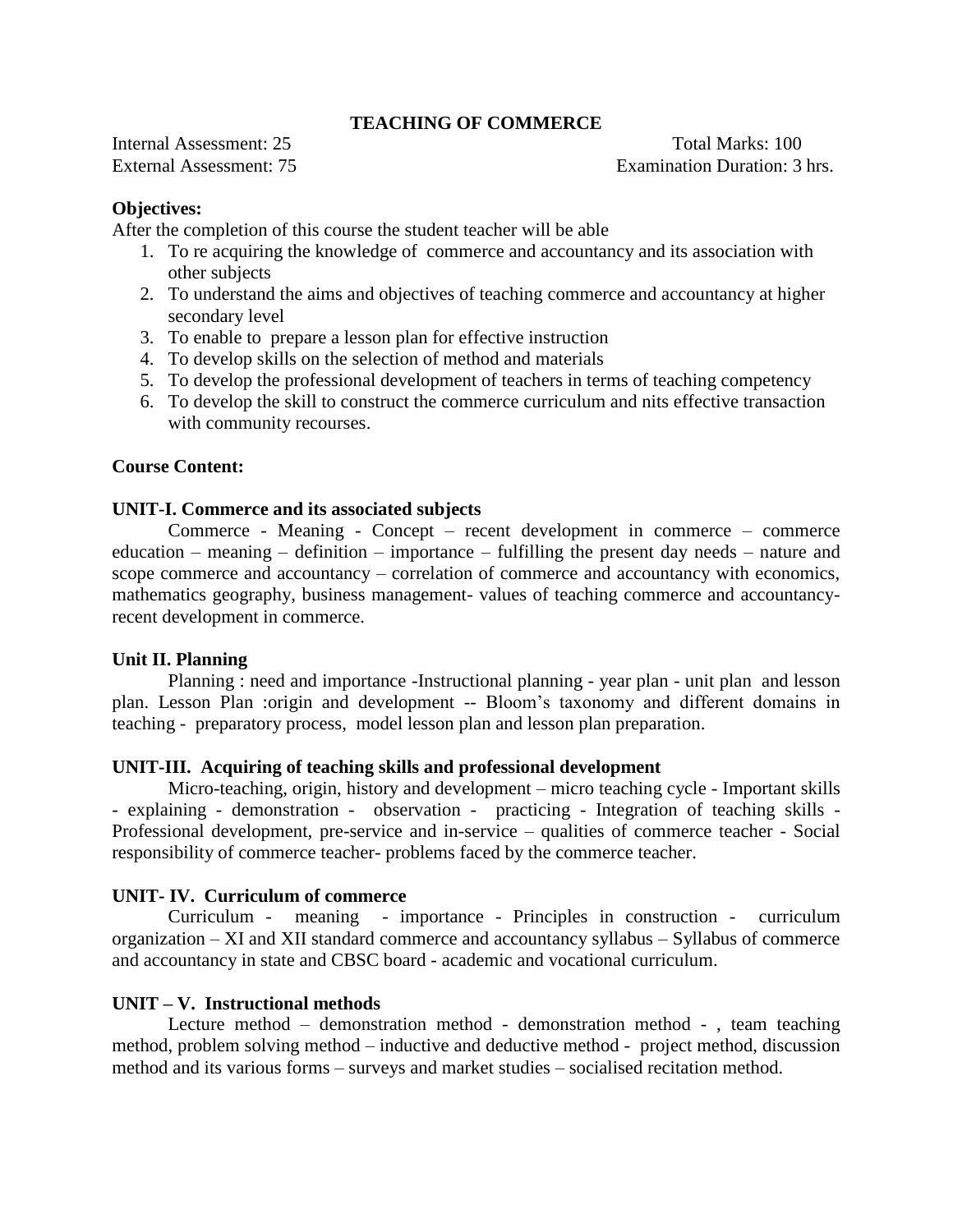#### **UNIT-VI. Educational Technology**

Educational Technology in learning commerce and accountancy – programmed instruction – types – personalised system of instruction (PSI) - Computer Assisted Instruction(CAI) tele conferencing – video conferencing – interactive white board – smart class room – using web resources – using social media in learning commerce and accountancy.

#### **UNIT-VII. Commerce department and Community resources**

Commerce department – library – equipment – records and registers – commerce clubcommunity resources – uses in teaching and learning in commerce – establishing link among school, resources and community- inviting guest speakers – field trips – visit to banks and financial institutions - excursion – visit to industries.

### **PRACTICUM**

**Visit to** 

- Markets
- Industrial sites
- Commercial sites

#### **Organization programmes:**

- Field trip
- Discussion
- Educational tour
- Guest speakers
- exhibition

#### **REFERNCES**

Agarwal,J.C.. (2005). Educational technology and management.Vinod Pustaqk Mandir. Agra.

- Agarwal, J.C.. (2005). Teaching of commerce. A Practical Approach.( $2<sup>nd</sup>$  ed). Vikas publishing house. New Delhi.
- Binning, A.C. (1967).Teaching of Social Studies in Secondary Schools, McGraw Hill and Co., New York.
- Boynlon,L.O. (1995). Method of teaching and Book Keeping, South western Publication company. Cincinatti.
- Chauhan,S.S.(2008). Method of teaching learning process. Vikas publishing house. New Delhi.
- Chauhan,S.S.(2008). Innovation in teacheing learning process, Vikas publishing house Pvt Ltd, U P.
- Chand,H.(2009) Techniques of teaching , APH Publishing Corporation, NewDelhi.
- Gupta, U.C.(2007) Teaching of commerce, Khel sahitya Kendra, NewDelhi.
- Khan,M.S.(1982) Commerce education, Strling Publishers Private Limited, New Dlhi.
- Kouchar, S.K.(1992). Methods and techniiques of teaching, Strling Publishers Private Limited, NewDelhi.
- Mngal,S.K.(2001). Foundations of Educational Techonology, Tondon Publication, Ludhiana.
- National Counsil of Educational Research and Training,(2006). Ntional Curriculum Fraework,2005: Aims of Educaiton. NCERT Publication. NewDelhi.
- Passi,B.K.(1976). Becoming a Better Teqcher: Micro teaching Approach. Sahithya Mandralaya. Ahamedabad.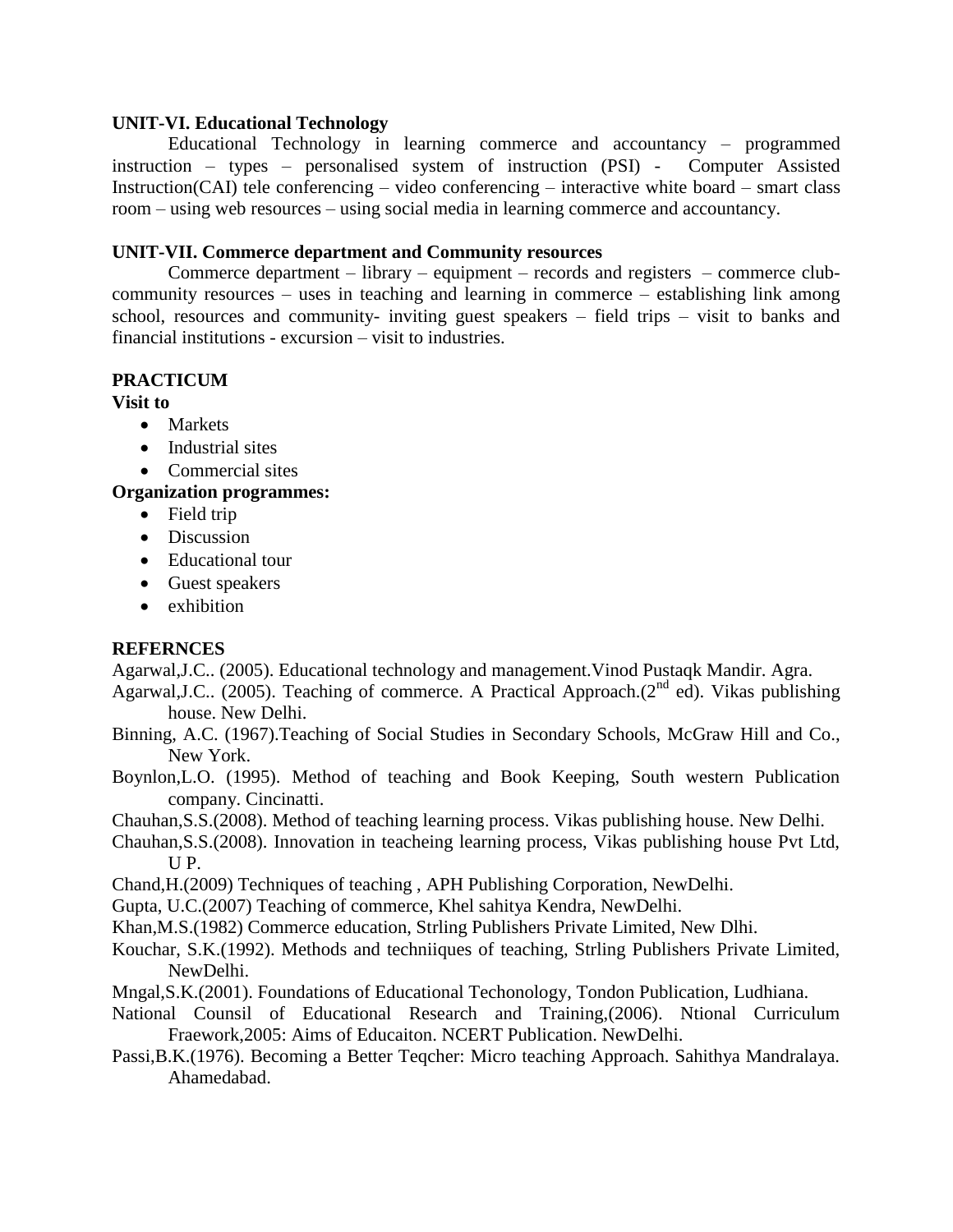Pssi, B.K. Lalith. M.S.(1976) Micro teaching Theory and Research. Jugal Kishore and Co. Dehradun.

Rao,S.(2000). Teaching of Commerce, Anmol Publication. NewDelhi.

Rao, Seema.(1995). Teaching of Commerce, Anmol Publication. NewDelhi.

Sharma,R.A.(2005). Teaching of Commerce, Surya Publication. Meerut.

Singh,R.P.(2005). Teaching of Commerce Surya Publication. Meerut.

Verman,M.M.(1979). Method of teaching Accountancy.McGraw Hill. NewDelhi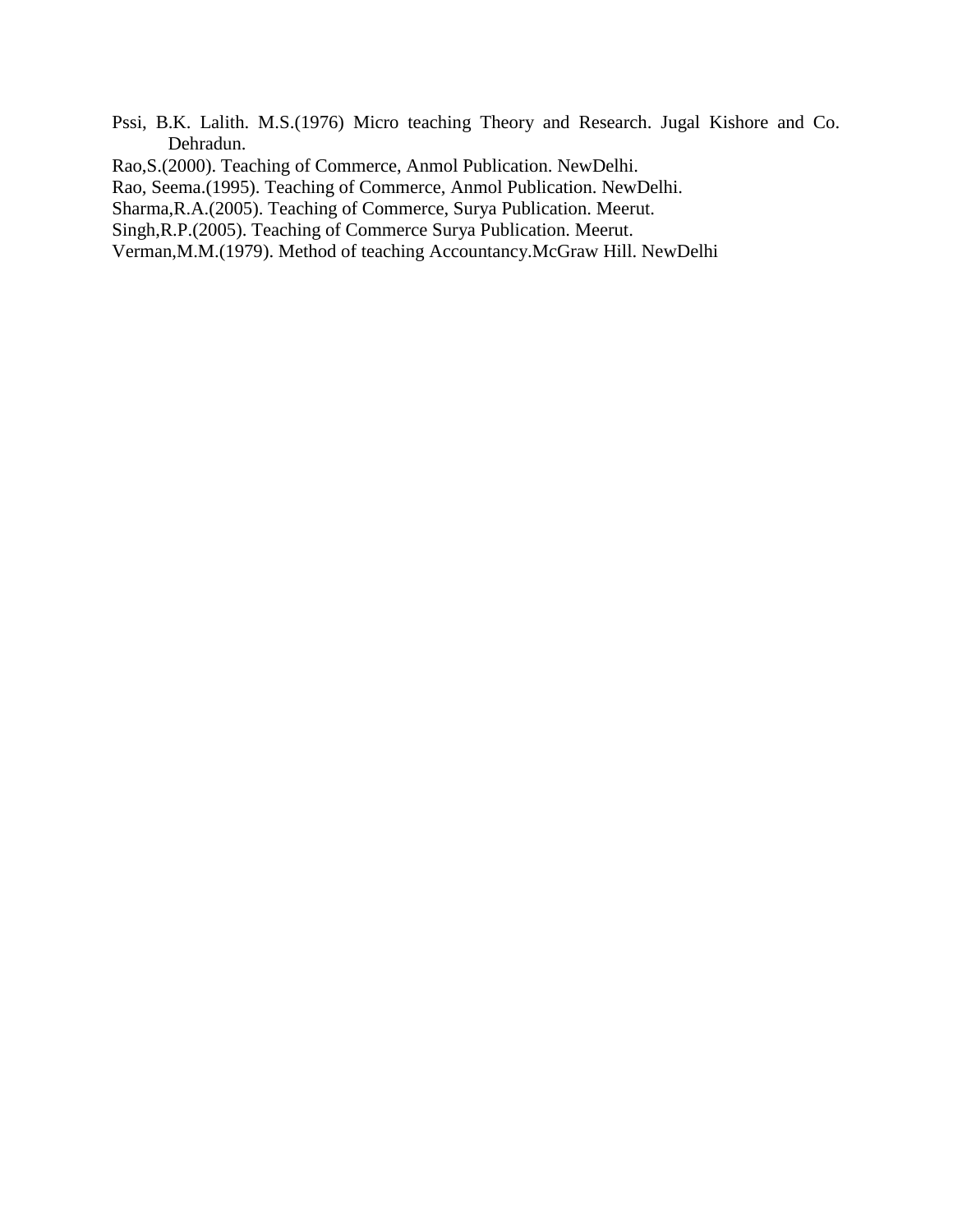### **TEACHING OF COMPUTER SCIENCE**

Internal Assessment: 25 Total Marks: 100 External Assessment: 75 Examination Duration: 3 hrs.

#### **Objectives:**

After the completion of this course the student teacher will be able

- 1. Acquaint with the aims and objectives of teaching computer science.
- 2. Acquire knowledge of computer and its hardware, software components.
- 3. Acquire skills of micro-teaching.
- 4. Familiarize with the various methods that can be employed for the teaching of computer science.
- 5. Acquaint in preparation of instructional materials.
- 6. Acquire knowledge of latest trends in Information Technology and assessment techniques.
- 7. Acquire knowledge of evaluation in computer science.

#### **Course Content**

#### **UNIT I: Aims and objectives of teaching Computer Science**

Aims and objectives of teaching Computer Science – Blooms taxonomy of Educational objectives – computer science teaching at different levels: primary, secondary and higher secondary levels – Attainment of the objectives of computer science teaching.

#### **UNIT II: Hardware and Software of Computers**

Hardware components of computer – Input and Output devices – types of computers – History of Computers – Network Communication – Computer viruses – Protective measures. Software: definition - System software – Application software –High level and Programming languages – use of computers in schools.

### **UNIT III: Micro Teaching**

Micro Teaching - meaning, definition - Characteristics of micro teaching - features of Indian model of micro teaching - Micro teaching cycle - Steps in micro teaching cycle - Practice of relevant skills - Reinforcement - Stimulus Variation - Explaining - Probing Questions-Demonstration - Skill of Using Black Board - need for link lesson in micro teaching.

#### **UNIT IV: Instructional Methods**

Year plan, Unit plan: Preparation and use of unit plan, Lesson Plan: Importance of lesson plan, writing instructional objectives and planning for specific behavioural changes. Lecture – demonstration – Problem Solving – Project method – Scientific method – analytic and synthetic methods. Inductive – deductive approaches of teaching computer science. Individualized instruction – programmed instruction – Computer Assisted Instruction (CAI), Steps for developing CAI, modes of CAI, benefits of CAI, limitations of CAI, role of teacher in CAI – Computer Managed Instruction.

### **UNIT V: Instructional Aids**

Instructional material or teaching aids: Black board –Charts – Maps – Graphs – Diagrams – Visual Media – Interactive White Board - Power Point Presentation (Multimedia presentation – preparation and use of the instructional media).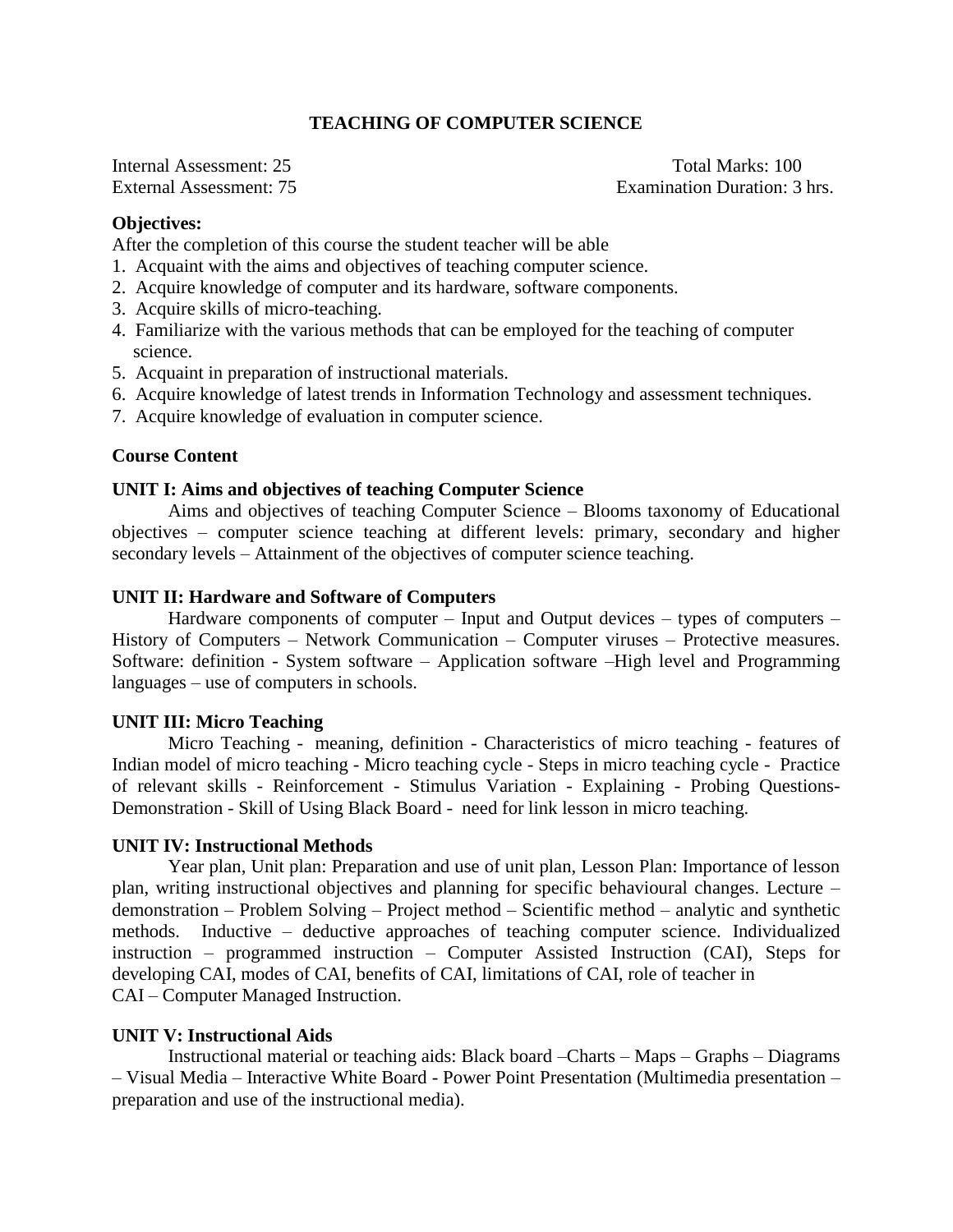#### **UNIT VI: Latest Trends in Information Technology**

Multi media – desk top Publishing – Internet and its uses – E-learning: definition, meaning, Modes of e-learning, characteristics of e-learning, e-learning tools, benefits of elearning – Virtual Learning – Web enabled/ based learning – Tele conferencing – Video conferencing.

### **UNIT VII: Evaluation in Computer Science**

The concept of evaluation – objectives based evaluation – tools and techniques in evaluation. Evaluation for achievement, diagnosis and prediction – Formative and summative assessment - Grading pattern – Computer Aided Evaluation - On line examination. Eassessment: definition, types of e-assessment – risk involved in using e-assessment – limitations of e-assessment.

### **PRACTICUM** :

- \* Practice of a minimum of five skills on Micro teaching
- \* Preparation of Unit plan and Lesson plan
- \* Linear Programming (Minimum of 20 frames)
- \* Multimedia Presentation (Minimum of 20 slides)
- \* Identification and cataloguing of three websites relating to the prescribed school curriculum
- \* Comparative evaluation of any two web pages bearing on the same unit in the school curriculum

## **REFERENCES**

- Agarwal J. C. (2006). Essential of educational technology. Teaching and learning. New Delhi: Vikas Publishing House Pvt. Ltd.
- Balaguruswamy. E., & Sharma, K. D. (1983). Computer in education and training. New Delhi: NIIT.
- Chauhan, S. S. (1985). Innovations in teaching learning process. New Delhi: Vikas Publishing house Ltd.
- Garrett, H. E. (1979). Statistics in psychology and education. Bombay: Vakils, Feffer and Simons Ltd.
- Goel, H. K. ( 2005). Teaching of Computer Science. New Delhi: R.Lall Book Depot.
- Kochhar, S. K. (1992). Methods and techniques of teaching. New Delhi: Sterling Publishers Pvt Ltd.
- Krishnamurthy, R. C. (2003). Educational technology: Expanding our vision. Delhi: Authors Press.
- Kumar, K. L. (1997). Educational technology. New Delhi: Angel International (P) Ltd.
- Mangal S.K., Uma Mangal, (2009) Essentials of Educational Technology, PHI learning Private Limited, New Delhi.
- Manju Gehlawat (2012), Information Technology in Education, New Delhi : Dorling Kindersley (India) Pvt. Ltd., Licenses of Pearson in South Aisa - Core Paper - III (Page 34)
- Mohanty, L. (2006). ICT strategies for schools. New Delhi: Sage Publication.
- Norton, P. (1998). Introduction to computers. New Delhi: Tata McGraw Hill Publishing Co Ltd.
- Passi, B. K. (1976). Becoming a better teacher : Micro teaching approach. Ahmedabad : Sahitya Mudranalaya,.
- Pathak, R.P. and Jagdeesh Chaudhary (2012), Educational Technology, New Delhi: Dorling Sharma, R. A. (2008). Technological foundation of education. Meerut: R.Lall Books. Depot
- Sharma, R. N. (2008). Principles and Techniques of Education. Delhi: Surjeet Publications.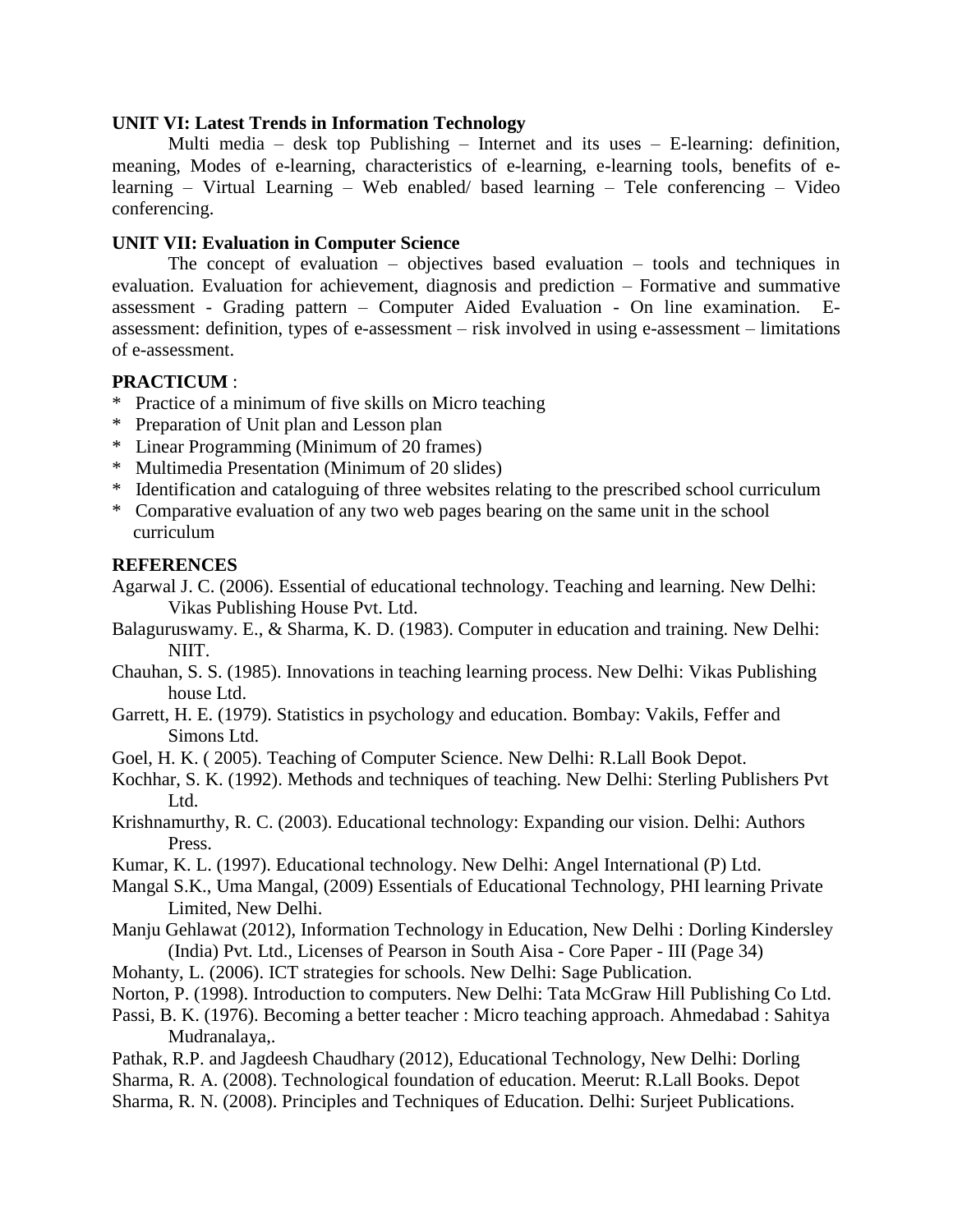## **CORE IV : LANANGUAGE ACROSS CURRICULUM**

Internal Assessment: 25 Total Marks: 100

External Assessment: 75 Examination Duration: 3 hrs.

#### **Objectives:**

After the completion of this course the student teacher will be able to

- 1. Understand nature, function and role of language across the curriculum
- 2. Understand importance and use of first, second language and multi languages system and its significance on culture in developing language skills.
- 3. Acquire knowledge about the communication, process and functions.
- 4. Understand types of communication developing communication skills and its barriers.
- 5. Understand fundamental objectives of language teaching and activities for developing skills on LSRW.
- 6. understand barriers to Listening, Speaking, Reading, Writing (LSRW)
- 7. Understand and appreciate the various activities for developing language skills.
- 8. Acquire knowledge about n the language laboratory and its importance on developing language skills
- 9. Develop attitude being a good teacher with language proficiency.

#### **Course Content:**

#### **UNIT-I. Nature and function of Language**

Language- meaning and concepts - Functions of Language -- language learning -Theories of language learning – teaching language as skill rather than knowledge subjects - Role of Language across Curriculum - Barriers in using language and strategies in overcome them

#### **UNIT-II. Language diversity in classroom**

Learning mother tongue - First language – significance of first language - role of home importing mother tongue - second language – significance teaching second language - Using first and second language in the classroom – tri language system – Multilingualism - relation of language with culture.

### **UNIT-III. Communication**

Communication, Meaning and concept - Elements of communication - Process of communication - Types of communication, Verbal and non-verbal communication - Interpersonal, intra-personal, group and mass communication - Ways and means to developing communication skills at schools – general barriers to communication.

#### **UNIT-IV. Developing LSRW skills and its barriers**

Listening skills – sub skills of listening – listening for perception – listening for comprehension – three phases of listening - importance of listening skills - Barriers to listening skills - Activities for developing listening skills: Speaking skills – importance of speaking skills - Barriers to speaking skills: Reading skills – importance – process involved in reading – types of reading - barriers to reading skills – Writing skills – importance – characteristics of good writing - barriers to writing skills.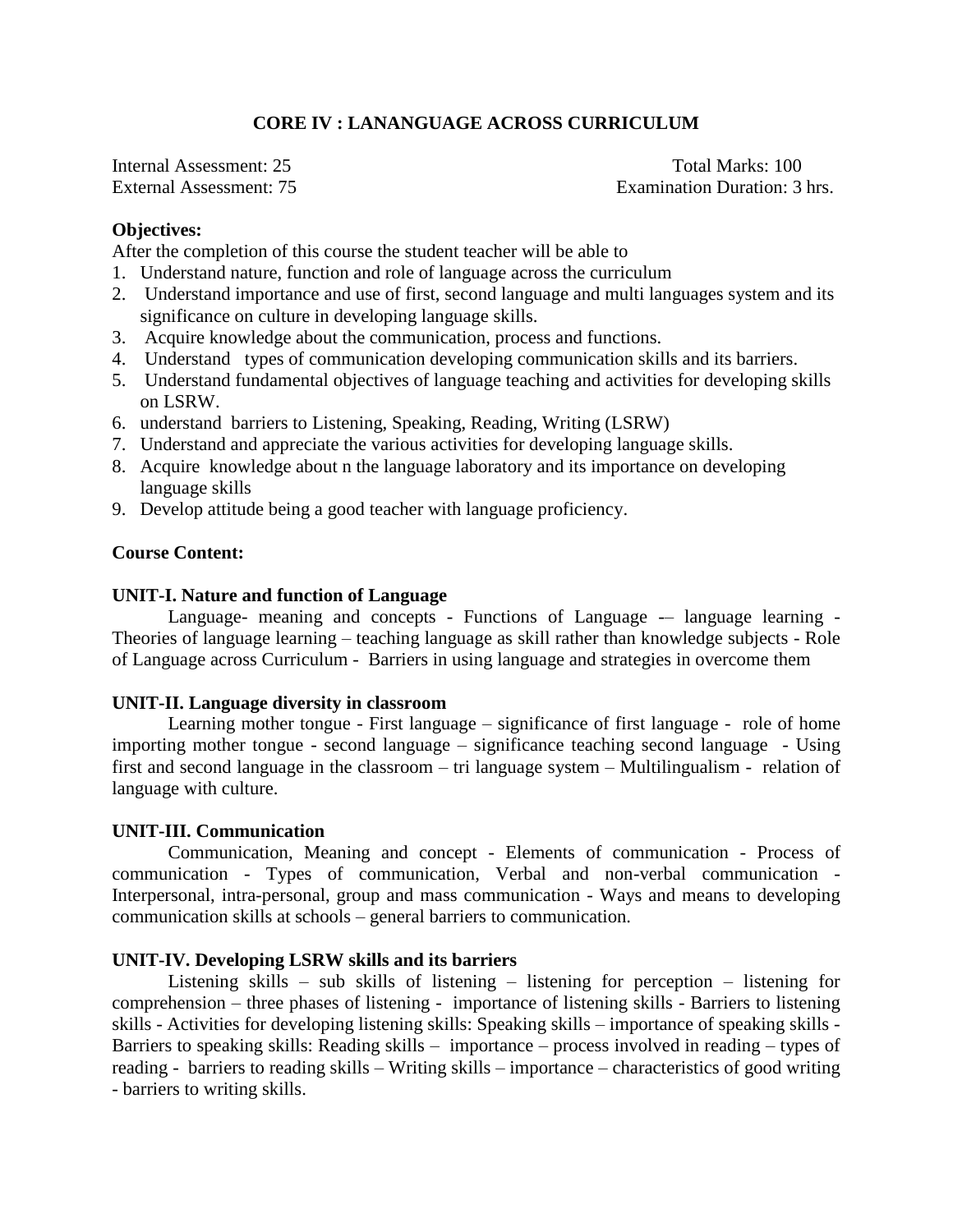#### **UNIT -V. Activities for LSRW skills**

Activities for developing Listening skills - listening to specific information and for general understanding - dictation – listening radio and television news – commentaries – listening to instructions: Activities for developing Speaking skills - conversation – group discussion – debate - interview - extempore speech: Activities for developing Reading skills – methods of teaching reading to beginners – Alphabet – Phonetic – word – phrase and sentence method: Activities for developing Writing skills – developing mechanical skill, grammatical skill, judgment skill and discourse skill.

### **UNIT- VI. Language Laboratory**

Language laboratory – role language laboratory developing language skills - planning and installing of language laboratory – basic materials required for language laboratory – strategy and effective use language laboratory.

## **UNIT- VII. Teacher with language proficiency**

A teacher with language proficiency – basic qualification of teacher and essential of language skill – role of language teacher developing language – language skill and language knowledge– developing techno pedagogy skills – characteristics of good of a good teacher as a good communicator - dating language skills through in- service training.

**Mode of Transaction:** Lecture, Discussion, debate, conversation, exercise, dramatization, assignments and language games.

### **Practicum**

- School visit to find out communication problem/Apprehension in students
- Designing games and Exercise for developing listening, speaking, writing and Reading skills
- Assigning Assignment on listening skills
- Assigning Assignments on developing speaking skills
- Assigning Assignments on developing reading skills
- Assigning Assignment for developing writing skills
- Organizing debate, discussion, seminar, stage speak, public speak and drama.
- Organizing essay writing competition
- Organizing oratory competition

# **REFERENCES**

Pearson,J.C.et.al.(2011). Human communication (4th ed). New York.McGraw Hill Companies Inc.

- Floyd,K.(2009). Interpersonal communication. New York.McGraw Hill Companies Inc.
- Fronklin, V. Rodman, R. & Hyms, (2011) Introduction to language ( $9<sup>th</sup>$  ed). Canada. Cenganga Learning.
- Akmajain,A.et.al. (2010). An introduction to Language and Linguistics. ( $6<sup>th</sup>$  ed) .Cambridge. MITPress..
- Fasold, R.& Connor- Linton, J.(2013). An introduction to language and linguistics.( $6<sup>th</sup>$  ed). Cambridge. Cambridge University press.
- First and second language acquisition- a Brief comparison. Retrieved from [https://www.](https://www/) UnidueELE/FlA-SLA brief copmarision.pdf.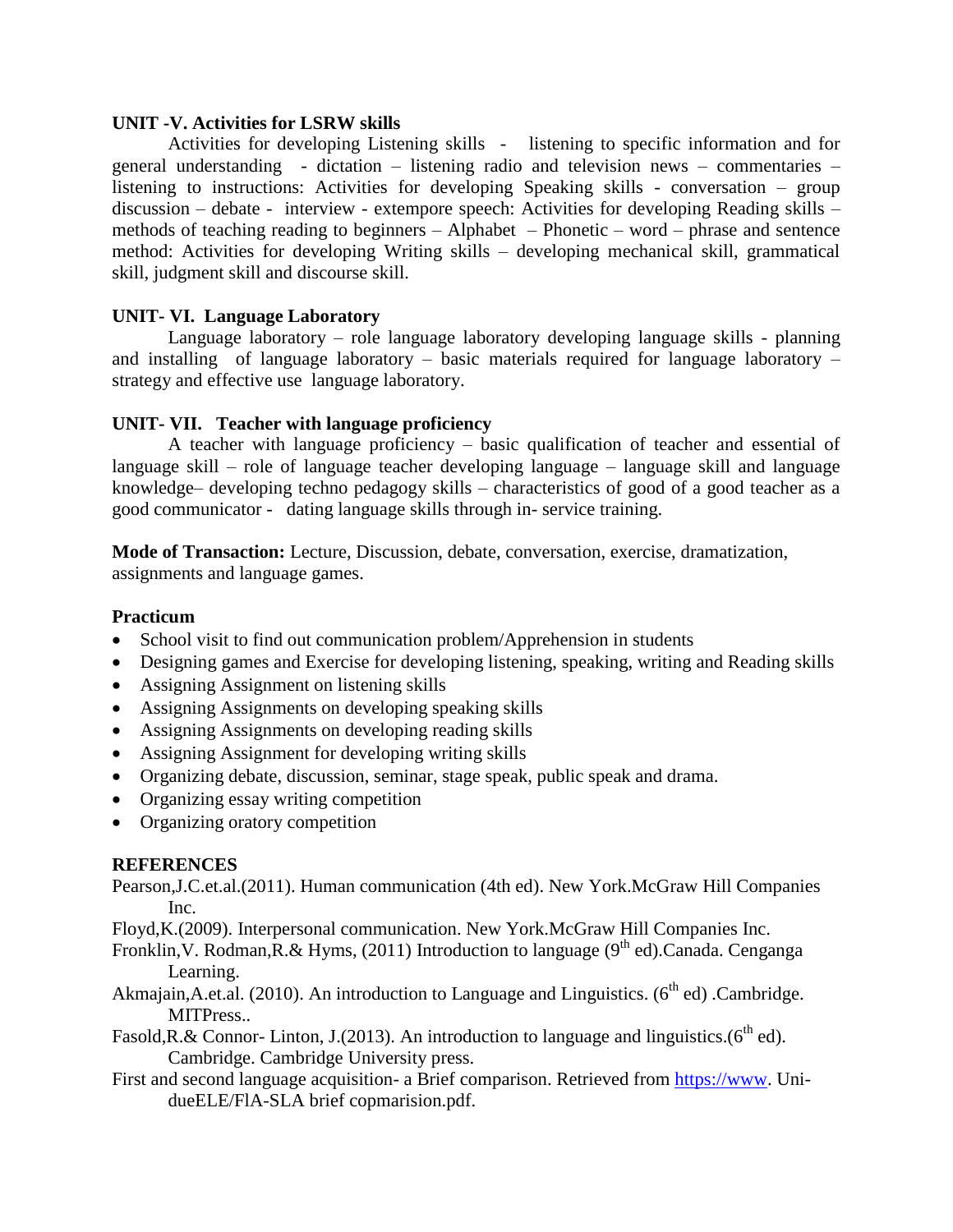#### **CORE V: ASSESSMENT FOR LEARNING**

Internal Assessment: 25 Total Marks: 100

External Assessment: 75 Examination Duration: 3 hrs.

#### **Objectives:**

After the completion of this course, the student-teacher will be able to

- 1. Understand the nature of assessment and evaluation and their role in teaching-learning
- 2. process.
- 3. Understand the perspectives of different schools of learning on learning assessment
- 4. Realize the need for school based and authentic assessment
- 5. Examine the contextual roles of different forms of assessment in schools
- 6. Understand the different dimensions of learning and the related assessment procedures,
- 7. tools and techniques
- 8. Develop assessment tasks and tools to assess learners' performance
- 9. Analyse, manage, and interpret assessment data
- 10. Analyse the reporting procedures of learners' performance in schools
- 11. Develop indicators to assess learners' performance on different types of tasks
- 12. Examine the issues and concerns of assessment and evaluation practices in schools
- 13. Apply simple statistics to assess learning

### **Course Content :**

#### **UNIT I: Perspectives on Assessment and Evaluation**

Meaning of Assessment, Measurement, Tests, Examination, Appraisal and Evaluation and their interrelationships - Purpose(s) and principles of Assessment, characteristics of quality assessment - Current thinking about learning based on Behaviorist, Cognitivist and Constructivist learning theories and their implications for classroom assessment - changing the culture of classroom assessment - Classification of assessment: based on purpose (prognostic, formative, diagnostic and summative), scope (teacher made, standardized), attribute measured (achievement, aptitude, attitude, etc.), nature of information gathered (qualitative, quantitative), mode of response (oral and written; selection and supply), nature of interpretation (selfreferenced, norm-referenced, criterion - referenced) and context (internal, external)

#### **UNIT II Characteristics of Instruments of Assessment**

Characteristics of Instruments of Evaluation - Validity - different methods of finding validity - Reliability-different methods of finding reliability - Objectivity - Interdependence of validity, reliability and objectivity - Usability - Norms - Writing educational objectives different kinds like knowledge, understanding and application - Relationship between educational objectives, learning experiences and assessment - Major techniques of assessment

#### **UNIT III: Formative and Summative Assessments**

Formative Assessment (FA) meaning, purpose, essential elements (formative assessment in practice), major barriers to wider use of FA, role of students and teachers in formative assessments - Observation, questioning, reflection on learning as strategies for using assessment in the process of learning - Use of Projects, Assignments, Work sheets, Practical work,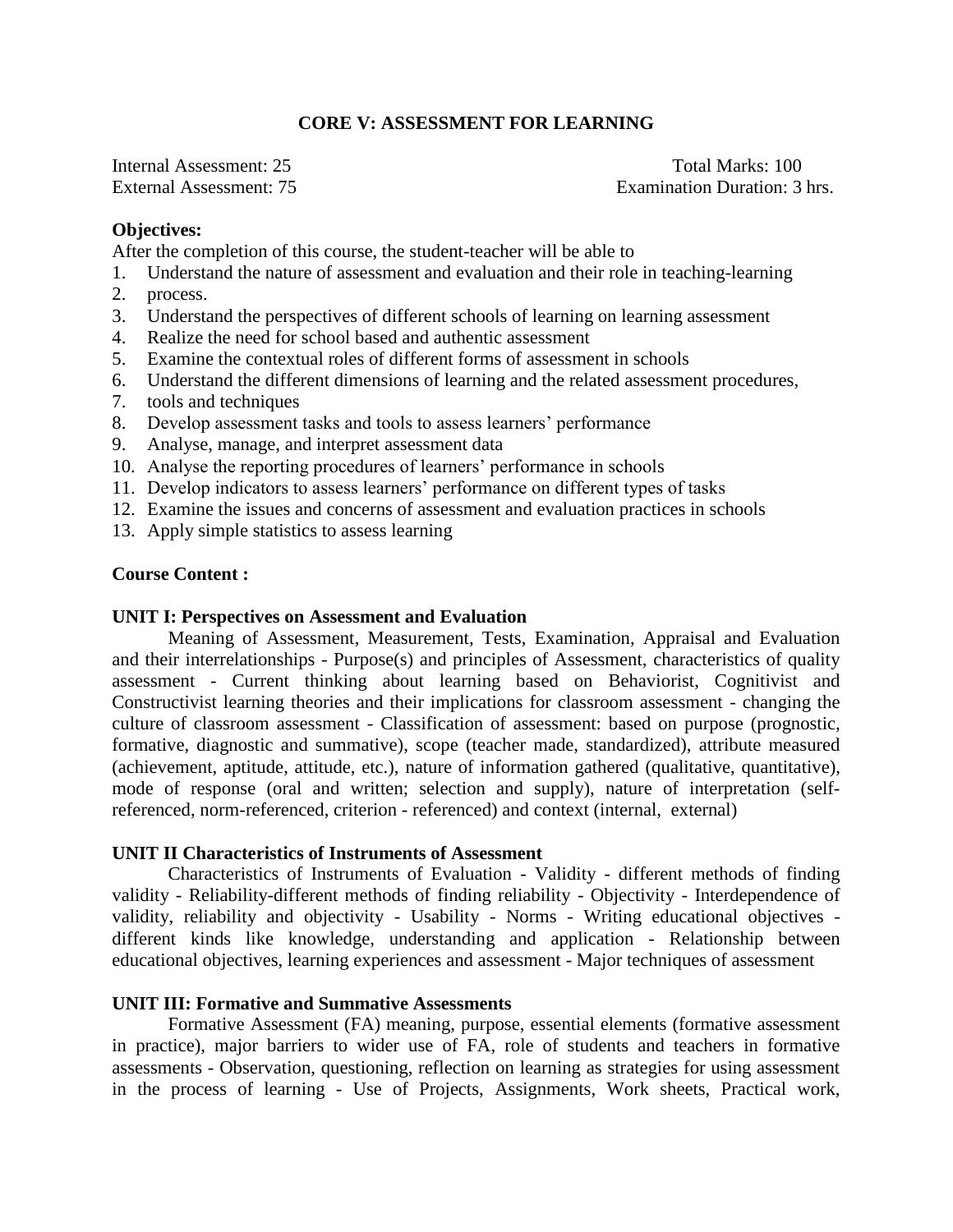Performance-based activities and Reports as assessment devices; Self, Peer and Teacher assessments- Summative assessment: meaning, purpose, summative assessment in practice, use of teacher - made and standardized tests - Aligning formative and summative assessments

#### **UNIT IV: Tools of Assessment**

Assessment of cognitive learning: understanding and application; thinking skills convergent, divergent, critical, problem solving, and decision making; Selected-Response Assessment: Multiple Choice, Binary Choice, and Matching and Constructed Response Assessment: Completion, Short-Answer, and essay Items as tools-nature, advantages and limitations, guidelines for their construction and scoring - Assessment of affective learning: attitude and values, interest, self-concept; tools and procedures for their assessment; observation, interview, rating scales, check-lists, inventories as tools/techniques, their uses and preparation - Assessment of Performance/ project - based assessment- meaning, characteristics, scope; using rubrics to grade a performance - based assessment

### **UNIT V: Planning, Construction, Administration and Reporting of assessment**

Planning: Deciding on what, why and how to assess - difference between instructional, learning and assessment objectives, stating of assessment objectives, deciding on the nature and form of assessment - oral tests and written tests; open book examination; weightage to content, objectives, allocation of time - Preparation of a blue print - Construction/selection of items: writing test items/questions, reviewing and refining the items, assembling the test items; writing test directions and guidelines for administration (if any), Scoring procedure - manual and electronic - Administration, item analysis and determining item and test characteristics; Item response analysis, ascertaining student needs, identifying student interests and feeding forward for improving learning - Reporting Student Performance - content and formats - Progress reports, Cumulative records, Profiles and Open house - Using feedback for reporting to different stakeholders - students, parents, and administrators - Use of Feedback for teachers' selfimprovement and curriculum revision

### **UNIT VI: Issues, Concerns and Trends in Assessment and Evaluation**

Existing Practices**:** Class/Unit tests, half- yearly and annual examinations, Board examinations and Entrance tests, State and National achievement surveys - Management of assessment and examinations - Use of question bank - Issues and Problems: Marking Vs Grading, Non - detention policy, Objectivity Vs Subjectivity; Teacher assessment versus self and peer assessment - Scope and use of psychological tests and tools - Impact of entrance test and public examination on teaching and learning - the menace of coaching - Trends in assessment and evaluation: Online examination, Computer - based examination and other technology based examinations Standards - based assessment - international practices

#### **UNIT VII Statistics and Educational Assessment**

Raw scores and frequency distribution - Measures of Central Tendency: Mean, Median, Mode - Measures of Variability: Standard Deviation, Quartile Deviation and Range - Correlation co-efficient: Rank Order and Product Moment Correlation - Graphical representation of Data: Line, Bar and Pie Diagrams, Histogram, Frequency Polygon and Cumulative Frequency Curve - Fundamental idea of standard scores - Analysis and Interpretation of Students' Performance Processing test data: graphical representations - calculation of measures of central tendency and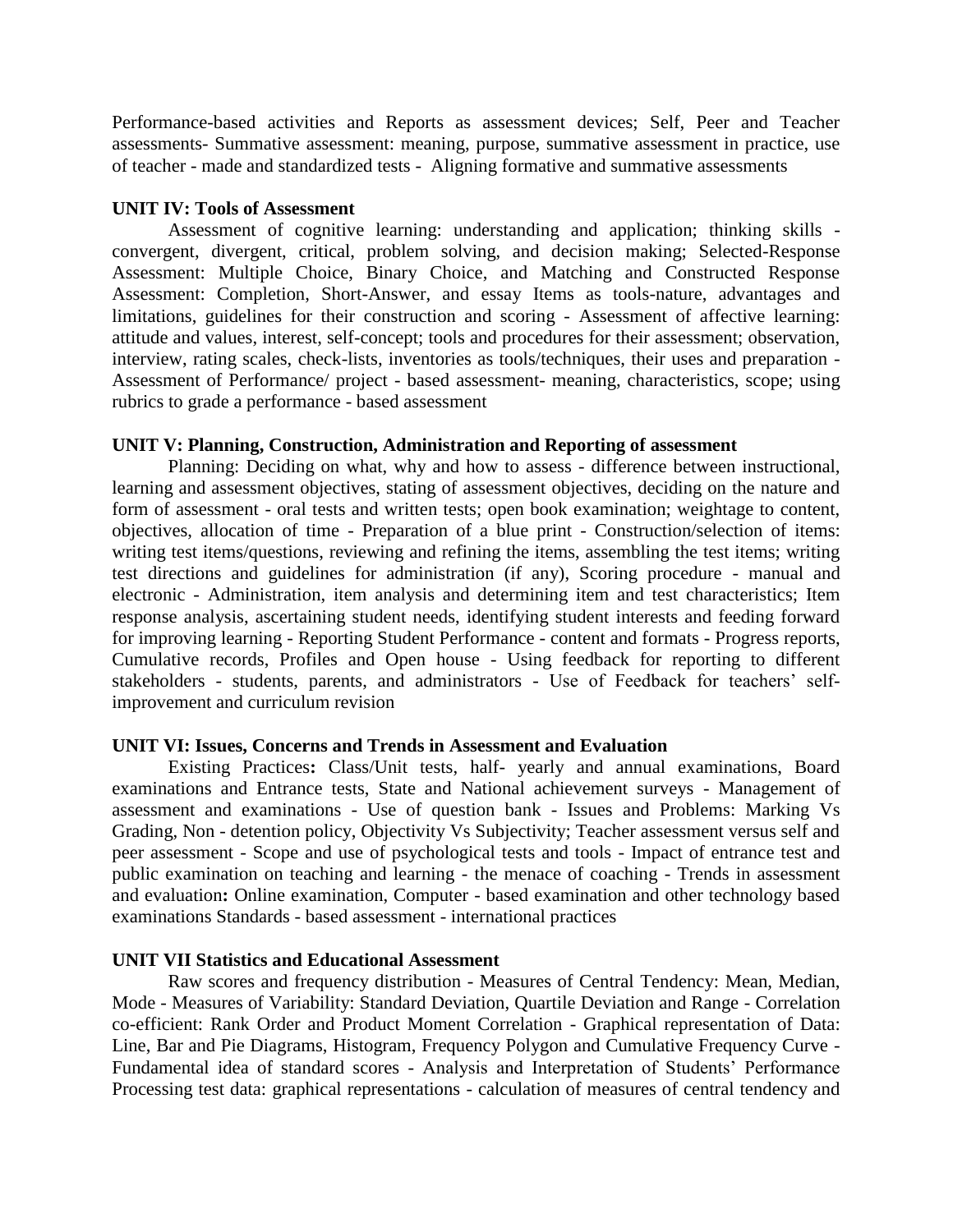variability and derived scores - percentiles, percentile rank, percentage score, grade point averages, z-scores and frame of reference for interpretation of assessment data: norm referenced, criterion-referenced and self-referenced ie., relative and absolute interpretation.

# **PRACTICUM**

- Plan and construct an achievement test in one of the methodology subjects
- Writing educational objectives, learning experience and corresponding assessment techniques, general and specific objectives
- Framing measurable and non-measurable outcomes
- Determining the objectivity given as answer key
- Determining the objectivity of a tool
- Finding out the validity of the given question paper
- Preparation of blue print and a question paper
- Administer an intelligence test on students of any class and interpret the results
- Preparation of graphs and use statistics for analysis of test result

# **REFERENCES**

Benjamin S. Bloom et al. (1964) Taxonomy of educational objectives, Longman Group

Bruce Joyce (1985) Models of teaching (2<sup>nd</sup> Ed.) Prentice Hall

Chauhan, S.S. (1978) Advanced Educational Psychology, Vikas Publication House Pvt. Ltd., New Delhi.

- Ebel, R.L. and Freshie, D.A. (2009). Essentials of Educational Measurement, New Delhi: PHI Learning Pvt. Ltd.,
- Garret, H.E. (2008). Statistics in Psychology and Education. Delhi: Surjeet Publications
- Guskey, T.R., & Bailey, J.M. (2001). Developing grading and reporting systems for student learning. Thousand Oaks, CA. Corwin.
- Karthikeyan, C (2004) A Text Book of Instructional Technology, RBSA
- Mangal, S.K. (1984) Psychological foundations of Education, Ludhiana: Prakash Publishers.
- McMillan, J. (2013). Classroom Assessment: Principles and Practice for Effective Standards-Based Instruction, 6th ed. Boston, MA: Pearson
- Natrajan V.and Kulshreshta SP(1983). Assessing non-Scholastic Aspects-Learners Behaviour, New Dlehi: Association of Indian Universities.
- NCERT(1985). Curriculum and Evaluation, New Delhi: NCERT
- Newman, F.M. (1996). Authentic achievement: Restructuring schools for intellectual quality. San Francisco, CA: Jossey-Bass.
- Nitko, A.J. (2001). Educational assessment of students (3rd ed.). Upper Saddle River, NJ: Prentice Hall.
- Norris N. (1990) Understanding Educational Evaluation, Kogan Page Ltd.
- Skinner, E.C. (1984 Educational Psychology 4<sup>th</sup> Edition, New Delhi: Prentice Hall of India Pvt. Ltd.,
- Thorndike, R.M. (2010). Measurement and Evaluation in Psychology and Education. New Delhi: PHI Learning Pvt. Ltd.,
- Parker Boudett, K., et. al. (2013). Data Wise: A Step-by-Step Guide to Using Assessment Results to Improve Teaching and Learning, Revised and Expanded Edition. Cambridge, MA: Harvard Education Press.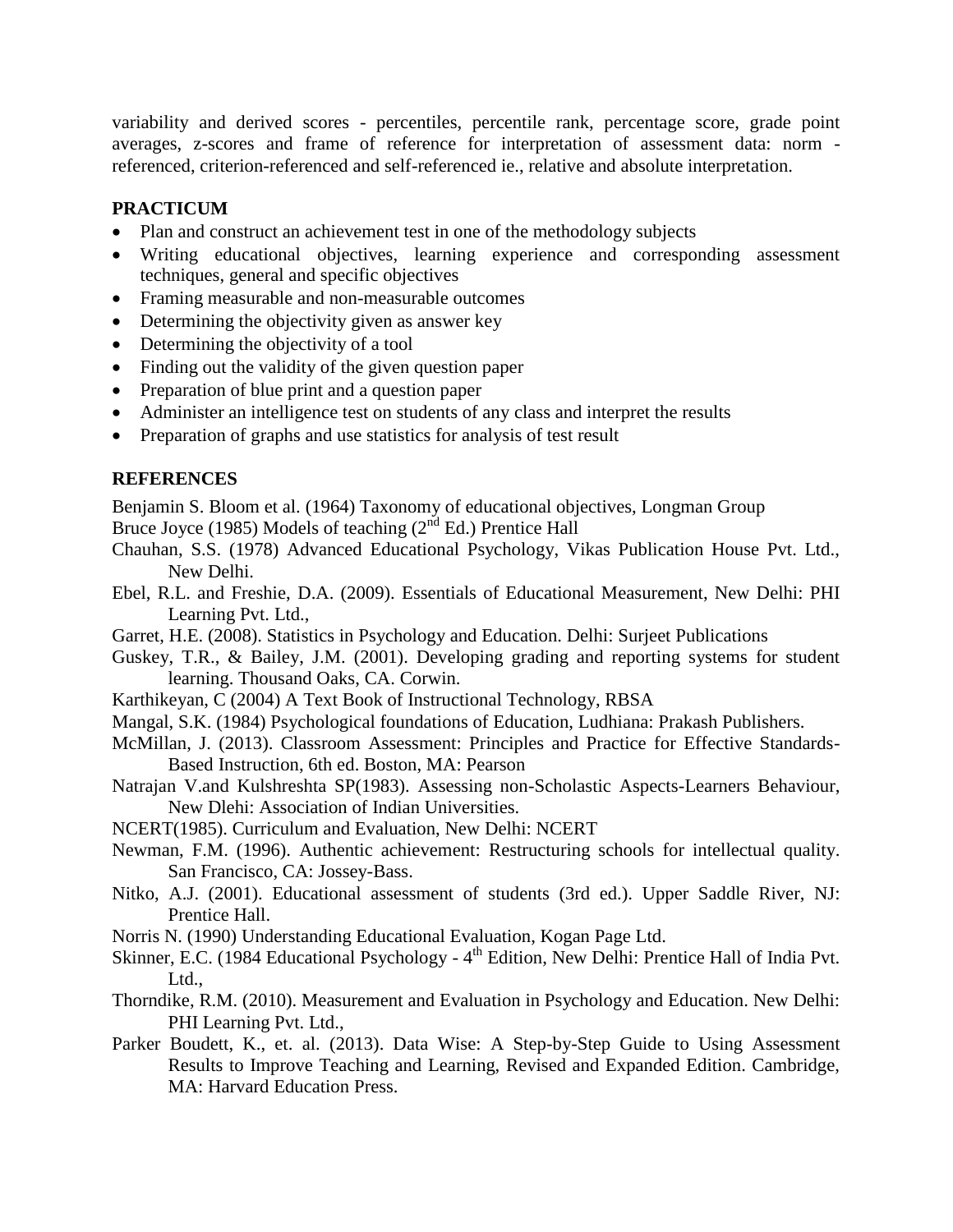## **11. SYLLABUS FOR II YEAR**

### **CORE-VI**

### **KNOWLEDGE AND CURRICULUM**

**Total Marks: 100 Duration of Examination: 3 hrs.**

**Internal Assessment: 25**

**External Assessment; 75**

#### **Objectives:**

After the completion of this course the student teacher will be able to

- 1. Learn about epistemological bases of knowledge.
- 2. Understand the concepts and maxims of education.
- 3. Identify the concepts and approaches of curriculum development.
- 4. Understand the bases and determinants of curriculum.
- 5. Acquaint knowledge about the changing paradigms of education
- 6. Understand need for curriculum reform in the present era
- 7. Comprehend models and process of curriculum development
- 8. Look at issues in curriculum development
- 9. Understand the strategies of curriculum implementation
- 10. Understand the ways of curriculum evaluation

#### **COURSE CONTENT**

#### **UNIT - I. Knowledge – Education - Curriculum - Perspectives**

Concept of knowledge - Genesis of knowledge - Structures and Forms of knowledge - Ways of acquiring knowledge - Meaning of information – Wisdom - instruction - teaching – training skills - Modes of education – Face to face - open and distance (OD) - Formal setting - Informal setting - Teaching in Multi cultural setting -Curriculum – meaning – nature, scope and importance of curriculum – determinants of curriculum - Philosophical, sociological and psychological foundations of curriculum -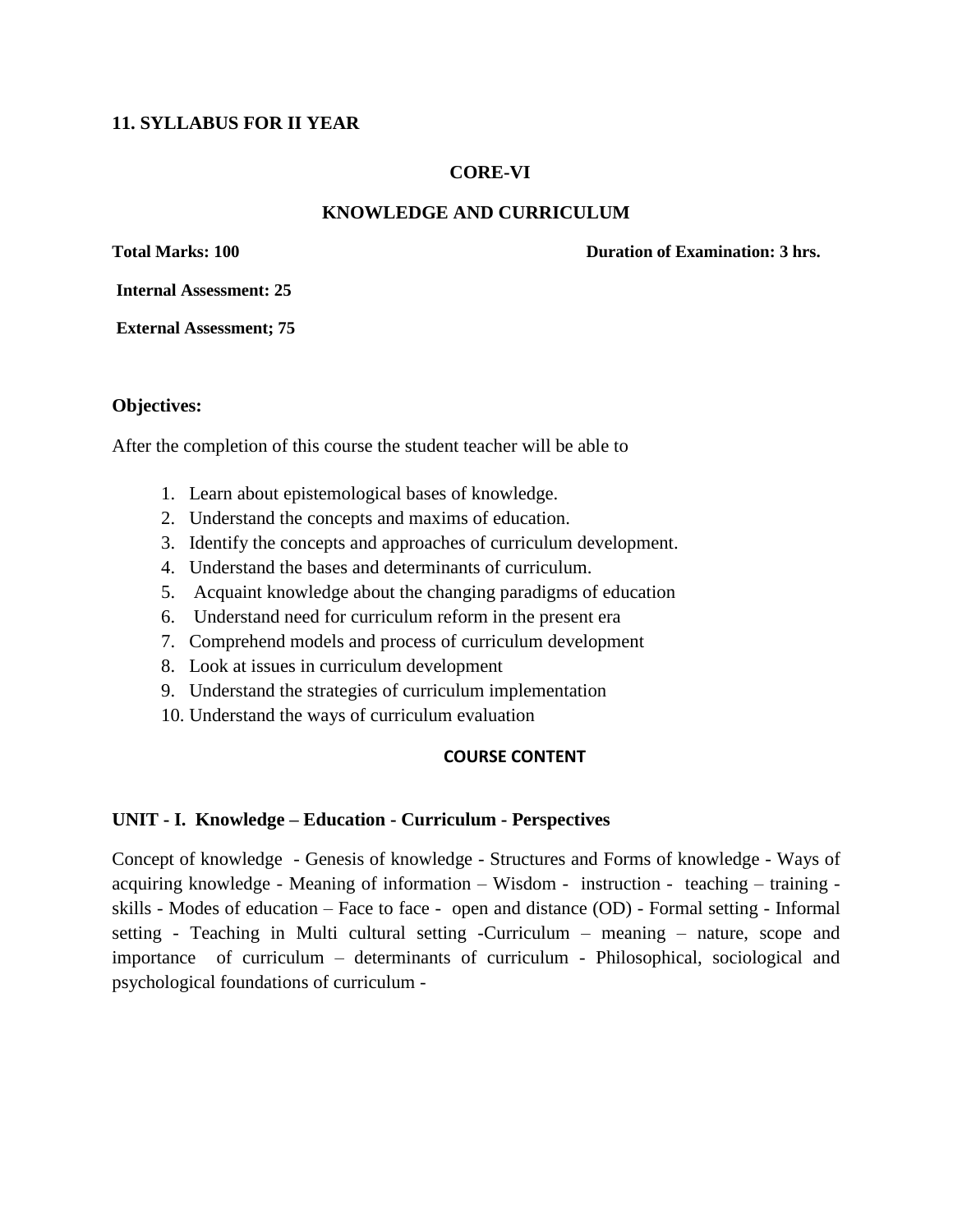# **UNIT – II. Curriculum and development**

Curriculum development – meaning – concept - basic principles of curriculum development - Theories of curriculum development - curriculum framework - Types of curriculum – Core - Hidden - Null and latent curriculum - Need and importance curriculum development - Principles of curriculum development - Theories of curriculum development – Different stages of specific curriculum – pre-primary level - Primary level - Secondary level - Higher secondary level – CBSC and state board syllabus - textbooks - Curriculum reforms in India.

# **UNIT-III. Principles of Curriculum Construction**

Principles of curriculum construction – Recommendations of Education Commissions to the curriculum construction – Secondary Education Commission – Kothari Education Commission – New Education Policy-(1984) – National Knowledge Commission- curriculum issues in selected instructional fields – language – science – humanities subjects.

# **UNIT - IV. Curriculum Change, Planning and Transaction**

Changing paradigms in education - Curriculum change – need for curriculum change – changing strategies – curriculum planning – need and importance - transaction of curriculum – strategies for curriculum transaction – role media and agencies for curriculum change – curriculum development cell - National Curriculum frameworks (2005).

# **UNIT - V. Curriculum Approach, Methods and Models**

Meaning of curriculum approach- different methods of curriculum approach - Maxims of education – different modes of curriculum approach - curriculum approach and media - Print media - audio-visual media - electronic media - Models of teaching - Inquiry training model - Concept attainment model - Advance organizer model

# **UNIT – VI. Curriculum development agencies and implementation**

Agencies of curriculum development – Apex bodies in Higher education - central – state agencies - UGC – NCTE – Central Universities – State Universities – NCERT – SCERT – DTERT - National curriculum Framework committee -Curriculum implementation team functions at national and state levels - Tools of curriculum implementation – Manuals – Guides - Hand books - Textbooks – Modules - Instructional Guides and Materials – Training centers pre- service and in-service training - training g teachers for curriculum implementation.

# **UNIT – VII Curriculum Evaluation**

Curriculum evaluation – criteria for curriculum evaluation - curriculum evaluation plan – curriculum evaluation models – tyler's evaluation model – Rober E. Stake's model –Hilda Taba's model – Mukhopadhaya's model –Sara's model – out come curriculum evaluation – issues of curriculum evaluation.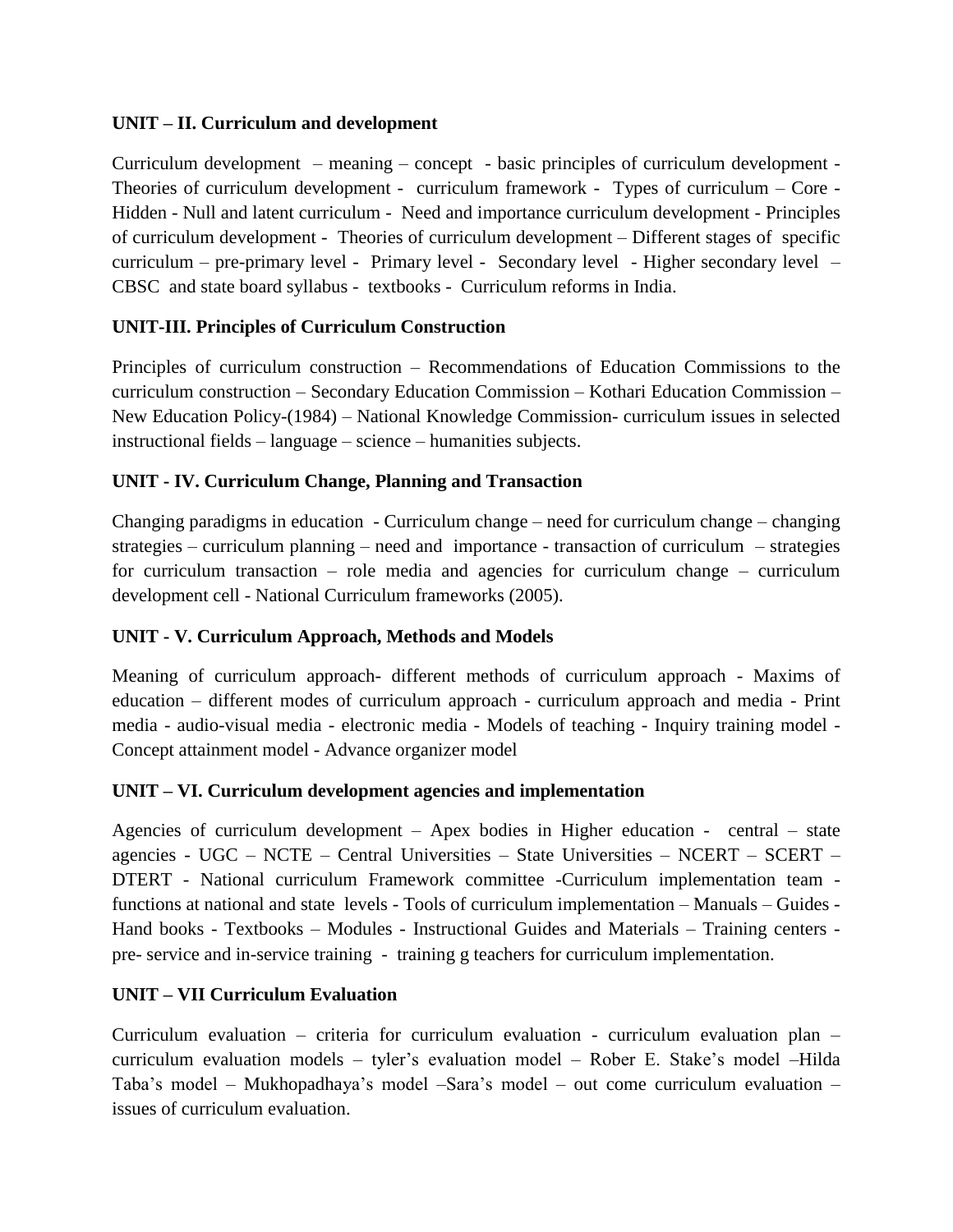**Mode of transaction**: Group discussion, lecture-cum-discussion, pair and share, group work, panel discussion, symposium, assignments, school visits and sharing of experiences

## **PRACTICUM**

- Textbook analysis
- Visit to DEO. DIET, Schools to find out the role of different personnel in curriculum development process.
- Evaluation and preparation of a report of existing GSHSEB, IB and CBSC curriculum at different level.
- Policy analysis, National curriculum frame works.
- Identification of core, hidden null and latent curriculum in textbooks.
- Designing an activity based curriculum
- Analysis of school Curriculum at different stages.

# **REFERENCES**

Agarwal, J.c. & Gupta,S. (2005). Curricyulum Development. Shipra Publishers. New Delhi.

Alaxander, W.M & Saylor,J.G.(1966). Curriculam Planning for modern SchoolsNew York. Holt, Rinhart and Winston Inc.

Balrana,M. (1977). Curriculam Development and Evaluation in Education, New Delhi. Sterling Publishers.

Darji, D.R. & Lullu,B.P. (1967) Curriculuum Development at secondary schools of Baroda. Baroda. Shadhama Press.

Ericson, H.L.(2007). Concept based curriculum for the instrucution for the thinking c=lassrioom California. Crowin Press.

Hassrin,M.(2004).Curriculum Planning for Elementary education, New dElhi. Anmol Publishers.

Herbert,J.W.& Geneva,D.H. (1990). International Encyclopeadia of educaitonEvaluation.Newyork. Pergamon Press Oxford House.

Jenkims,D.&Shifman,D. (1976). Curriculum and Intri=oduction. London.Pitman Publishing House.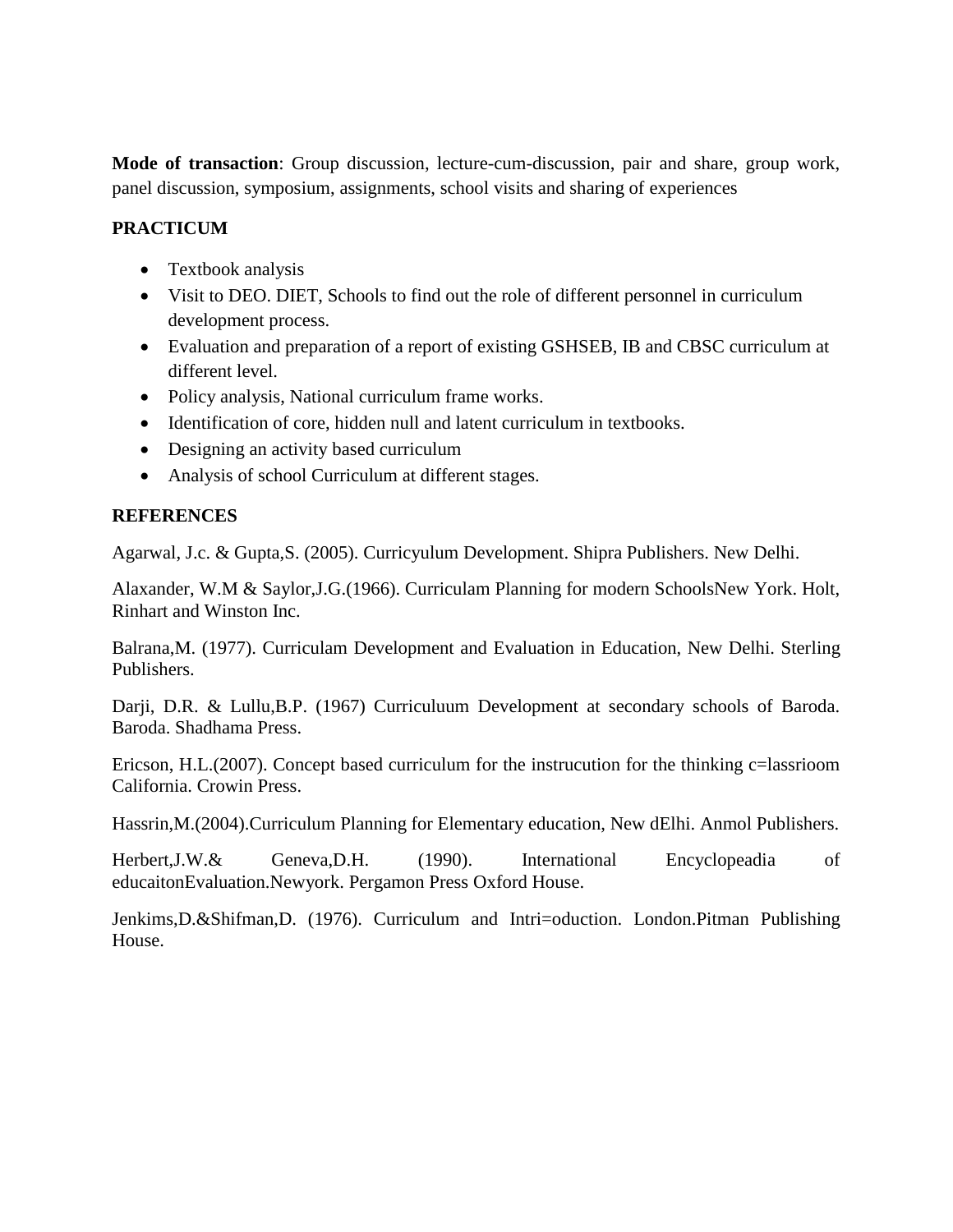# **CORE-VII : GENDER, SCHOOL, SOCIETY AND INCLUSIVE SCHOOL**

Internal Assessment: 25 Total Marks: 100

External Assessment: 75 Examination Duration: 3 hrs.

#### **Objectives:**

After the completion of this course the student teacher will be able to

- 1. Develop gender sensitivity among the student teachers.
- 2. Develop clarity among the concept of Gender and sexuality.
- 3. Make students understand about the gender issues faced in school.
- 4. Make students aware about the role of education in relation to gender issues.
- 5. Understand the gender issues faced in society and educational implications.
- 6. Get sensitized to and be able to appreciate the special needs of individuals with disability.
- 7. Critically think on issues of special Education and inclusive Education.

#### **Course Content**

#### **UNIT: I Introduction to Gender, Gender roles and Development**

Introduction - Definition of Gender - Difference between Gender and Sex, The concept of Gender, sexuality and Development - Gender Dynamics and Development; Basic Gender Concepts and Terminology, Social Construction of Gender; Gender Roles - Types of Gender Roles - Gender Roles and Relationships Matrix; Gender based division and Valuation of Work; Exploring Attitudes towards Gender.

#### **UNIT: II Gender and School**

Gender bias in school enrollments, dropouts, household responsibilities, social attitudes towards Girl's education, value accorded to women's education; Issues related to Gender in School: Sexual Abuse, Sexual Harassment, and Perception of safety at school, home and beyond; Adult education and non-formal education for women's development; Importance of vocational training and income generation for women, feminine selves; Role of schools, peers, teachers, curriculum and textbooks in challenging gender inequalities or reinforcing gender parity.

#### **UNIT: III Gender and Society**

History and current scenario of Indian Women; Concept of Patriarchy and Matriarchy and issues related to Indian Women; Gender roles in society through variety of institutions such as family, caste, religion, culture, the media and popular culture(films, advertisements, songs etc), law and state; Issue related to women/girl child: female infanticide and feticide, sex ratio, sexual harassment of women at work place, honour killing, dowry, child marriage, property rights, divorce, widowhood, Identification of sexual abuse/violence and its verbalization.

#### **UNIT: IV Gender and Law**

Introduction to laws related to women (Rape, Dowry, Remarriage, Divorce, Property inheritance, Trafficking); Women's reservation bill – history and current status; The Indian constitution and provisions according to women; Human rights and women's right; Legal aspects related to women, Declining sex ratio, PNDT (Pre Natal Diagnostic Techniques) act, female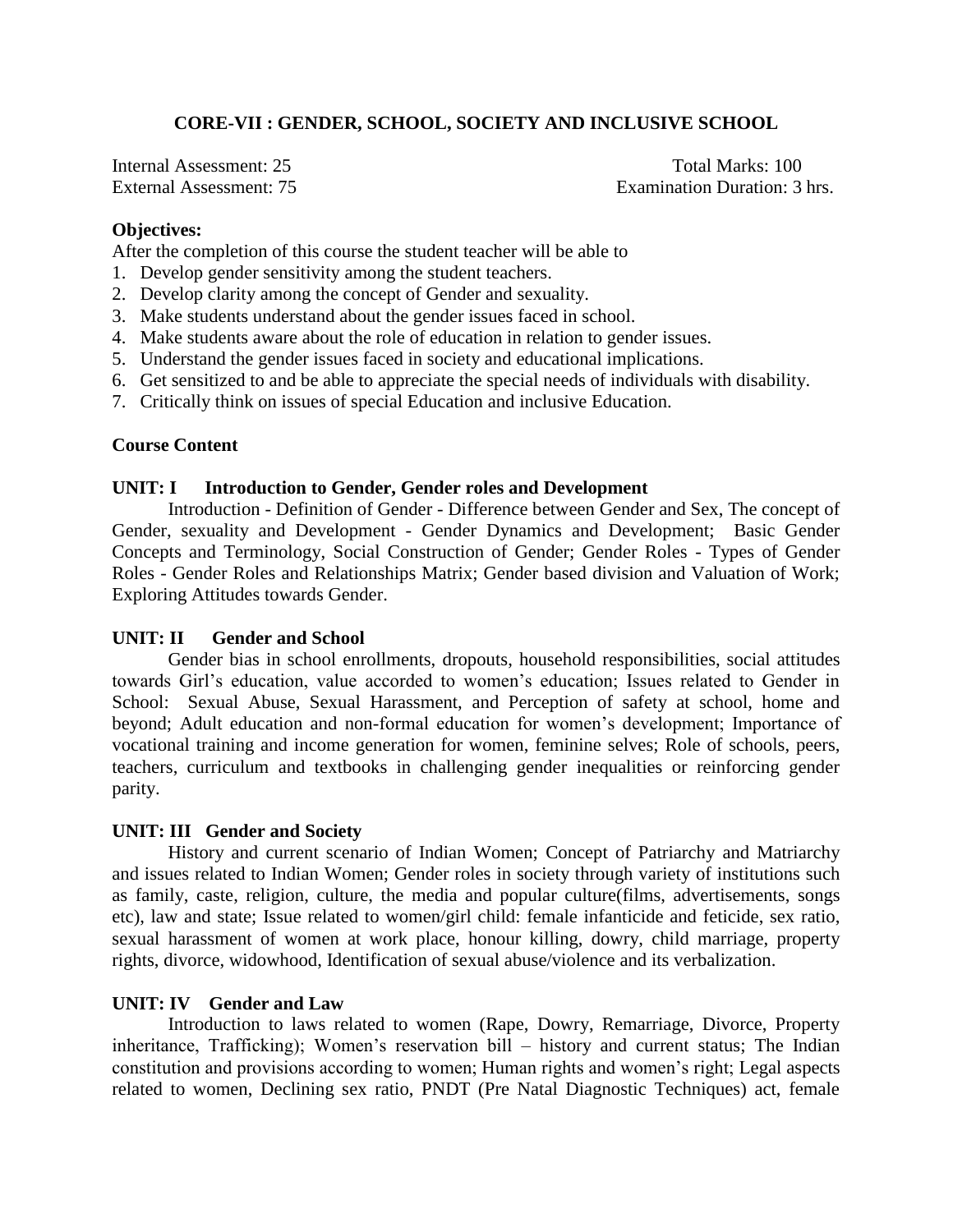feticide, violence against women, domestic violence act, sexual harassment at work place, indecent representation of women (prohibition act), Cybercrime.

## **UNIT: V Concept of Inclusive Education**

Inclusive Education – Concept, meaning, definition and importance; Concept of Impairment, Disability and Handicap; Factors affecting Inclusion; Concept of Special Education, Integrated Education, Mainstreaming and Inclusive Education; Need for Inclusive Education in India for children with special needs.

## **UNIT: VI Types and Characteristics of Children with Special Needs**

Concept, types and characteristics of different types of children with special learning needs; Children with Physical challenges – Visual, Hearing, Loco-motor and Neurological; Children with Intellectual challenges – Gifted, Mentally Challenged, Autism(ASD) and Learning Difficulties (LD); Children with Emotional and Behavioural deviations with special reference to ADHD and Juvenile Delinquency; Children with Socio-cultural deviations (SC,ST, Minorities) and Linguistic Minorities.

## **UNIT: VII Inclusion in operation**

Parameters of Inclusive Education, Challenges of Inclusive Education, Issues in Special Education and Inclusive Education; Early detection of disability, Parental attitude, Community awareness; Special School versus integrated school, Inclusive School; Rehabilitation of disabilities, Inclusive Education in the context of EFA, Models of Inclusive Education; Role of the parent, community, peers, resource person, itinerant teacher, shadow teacher, head master and teacher. Sustainable Practice; Characteristics of Inclusive School.

# **PRACTICUM**

- Visit schools and study the sexual abuse and sexual harassment cases.
- Text book analysis for identifying gender issues, gender biases
- To understand study of sex ratio and analysis of it state wise
- Develop an awareness programme for female infanticide and feticide, child marriages, dowry, sexual abuse, work place harassment in terms of drama, street play, poster, documentary, and Power point Presentations.
- Collection of data regarding children with special needs from Municipal records.
- Visit to Inclusive Schools and to observe classroom transaction of any one of such school and make a report of the same.
- Preparation of teaching aids, toys, charts, flash cards for children having any one type of disability. (Visit to Resource Room)
- Preparation of Lesson Plan, instruction material for teaching students with disability in inclusive school.

### **REFERENCES**

Aggrawal, N. (2002). Women and law in India. New Delhi: New Century Pub.

Agnes,F., Chandra, S., & Basu, M.(2004). Women and law in India. New Delhi: Oxford University Press

Goonesekere.s.(Ed). (2004). Violence, law and women's rights in South Asia. New Delhi: Sage.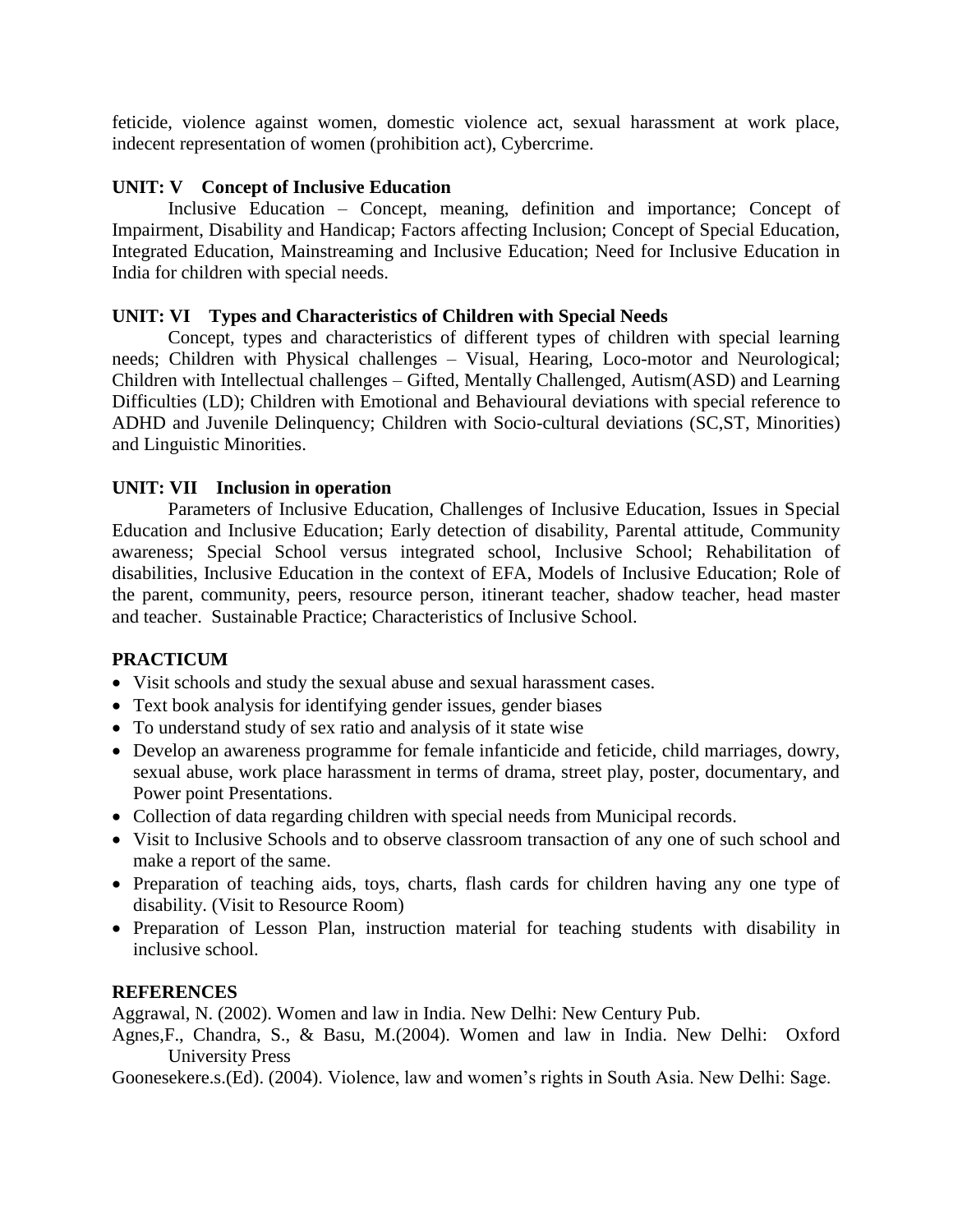- Fimian, M.J., Fafard, M., and Howell, K.W.A Teacher's guide to Human Resources in Special Education: Para Professional, Volunteers, and peer tutors. Boston: Allyn and Bacon, Inc. Furth,H. (1964). Thinking without Language. New York: Free Press.
- Hallahan,D,P., and Kauffman,J.K. (1988). Exceptional Children: Introduction to special Education. N.J, Englewood Cliffs.
- Jangira, N,K. (1986). Special Education Scenario in Britain and India. Gurgaon: The Academic Press.
- Kothari, R.G. and Mistry, H.S. (2011). Problems of students and Teachers of the special schools-A study of Gujarat state. Germany: VDM Publication.
- Meadow, K.P. (1980). Deafruss and child development. Berkley,C.A.: University of California Press.
- Reed, M. (1984). Educating Hearing Impaired Children. Milton Keynes: Open University Press.
- Sharma,P.L, (1988). A Teacher's Handbook on Integrated Education of the Disabled, New Delhi: NCERT.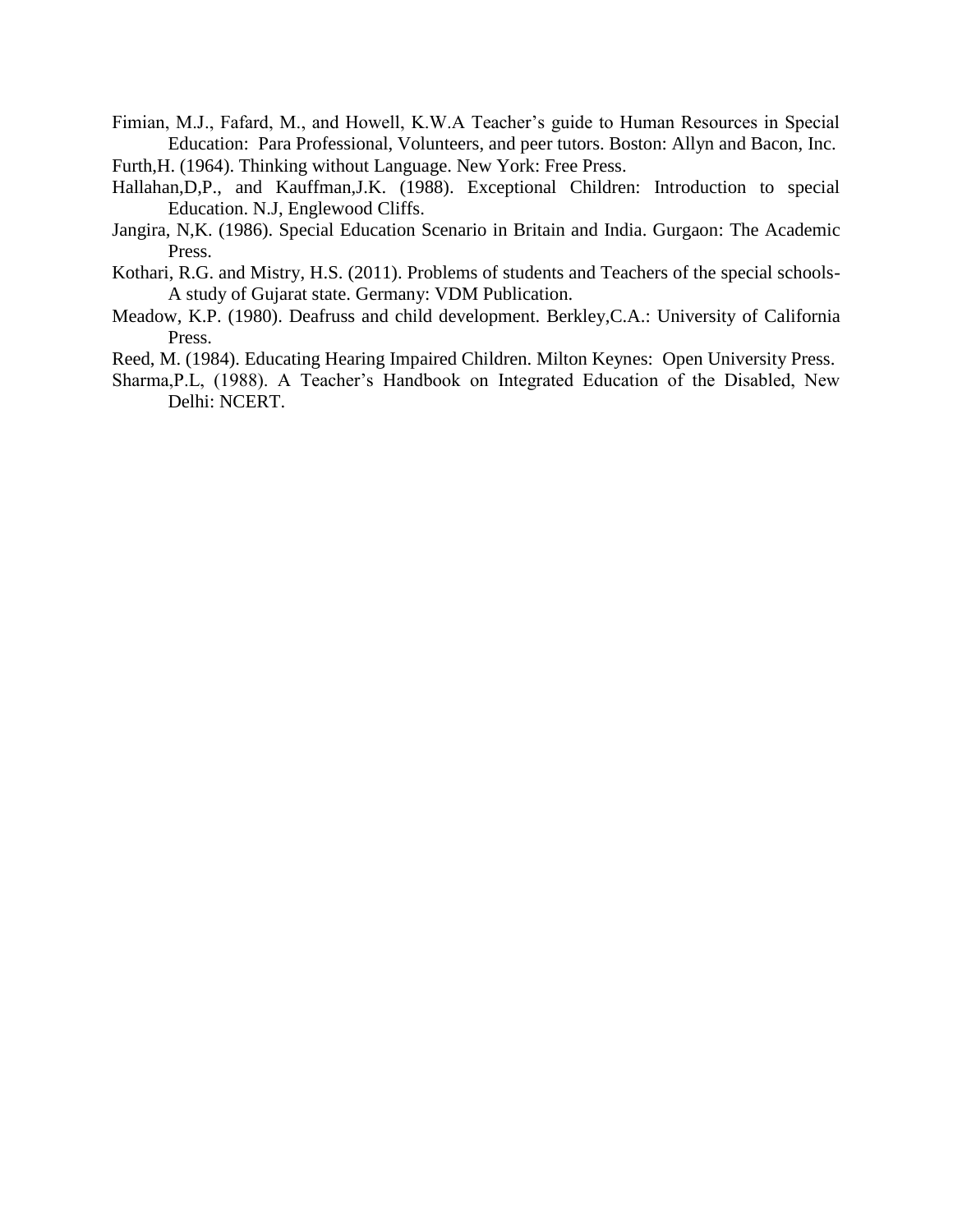## **CORE VIII : CRITICAL UNDERSTANDING OF ICT IN EDUCATION**

Internal Assessment: 25 Total Marks: 100

External Assessment: 75 Examination Duration: 3 hrs.

#### **Objectives**

After the completion of this course the student teacher will be able to

- 1. Understand and explain the concept of ICT.
- 2. Understand the concept of ICT in Education.
- 3. Use Word Processing, Spread sheets and Presentation software.
- 4. Acquire the skill of using e-learning platforms.
- 5. Understand the skill of communication associated with the use of ICT.
- 6. Elucidate the application of ICT for Teaching Learning
- 7. Acquire the knowledge regarding multimedia and web designing.

### **Course Content**

#### **UNIT: I Information and Communication Technology (ICT)**

Educational Technology – Concept, Growth, Objectives, Characteristics, Advantages, Challenges and Impact; Information Technology – Knowledge Explosion, Preservation and Retrieval; Communication – Concept, Elements, Process, Barriers & Types – Teaching as Communication – Communication Technology – It's application in Education; Information and Communication Technology(ICT) – Concept, Importance, Scope and Characteristics; Aims and objectives of National Policy on Information and Communication Technology (ICT) in School Education in India.

#### **UNIT: II ICT in Education**

Knowledge acquisition and Multi-sensory approach; Classroom Communication and Communicative skills for Teachers and Students; Individualised Instruction – Concept, Need, Principles and Techniques; Programmed Learning – Principles, Types, modes of presentation, development, application and role of teacher; Changing roles of the learner and the teacher in ICT – Integration and Challenges.

#### **UNIT: III Computer Fundamentals and Applications**

Types, Characteristics and features of Computers; Components of Computers – Hardware, Software, Memory and Maintenance of computers; Operating systems – DOS, Windows and Mobile Apps for Teaching; MS Word: Introduction – Concept of word processing – using a Document - Data entry, editing, saving and retrieval of data; MS Power Point: Basics of power point – creating a presentation, preparation of different types of slides, slide design, colour and background, Manipulation and presentation of slides; MS Excel:Concept of worksheet / Spread sheet working with excel.

#### **UNIT: IV Internet and Educational Resources**

Introduction to Internet, E-mail, Search Engines, Info-Savvy Skills, Digital Age Skills, safe surfing mode; Internet resources for different disciplines like natural sciences, social sciences, Humanities, and Mathematics; E-learning: Mobile-learning, On-line learning, Virtual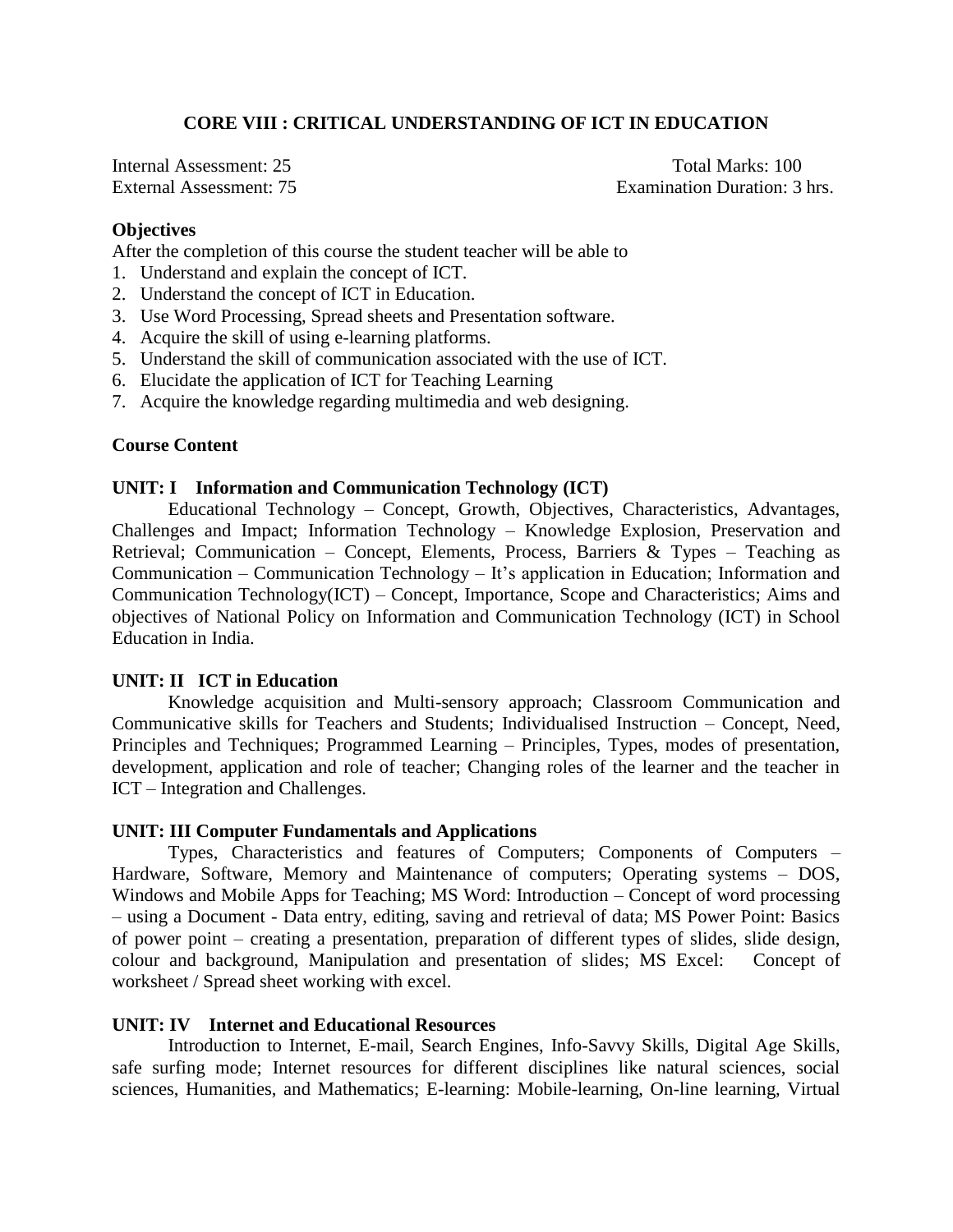classroom, Smart boards, Tools and Opportunities, Wikipedia, Massive Open Online Courses (MOOCS); Social networking.

## **UNIT: V Techno-Pedagogic Skills**

Media Message Compatibility - Contiguity of Various Message Forms - Message Credibility & Media Fidelity - Communication Speed & Control – Sender - Message- Medium-Receiver Correspondence; Components and Objectives of National Mission on Education through ICT (NMEICT), Spoken Tutorials, Gyan Darshan, Gyanvani, Sakshat Portal, eGyanKosh; Virtual laboratory and Haptic technology.

## **UNIT: VI ICTs in Teacher Education**

Integrating ICTs in Teacher Training – Needs of Teachers'- Barriers – Motivation of teachers' ICT skill integration in Teacher Education – ICTs for improving quality of teacher training - ICTs for improving Educational management – ICTs for professional development of teachers.

## **UNIT: VII ICT Enriched Learning Experiences**

Introduction to Multimedia – functions of Multimedia – creation of Multimedia – Uses of Multimedia – Educational software for classroom situations; HTML – Editing tools – Hyperlink and Images, Creating web pages – HTML tags, tables, frames, and forms; Blogs – creating a blog.

## **PRACTICUM**

- Installation of Operating systems, Windows, installation of essential Software and Utilities.
- Teaching with a power point presentation developed by the student.
- Data processing, storing and retrieving simple financial transactions of the school such as school budget and accounting.
- Tabulation of Bio data of staff and students of the school in which the student teacher is attached for practice teaching.
- Students progress record Tabulation of results of an academic test.
- Cataloguing websites related school curriculum.
- Comparative evaluation of web pages on a unit in the subject relevant to school curriculum.
- Projects that may involve the hardware like LCD Projector, digital camera, camcorder, scanner, Printer, interactive white board and software like word processors MS Word/ Libre Office), Spread sheet and Slide Presentation (PPT/impress); and /or Creating and using Blogs and Google Groups, Google Docs.

# **REFERENCES**

Agarwal, J.P (2013). Modern Educational Technology – Black Prints, Delhi.

- Benkler, Y. (2006). The wealth of networks: How social production transforms markets and freedom. Yale University Press.
- Brain K. Williams, Stacey Sawyer (2005). Using Information Technology,  $6<sup>th</sup>$  Edition Tata Macgrow hill\_Curtin, Dennis, Sen, Kunal, Folcy, Kim, Morin, Cathy(1997)
- Douglas Comer, (2000). The Internet Book: Everything You need to know about Computer Networking and How the Internet Works, Prentice Hall.
- DSERT Karnataka, (2012). Position paper on ICT mediation in education, DSERT.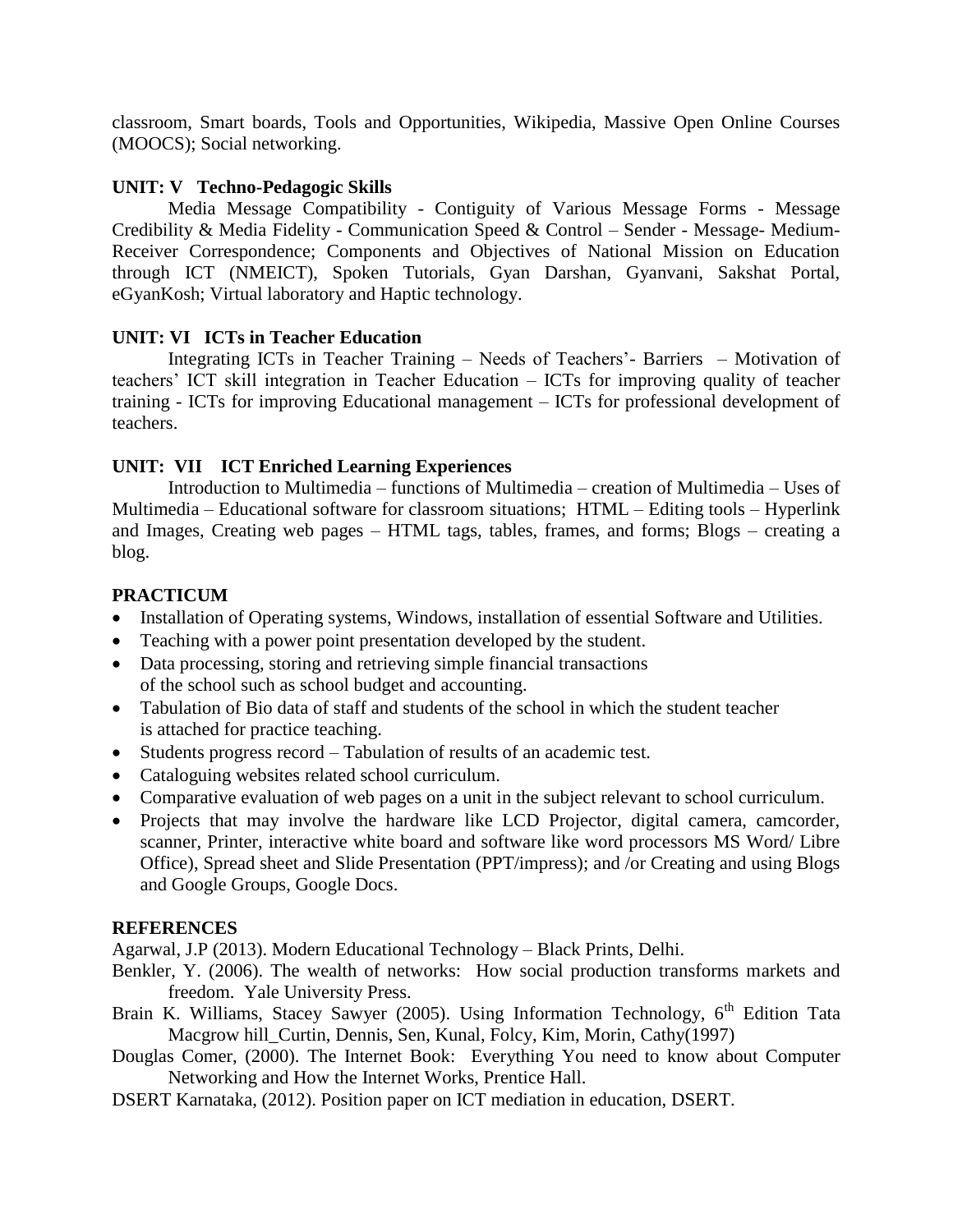E-book: Getting Started with Libre Office 3.4 available at ttp://wiki.documentfoundation.org Information Technology: The Breaking Wave, Tata Macgrow hill

http://en. Wikibooks.org/wiki/Computers for Beginners, An exhaustive source for beginners.

Free Software, Free Society: Selected Essays of Richard M. Stallman, digital book available on [www.notabug.com/2002/rms-essays.pdf](http://www.notabug.com/2002/rms-essays.pdf)

Free Software Foundation, [www.fsf.org/](http://www.fsf.org/)

Information and Communication Technologies in School: A handbook for Teachers or How ICT can create New, Open Learning Environments.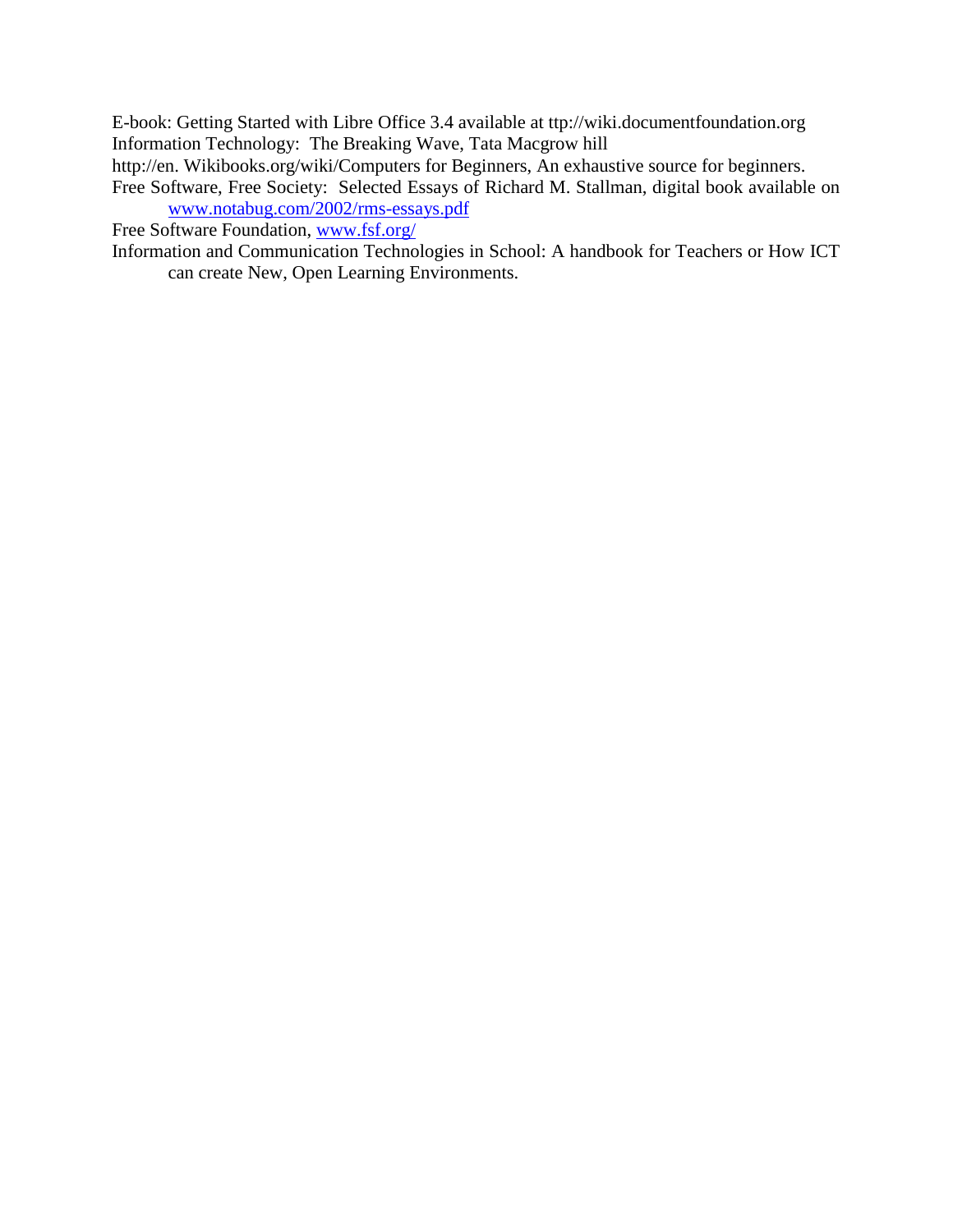## **OPTIONAL COURSE-I: ENVIRONMENTAL EDUCATION**

Internal Assessment: 25 Total Marks: 100 External Assessment: 75 Examination Duration: 3 hrs.

#### **Objectives**

After the completion of this course the student teacher will be able

- 1. To understand the concept of environment ecology and Education.
- 2. To grasp the significance of environmental education.
- 3. To understand the nature and scope of environmental education with regard to Indian policies.
- 4. To have faith in conservation of bio‐diversity and understand population and environment
- 5. To understand the international effort and environment
- 6. To know environmental laws and grasp the concept of environmental legislation and its application in international environmental agreement.
- 7. To appreciate the concern of environment research programme

#### **Course Content**

#### **Unit‐I: Introduction to Environmental Education**

Meaning and scope – Importance of Environmental Education - incorporating E.E at various levels‐ Primary, Secondary and Higher Secondary levels. Education about environment**:** Environment and Ecological factors –climate; Ecosystem –Structure and functions - Major ecosystems – aquatic and terrestrial system - Energy and its flow in ecosystem.

#### **Unit‐II: Environmental problems and protection**

Environmental pollution and its consequences – Air pollution, water pollution, land pollution, nuclear pollution, Ozone depletions - Urbanization and its impacts on environment - Deforestation and its impacts on environment – Ways of protecting, Management of Environment, Preserving and Restoring of environment.

#### **Unit‐III: India and Environmental Issues and Policies**

Environmental Awareness – Environmental problems of India - Environmental ethics - Nature conservation education movement –CHIPKO movement, silent valley project - Social forestry scheme. Conservation of biodiversity :Meanings and need conservation of natural resources – soil, forest, water and wildlife In‐situ conservation ‐National parks and sanctuaries – Biosphere Reserves –Man and Biosphere programme (MAP) –Ex –situ conservation, in –situ conservation, IUCN Red list categories, hot spots.

#### **Unit‐IV: Human population and environment**

Population growth, Indian population situations population explosion – family welfare programme – Environment and Human health.-Factors affecting environment-Acid rain, green house effect-Extinction of species-soil erosion and energy crisis.

#### **Unit-V: International Efforts for Environmental Protection**

The Stockholm conference 1972 – Brundtland commission 1983 – Nairobi conference 1982 – The Rio Summit 1992 – the Rio Declaration at the earth charter – Major achievement of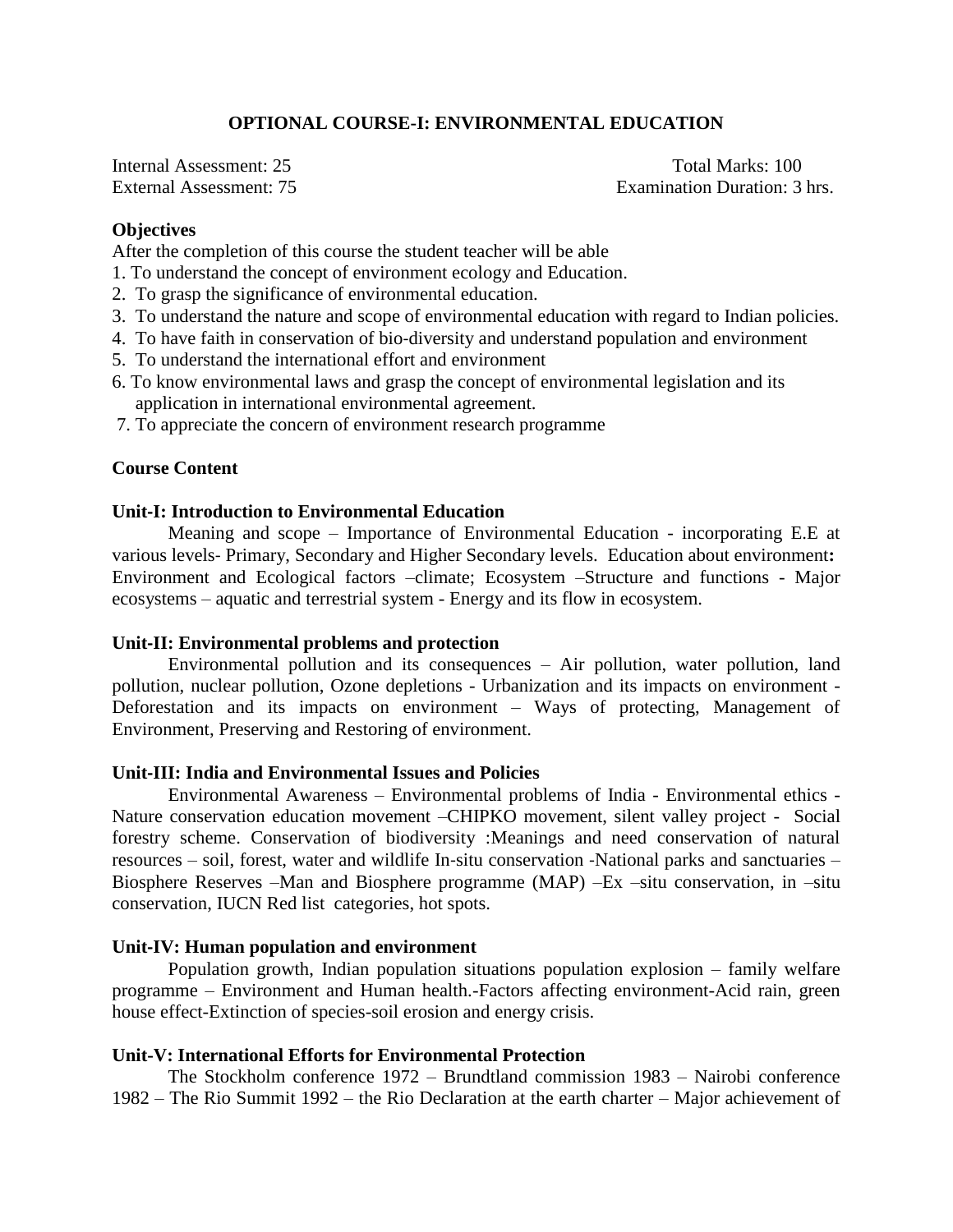the Rio Summit – Main features of the Rio Declaration – Kyoto conference and part on Global Warming 1997 – present developments. The Stockholm conference 1972 – Brundtland commission 1983 – Nairobi conference 1982 – The Rio Summit 1992 The Rio Declaration at the earth charter – Major achievements of the Rio Summit – Main features of the Rio Declaration Kyoto conference and part on Global Warmi

## **Unit‐VI: Environmental laws in India**

Environmental Legislation, Acts, Rules, Notifications and Amendments.

International Environmental Agreements. Role of mass media and technology in developing awareness about environmental problems and its prevention; Role of NGO's and Government organization in developing Environmental education. Environmental Movements and Developments : Environmental movements in India: Silent Valley movement, Chipko movement, Narmada Bachao, Andolan, National Test Range at Balipal, Orissa. - Conditions for achieving the goals of sustainable development Strategies for sustainable development in India.

## **Unit‐VII: Environment research programme**

Environmental Management – Data base Management for Environmental appraisal, Monitoring and warning system. Society, culture and environment**:** Meaning – Changes of Values, cultural values, aesthetic values, man and environment, the nature of scientific conclusions, the state of public knowledge of ecology, rights and responsibilities in ecology understanding.

### **Practicum**

- Make a survey of your area and document all the environmental problems found along with photographs
- Conduct a survey of five high schools and describe the steps to be taken to enhance the environment and make the institutions Swatch.
- Organize a Rally in a school where you attend Internship on Swatch Bharath and Importance of Environment (The World Environment Day is 5th June) and report
- Conduct elocution and essay writing competitions for students on environmental issues and report

### **REFERENCES**

- AGARWAL S.K. (1997). Environmental Issues themes New Delhi: APH Publishing Corporation.
- C.E.E (1994) Essential Learning in Environmental Education. Ahmadabad. C.E.E. Publication
- Garg, B. & Tiwana. (1995) Environmental Pollution and Protection, Deep & Deep publication, New Delhi
- Karpagam M. (1991) Environmental Economics A text book. New Delhi. Sterling Publishers.
- Kelu.P (2000) Environmental Education A conceptual Analysis Calicut: Calicut University
- Nanda V.K. Environmental Education, New Delhi: Anmol Publications PVT LTD.
- N.C.E.R.T (1981) Environmental Education of the school level. A lead paper. New Delhi NCERT publication.
- SAXENA A.B. (1996) Education for the Environmental Concerns. New Delhi, Radha Publication.
- SAXENA A.B (1986) Environmental Education. Agra National Psychological Corporation.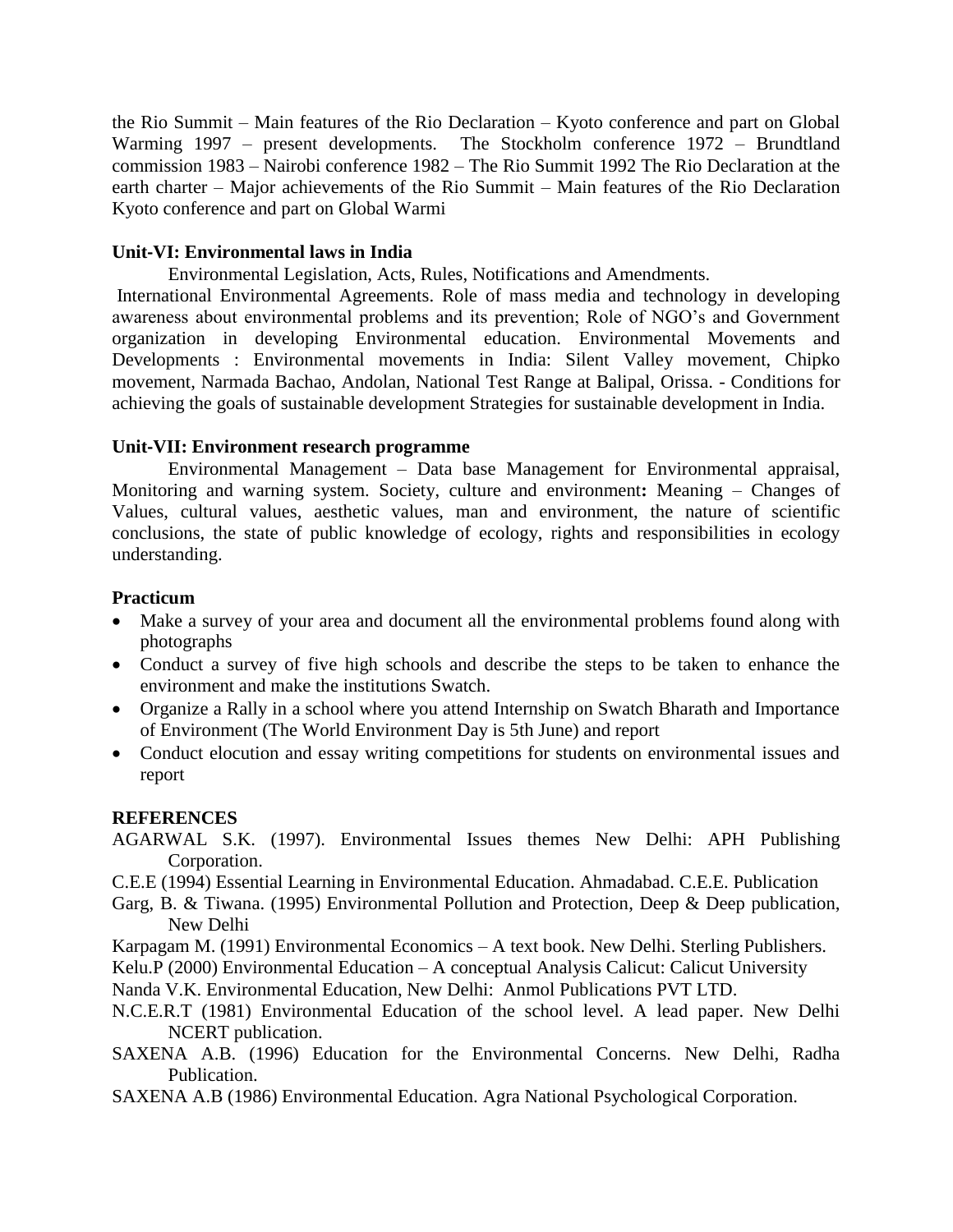Shuki. A and Chandel (1998) Plant Ecology, New Delhi S. Chand and Company Pvt.Ltd.

- Singh, Man Mohan & Rao (1980) Measures of Environmental Awareness, L.S. Prahalada, Ahmedabad.
- State of the Environmental India, UNEP 2001; Kttp:/ /edugreen.ter.Res.In; Shyam Divan and Armin Rosencrantz 2002, Envil. Law and Policy in India. New Delhi. Oxford University Press.

Sharma, R.C. (1981), Environmental Education, Metropolitan Publication, New Delhi Understanding Environment, Editor‐Kiran .B. Chokae Mamata Pandya,

UNESCO, Environmental Education in the light of the Tbilisi Conference, UNESCO

Understanding Environment, Editor‐Kiran .B. Chokae Mamata Pandya,

Meena Raghunathan. Center for Environment edn. Ahmedabad 2004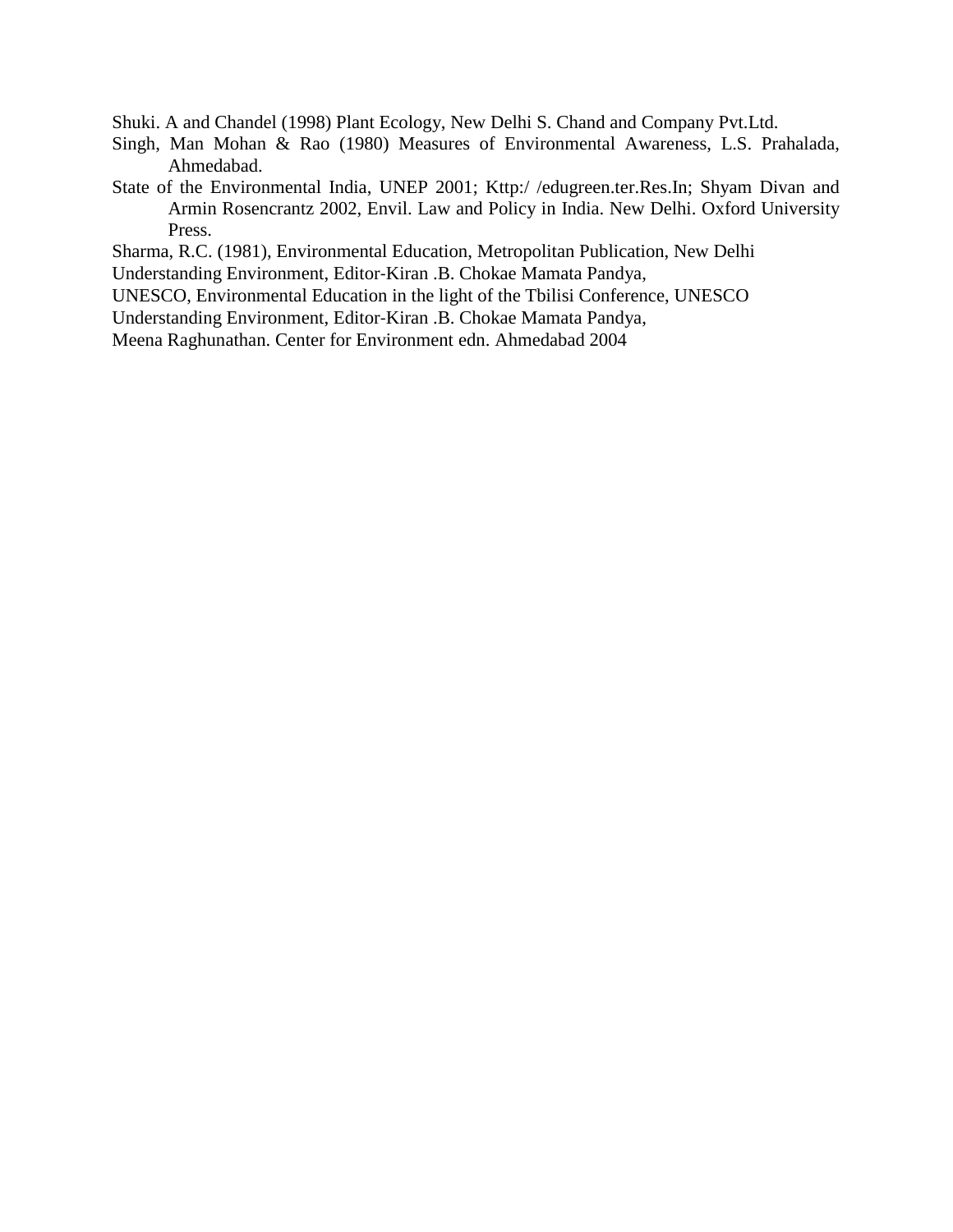## **OPTIONAL COURSE-II: HELTH AND PHYSICAL EDUCATION**

Internal Assessment: 25 Total Marks: 100

External Assessment: 75 Examination Duration: 3 hrs.

#### **Objective**

After the completion of this course, the student-teacher will be able to

- 1. Acquire knowledge about physical and health education.
- 2. Understand the rules and the regulations of sports and games.
- 3. Develop the skills in organizing the physical education programmes in schools.
- 4. Develop the activities required for organizing physical education meets and events.
- 5. Acquire knowledge about recreation, health and safety education
- 6. Acquire knowledge about common communicable diseases.
- 7. Understand the nature of injuries and to provide first aid.
- 8. Acquire knowledge about yoga and physical exercises.
- 9. Create awareness on different aspects of health and fitness.
- 10. Understand the diet modification in the treatment of under-weight and obesity.

#### **Course Content**

#### **UNIT I Introduction to Physical Education**

Meaning, Definition, Aims, Objectives, Scope and Importance of Physical Education - Physical Fitness- Meaning, Definition, Components and Benefits - Origin and Development of Ancient and Modern Olympics - Olympic torch, Olympic Flag, Marathon Race, Difference between Ancient and Modern Olympic Games - Recreational activities.

#### **UNIT II Methods, Organisation and Administration**

Methods of teaching physical activities - Parts and Preparation of general lesson plan - Fixtures: Single Knock out and Single League - Organisation of an athletic meet - Layout, Basic Skills, Rules and Regulation of Badminton, Cricket, Football, Hockey, Kabbadi and Volleyball-Organisation of Intramural and Extramural Competitions and Tournaments

#### **UNIT III Concept of Health Education**

Meaning, Definition, Aims, Objectives and Importance of Health Education - Personal Hygiene - Health Education in Schools - Health Instruction, Health Services, Safety Education: Importance with reference to Schools, Play fields, Road, School and Home - First Aid: Road, Water, Fire accidents and Snake bite - Common sports injuries: Strain, Sprain, Contusion, Laceration, Fractures and Dislocation.

#### **UNIT IV Causes and Prevention of Diseases**

Life style disorders: Heart diseases, Cancer, HIV/AIDS, Reproductive Helpless Health, Osteoporosis, Depression, Intentional & Unintentional Injuries, Diabetes and Obesity - Back Pain: Causes, Symptoms and Prevention - Addiction: Alcoholism, Smoking and Drugs - Impact of Pollution on Human health - Communicable diseases: Malaria, Swine flu, Chikungunya, Typhoid, Cholera, Small Pox, Tuberculosis and Dengue: Causes, Symptoms and Prevention.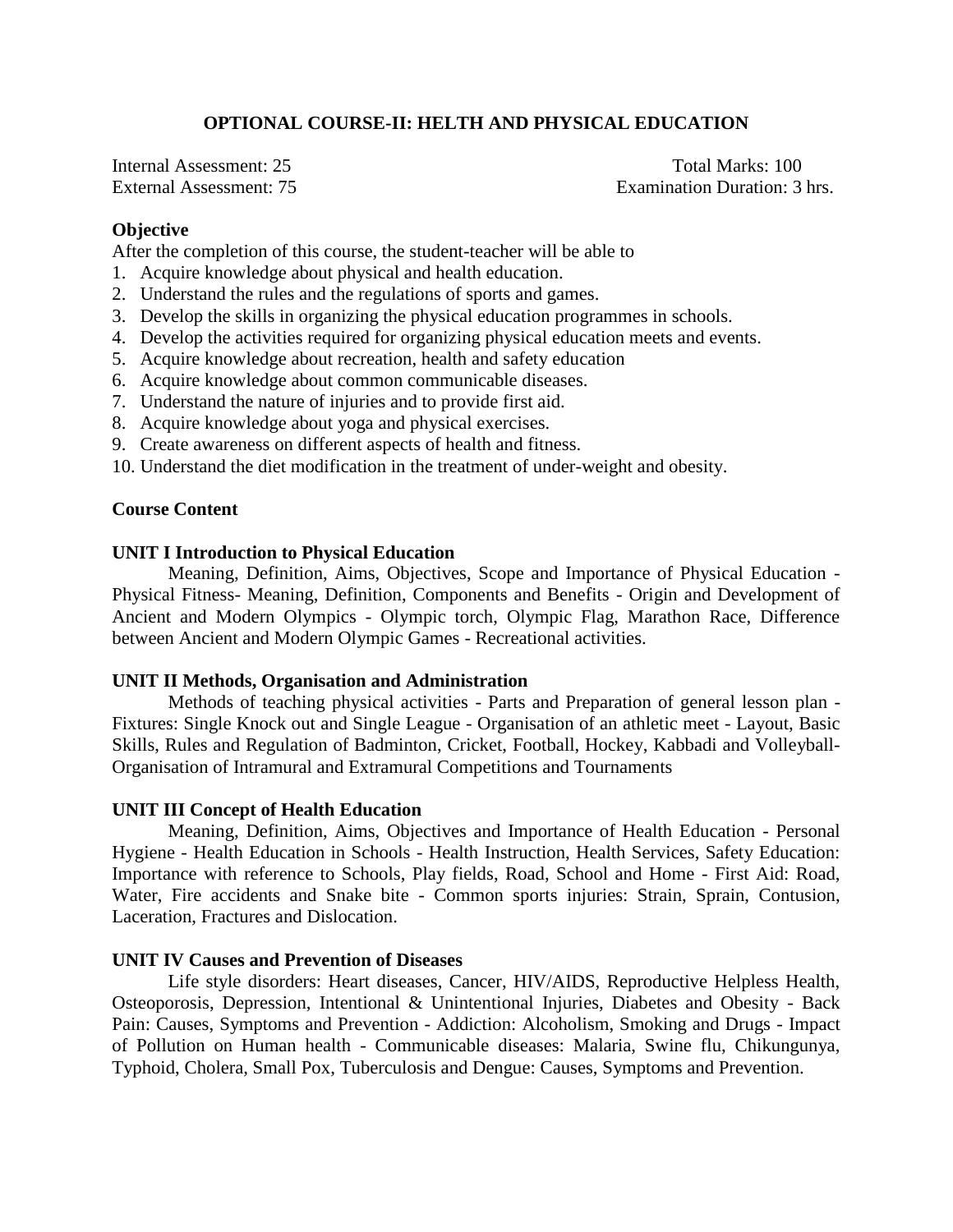#### **UNIT V First Aid-Principles and Uses**

Principles of first aid, First aid equipments, Fracture - causes and symptoms and the first aid related to them, Muscular sprain causes, symptoms and remedies, First aid related to hemorrhage, respiratory discomfort, First aid related to natural and artificial carriage of sick and wounded persons, Treatment of unconsciousness, Treatment of heat stroke.

### **UNIT VI Yoga, Physical Exercises and Fitness**

Meaning, Definition and Uses of Yoga - Essentials of Yogic Practices - Eight limbs of Yoga - Methods and Benefits of selected Asanas and Pranayama - Physical Exercises, Types: Aerobic, Anaerobic, Effects of Physical Exercises on various systems - Circulatory, Muscular, Digestive and Respiratory systems - Difference between Physical Exercises and Yoga - Fitness components and its importance - Effect of Physical Exercises on human body systems.

### **UNIT VI1 Food and Nutrition**

Meaning of Food, Classification and Constituents of Food, Carbohydrate, Protein, Fat - Meaning, Classification and their functions - Role of Carbohydrates, Fat and Proteins during exercise - Vitamins, Minerals, Water - Meaning, Classification and their functions - Deficiency Diseases, Meaning of Nutrition, Malnutrition - Types, Causes - Balanced Diet - Food Guide Pyramid - Diet for Obesity and Under Weight - Nutritional Deficiency Diseases.

**Mode of Transaction :** Lecture, Discussion, Workshop, Practical Work etc.,

## **PRACTICUM**

- Preparation of first aid kit.
- First aid for road, water, fire accidents and athletic injuries
- Preventive measures for health hazards
- Yoga
- Demonstration of asanas and pranayama
- Power point presentations for a topic in the syllabus
- Playing Games
- Preparing a report of the achievements of eminent players
- Strategies for positive thinking and motivation

### **REFERENCES**

Agarwal, Satya, P. (1998), The social role of the Gita: How and why, Motilal Banarsidass, Goel Devraj & Goel Chhaya (2013) Universe of Swami Vivekananda & Complete Wholistic Cocial Development, CASE Publication under UGC SAP, The M.S University of Baroda,

Vadodara.

Porter, Noah. (2003) Falung Gong in the United States: An Ethnographic Study, Master Thesis, Department of Anthropology, College of Arts and Sciences, University of South Florida.

Dhanajoy, S., & Seema, K. (2007). Lesson planning: Teaching methods and class managementin physical education. New Delhi: Khal Sahitya Kendra.

Nash T.N. (2006). Health and physical education. Hydereabad: Nilkamal Publishers.

Prasad, Y. V. (2006). Method of teaching physical education. New Delhi: Discovery Publishing house.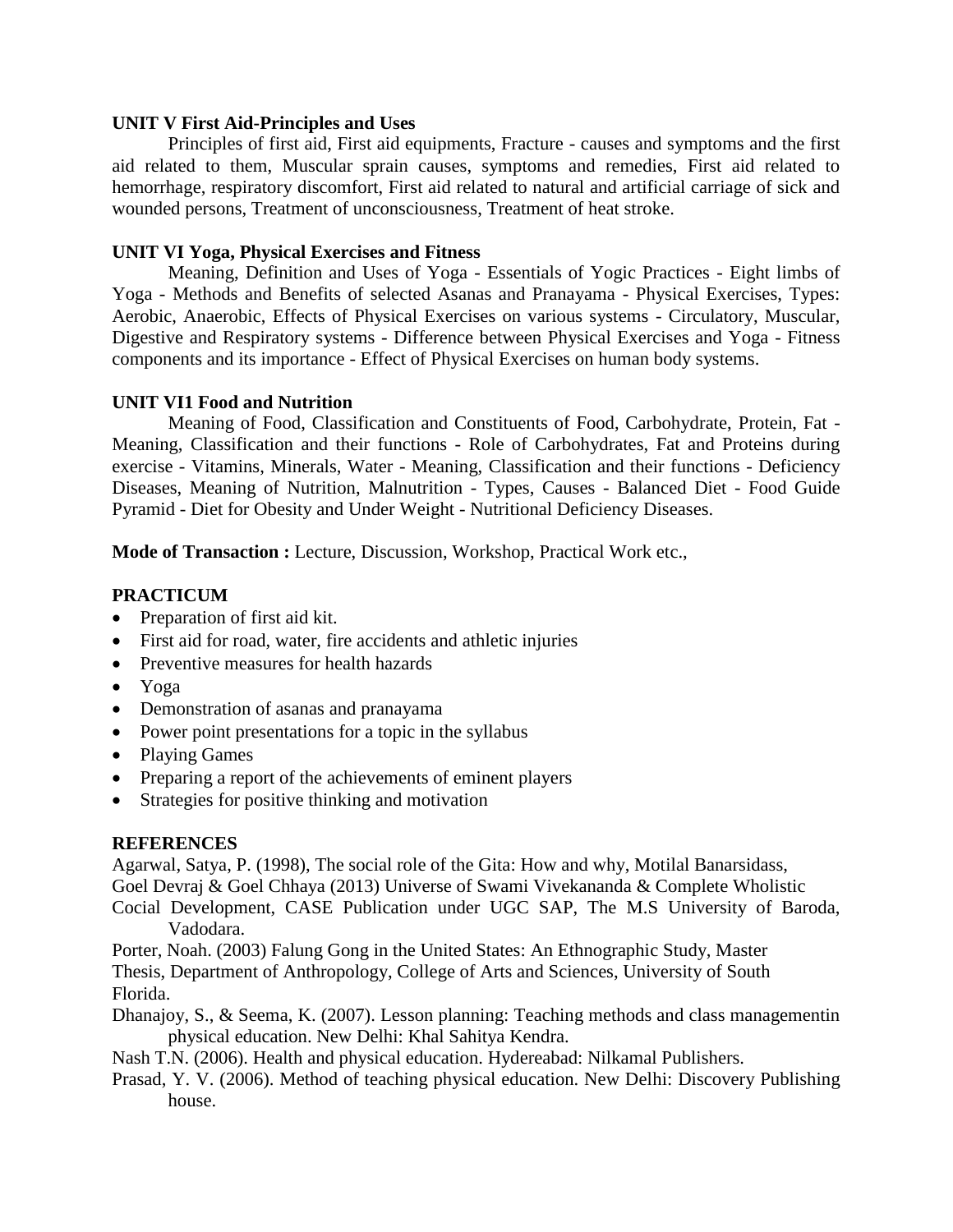Sachdeva, M. S. (2006). School organisation, administration and management.Ludhiana:

Dandon Publication.Chandra, S., Sothi, & Krishnan.P. (2005). Health education and physical education. Delhi: Surject Publications.

Mangal, S. K. (2005). Health and physical education. Ludhiana: Tandon Publication book market.

Ajmer, S. (2003). Essentials of physical education. New Delhi: Kalyani Publishers.

Tiwari, O. P. (2002). Asana : Why and how. India: Kanalyadhama.

Hedge, (1997). How to maintain good health. New Delhi: UBPSD Publishers.

Kanele., B. S., & Kumar, C. P. (1996). Text book on health and physical education. Ludhiana: Kalyana Publishers.

Reema, K. (1996). Physical fitness. New Delhi: Khel Sahitya Sports Publication.

Dambrosa, D., & Robert, D. (1993). Prevention and treatment and running injuries. New Jersey: Slack Incorpor Road.

Krishna, G. (1993). The purpose of yoga. New Delhi: UBS Publishers Ltd.

Ramachandran, L.T., & Dharmalingam. (1993). Health education. A new approach.

NewDelhi: Vikas Publishers Ltd.

Charles, B. A. (1992). Foundation of physical education and sport. New Delhi:B1 Publication.

Eriksson, O. B. (1990). Sports medicine, health and medication. Enfield: Guninness PublishingRoad. ISBN 978-81-208-1524-7, reprieved 17 June 2010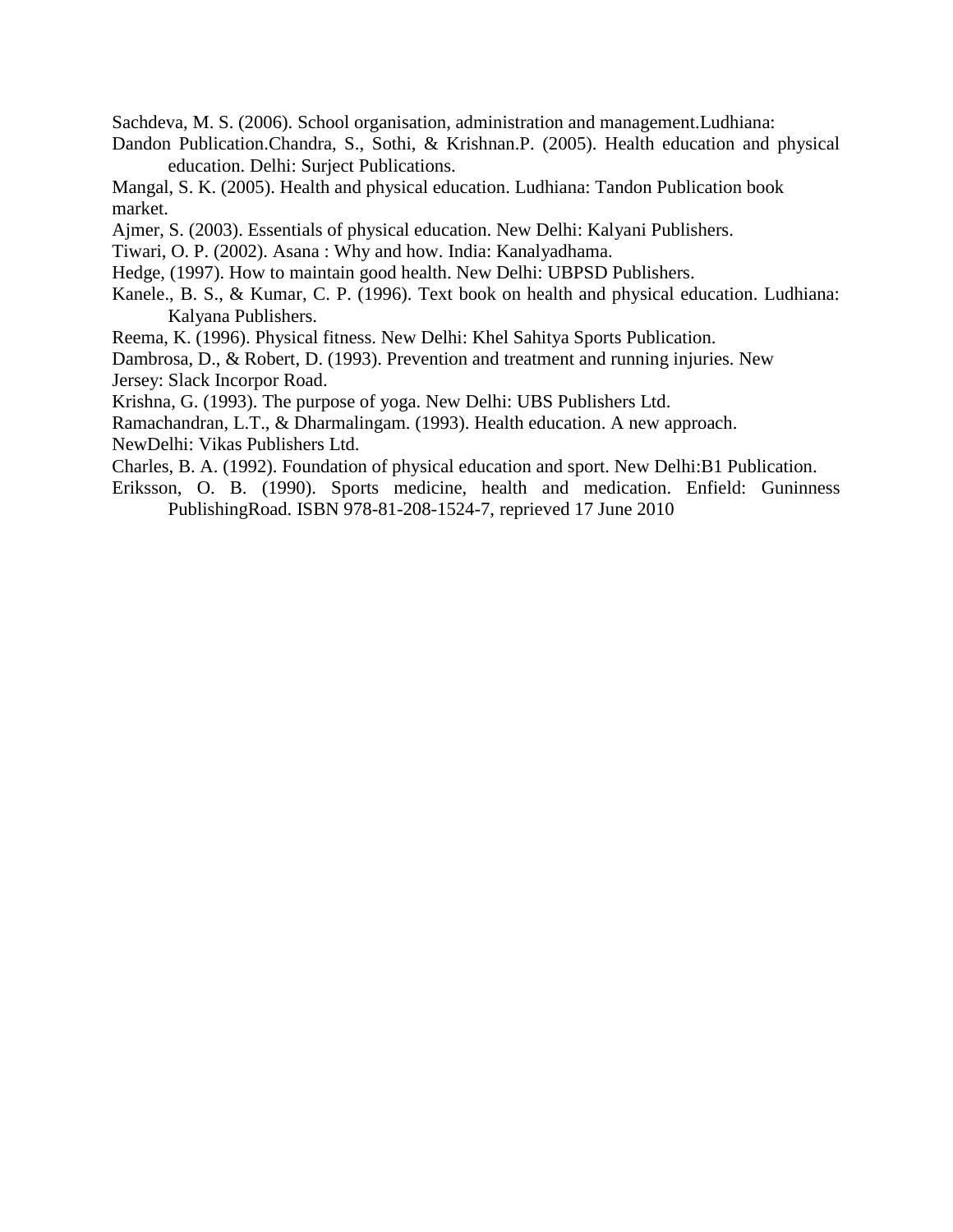## **OPTIONAL COURSE-III: PEACE EDUCATION**

Internal Assessment: 25 Total Marks: 100 External Assessment: 75 Examination Duration: 3 hrs.

#### **Objectives**

After completing this course the student-teacher will be able to

- 1. Acquire the knowledge of Nature, concepts, aims and objectives of peace education.
- 2. Narrate the developments in peace education in India and Abroad.
- 3. Acquire the knowledge of Education for peace.
- 4. Develop skill to integrate peace education in the present curriculum.
- 5. Understand dimensions of culture of peace.
- 6. Understand the suitable methods of teaching peace education.
- 7. Understand the models of Conflict Resolutions.

#### **Course Content :**

#### **UNIT: I Peace Education**

Peace education – Meaning, Definition, Concepts, Scope; Aims and objectives– at different level of Education - its relevance to the present global scenario; Human Miseries in the Modern World and Quest for Peace - Understanding Peace in the individual, social and international context, Gandhian concept of peace - Approaches to peace, Balance of Power, Establishment of Institutions, Pacifism and Education.

#### **UNIT: II Historical Development of Peace Education**

Historical Development of Peace Education in the world - Creation of United Nations, UNESCO, UNICEF, UNO-UNDP (United Nation Development Programmes), UNEP (United Nation Environment Programmes), UNHCR (United Nation High Commissioner for Refugees High Commissioner for Human Rights). Amnesty International –International Committee of Red cross –NGOs; Peace Education in India and its development. Gandhiji's contributions to peace movement: Non – Violence, Non – Aligned Movement– Nuclear Disarmament -Arms Reduction.

### **UNIT: III Education for peace**

Paradigm shift from Peace Education to Education for Peace - Concept and Meaning of Education for Peace - Curriculum Development: Stage specific Approach – Early childhood, Elementary Stage, Secondary Stage, Higher Secondary Stage, Higher Education stage and Adult Education stage.

### **UNIT: IV Integrating Peace Education in the curriculum**

Major Media of Integration: Subject context, subject perspectives, Curricular and Co – Curricular activities, staff development, Class room and School management.

#### **UNIT: V Promoting Culture Of peace**

Culture of peace – Focal areas – Fostering culture of peace through education promoting inner peace, understanding, tolerance, solidarity – Participatory Communication – democratic participation, gender equality – sustainable Economic and Social development – Non – Violence, International peace and security.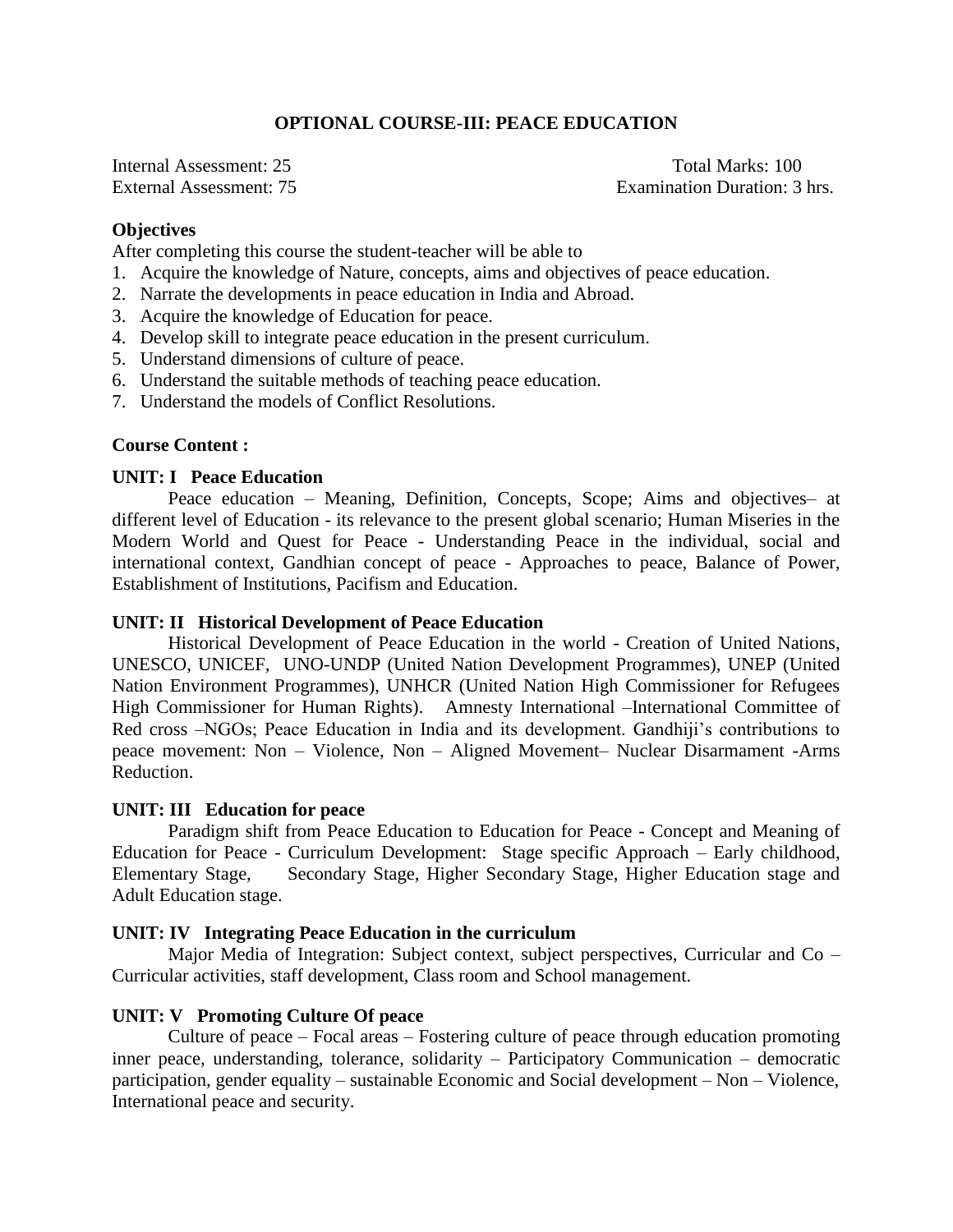#### **UNIT: VI Pedagogy of Education for Peace**

Teaching Methodologies - Enquiry method, Value clarification, Jurisprudential model of Teaching, Role playing, Dramatics and Literacy Activities, Yoga and Meditation, Sports and Games, Counseling. Teacher Education for Peace - Teacher as a Role Model.

### **UNIT: VII Conflict Resolution**

Bases of conflicts – Positive and negative aspects of conflicts – Types of conflicts – Conflict Resolution – Conflict Management; Model of Conflict Resolution: Dual Concern Model: A Concern for self (assertiveness), A Concern for others (empathy); Styles: Avoidance conflict – yielding conflict, competitive conflict – co-operation conflict, conciliation conflict. Thomas and Kilmann's style – Competitive, collaborative, compromising – Accommodating, Avoiding.

### **REFERENCE**

Bernard Jessie., (1957). The Sociological study of conflict" International sociological Association, The Nature of conflict, UNESCO Paris.

Barash, P. David (2000). Approaches to Peace, Oxford University Press, New York.

Galtung, Johan, (1984). The Struggle for Peace Gujarat Vidyapith, Ahmedabad.

Gandhi, M.K., (1944). Non-Violence in Peace and War Navajivan Publishing House, Ahmedabad.

Galtung,J., (2003). Searching for Peace. The road to TRANSCEND, sterling Virginia.

Harris Ian, M. (1998). "Peace Education" Mc Farland & Company, Inc Publisher London.

Krishnamurti,J., "Total Freedom" Krishnamurti Foundation Chennai.

NCTE., Curriculum Framework for quality Teacher Education, NCTE, New Delhi (1998)

NCERT National Curriculum Framework (2005), Position Paper, National focus Group on Education for Peace, NCERT, New Delhi (2006)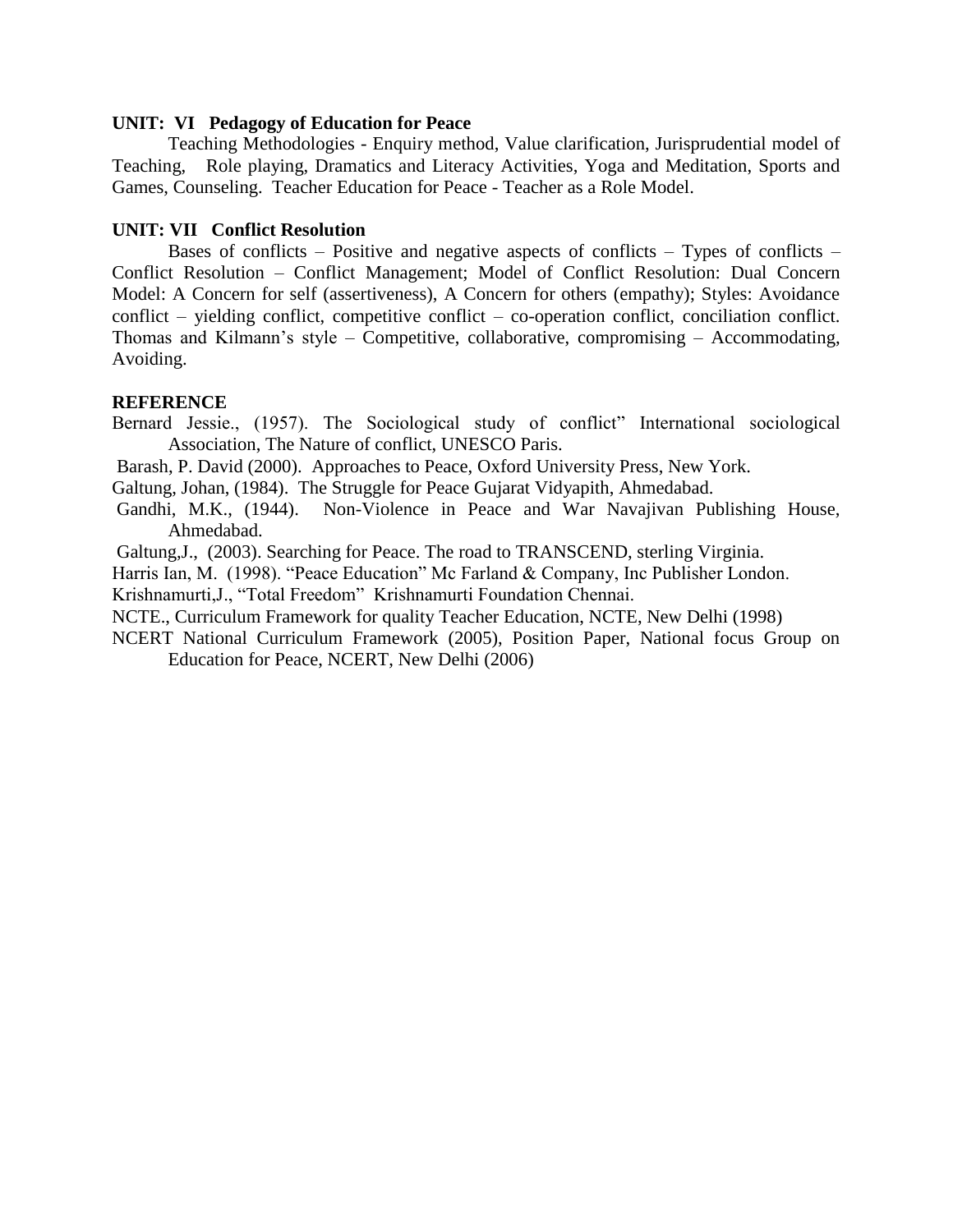## **15. EXAMINATIONS**

University examinations normally will be held in the month of November/December.

# **16 CHANGE OF ADDRESS**

All communications will be sent in the address given by the student in his/her application. Any change in the address should be intimated immediately with a D.D for Rs. 200/- drawn in favour of **"Centre for Distance Education, Bharathidasan University"**

# **17 IDENTITY CARD**

Each student will be provided with an identity card which is valid till he/she completes the course. Examination hall ticket will be issued only on production of the identity card. If the identity card is lost, the student can obtain a duplicate card on payment of Rs. 100/- through a D.D accomplished by a requisition to that effect and a recent stamp size photograph.

## **18 GRIEVANCES**

Students may represent their grievances such as submission of assignments, non-receipt of study materials, etc., They can contact the University representative or the Co-Ordinator in the respective PCP centre and get their grievances redressed then and there. Also, they can record their grievances in the grievance register available with the University representative or they write to the Director.

# **19 CERTIFICATES**

### **19.1 Consolidated Mark Statement**

The consolidated mark statement indicating marks scored in all the subjects will be issued when the students pass all the subjects of the B.Ed. programme. The prescribed fee for consolidated mark statement is Rs. 150/- (as of now). The students have to pay the fee for consolidated mark statement along with the examination fee while registering for the II year examination.

### **19.2 Provisional Certificate**

For those who are declared qualified for the B.Ed. degree Provisional Degree certificate will be sent by post two months after publication of the results. All the students have to pay Rs.150/- as fee for the provisional certificate along with II year fee.

# **19.3 Convocation/Degree Certificate**

For those who are declared qualified for the B.Ed. degree, the convocation form will be sent by post on receipt of requisition to that effect from the student. The Degree certificate will be issued to the students only if they apply for the same in the prescribed convocation form along with the fee for convocation. The fee payable towards the convocation will be specified in the application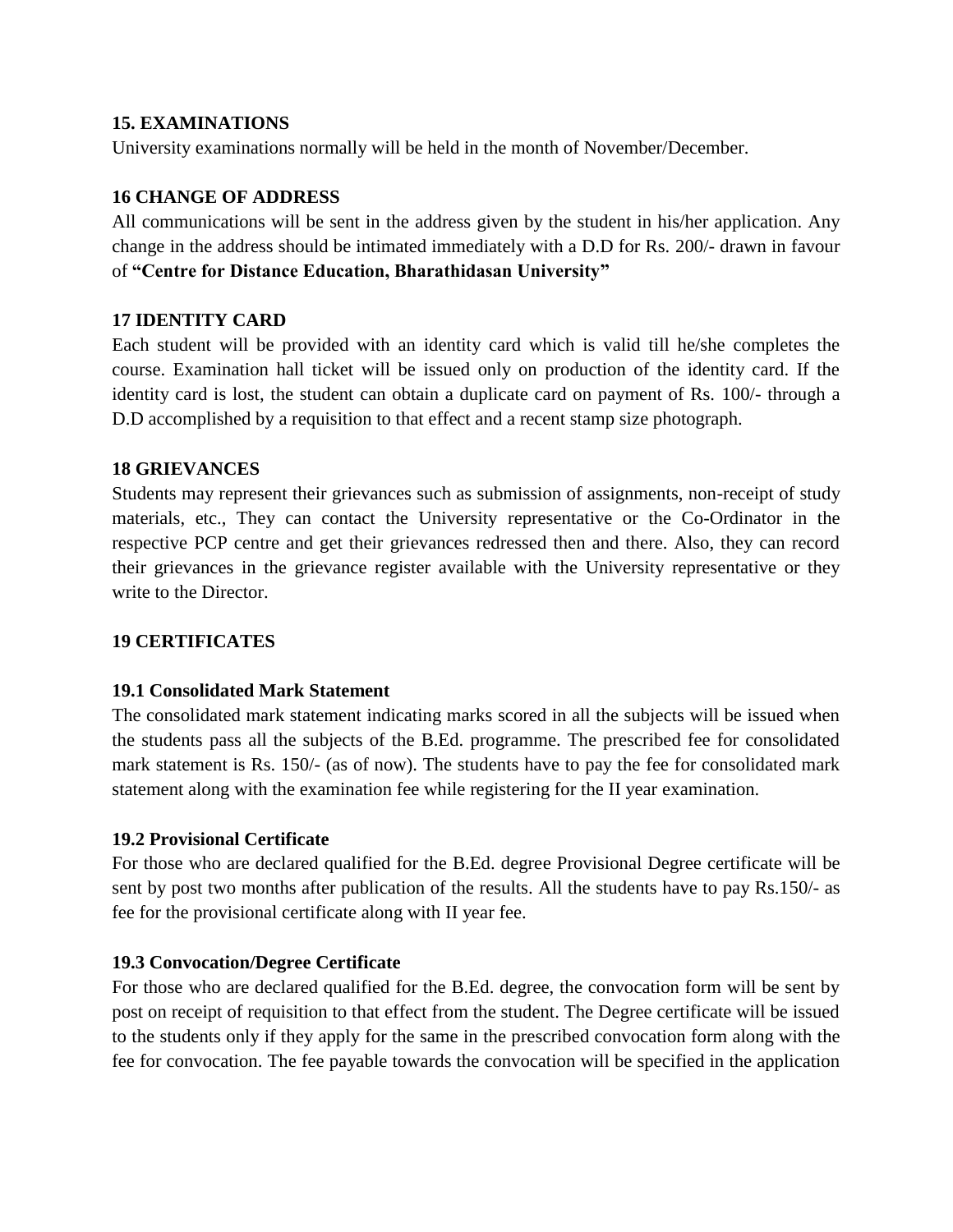form. The Degree will be conferred only in absentia and sent by Registered Post in about two months from the date of convocation.

# **Format for the B.Ed. Practical Examination (2015 Onwards)**

# **Total Marks: 1000**

**Name of the Centre :**

| Serial No.     | Registration No |      | Competency<br>Teaching | <b>Lesson Plan</b> | <b>Micro Teaching</b> | Measurement<br>ళ<br>Test | Observation | Aids<br>Teaching | Experiments<br>Psychology | <b>Educational Technology</b> | Case Study | Research<br>Action | <b>Physical Education</b> | Yoga | Library | <b>NdLNS</b> | Craft<br>Arts & | Visit<br>Field | <b>School Based Activities</b> | Total |
|----------------|-----------------|------|------------------------|--------------------|-----------------------|--------------------------|-------------|------------------|---------------------------|-------------------------------|------------|--------------------|---------------------------|------|---------|--------------|-----------------|----------------|--------------------------------|-------|
|                |                 | Name | 100                    | 75                 | 75                    | 50                       | 50          | 100              | 75                        | 75                            | 50         | 50                 | 50                        | 50   | 50      | 25           | 25              | 25             | 75                             | 1000  |
| $\mathbf{1}$   |                 |      |                        |                    |                       |                          |             |                  |                           |                               |            |                    |                           |      |         |              |                 |                |                                |       |
| $\overline{2}$ |                 |      |                        |                    |                       |                          |             |                  |                           |                               |            |                    |                           |      |         |              |                 |                |                                |       |
| 3              |                 |      |                        |                    |                       |                          |             |                  |                           |                               |            |                    |                           |      |         |              |                 |                |                                |       |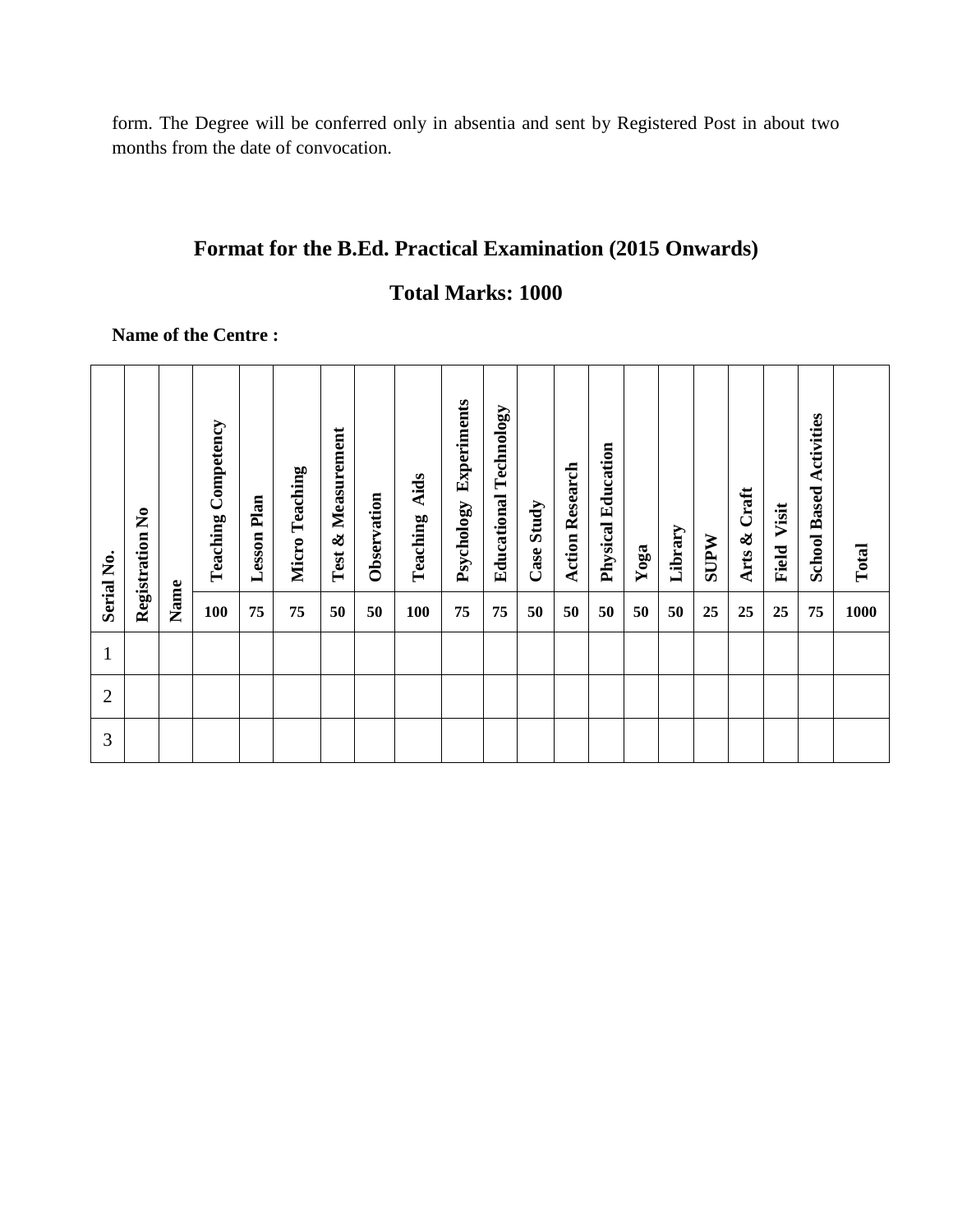## **APPENDIX – I**

### **SCHOOL-BASED PRACTICAL WORK**

School-based practical activities constitute an important part of the B.Ed. programme. It is based on the premise that besides regular teaching job, a teacher performs a number of other activities in the school. Our concern in B.Ed. programme is to help you plan, organize and conduct certain practical activities more systematically and professionally. It is important to note that all the school-based activities undertaken by you are to be accompanied by an authentication by the **Mentor** to the effect that the activity was actually undertaken by you in the school. Also his or her comments on the assignment are essential.

#### **Activities:**

We have identified a list of activities which you are expected to work on as per the guidelines prescribed for each of the activities. You have to select activities worth four credits (120 hours) of study from the school-based practical work and produce a report for each activity. The report should be in the specified word limit. Also it should be well structured, clear and comprehensive. The reports, along with the mentor's authentication and comments, will be submitted to the workshop facilitator in the first or the second workshop as specified. Each activity is discussed under the following major sections:

- Name of the activity
- Objectives
- Your role (as a student teacher)
- Role of the Mentor/Head-Teacher/Principal
- Product (output of the activity)
- Evaluation mechanism
- Credit points

#### **Activity 1: Maintenance of registers and records**

- **Nature of the activity:** Maintenance of various registers such as records of students' performance such as progress report, attendance register, admission register, laboratory stock books etc.
- **Objectives:** To provide you with an opportunity to know the systematic procedure of handling and maintaining records in the school.
- **Your role**
	- To maintain any two of the aforementioned school registers for about 3 months.
	- Collect the necessary information to be included in the record.
	- Discuss issues and problems related to the collection and recording of different types of information and find out the possible solutions.
- **Output:** A report of about two-three pages, i.e.500-600 words on the work you have done along with copies of records handled by you.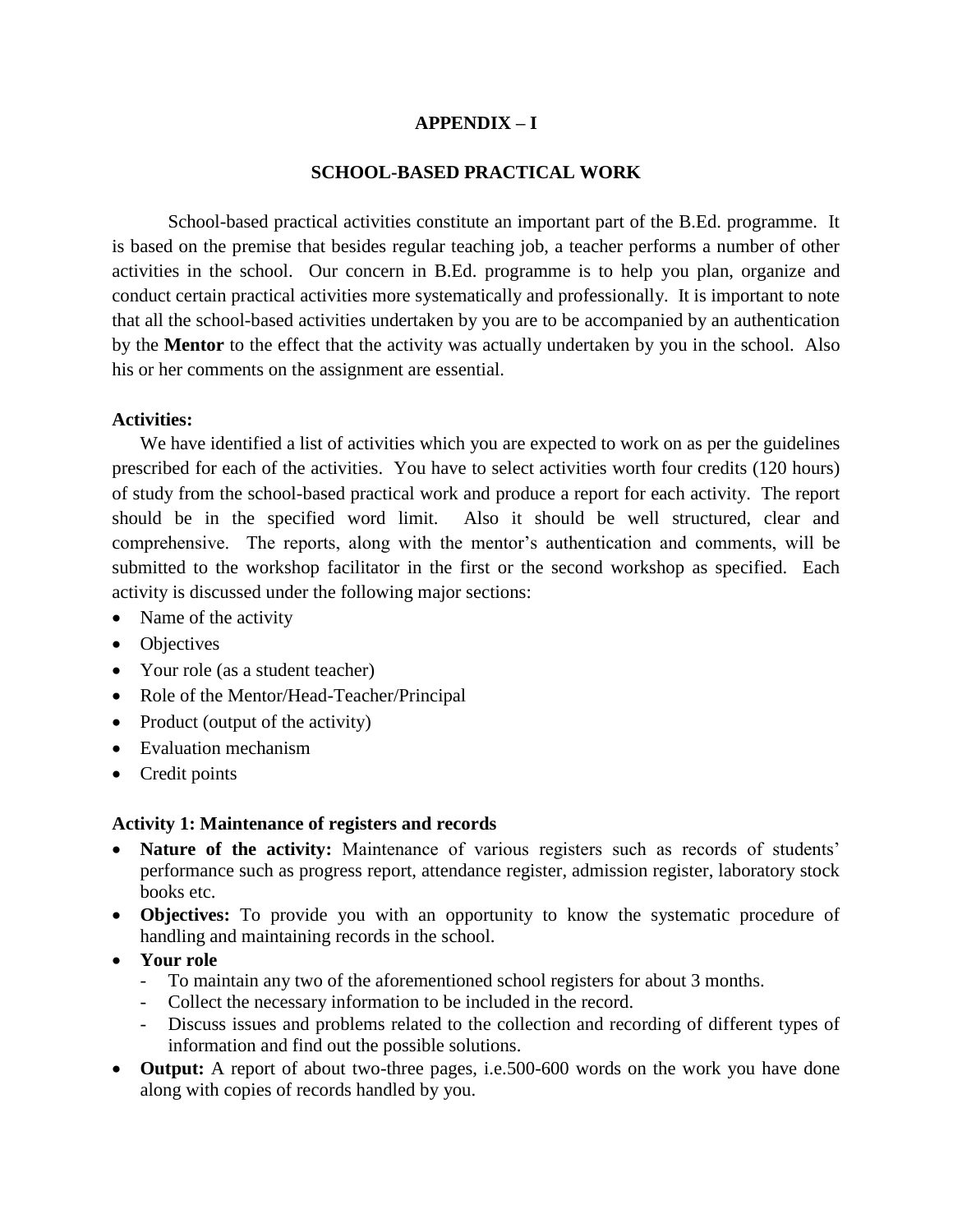# **Role of the Mentor**

- To help you in the effective maintenance of various registers and records.
- To provide his/her authentication to the report.
- **Evaluation** of your report will be done against a rating scale.

**Maintenance** - Half an hour each day for about 3 months = 56 working days.

 Total – 28 hours Reporting  $-2$  hours

## **Activity 2 : Addressing the school assembly**

- **Nature of the activity :** Addressing the students in the morning school assembly.
- **Objectives**
	- To acquire the needed competency and skill of addressing the school assembly on the contemporary topics.
	- To develop confidence and effective communication skills.
- **Your role**
	- To identify five different themes or topics and to prepare them for presentation on five different occasions.
	- The topics may be on contemporary socio-economic problems, moral education, population education, national integration/unity, international/political scenario, empowerment of socially and economically backward people, women emancipation, human rights etc.
	- To receive feedback from your colleagues and the Mentor on the presentations. (Feedback may be on the relevance of the topic, quality of language, organization of the content, clarity of expression, etc.)
- **Output:** A report of five-six pages which should include a resume' of all the five addresses presented, a brief description of feedback received from the mentor, and your experiences as a student teacher.
- **Role of the Mentor**
	- To observe all the addresses presented by you and evaluate them separately in terms of the relevance of the topic, quality of presentation, quality of language and clarity of expression. This feedback is to be attached with the report.
	- To provide guidance for improvement and sharpening the skills of presentation.
- **•** Evaluation : Rating Scale
	- Four hours each for the preparation of topics: 20 hours in total.
	- One hour each for five presentations: 5 hours
	- Preparation of the report: 5 hours

# **Activity 3 : Conducting a sociometric test in the classroom**

- **Nature of the activity:** To conduct sociometric tests for understanding group dynamics in the classroom.
- **Objectives**
	- To identify group processes working in the classroom.
	- To initiate measures to improve group processes.
- **Your role**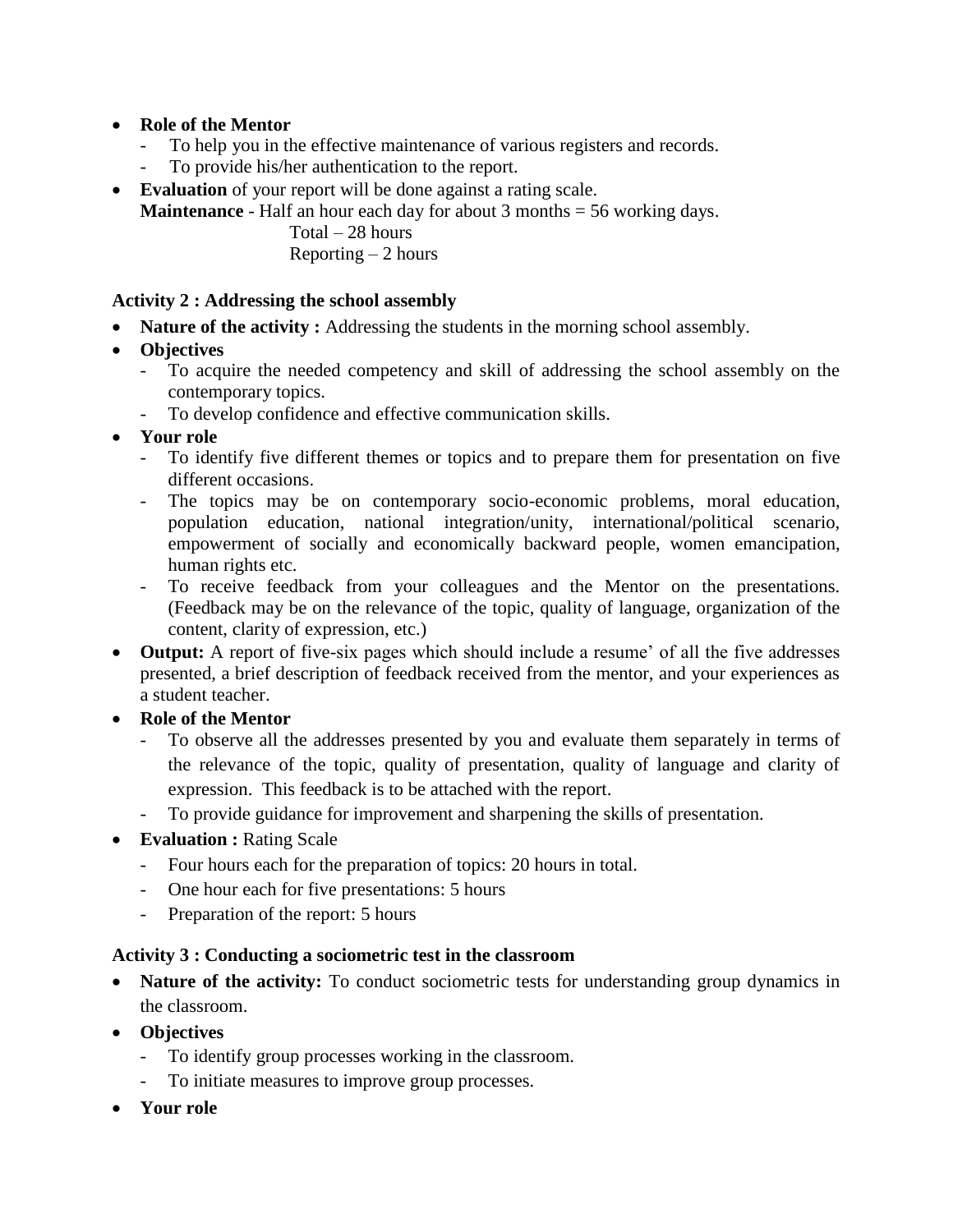- Prepare sociogram of your class.
- Identify stars, isolates mutual pairs and chains.
- Suggest strategies for improvement of group processes.
- **Output :** A report of about ten pages, including all aforementioned aspects.
- **Role of the Mentor**
	- To help the student teacher in the conduct of the exercise and providing improvement measures.
	- To authenticate the report and provide comments on it.
- **Evaluation :** Rating Scale
	- Preparation of sociogram : 5 hrs.
	- Preparation of the report : 10 hrs.

# **Activity 4 : Content analysis exercise**

- **Nature of the activity :** To analyse the content of a particular unit in your teaching subject.
- **Objectives**
	- To provide you with an input for planning of instruction.
- **Your role**
	- Select a unit from your teaching content.
	- Analyses and systematize the content of this unit.
- **Output :** A report of 500 words including the content analysis flowchart and descriptions and justifications.
- **Role of the mentor**
	- To guide you in the content analysis exercise.
	- To authenticate the report along with comments.
- **Evaluation :** Rating Scale
	- Analysing the content 7 hrs.
	- Preparing the report  $-8$  hrs.
	- $-$  Total  $-15$  hrs.

# **Activity 5 : Administration of intelligence test, personality test and aptitude test to one student and analysis of results.**

- **Nature of activity :** Administration of standardized psychological tests and understanding the implications of results.
- **Objectives**
	- To provide you an opportunity to observe and analyse student behaviour.
- **Your role**
	- To discuss about various tests in the workshop I and collecting copies of tests from workshop facilitator.
	- To administer the tests to students.
	- To analyse the results and suggest measures for improvement.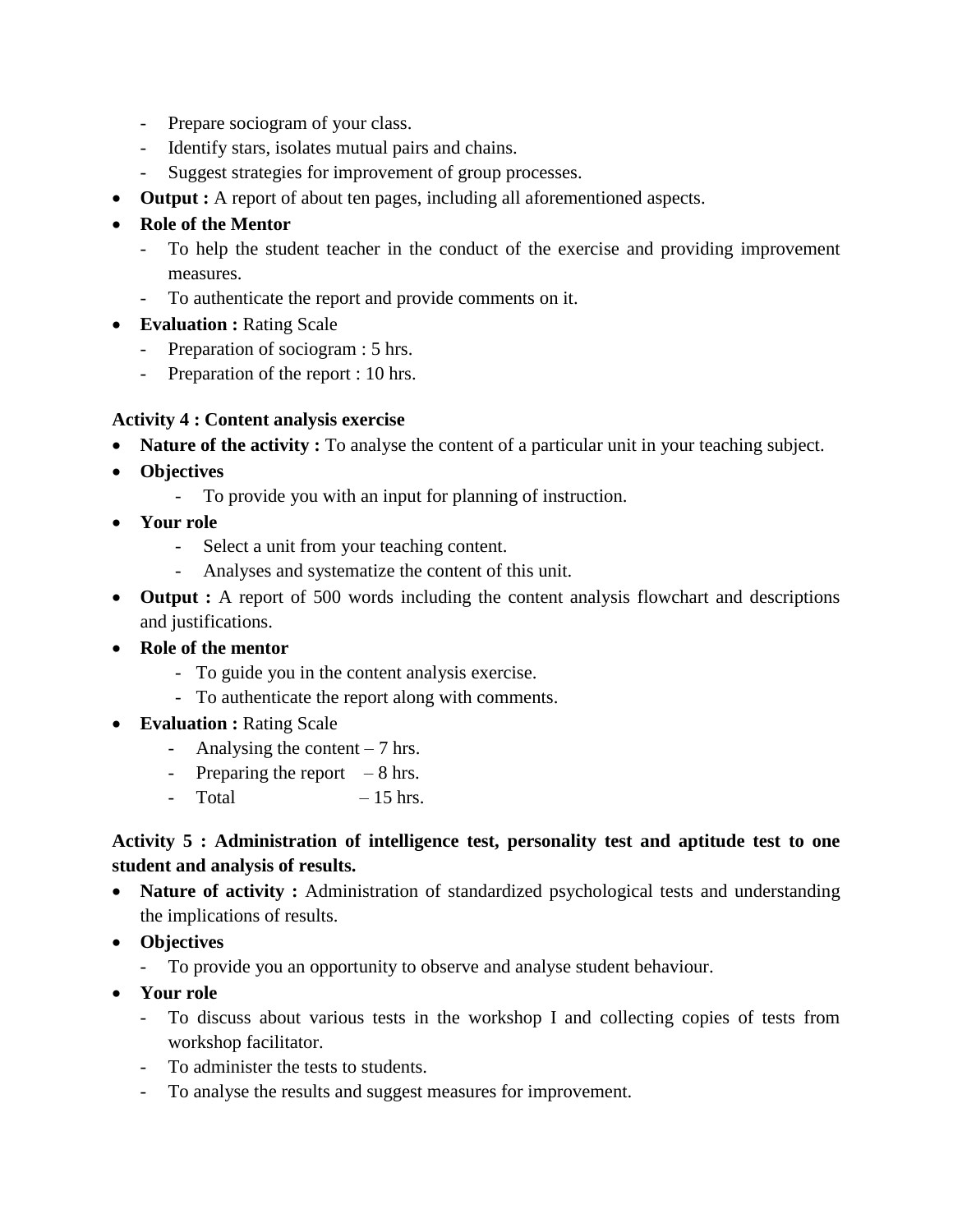- **Output :** A report of about 1000 words including the administered tests, their analysis and suggestions.
- **Role of the mentor**
	- To help you in the administration of tests and analysis of test results.
	- To authenticate the report along with comments.
- **Evaluation : Rating Scale**
	- Procurement of test and preparation for administration: 4 hrs.
	- Administration of tests : 6 hrs.
	- Analysis of results : 10 hrs.
	- Writing of report : 10 hrs.

# **Activity 6 : Preparation of cumulative records**

- **Nature of the activity :** Preparation of cumulative records of a student in a span of 2 years.
- **Objectives**
	- To provide you with an experience of continuous and comprehensive evaluation.
	- To give you an idea of deciding about educational and vocational destiny of the students.
- **Your role**
	- To prepare a complete cumulative record of the student's past and present performance in a span of 2 years.
- **Role of the mentor**
	- To help you in the preparation of the records.
	- To authenticate the records prepared along with comments.
- **Evaluation : Rating Scale.**
	- Preparation of records : 15 hrs.

# **Activity 7 : Preparation of school time-table**

- **Nature of the activity :** Preparation and implementation of time table in your school.
- **Objectives :** To know the systematic procedure of preparing and implementing time table.
- **Your role**
	- To analyse the existing time-table of the School and hold discussions with teacher and the principal regarding preparation of a time-table.
	- To develop a new class-wise time-table suited to the needs of your school.
	- To develop time-table for teachers keeping in mind their problems.
	- To discuss the new time-table with your colleagues and incorporate the suggestions give by them.
	- To prepare the final time-table.
- **Output :** A report of four-five pages which should included the following:
	- the need and importance of time-table.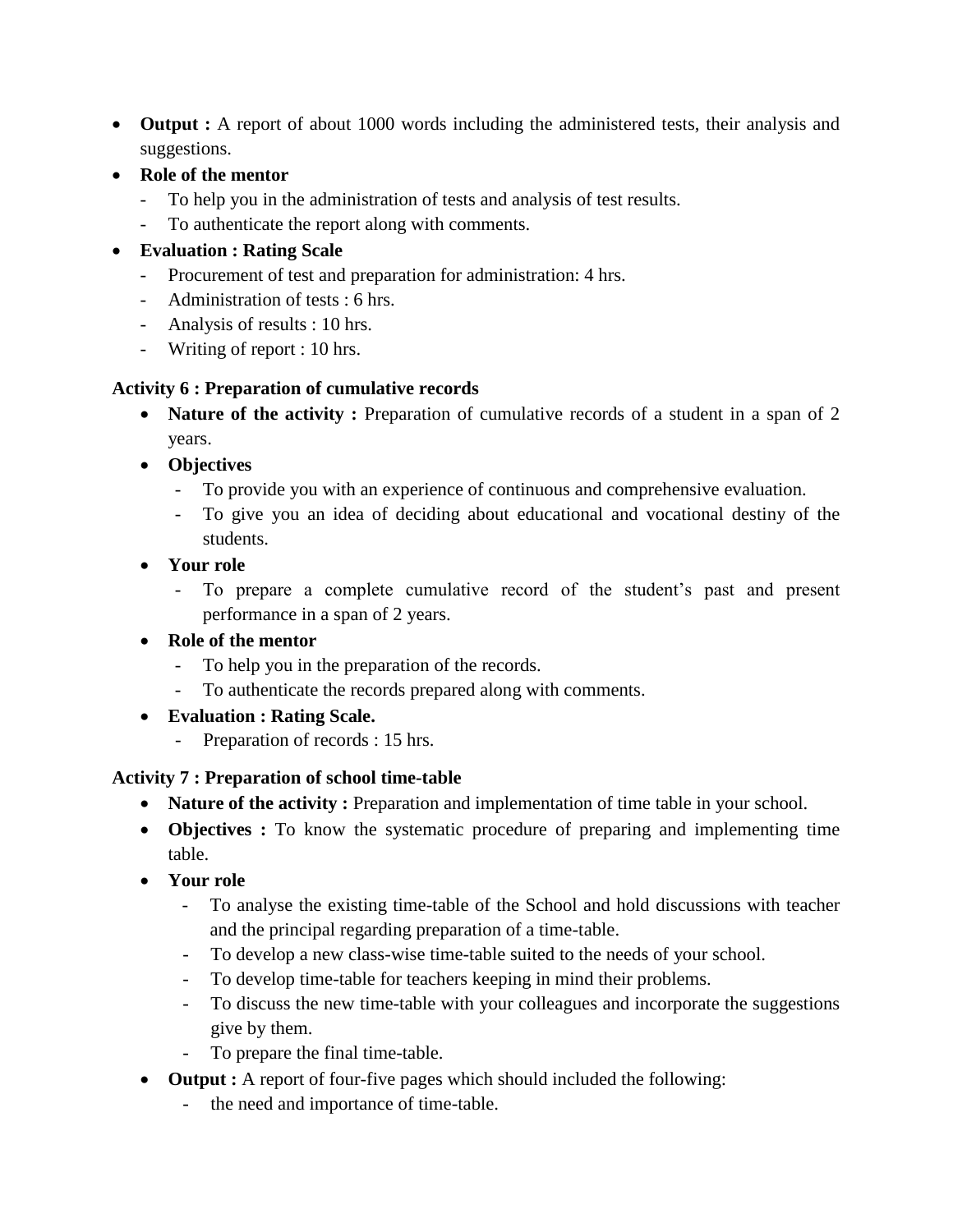- analysis of the existing time-table.
- Feedback given by your colleagues and the Principal.
- problems faced by you in preparing and implementing the time-table.

# **Role of the Mentor**

- in helping you in preparing and implementing the time-table.
- to authenticate the report along with comments.

# **Evaluation : Rating Scale.**

- Two hours a day for 6 days : 12 hours
- Reporting : 3 hours

# **Activity 8 : Organising Career Talk/PTA Meeting/Debate/Panel Discussion/Quiz Programme.**

- **Nature of the activity :** Organisation of at least one of the above activities in your school or in the community.
- **Objective :** To help you acquire skills necessary for systematically organising and managing co-curricular activities.
- **Your role**
	- To plan, conduct and evaluate any one of the activities.
	- To collect feedback on the effectiveness of the activity from the mentor, colleagues and the students.
	- To prepare a report on the activity done.
- **Output :** A report of six to seven pages has to prepared by you. It should include a brief note on the activity, organization of the activity, managerial problems, feedback and its implementation, outcomes of the activity, your observations while undergoing the activity and suggestions for improvements.

# **Role of the Mentor**

- To supervise and assist in the organization of the activity (ies)
- To observe the activity, authenticate the report and provide feedback to sharpen skills required to effectively organize the activity (ies).

# **Evaluation : Rating Scale**

- Pre-activity preparations 7 hours
- Organisation of activity 2 hours
- Collecting feedback and suggestions 4 hours
- Report Writing 2 hours

# **Activity 9 : Organisation of a campaign**

# **Nature of the activity :**

Planning and execution of a campaign on one of the socially useful themes such as nutrition, literacy, sanitation, blood donation, immunisation, environment, population education, gender issues etc.

**Objective**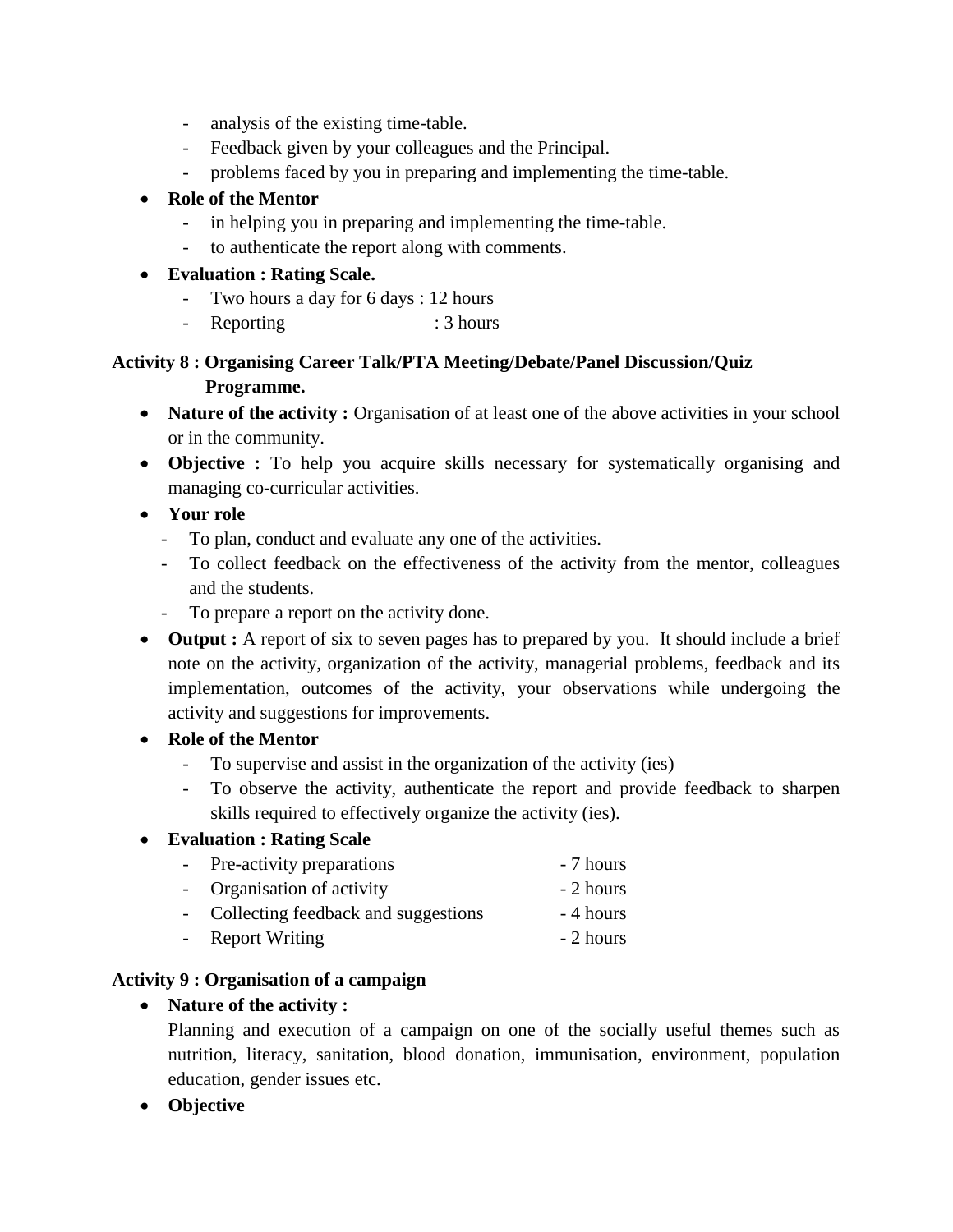- To acquire the requisite competency in planning, executing and evaluating socially useful campaigns.

# **Your role**

- To select one of the themes mentioned above as the topic for the campaign depending on your interest, time available and the resources available in the school.
- To plan, execute and evaluate the campaign undertaken by you.
- To motivate and involve your students in the campaign.
- To seek cooperation and support from local development agencies, educational institutions, key-persons of the area, etc.

# **Output :**

You have to prepare a report which should include the objectives of the campaign, methodology adopted, observations as the organizer, and outcomes of the campaign. The report may also contain some photographs related to the campaigning.

# **Role of the Mentor**

- To help you in planning and execution of the campaign.
- To authenticate the report along with comments.

# **Evaluation : Rating Scale**

| - 4 hours of campaign for 5 days                  | $: 20$ hours |
|---------------------------------------------------|--------------|
| - Collecting feedback from students and community | : 7 hours    |
| - Report writing                                  | : 3 hours    |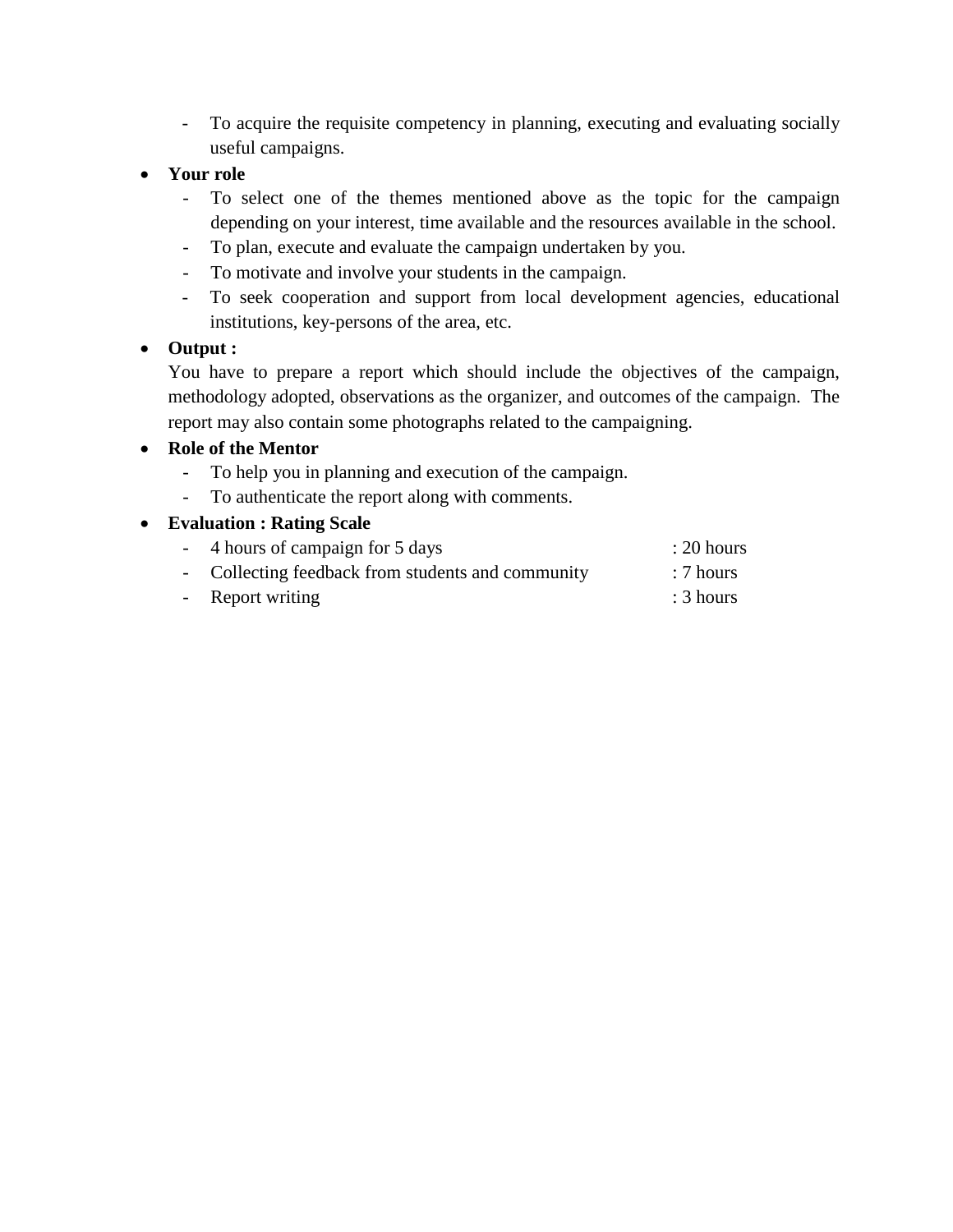#### **APPENDIX – II**

#### **WORKSHOP-BASED PRACTICAL ACTIVITIES**

Classroom instruction requires mastery of various methods and modes of communication with the students. Instruction includes proper planning of instruction, special techniques associated with teaching specific subjects and also general management strategies needed for organising teaching in a classroom. Apart from this, the teacher also has a multifaceted role of the manager, the research and the social welfare individual. To prepare you to effectively fit in all these roles, two workshops of 6 days each have been planned. Workshop I will be conducted before the commencement of practice teaching and workshop II will be held after a large portion of practice teaching is over.

To successfully complete the B.Ed. programme, you have to participate in all the activities of the workshop. The workshop facilitators and workshop directors specially oriented for the purpose will conduct the workshops. In the workshops you will participate individually as well as in groups, in various activities and will sharpen your teaching competence. Only those topics/activities which need guided experiences are included in the workshop. You will work on your activities under the direct supervision/guidance of teacher educators and the workshop will also give you an opportunity to work with your fellow student teachers. The quality and extent of participation and the progress made by you will be monitored and evaluated by the facilitators. Therefore, it is expected that you come to participate in the workshops with prior preparation. This preparatory phase has been called the **pre-workshop activity**. The tasks performed during the workshop are referred to as **during workshop activity**. All tasks done during workshop have to be followed up in teaching/learning situations and the descriptions of all these constitute the **post-workshop activities**. It is to be noted there that the first workshop corresponds to the first year theory courses and most of the school based activities to be carried out during practice teaching. The second workshop corresponds to the second year practical examination oriented activities and some more school based activities. It also provides the final polish to your teaching and management skills inside and outside the classroom. Table I and Table II provide a cursory overview of the activities of the two workshops. The details of these activities are present in the following pages.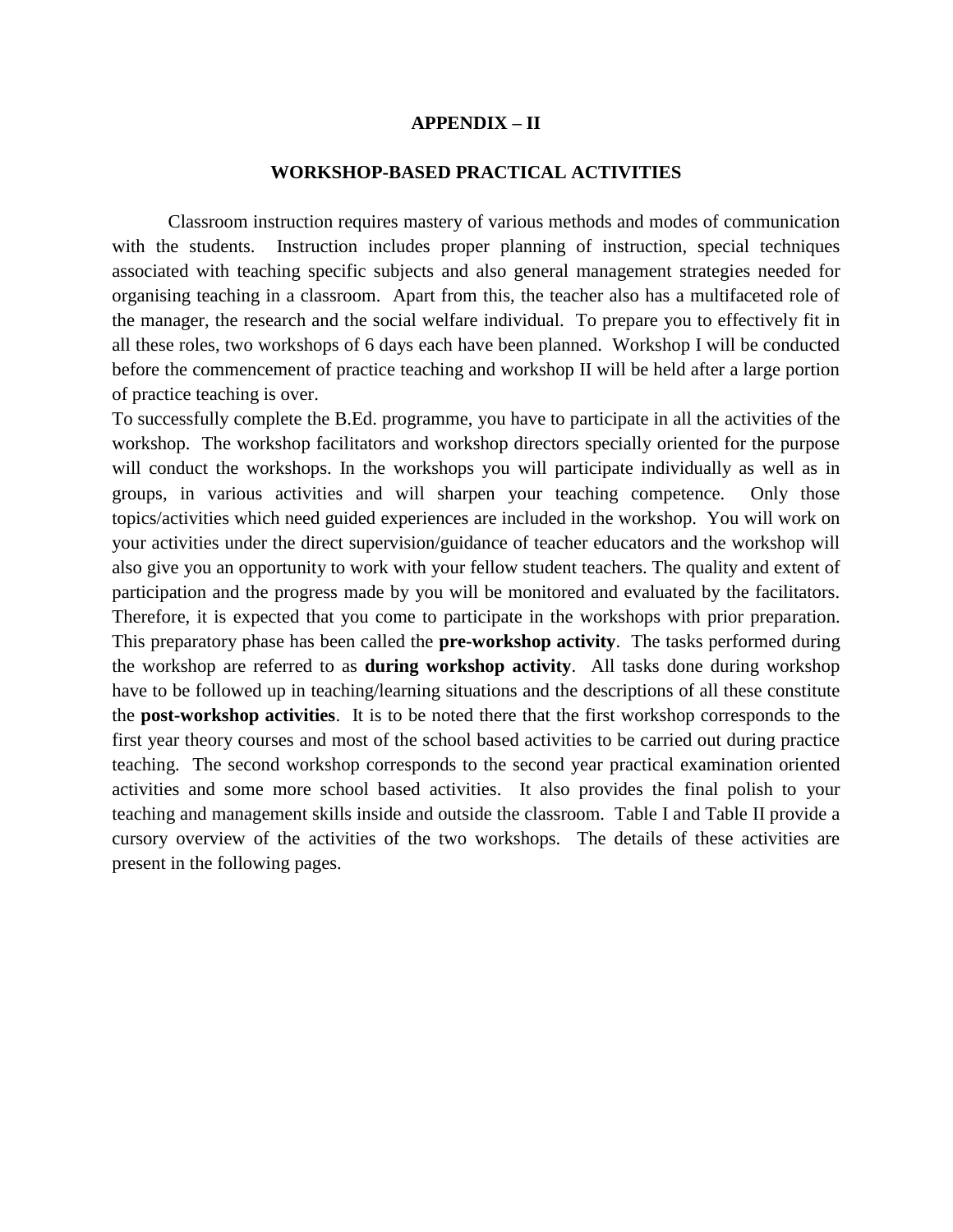## **WORKSHOP - I YEAR**

| <b>Day</b>     | <b>Session-I</b>                                                                                                                   | <b>Session-II</b>                                                                                                           | <b>Session-III</b>                                                                                                                            | <b>Session-IV</b>                                                                                                                            |
|----------------|------------------------------------------------------------------------------------------------------------------------------------|-----------------------------------------------------------------------------------------------------------------------------|-----------------------------------------------------------------------------------------------------------------------------------------------|----------------------------------------------------------------------------------------------------------------------------------------------|
| $\mathbf{1}$   | Welcome and<br>Introduction (1)                                                                                                    | About B.Ed. programme.<br>Brief outline of aims and<br>objectives of courses and<br>activities of workshop-I<br>(1)         | Bloom's taxonomy,<br>writing general and<br>specific instructional<br>objectives (1)                                                          | Orientation to planning<br>of instruction: Unit<br>planning $(1)$                                                                            |
| $\overline{2}$ | Lesson plan<br>preparation (1)                                                                                                     | Lesson planning:<br>Methodology based<br>practice and discussion (7)                                                        | Lesson planning:<br>Methodology based<br>practice and discussion<br>(7)                                                                       | Orientation to<br>development of teaching<br>skills: Demonstration of<br>microteaching methods<br>of training $(1)$                          |
| 3              | Small group<br>planning and<br>methodology<br>based presentation<br>of micro lessons(7)                                            | Small group planning and<br>methodology based<br>presentation of micro<br>lessons $(7)$                                     | Class room objectives,<br>importance of<br>observation and<br>recording of observations<br>(7)                                                | Diagnostic test and<br>achievement test<br>preparations and<br>characteristics of a good<br>test: Plenary session and<br>discussion $(1)$    |
| $\overline{4}$ | Small group<br>discussion:<br>Methodology<br>based practice in<br>the preparation of<br>blue print and<br>achievement tests<br>(7) | Small group discussion:<br>Methodology based<br>practice in the preparation<br>of blue print and<br>achievement tests (7)   | Measures of central<br>tendencies, variations<br>and correlations -<br>Exercises on central<br>tendencies, variations<br>and correlations (7) | Measures of central<br>tendencies, variations<br>and correlations -<br>Exercises on central<br>tendencies, variations<br>and correlaions (7) |
| 5              | Plenary session<br>and discussion:<br>Use of<br>psychological<br>tests-Experiments<br>in Educational<br>Psychology (1)             | Plenary session and<br>discussion: Use of<br>psychological tests-<br>Experiments in<br><b>Educational Psychology</b><br>(1) | Discussion on various<br>methods of class room<br>instructions (7)                                                                            | Guidance and<br>counseling, role of<br>teachers in the<br>classroom: Case study<br>record $(1)$                                              |
| 6              | Discussion on<br><b>School Based</b><br>Activities (1)                                                                             | Plenary session and<br>discussion: Action<br>Research-need,<br>methodology and<br>utilization $(1)$                         | Preparation of self made<br>teaching aids using<br>locally available<br>materials (7)                                                         | Valediction (1)                                                                                                                              |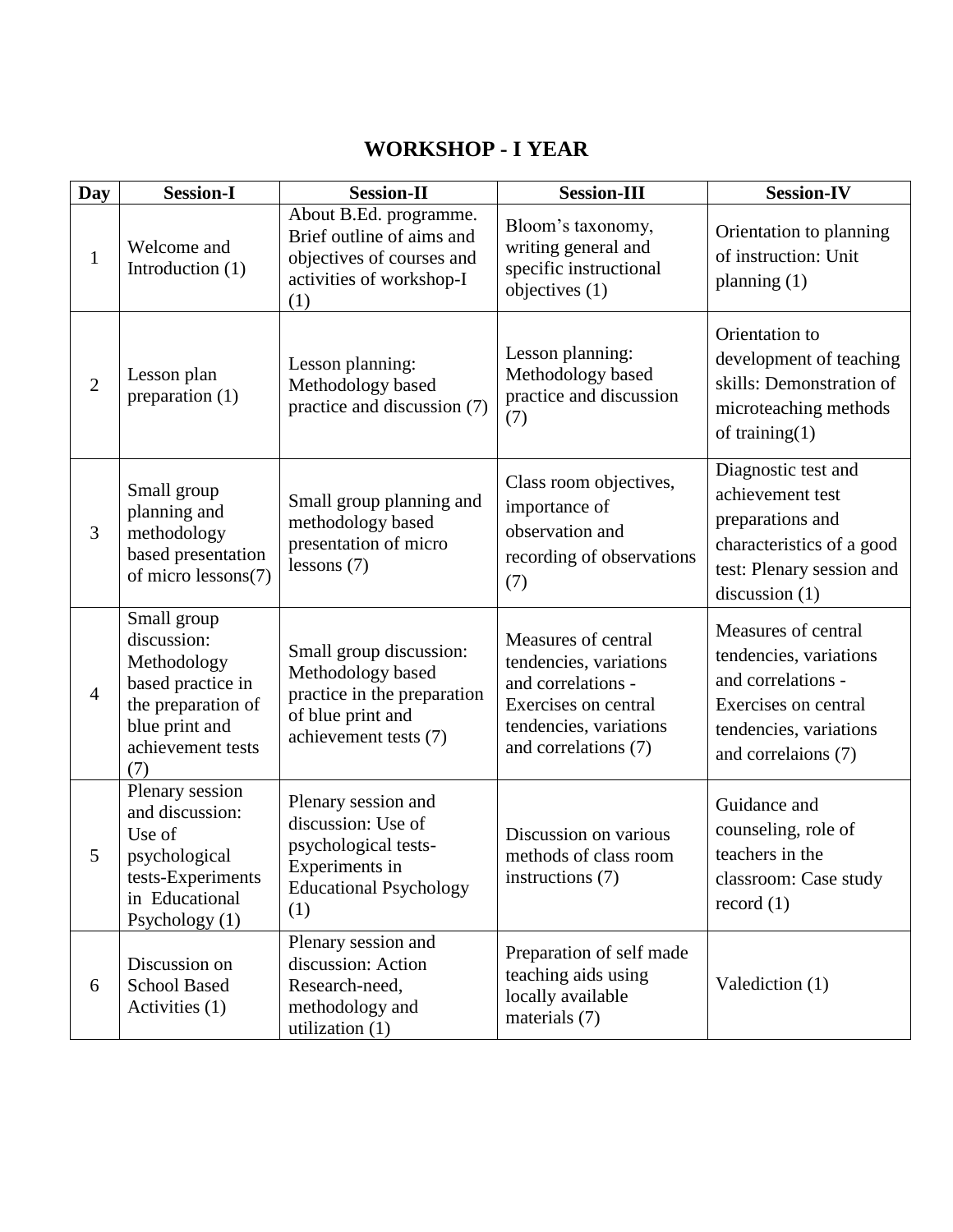### **WORKSHOP-II YEAR**

| <b>Day</b>     | <b>Session-I</b>                                                                                          | <b>Session-II</b>                                                                                      | <b>Session-III</b>                                                                                                 | <b>Session-IV</b>                                                                                                  |
|----------------|-----------------------------------------------------------------------------------------------------------|--------------------------------------------------------------------------------------------------------|--------------------------------------------------------------------------------------------------------------------|--------------------------------------------------------------------------------------------------------------------|
| $\mathbf{1}$   | Welcome and<br>Introduction (1)                                                                           | Lesson delivery,<br>discussion and feed<br>back(1)                                                     | Lesson delivery,<br>discussion and feed<br>back $(1)$                                                              | Submission of reports<br>of school based<br>practical activities (7)                                               |
| $\overline{2}$ | Discussion and<br>feedback on<br>experiments in<br>educational<br>psychology $(1)$                        | Uses of Internet in<br>schools and utilization<br>of e-mails in education<br>(1)                       | Discussion and<br>feedback on action<br>research project report<br>(1)                                             | Discussion on case<br>studies provided to the<br>student teachers (Case<br>Study Record) (1)                       |
| 3              | <b>Field Visit</b>                                                                                        | <b>Field Visit</b>                                                                                     | <b>Field Visit</b>                                                                                                 | <b>Field Visit</b>                                                                                                 |
| $\overline{4}$ | Discussion on the<br>topic of electives<br>subjects $(3)$                                                 | Discussion on the<br>topic of electives<br>subjects $(3)$                                              | Plenary session and<br>discussion: Analysis<br>and interpretation of<br>data-Test and<br>Measurement record<br>(1) | Plenary session and<br>discussion: Analysis<br>and interpretation of<br>data-Test and<br>Measurement record<br>(1) |
| 5              | Library record $(1)$                                                                                      | Physical education<br>record $(1)$                                                                     | $SUPW$ record $(1)$                                                                                                | Arts $& Craff record (1)$                                                                                          |
| 6              | Feedback session<br>on sharing<br>experiences about<br>the workshop with<br>the student<br>teachers $(1)$ | Feedback session on<br>sharing experiences<br>about the workshop<br>with the student<br>teachers $(1)$ | <b>Instructions about</b><br><b>Commission - Practical</b><br>Examination $(1)$                                    | Valediction (1)                                                                                                    |

## **School Internship Training Programme (90 Days)**

## **Allotment of marks**

Total marks allotted - 350 (Marks awarded at the time of practical examination)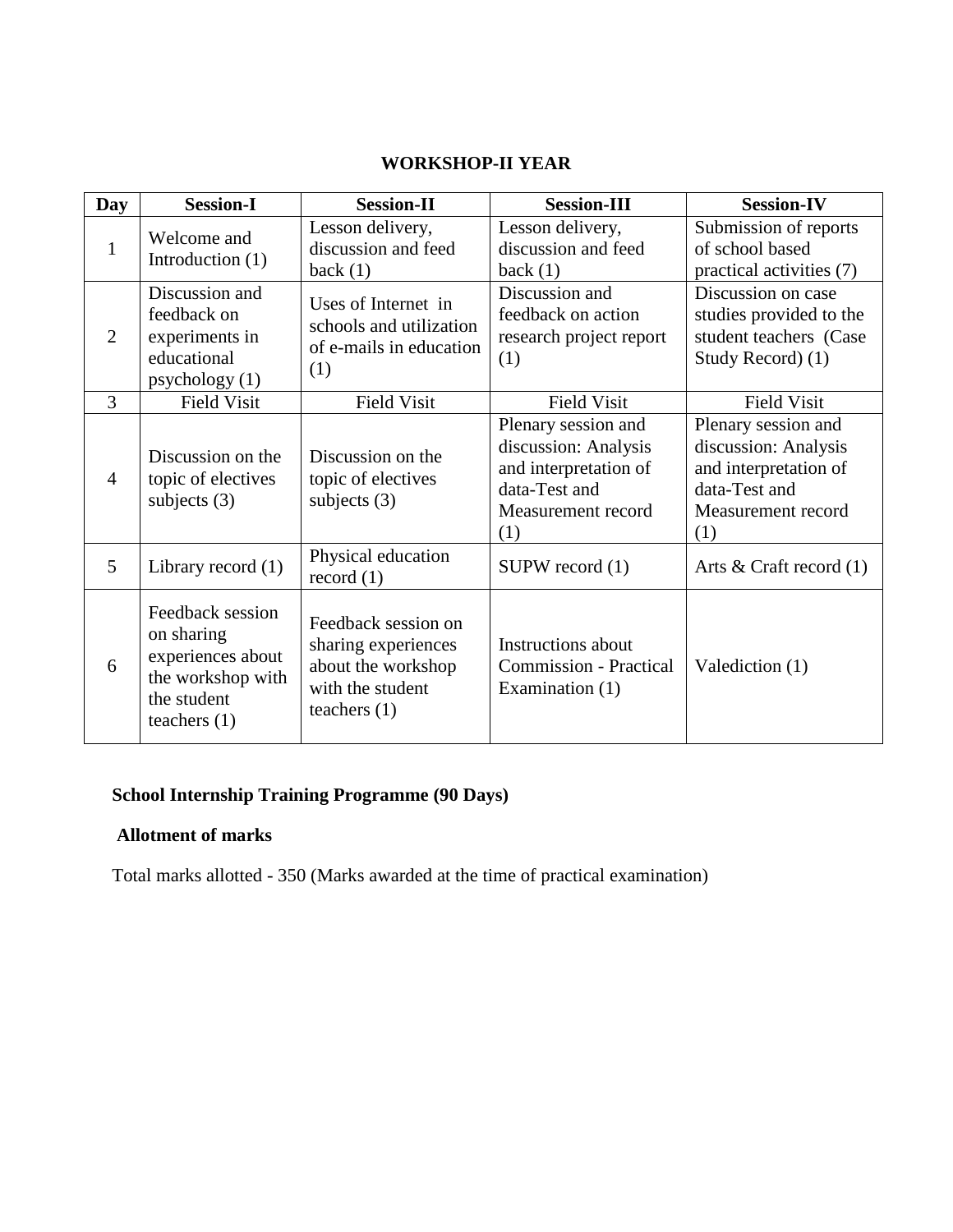## **DETAILS OF WORKSHOP-BASED ACTIVITIES**

## **WORKSHOP I**

In the workshop I, there will be 24 sessions (6 days x 4 sessions a day). In the beginning of each day, a 15 minute slot has been provided for the presentation of a brief report of the previous day's activities. This will orient you better for further course of action.

Session-wise break ups of the Workshop I are as follows:

#### **Day 1 Session (i)**

Welcome and Introduction

#### **Day 1 Session (ii)**

About B.Ed. programme: brief outline of aims, objectives and courses (Theory and Practical activities)

#### **Day I Session (iii)**

About the workshop: An overview of the purpose of the workshop & sharing of expectations.

#### **Day 1 Session (iv)**

Orientation to planning of instruction: Unit planning

Purpose of the session is: To help you to understand the concept  $\&$  importance of unit planning in classroom teaching.

#### **Pre-workshop activity**

Go through the content about Unit Planning.

## **During Workshop activity**

The workshop facilitator makes a presentation on the essential features and procedure of unit planning.

## **Post-Workshop activity**

You prepare a unit plan in your respective subject areas.

## **Day 2 Session (i)**

Lesson plan preparation.

This session serves the purpose:

- To provide guide lines to you during your teaching practice.
- To make you aware of behavioural definition of teaching objectives.
- To help in the development of a scientific attitude towards teaching.
- To maintain the sequence of content presentation.
- To develop reasoning, decision-making ability and imagination in you.

## **Pre-workshop activity**

- Go through the format provided in the student teachers' handbook in the section entitled 'Practice Teaching'.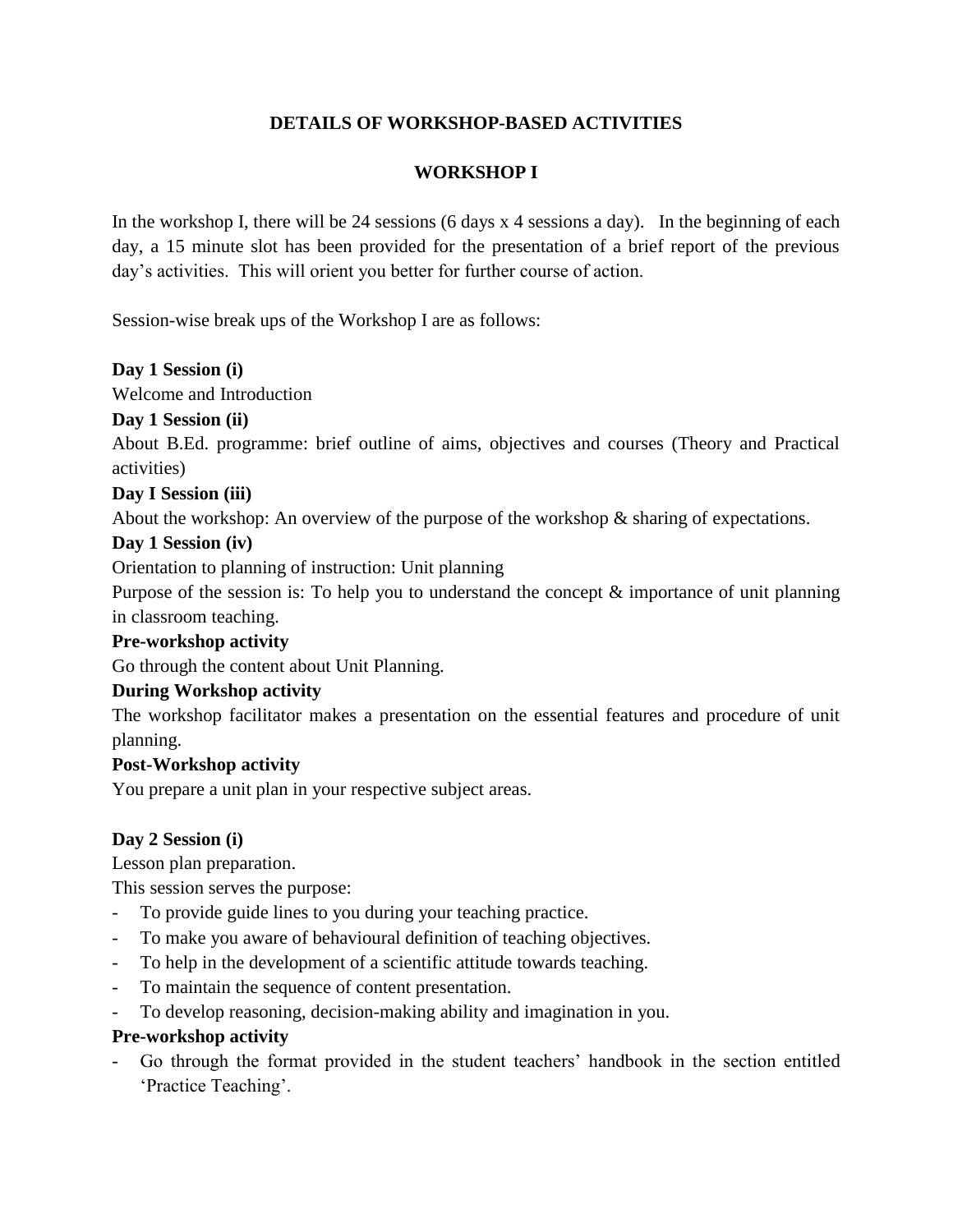## **During Workshop activity**

The resource person provides explanations to all aspects of practice teaching and also presents some model lesson plans.

## **Post-workshop activity**

You have to prepare draft lesson plans on the basis of guidelines provided.

## **Day 2 Sessions (ii) & (iii)**

Lesson Planning; Practice and Discussion

### **During Workshop Activity**

- To prepare lesson plans, on the basis of format provided, in your teaching subject.
- To discuss lesson plans with peers and resource person.
- To modify and improve upon the lesson plans accordingly.

#### **Post-Workshop Activity**

Further practice and refinement of lesson plans.

#### **Day 2 Session (iv)**

Orientation to development of teaching skills: demonstration off microteaching methods of training.

This session is very helpful: To develop the specific teaching skills in you.

#### **Pre-Workshop activity**

Go through the content about Teaching Skills

#### **During Workshop activity**

The workshop facilitator explains the use of microteaching methods of training & provides a microteaching demonstration on a teaching skill.

#### **Post-workshop activity**

Planning of draft micro lesson plans.

## **Day 3 Sessions (i) and (ii)**

Small group planning and presentation of micro lessons.

Purpose of this session is:

- Practice to preparation of micro lessons.
- To provide feedback to you for modification of your teaching behaviour.

## **Pre-Workshop activity**

Prepare a standard lesson plan format for microteaching.

#### **During Workshop activity**

You have to prepare micro lessons, effect improvements under the guidance off workshop facilitator, deliver the micro lessons and receive feedback from peers and workshop facilitator.

#### **Post-Workshop activity**

You will keep a record of the skills practiced and improved upon.

#### **Day 3 Session (iii)**

Classroom objectives, importance of observation and recording of observations: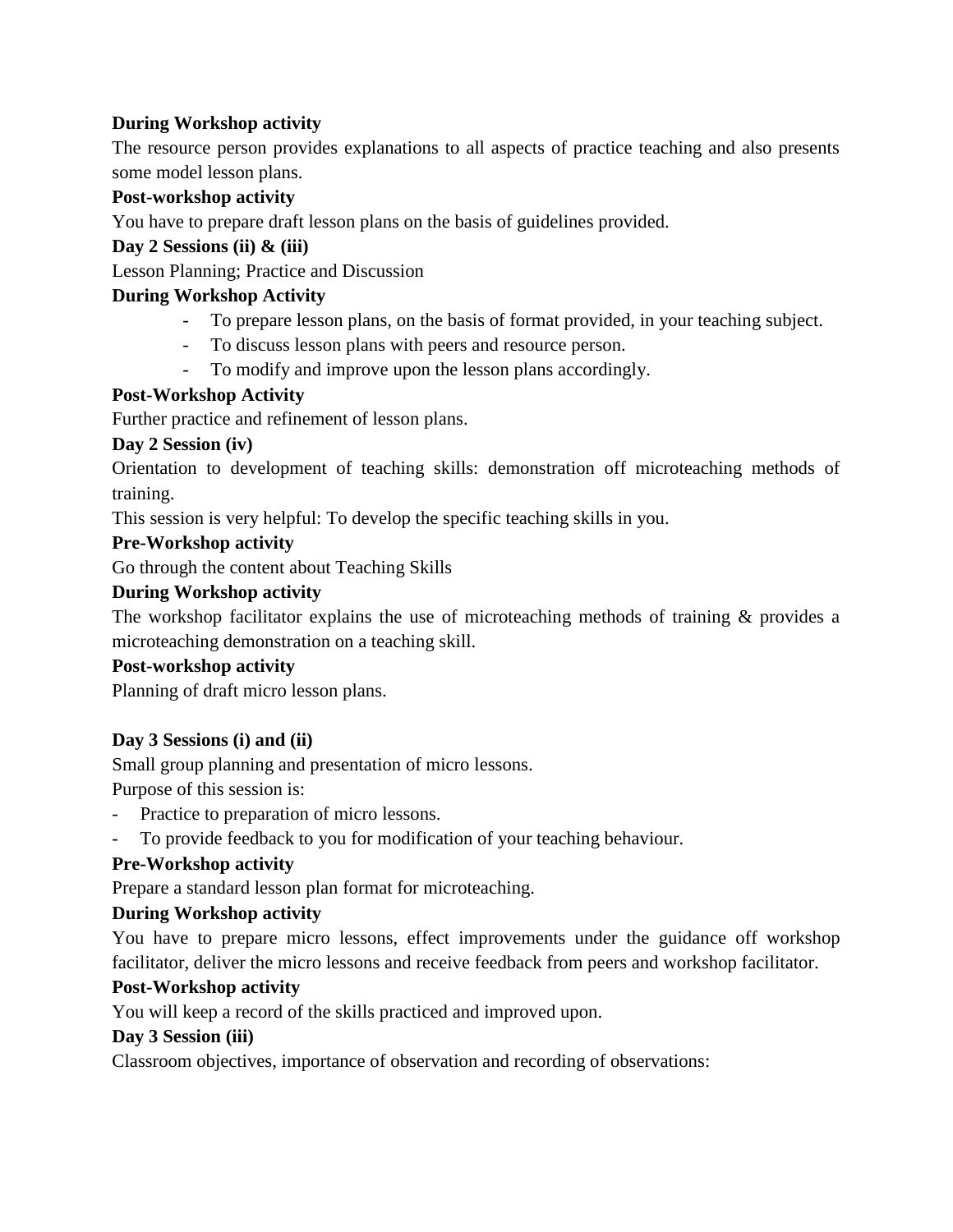Purpose of this Session is: To develop the intellectual skills like observing, questioning, explaining, hypothesizing and inferring.

## **Pre-Workshop activity**

Go through the content on Curriculum Transaction

## **During Workshop activity**

You have to observe the demonstration carefully, sifting out critical details according to the observation schedule provided to you.

## **Post-Workshop activity**

Prepare notes for description of various skills.

## **Day 3 Session (iv)**

Achievement test preparation: Plenary session and discussion.

The purpose of this session is to provide you with an overview of various aspects of curricular evaluation of learners in schools.

## **Pre-Workshop activity**

Go through the content on Achievement Tests.

## **During Workshop Activity**

The Workshop-facilitator will initiate a discussion on the structure of achievement tests in general, the various types of test items and their appropriateness in a particular situation. Also, the format of blue print will be discussed.

## **Day 4 Session (i) & (ii)**

Small group discussion: practice in preparation of blue print.

## **During Workshop activity**

You will prepare a draft blue print for preparing achievement test in any one of your teaching subjects under the guidance of workshop facilitator.

## **Day 4 Sessions (iii) & (iv)**

Measures of central tendencies, variations and correlations - Exercises on central tendencies, variations and correlations.

## **During Workshop activity**

You will work out exercises on central tendencies, variations and correlations.

## **Day 5 Session (i) & (ii)**

Plenary session and discussion: Use of psychological tests.

This session serves the purpose:

- To provide you an orientation to use various types off psychological tests that are relevant in school

## **Pre-Workshop activity**

Go through the text on Psychological Tests

## **During Workshop activity**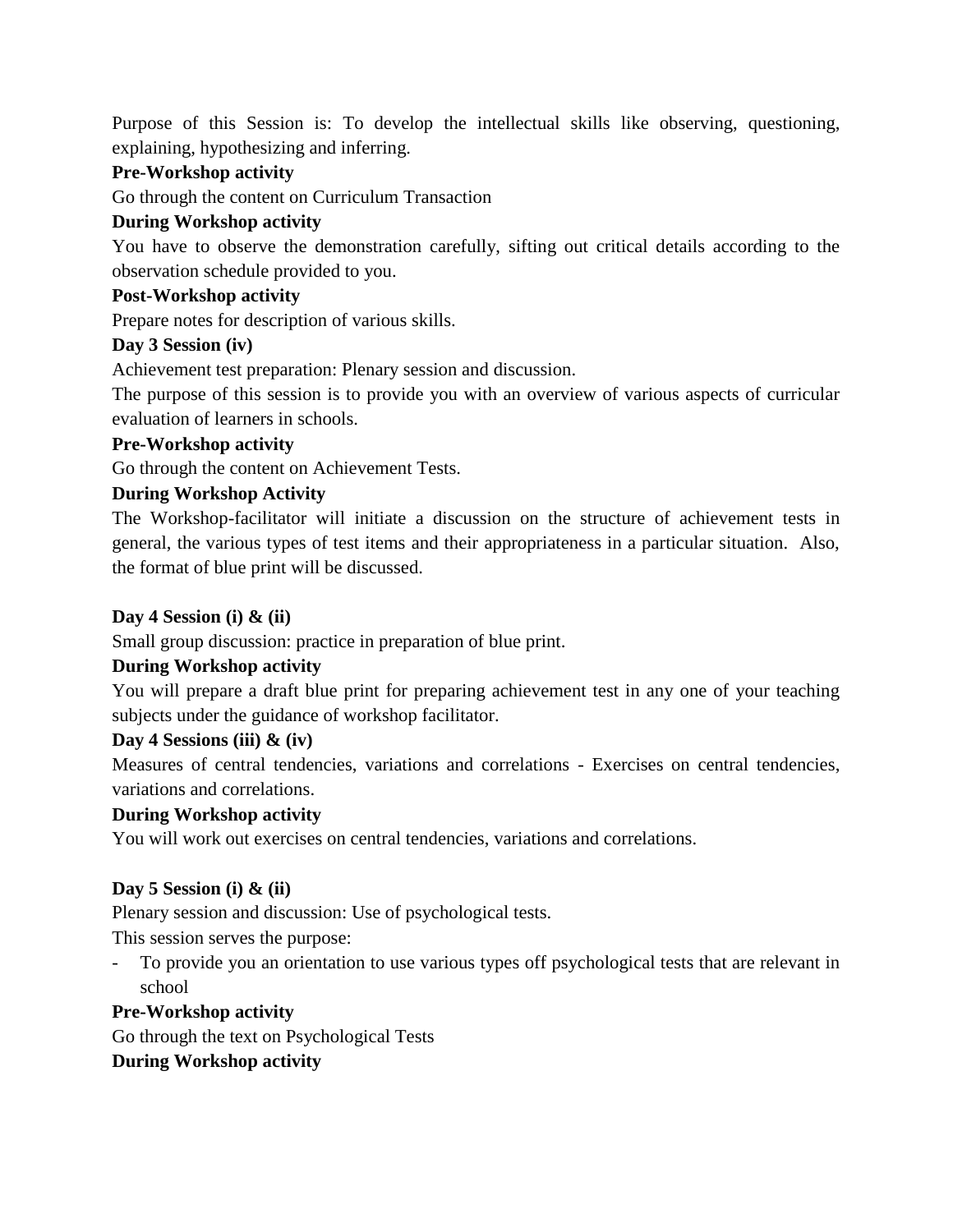The workshop facilitator discusses the types of psychological tests and their uses with you. Also, copies of tests will be provided to you so that you can practice administering them in school.

## **Post-Workshop activity**

The tests are to be conducted in the school on students and reports are to be prepared.

## **Day 5 Sessions (iii) & (iv)**

Discussion on various methods of classroom instruction.

You should be able:

- To describe teaching skills for improving the quality of teaching in the classroom.
- To identify the defects in the classroom teaching
- To develop the criteria for assessing the interests of students in the classroom.
- To develop skills to achieve active participation among the students.

Purpose of this session is: To provide you some exposure to the practical application of various methods of teaching in various subject areas.

## **During Workshop activity**

You have to discuss the various methods of teaching in the workshop.

#### **Post-Workshop activity**

Try to incorporate these methods in your lesson plans. Preparation of lesson plans based on various methods of teaching. The prepared lesson plans can be implemented during practice teaching.

## **Day 5 Session (iv)**

Guidance and counseling, role of teachers in the classroom: Case Study Record.

This session serves the purpose of:

- Helping you to provide career guidance, guidance to socially backward children, needy children, slow learners and others.
- Enabling you to listen to various problems of children and try to solve them with empathy.

## **Pre-Workshop activity**

Go through the literature on Guidance and Counselling

## **During Workshop activity**

Presentation by workshop facilitator using case studies and examples followed by discussion.

## **Post-Workshop activity**

Applying some of the discussed aspects in your own school for improving the guidance and counselling services.

**Day 6 Session (i)**

## **Pre-Workshop activity**

Discussion on the School Based Activities (Appendix I)

## **During Workshop Activity**

Discussion on the School Based Activities and clarification of doubts.

**Day 6 Session (ii)**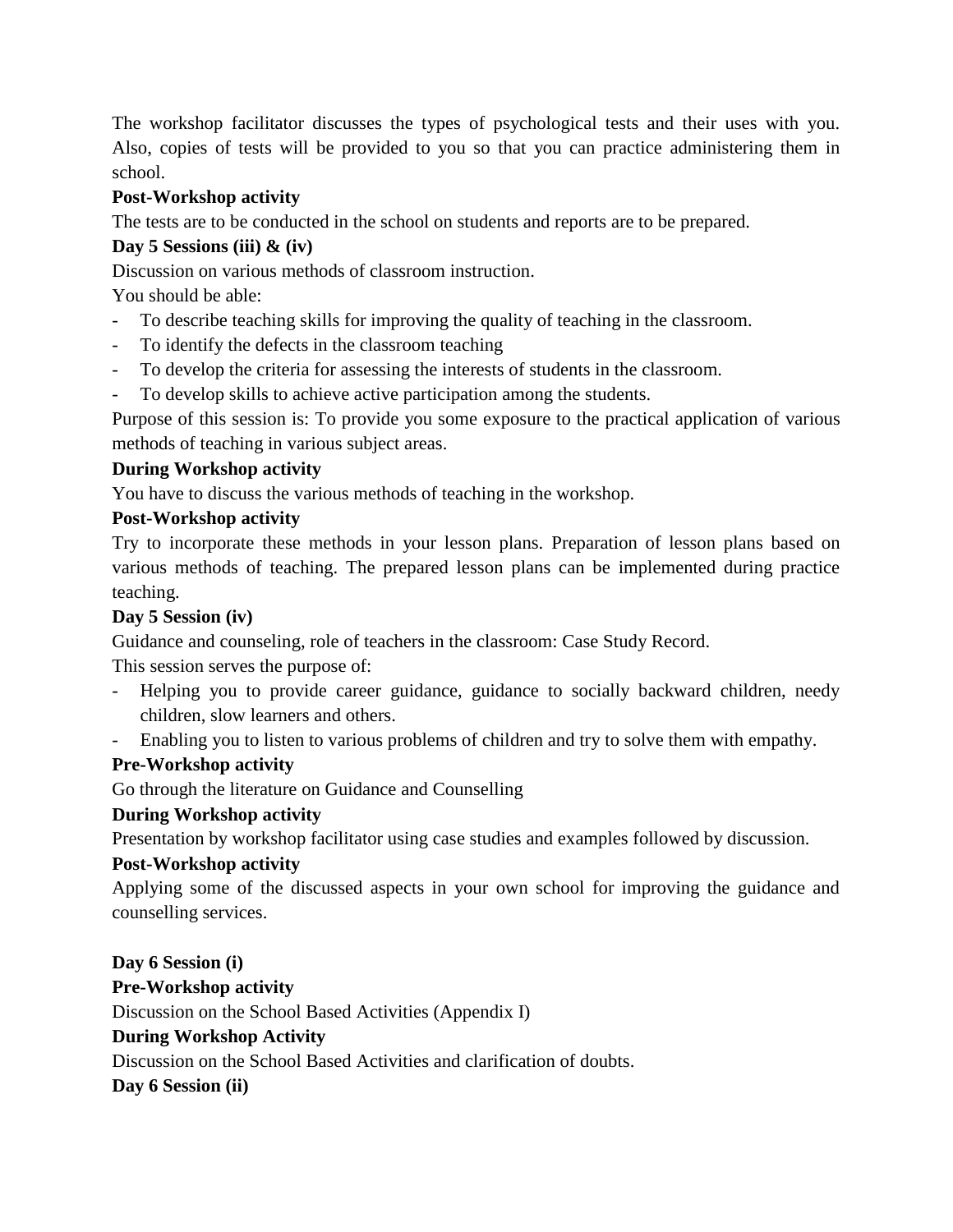Plenary Session and discussion: Action research-need, methodology and utilization This session will be useful to you in enabling you:

- To select any problem which is related to the school or classroom situations
- To identify the suitable methodology, tools and techniques for collecting required data evidence.
- To analyse and interpret the data / evidence to reach the conclusion(s) i.e. solution of the problem.
- To incorporate findings of the study in the school system so as to make its functioning more effective and efficient.

## **During Workshop activity**

Explanations will be provided by the workshop facilitator on the various activities involved in performing action research and writing of the research report. The various steps of report writing would be:

- Topic/Problem to be solved
- Need/Rationale of the study
- Statement of the problem
- Objectives
- Delimitation(s) of the study
- Action plan
- Finding and conclusions
- Follow-up i.e. use of research findings.

In the Workshop II, the report should be submitted to workshop facilitator/director.

## **Post-Workshop activity**

Implementation of the action research findings to improve the school situations. A record of the various points coming up should be maintained by you for future reference.

## **Day 6 Session (iii)**

Preparation of handmade teaching aids based on local resources (e.g. match sticks, rubber band, pieces of wire, empty match boxes, fused - electric bulb, cans, seeds, beads, candles, toothpaste caps, corks of cold drinks, cardboard, flannel cloth, chart papers, cotton, waste papers, etc.)

This session will be beneficial to you as it would help:

- To nurture ideas of preparing relevant aids from identified content areas
- To develop your creative instincts
- To give a chance for expression of ideas
- To develop feeling of cooperation.
- To develop feeling of conservation of waste materials.

## **Pre-Workshop activity**

To visualize relevant aids in your concerned subjects areas and bring necessary, material.

## **During Workshop activity**

- To prepare soft board and tack-ons on a relevant subject
- To prepare charts, sketches, notice board strips etc.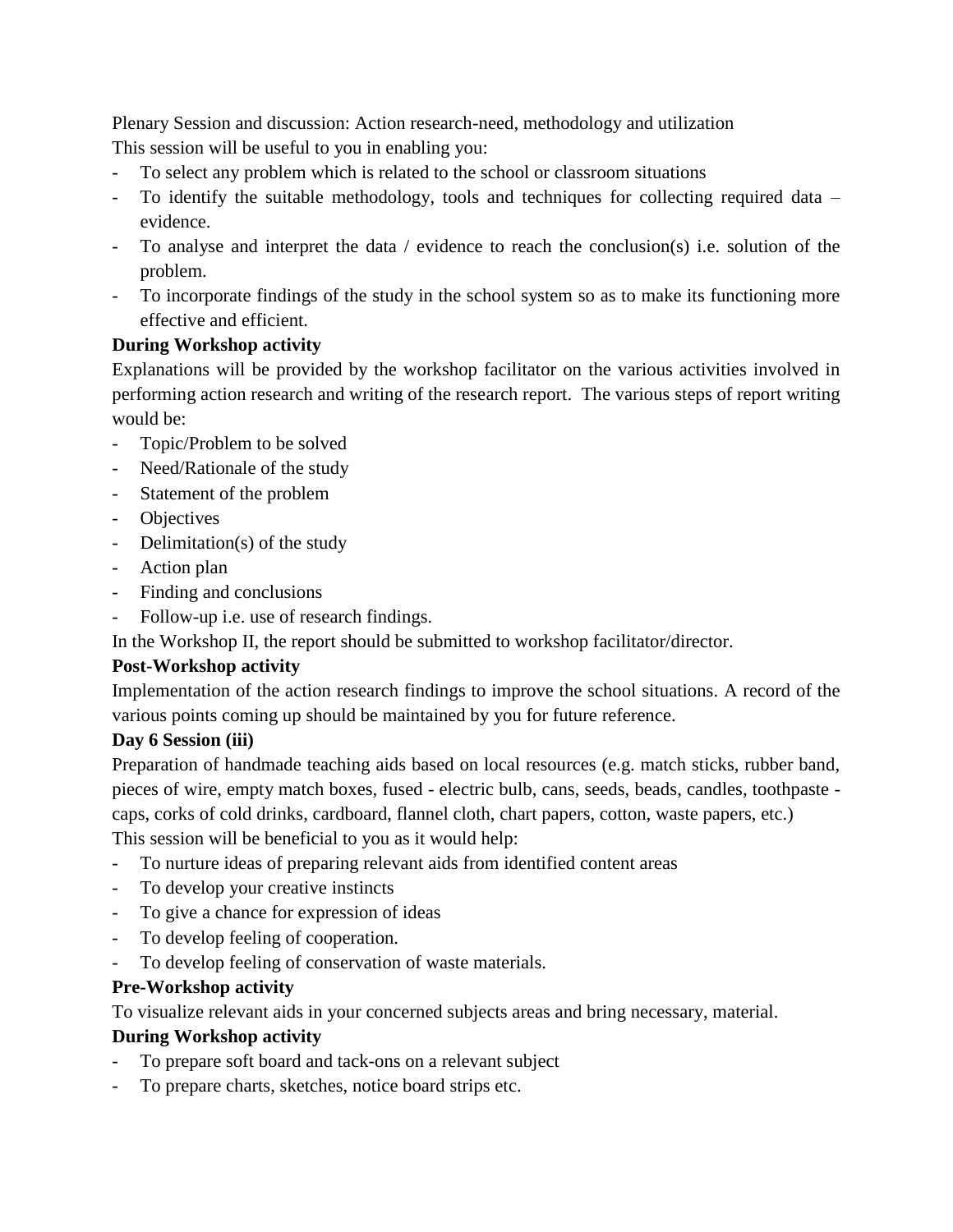To prepare a model from your relevant subject area. The aids prepared are to be submitted to the workshop facilitator. **Post-Workshop activity** The ideas of the aids prepared can be used in the classroom and their effects gauged. **Day 6 Session (iv)** Valediction

## **DETAILS OF ACTIVITIES IN WORKSHOP II**

In the workshop II, there will be 24 sessions (6 days  $x$  4 sessions a day). In the beginning of each day, a 15 minute slot has been provided for the presentation of a brief report of the previous day's activities. This will orient you better for further course of action.

Session-wise break ups of the Workshop II are as follows:

**Day 1 Session (i)**

Welcome and Introduction.

#### **Day 1 Sessions (ii) & (iii)**

**About the Workshop :** The workshop facilitator will present the objectives and purpose of the workshop, describe the linkages between the first and the second workshop, list out the outcomes of this Workshop and what is expected of you in this workshop.

#### **Day 1 Session (iv)**

Submission of reports of school-based practical activities.

## **During Workshop activity**

According to the practical activity chosen, the student teachers will be divided into groups and group discussion conducted on reports. Finally, the reports will be submitted to the workshop facilitator who would evaluate them.

## **Day 2 Session (i)**

Plenary session and discussion: Use of psychological tests.

This session serves the purpose:

- To provide you an orientation to use various types off psychological tests that are relevant in school

## **Pre-Workshop activity**

Go through the text on Psychological Tests

## **During Workshop activity**

The workshop facilitator discusses the types of psychological tests and their uses with you. Also, copies of tests will be provided to you so that you can practice administering them.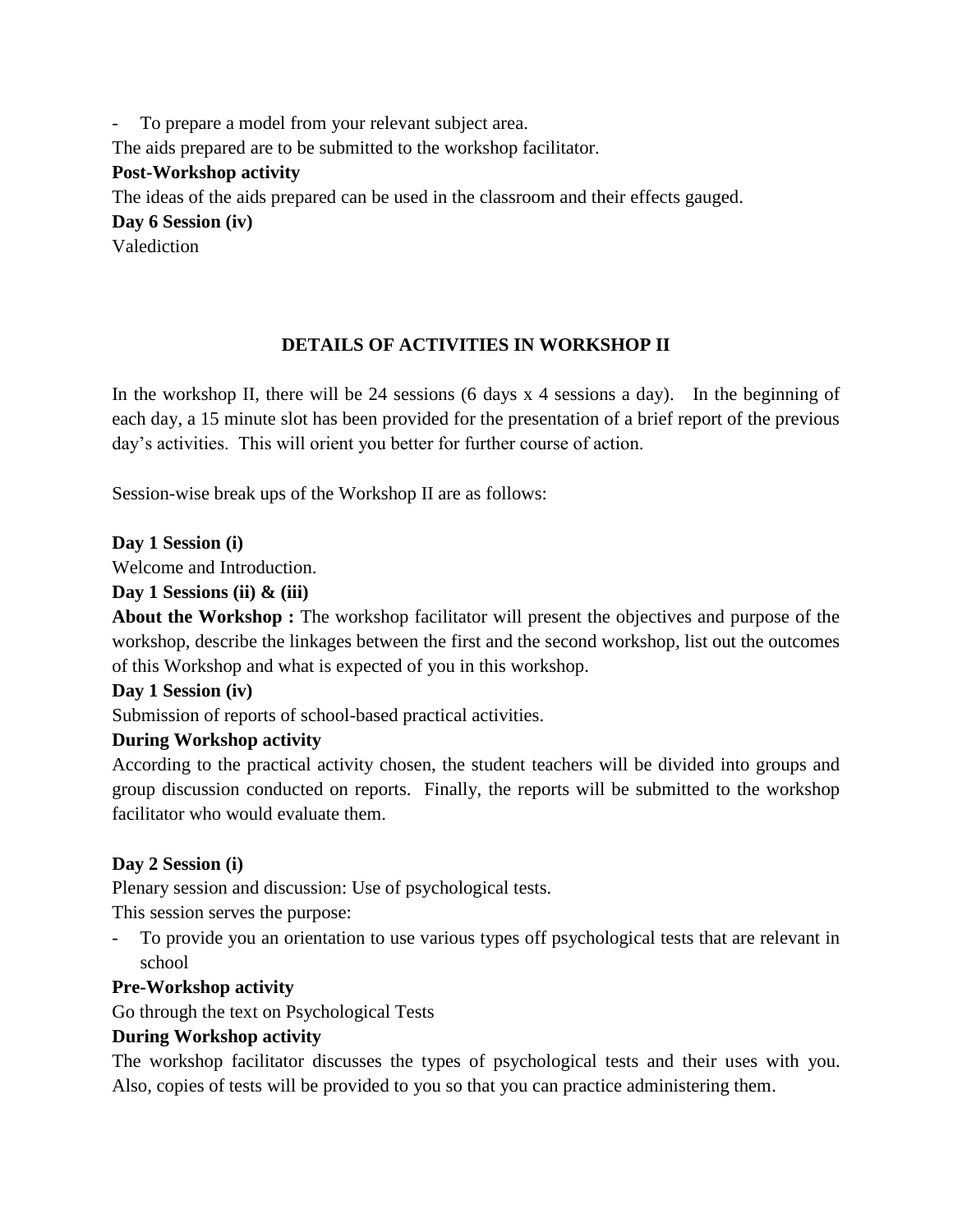## **Post-Workshop activity**

The tests are to be conducted and reports are to be prepared and recorded.

## **Day 2 Session (ii)**

Discussion on the uses of Internet in schools and utilization of e-mails in education.

## **Pre-Workshop activity**

Go through the concerned core course thoroughly

## **During Workshop activity**

Discussion on the various details and you will make notes on the various aspects being discussed.

## **Day 2 Session (iii)**

Discussion and exchange of views: Action research and group project.

## **Pre-Workshop activity**

You can prepare very short abstracts of your action research and group project reports that you have submitted or will submit at the workshop.

## **During Workshop activity**

You will share your abstracts with your peers and discuss the exchange views on the various aspects of the work being talked about. A record of the various points coming up should be maintained by you for future reference.

## **Day 2 Session (iv)**

Guidance and counseling, role of teachers in the classroom and discussion on the case studies provided to the student teachers: Case study record.

This session serves the purpose of:

- Helping you to provide career guidance, guidance to socially backward children, needy children, slow learners and others.
- Enabling you to listen to various problems of children and try to solve them with empathy.

## **Pre-Workshop activity**

Go through the literature on Guidance and Counselling

## **During Workshop activity**

Presentation by workshop facilitator using case studies and examples followed by discussion.

## **Post-Workshop activity**

Applying some of the discussed aspects in your own school for improving the guidance and counselling services.

## **Day 3 Session (i) (ii) (iii) & (iv)**

The student teachers are taken out to a nearby place of educational importance as a field visit-Field Visit Record

## **Day 4 Sessions (i) & (ii)**

Small group work according to the choice of Elective Courses.

## **Pre-Workshop activity**

Go through the Elective Course of your choice thoroughly.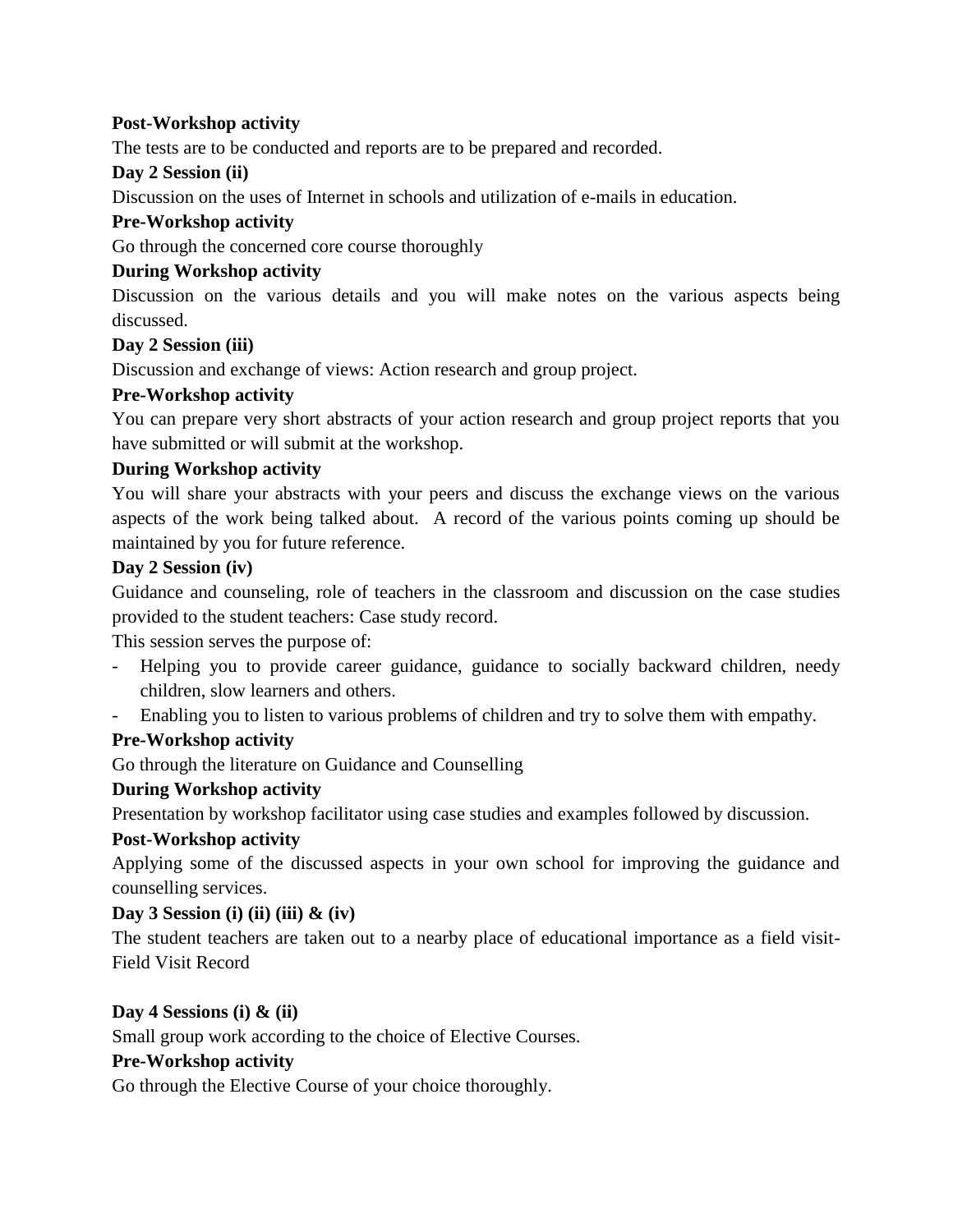## **During Workshop activity**

Discussion on the topics of elective courses and clarification of doubts.

## **Day 4 Session (iii) & (iv)**

Plenary session and discussion: Analysis and Interpretation of data

## **Pre-Workshop activity**

Go through the literature about the procedures of utilizing the factual/numerical date in providing information about performance and tests conducted during ITP.

## **During Workshop Activity**

- Resource person clarifies the various aspects of analysis and interpretation of data providing case studies and examples.
- You have to prepare notes and highlight important points.

## **Day 5 Session (i)**

Discussion on the significance and uses of Library in schools and education.

## **Pre-Workshop activity**

Go through the concerned concept thoroughly

## **During Workshop activity**

Discussion on the various details and you will make notes on the various aspects being discussed - Library Record.

## **Day 5 Session (ii)**

Discussion on the significance of 'Health and Physical Education' as one of the courses in the Teacher Education Programme.

## **Pre-Workshop activity**

Go through the concerned core course thoroughly

## **During Workshop activity**

Discussion on the various details and you will make notes on the various aspects being discussed - Physical Education Record.

## **Day 5 Session (iii)**

Discussion on the uses of Socially Useful Product Work as one of the practical activities in the Teacher Education Programme.

## **Pre-Workshop activity**

Go through the concerned core course thoroughly

## **During Workshop activity**

Discussion on the various details and you will make notes on the various aspects being discussed.

## **Day 5 Session (iv)**

Discussion on the uses of Arts and Craft work and the significance of creativity among learners.

## **Pre-Workshop activity**

Go through the concerned concept and model work thoroughly

## **During Workshop activity**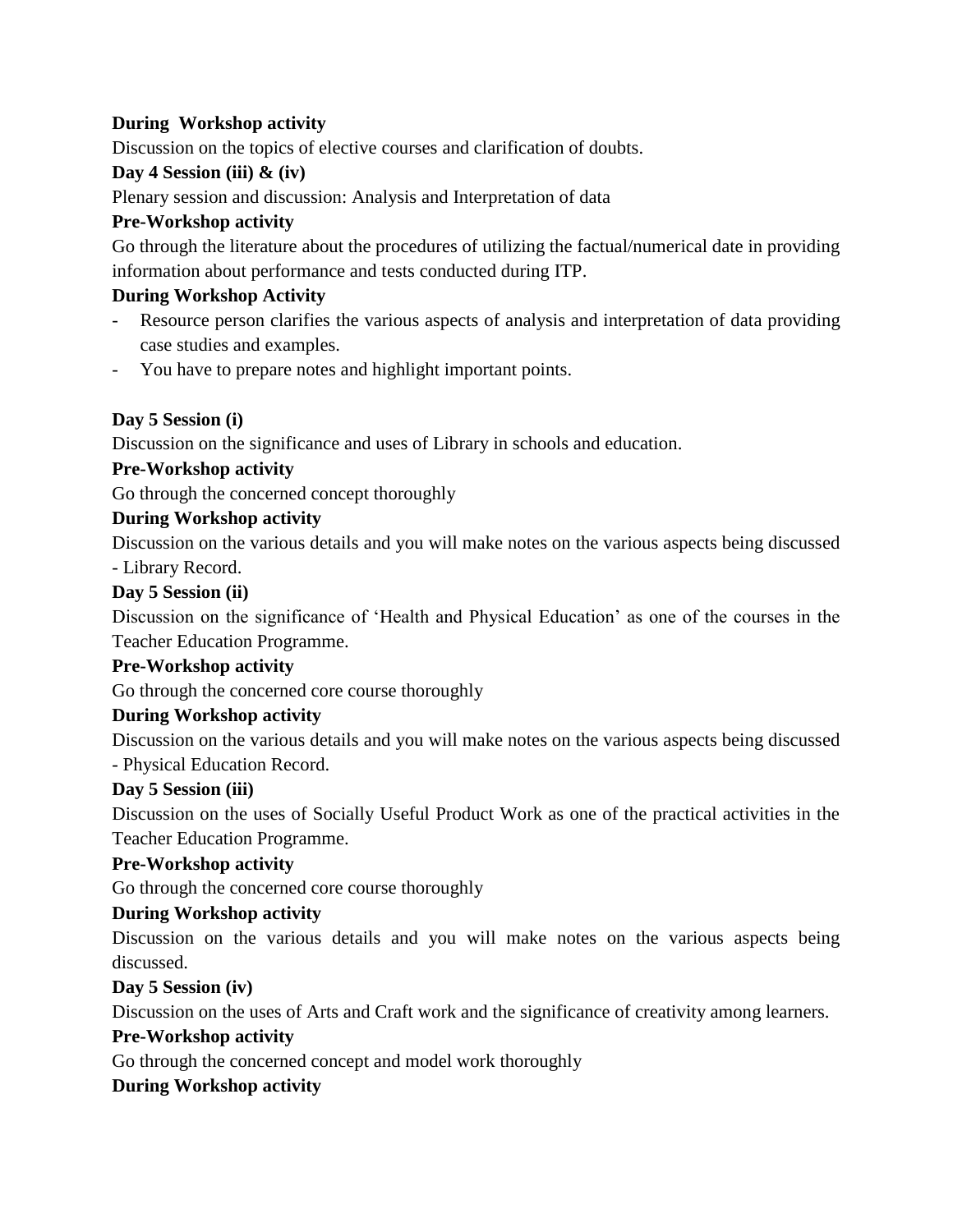Discussion on the various details and you will make notes on the various aspects being discussed - Arts & Craft Record.

**Day 6 Sessions (i) & (ii)** Feedback sessions **During Workshop activity** You will exchange views in groups on various aspects of the workshop. **Day 6 Session (iii)** The student teachers will be given essential instructions regarding the commission i.e., the Practical Examination

**Day 6 Session (iv)** Valediction

## **APPENDIX - III**

## **PRACTICE TEACHING**

Practice teaching is a learning process that provides experiences to students teachers for development of their teaching competence. In practice teaching, you will plan your lesson, deliver them under the supervision of your mentor and/or supervisor and get feedback to improve your teaching competence as result of guided experiences.

Practice teaching will commence after you have attended the first workshop. The activities undertaken in the workshop will provide you some understanding and competence required in teaching skills. You will also get an opportunity to further sharpen you teaching competencies by way of various activities Workshop II which will be organized after a large part practice teaching is over.

Your role in practice teaching is as follows.

- You have to select a secondary/senior secondary school (may be your own schools) and seek the Principal's permission to undertake practice teaching in that school.
- You have to prepare plans of 30 lessons and get those approved by the mentor/supervisor. A generalized lesson plan format is given in appendix I for you reference.
- You have to deliver at least 30 lessons spread over a period of 90 days based on the written lesson plans. You have to teach 30 lessons in you major subject you opted for the B.Ed. programme.
- You have to coordinate with your mentor and supervisor while preparing your practice teaching schedule. You have to ensure that twenty lessons are supervised by the mentor.
- You have to prepare a lesson plan notebook for each subject. The notebook should be available with you while delivering lesson(s) in the classroom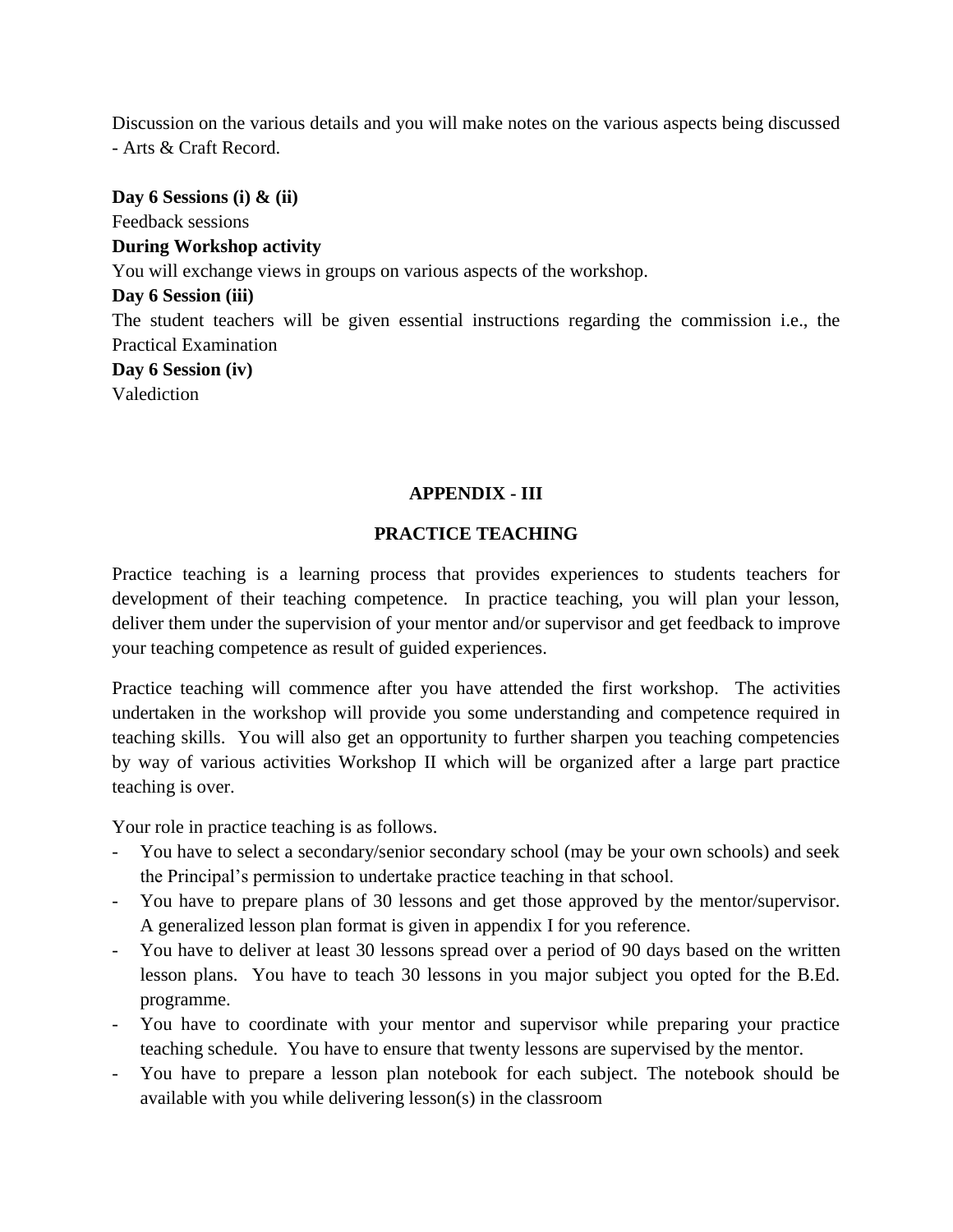- You should develop at least 10 lesson plans using innovative/learner centered teaching methods such as digital lesson planning, power point presentations, brain storming, simulation, role play, project method, group interaction, problem solving etc.
- You should develop appropriate teaching aids to present your lessons effectively.
- You should try to observe at least 15 lessons of your peers or senior teachers in your school.

# **ROLE OF THE MENTOR AND SUPERVISOR (TEACHER EDUCATOR)**

The mentor will be a senior teacher teaching in the same school as yours and should have same subject background as yours. He/She can also be the principal/headmaster/headmistress of that school.

The supervisor will be from the Department of Education, Centre for Distance Education of the Bharathidasan University. He will visit the school from time to time.

The mentor and supervisor will encourage, assist, guide, observe and motivate you. They will write a comprehensive report on your practice teaching and evaluate each lesson on the basis of a five-point scale Teaching Assessment Battery (TAB). Their role in practice teaching is as follows:

- The mentor and supervisor will function as your guide and will help you in the planning and delivery of lessons.
- The mentor will supervise at least twenty lessons. He will record his comments on the TAB. The supervisor will also supervise at least ten lessons and will use TAB for his/her comments.
- The mentor and supervisor will award you a grade on every presentation based on your performance rated on TAB. You will also be awarded a cumulative grade based on your overall consistent performance towards the end.
- They will ensure that you are regular and punctual in classroom. They will have prelesson an d posts-lesson discussions with you.
- They will suggest strategies for class management and help you in organizing your class time.
- They will provide you feedback on teaching skills, mannerisms, speech, teaching aids, lesson planning etc.,
- They will discuss ten lessons in detail with you.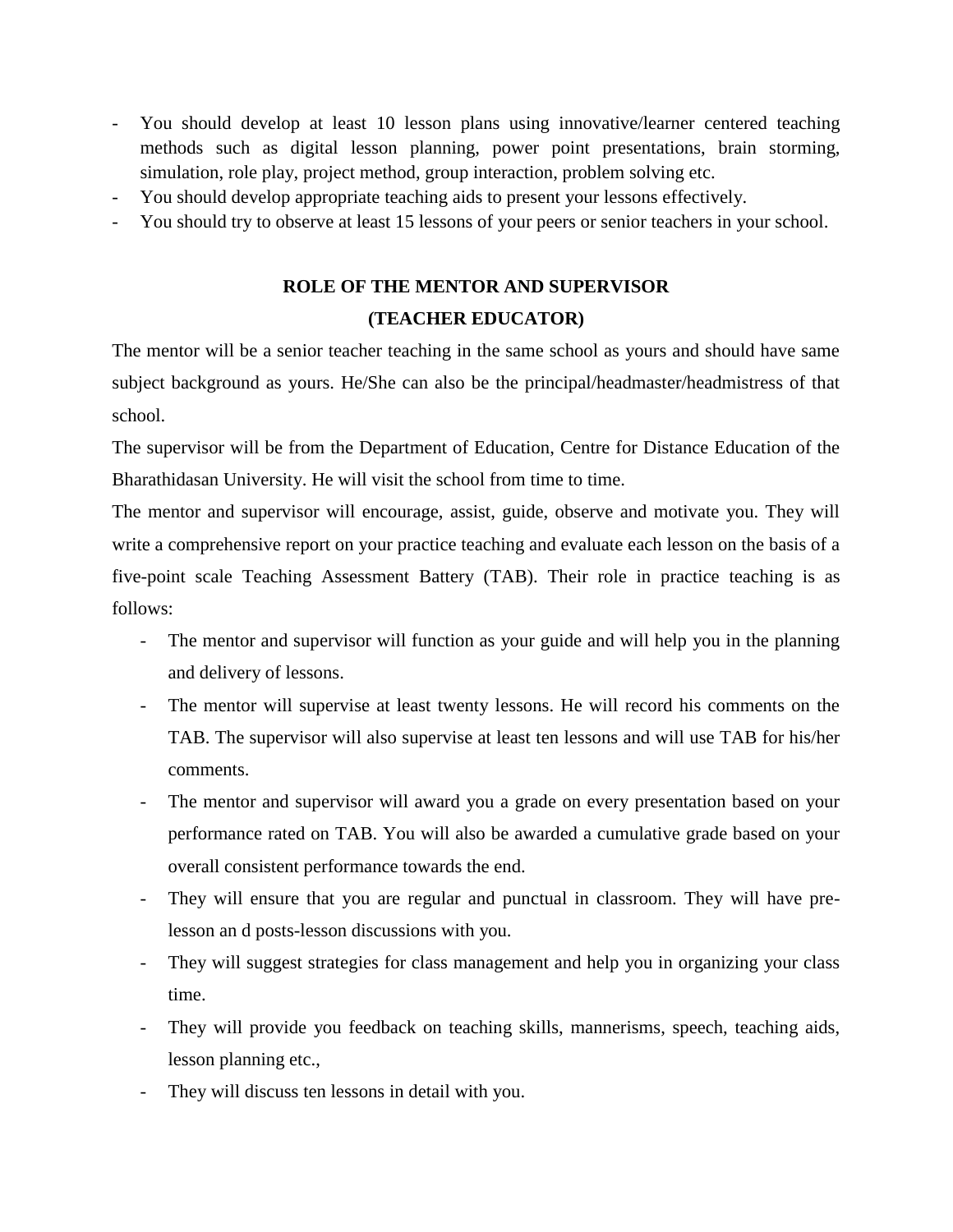### **SELF APPRAISL CHECKLIST**

### **(To be used by the student teacher)**

#### **A. Maintenance of registers and records**

1. Have you prepared the following registers ?

- i) Attendance
- ii) Admission
- 2. Have you maintained the following records ?
	- i) Laboratory stock book
- 3. Have you experienced any problem in the preparation and maintenance of records/register ? Please specify.
- 4. Did you find any solution for these problems ?
- 5. Have you prepared report of this activity ?
- 6. Have you got it certified by the Mentor?

#### **B. Addressing the School Assembly**

- 1. Did you address the assembly on the requisite number of occasions ?
- 2. Have you prepared a resume of the assembly addresses ?
- 3. Have you received feedback/comments from your colleagues and principal/headmaster ?
- 4. Have you prepared report on the experiences of assembly address ?

#### **C. Conducting Sociometric Test**

- 1. Have you prepared sociogram of your class ?
- 2. Have you analysed it and suggested solutions in your report ?

## **D. Content Analysis Exercise**

- 1. Have you prepared flowchart of content analysis ?
- 2. Have you included explanations of analysis in your report ?
- **E. Administration of intelligence test, personality test and aptitude test to one student and analysis of the results**
- 1. Have you administered all the three types of tests ?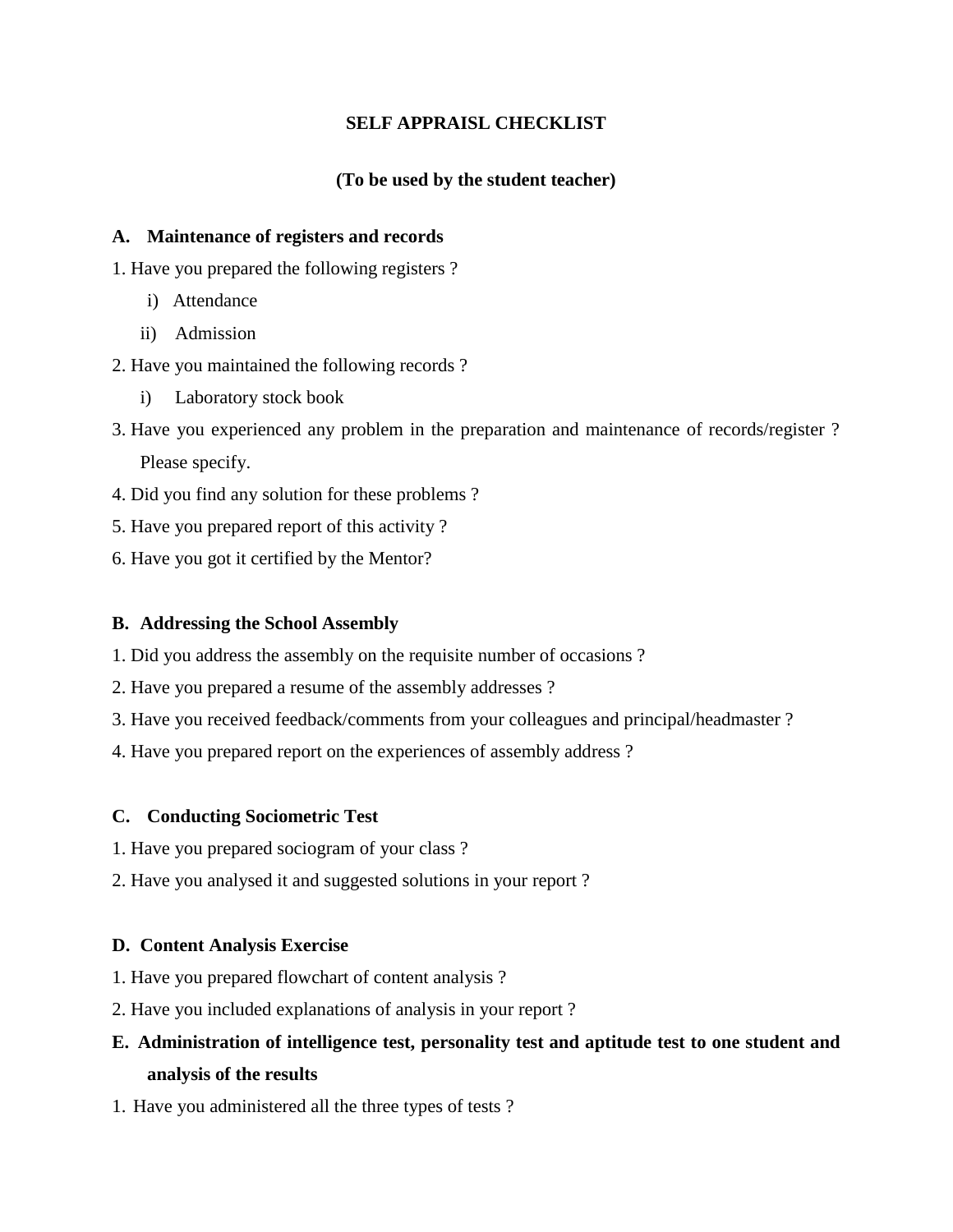- 2. Have you analysed and interpreted the results ?
- 3. Have you included corrective measures or course of future action in your report ?

#### **F. Preparation of cumulative records**

- 1. Have you recorded all the details required ?
- 2. Have you appended records along with report ?

#### **G. Preparation of school time-table**

- 1. Have you critically analyzed the present time-table ?
- 2. Did you find any weakness and strength of the present time-table ?
- 3. Did you prepare a new time-table ?
- 4. Did you discuss it with peers/colleagues ?
- 5. Did you incorporate their suggestions ?
- 6. Did you prepare a report ?

#### **H.Organising Career Talk/PTA Meeting/Debate/Panel Discussion/Quiz Programme**

1. How many activities of the following have you completed ?

- i) Careet Talk
- ii) PTA Meeting
- iii) Debates
- iv) Panel Discussion
- v) Quiz Programme
- 2. Did you prepare reports on them ?
- 3. Have you got them certified from the mentor/headmaster/principaland received feedback ?

#### **I. Innovative work/activities**

- 1. Have you conducted some innovative work/activities in your school ?
- 2. Please mention the activities/work.

#### **CHECK LIST FOR PRACTICE TEACHING**